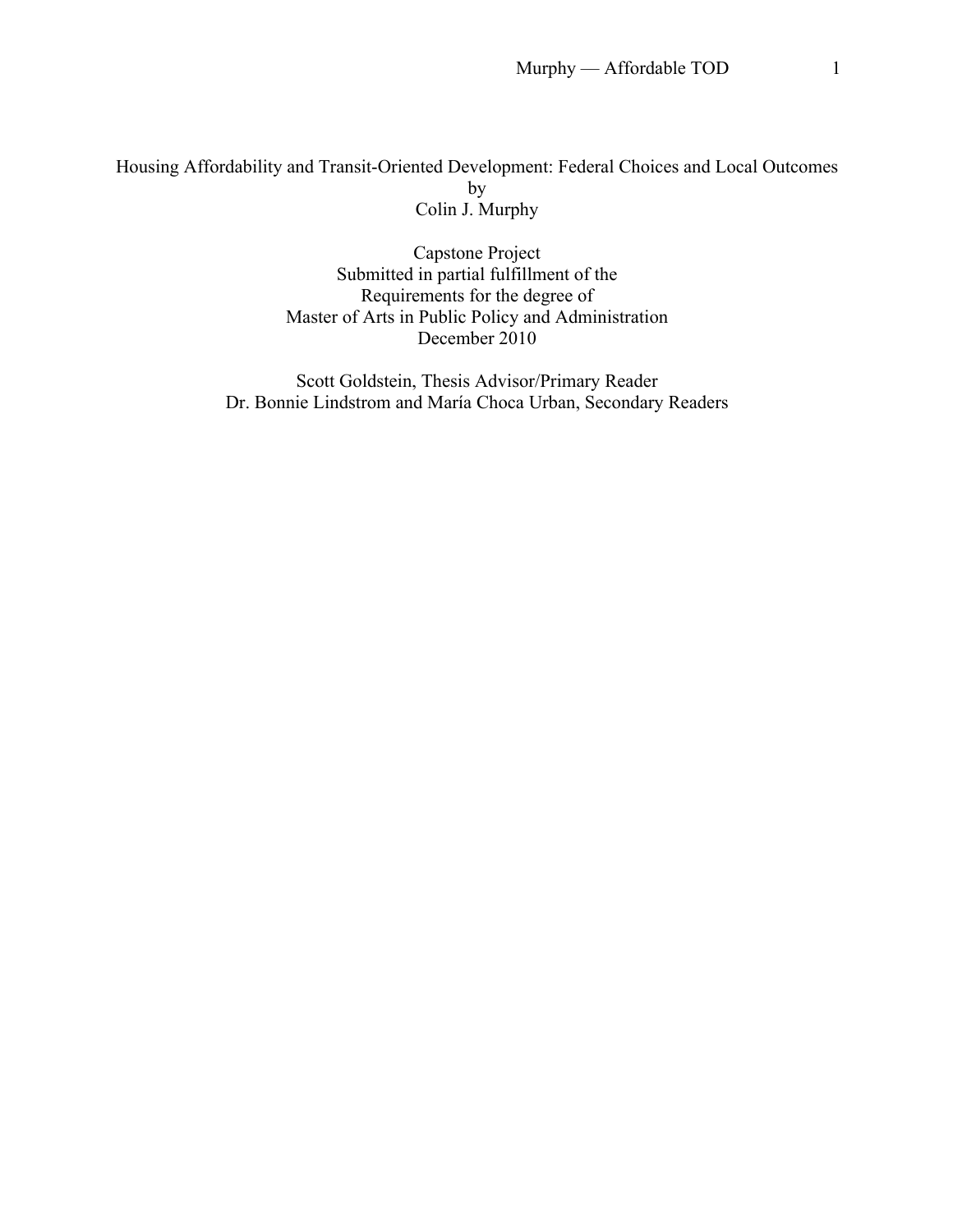### **Abstract**

The Partnership for Sustainable Communities, an interagency effort created to harmonize policy between several federal departments, represents a growing consensus that metropolitan policy should encourage compact, transit-based urban development in addition to the sprawling, car-dependent forms that have characterized most new development in the U.S. since World War II. Central to this vision is the promotion of affordable housing in walkable districts built around public transit (transit-oriented development, or TOD). However, affordable housing and TOD both face obstacles that make them more challenging than other development options in the marketplace. Beyond that, the two types of development can exist in tension with one another; for example, TOD tends to increase real-estate prices, but affordable housing often requires stable costs. Combining these development types may only compound this inherent complexity. This paper asks how the new federal commitment to affordable TOD might interact with the market, policy environment, and public appetite for such projects. Through policy analysis and case studies of regions attempting to implement these goals, it examines the conditions, practices, and policies that affect TOD and affordable housing, and suggests local and federal actions to best address the tension between these goals.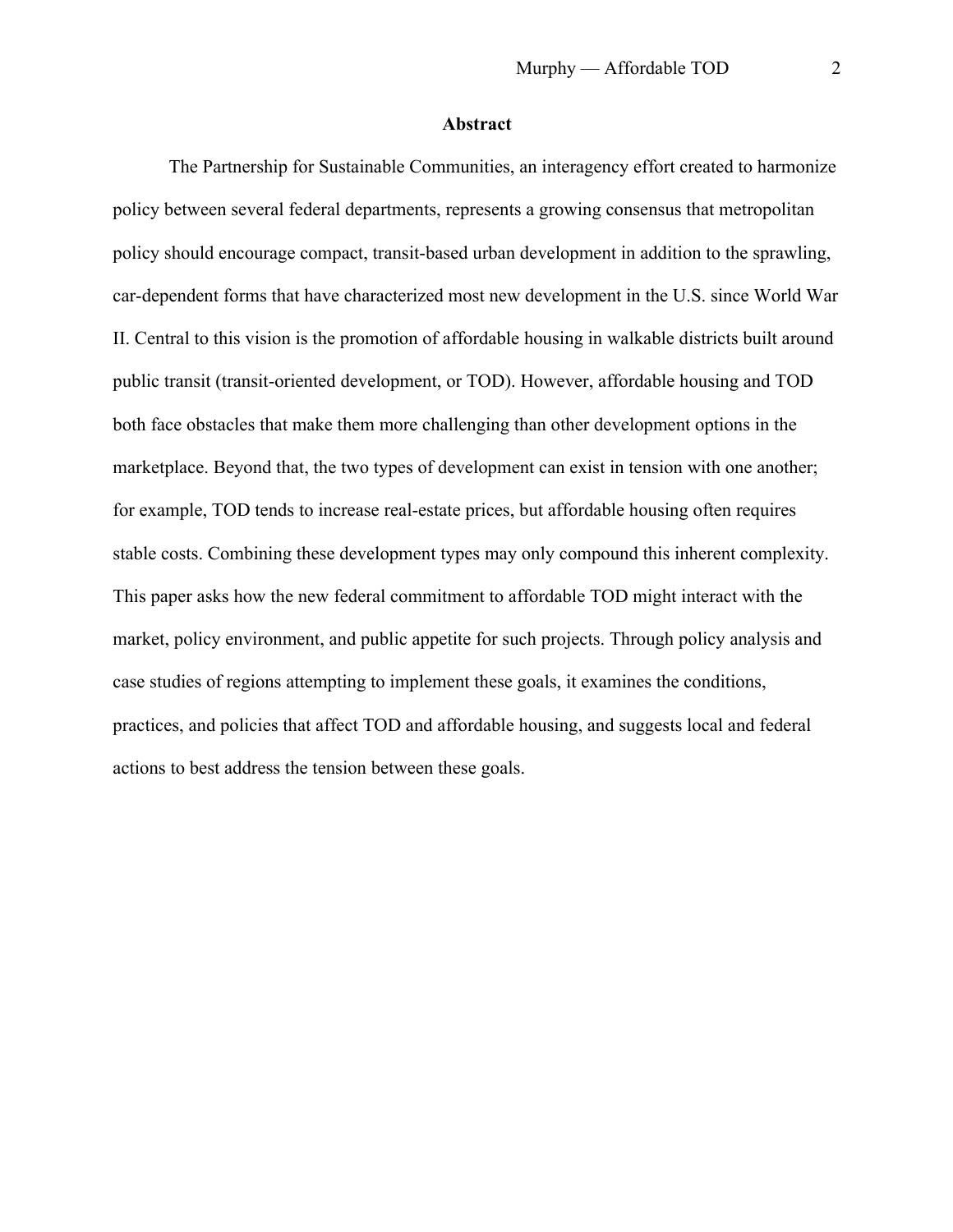# **Table of Contents**

| Historical Overview, Policy Context, and Current Literature                            |  |
|----------------------------------------------------------------------------------------|--|
|                                                                                        |  |
|                                                                                        |  |
| The Current Policy Environment                                                         |  |
|                                                                                        |  |
|                                                                                        |  |
|                                                                                        |  |
|                                                                                        |  |
| <b>Case Studies</b>                                                                    |  |
| Mixed-income TOD helps revitalize older communities built around transit               |  |
|                                                                                        |  |
|                                                                                        |  |
| New transit investments create value, but with mixed results on affordability          |  |
|                                                                                        |  |
|                                                                                        |  |
| Careful planning and supportive statutory structures lead to early successes           |  |
|                                                                                        |  |
|                                                                                        |  |
| Conclusion and Implications                                                            |  |
|                                                                                        |  |
|                                                                                        |  |
|                                                                                        |  |
| Appendix A: Federal Housing/Community Development Programs: Outlays & Eligible Units90 |  |
|                                                                                        |  |
|                                                                                        |  |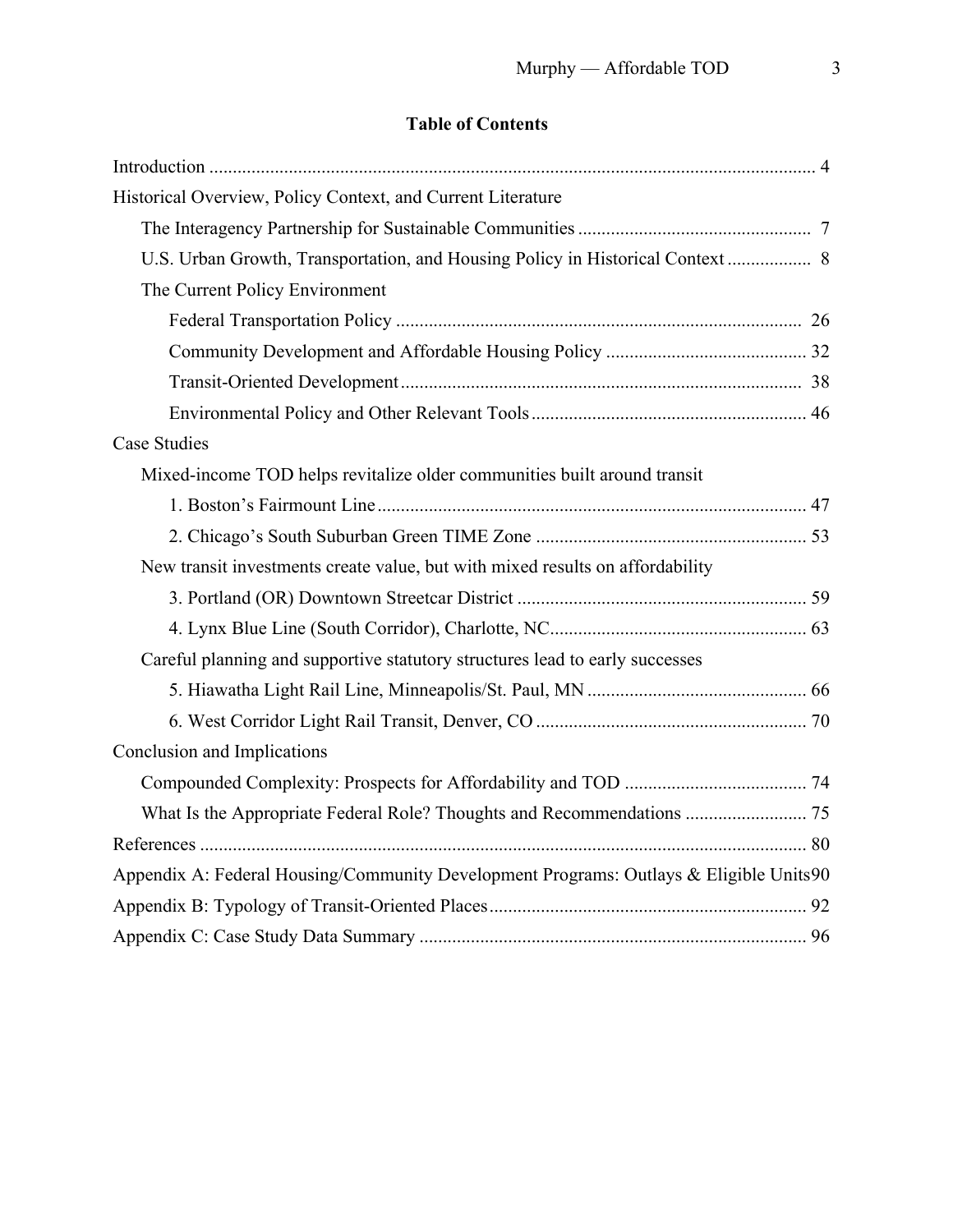# **Introduction**

The Partnership for Sustainable Communities, a federal interagency effort created in 2009, is a representation at the federal level of a growing consensus that the character of metropolitan development should change direction from the dispersed, automobile-dependent, segregated-use forms that have been cultivated by a variety of public policies since World War II, and encourage compact, walkable urban forms in which public transit plays a central role. Advocates of this position cite benefits both environmental (reduced automobile use, road congestion, and pollution; more efficient resource use in the built environment) and social (household cost reductions, improved job access, urban revitalization) that can positively impact individuals and governments from the local to the federal level (CNT, 2010a; Dittmar & Ohland, 2004; Ewing et al., 2008).

Transit-oriented development (TOD)—the design and development of compact, walkable, multiple-use districts well served by transit—is central to the goals of the Partnership (especially its principle of providing greater transportation choice). Among the benefits cited for urban regions pursing improved transit<sup>1</sup> and TOD are reductions in traffic congestion and greenhouse gas emissions, lower infrastructure costs, and improved physical health of residents due to greater opportunity for physical activity (CNT, 2010a; Ewing et al., 2008).

Many advocates also make an argument based on social equity: that TOD can reduce household transportation costs so that families at all income levels can experience a reduced cost of living and lessened exposure to fluctuations in fuel costs. Intertwined with these direct savings is improved job access, which is among the goals of several employment and welfare-to-work

<sup>&</sup>lt;sup>1</sup> Unless otherwise qualified, the term *transit* in this paper will refer to the infrastructure and vehicles of fixedguideway forms of public transport—commuter and heavy rail (subways), light rail, streetcars, trolleys, and bus rapid transit. This does not discount the importance of traditional bus transit to urban transportation systems, but since at present bus transit alone cannot generally attract sufficient private sector interest in the development of transit-related projects, it is beyond the focus of this analysis (Cervero, 2004; Dittmar & Ohland, 2004).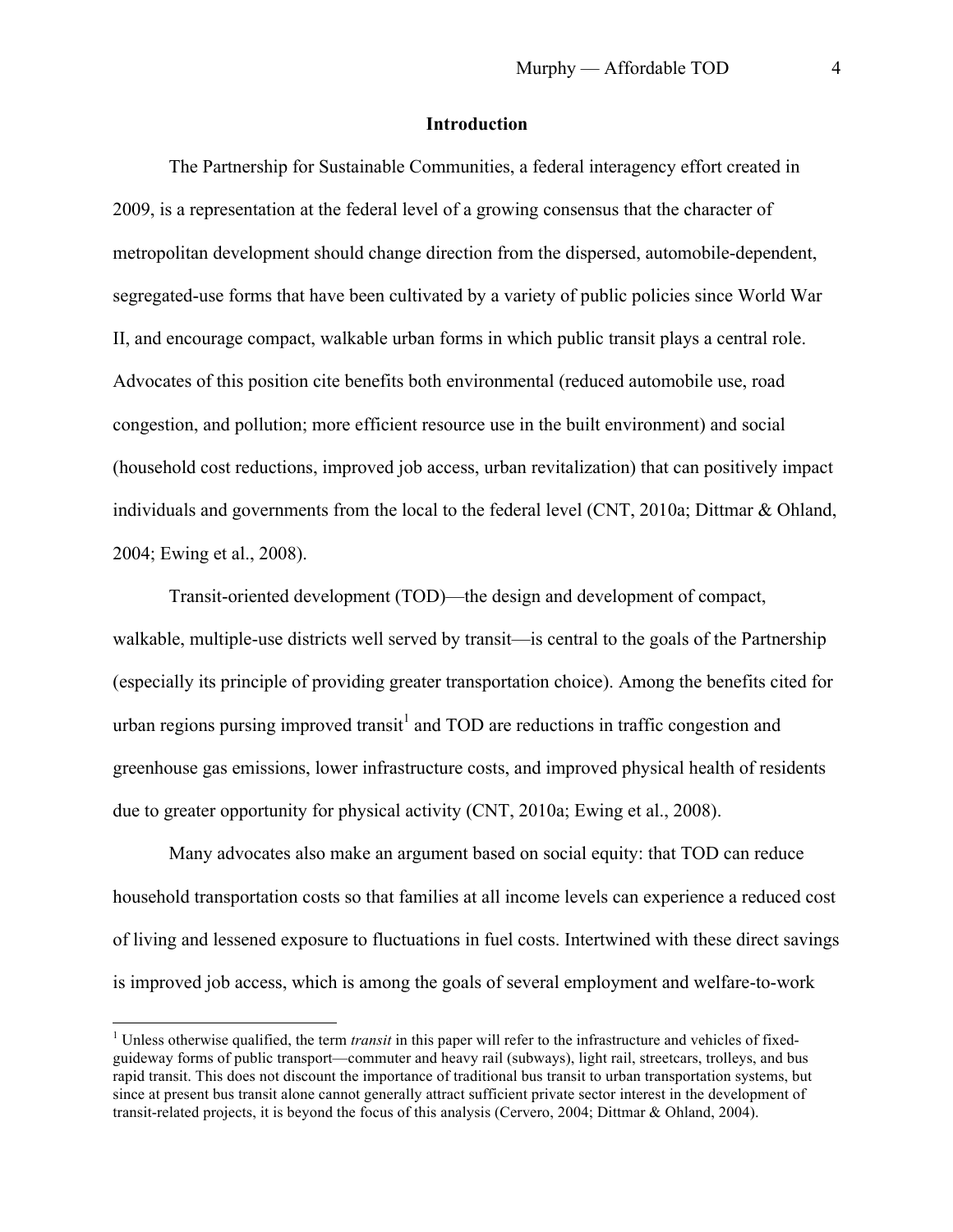programs over the past two decades (CNT 2010a; Lipman, 2006). Analyses of household transportation costs based on the transit accessibility of their location point to a benefit from better coordination between planning for transportation and affordable housing (CNT, 2010a; Haas et al., 2008; Lipman, 2006).

A central assumption for the broad realization of these social benefits is that households at a variety of income levels can afford to live in compact, transit-supported areas, whether in existing units or in new development. For the benefits to endure, a range of housing costs must remain available over the long run. Empirical findings on the interaction of transit investments and TOD with real-estate markets (Cervero, 2004; CTOD, 2007; Gruen, 1997), together with a body of work on affordable and mixed-income housing (Downs, 2004b; HUD, 2010a), suggest that policymakers face a challenge in supporting transit-accessible neighborhoods that can attract households across the income spectrum.

The private market, left to its own devices, will likely not provide a mix of housing affordable to various income levels, especially in regions where initial rail transit construction is recent or ongoing. If a range of housing types does exist within a transit corridor, the ranges will tend to cluster by affordability, with development dollars flowing to the upper end of the market (either through upscale new construction or conversion of affordable units to market rate as prices rise around transit stations). Meanwhile, station areas with concentrations of low-income housing, especially public housing, will have a harder time attracting new private development, whether residential or commercial. These types of outcomes are not limited to housing in transit areas (private developers having greater economic incentive to build for upscale markets in general), but development that is both transit-oriented and broadly affordable faces a level of administrative and financial complexity that may be daunting to private and public entities alike,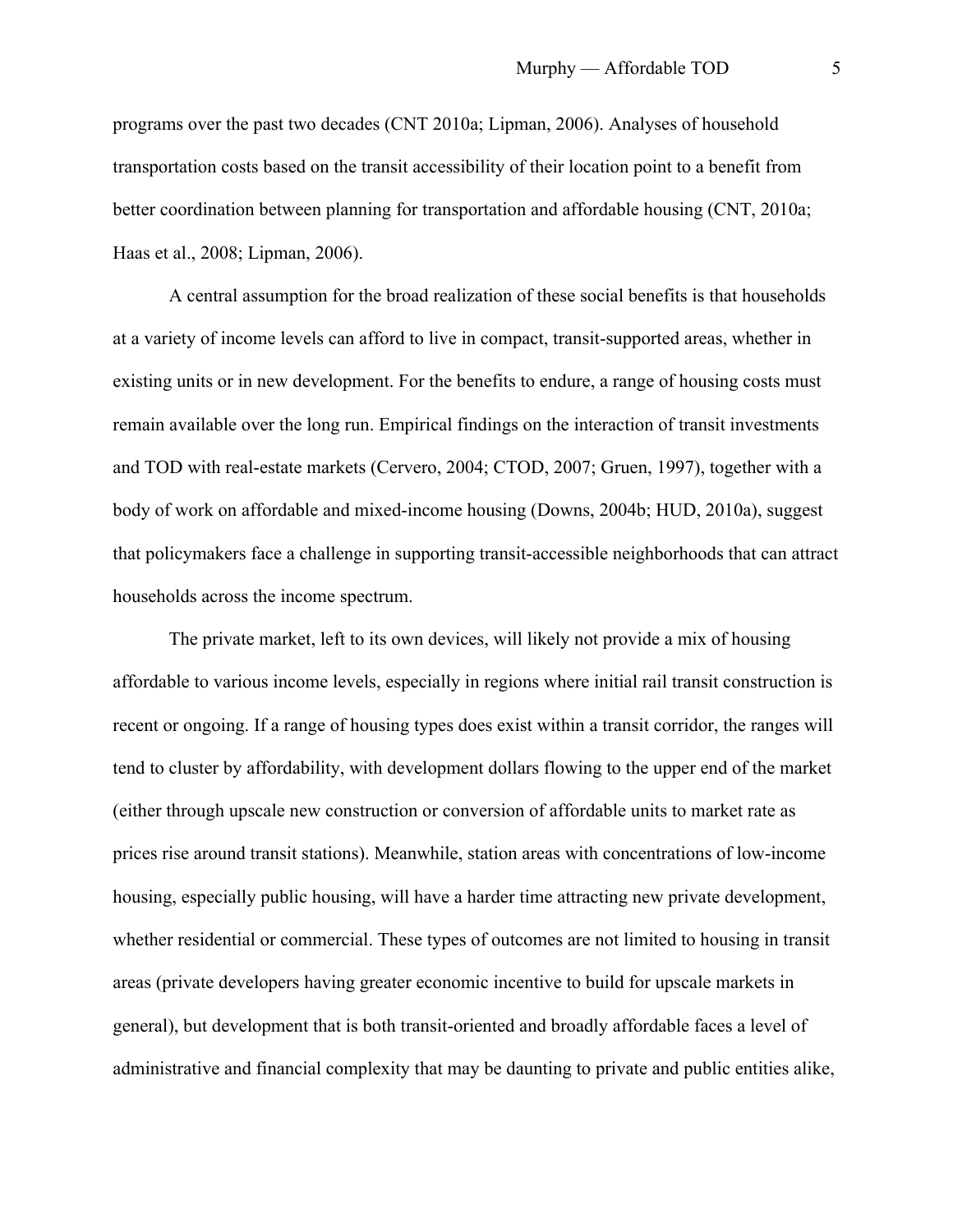regardless of their level of community and governmental support (CTOD, 2007).

While federal influence over metropolitan development grew enormously over the 20th century (reaching its apex at midcentury with the advent of the Interstate Highway System and Urban Renewal policies), primary responsibility for the policies and decisions that shape urban areas has remained in the hands of local and state governments. Key federal policies, especially transportation investments and homeownership supports, powerfully affected where and how growth took place within urban regions. These programs have often been poorly coordinated with other federal measures in the urban arena, such that policies and agencies have often worked at cross-purposes (Mallett, 2010).

The Partnership for Sustainable Communities is an attempt to remedy this cross-agency policy struggle. However, the Partnership is dwarfed by the scale of the federal investments that shaped urban regions in the 20th century, and makes its debut in an era marked by ongoing devolution of authority and cost burdens from federal to state and local governments. From this perspective, what the Partnership will be able to achieve will be marginal compared to what it attempts to address.

Several metropolitan areas across the country have already been working toward goals similar to the Partnership's on various scales. Based on these regions' experiences, this paper will examine how key goals of the new federal interagency Partnership—affordable housing within TOD, with both affordability and TOD as aspects of greater regional competitiveness are likely to interact with the markets and policy environments typical of metropolitan regions in the United States. The paper will also describe the conditions, practices, and local and federal policy tools that address the tension between transit investments and TOD on one hand, and the creation and preservation of affordable housing on the other.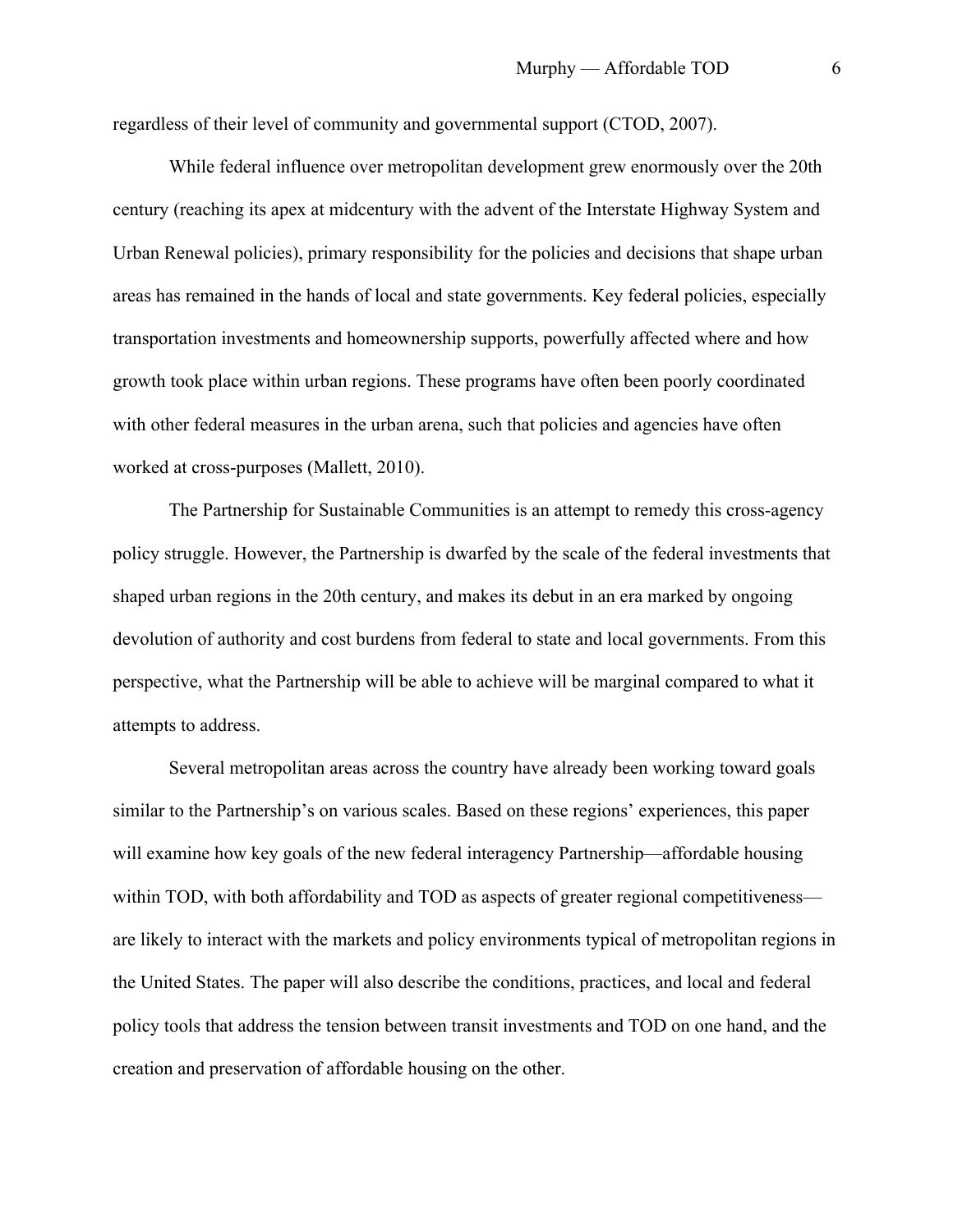# **Historical Overview, Policy Context, and Current Literature**

After an overview of the newest federal urban policy effort, this section will briefly summarize the history of the governmental role in the growth and development American urban regions and urban transportation, with an emphasis on the evolving federal role. It will then review the federal and local policies affecting transportation, affordable housing, and transitoriented development.

# **The Interagency Partnership for Sustainable Communities**

Created in 2009, the Partnership for Sustainable Communities ("the Partnership") is an interagency effort between the U.S. Department of Housing and Urban Development (HUD), Department of Transportation (DOT), and Environmental Protection Agency (EPA), intended to harmonize federal policy on several fronts with the central goal of helping families "gain better access to affordable housing, more transportation options, and lower transportation costs." (EPA, 2009) To this end, it aligns efforts among the agencies in support of six "livability principles":

- Provide more transportation choices
- Promote equitable, affordable housing
- Enhance economic competitiveness
- Support existing communities
- Coordinate and leverage federal policies and investment
- Value unique characteristics of communities, no matter their size (EPA, 2009; HUD/DOT, 2010)

In practice, the Partnership has so far represented more a realignment of existing programs than a major shift in the policy environment. Each agency retained its existing regulatory authority, funding, and administrative structure, and as of late 2010 only HUD and EPA had created offices specifically dedicated to the effort. Congress initially gave the Partnership about \$150 million in grant-making authority under HUD's Community Development Block Grants in FY2010, though DOT has made additional grant monies available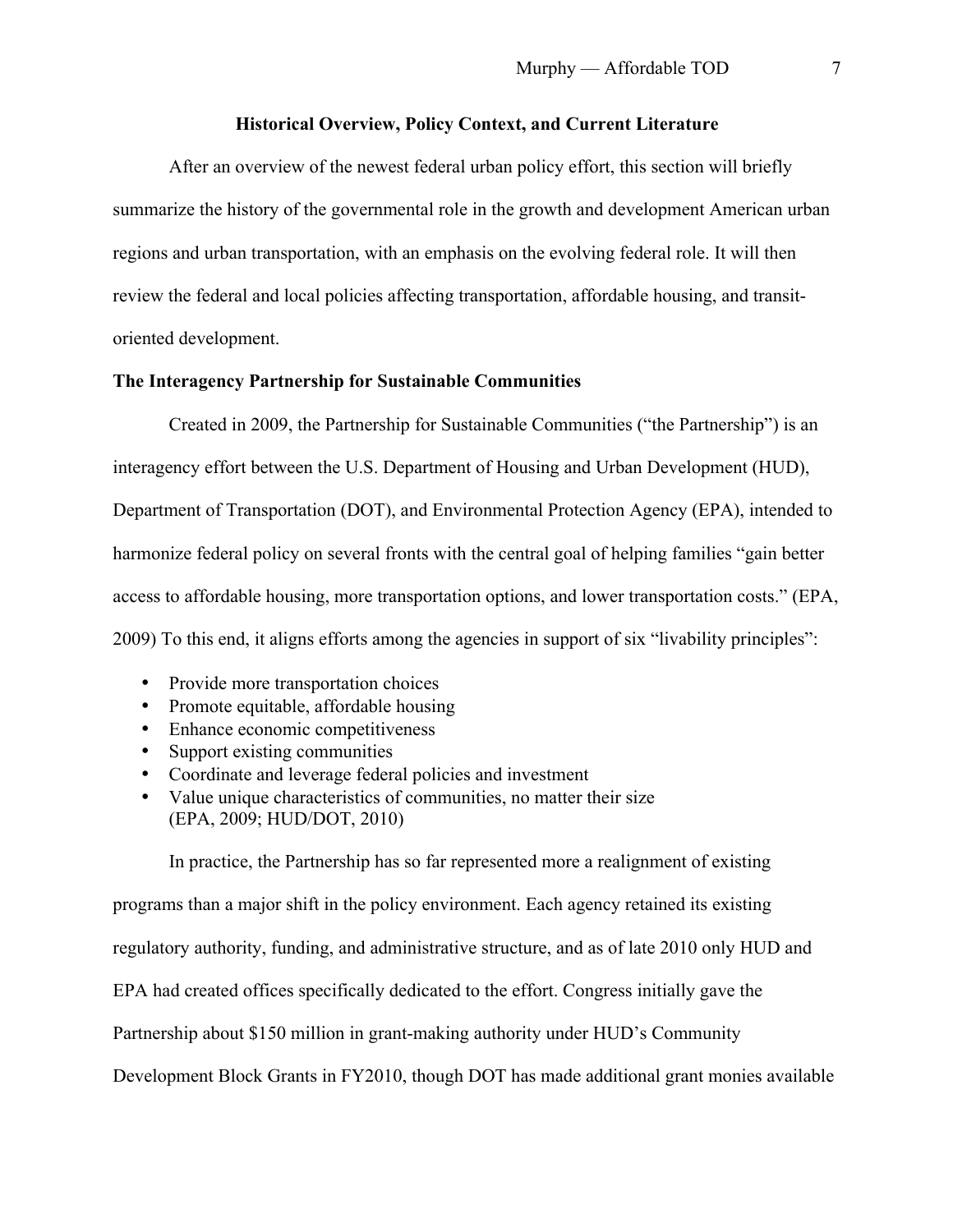that conform to the six principles. FY2011 agency budgets propose an increase to \$688 million across the three agencies (\$527 million in DOT, \$150 million in HUD, \$11 million in EPA), with initial monies mostly dedicated to planning, capacity-building, and technical assistance grants, along with the creation of a sustainability office within DOT (OMB, 2010; DOT, 2010; HUD, 2010b). In addition to programs explicitly linked to the partnership, various other federal programs have adjusted their priorities and grantmaking criteria to reflect the livability principles.

The following sections outline the historical and existing context of the major policies from the federal level to the local—relevant to the Partnership's support of TOD and housing affordability. Later sections will bring this context together with studies of several regions' recent and ongoing experience in creating transit-centered districts for residents of various income levels, and explore the range of tools available to public- and private-sector stakeholders.

# **U.S. Urban Growth, Transportation, and Housing Policy in Historical Context**

The story of metropolitan growth in the United States was initially one of concentration, centralization, and a mixture of social classes, activities, and land uses, followed by an era of increasingly decentralizing forces that served to segregate both people and activities, a trend that was accelerated after World War II by federal housing and transportation policies. The present moment seems to signal, if not a reversal, at least a slowing of this decentralizing trend, as citizens and decision-makers at every level of government grapple with the social, environmental, and fiscal consequences of a half-century of car-centered, segregated-use planning and placemaking (Dittmar, Belzer, & Autler, 2004; Ewing et al., 2008; Hayden, 2003). Since this paper is largely concerned with the federal role in what are fundamentally local or regional outcomes, this overview will place greater emphasis on how federal policies have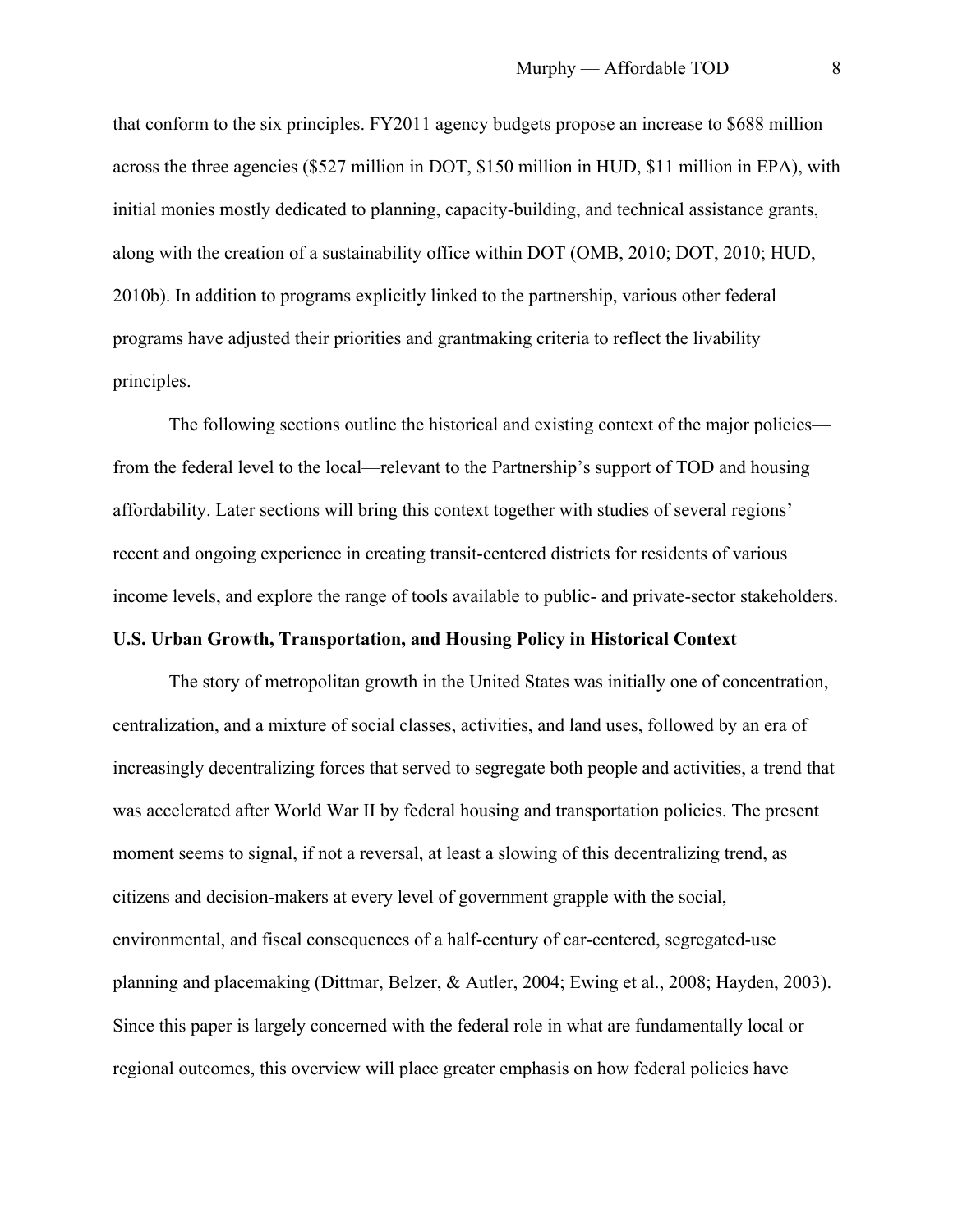influenced the metropolitan landscape over time, though it will also describe the major social and technological trends and market forces that underlie this historical evolution.

The emergence of the United States as an industrial and cultural power is encapsulated in the growth of its cities and towns out of rural beginnings. The population of the United States was overwhelmingly rural at the start of the 19th century, with an urban population<sup>2</sup> of some 320,000 out of national population of 5.3 million. By 1900, 30 million out of a population of 76 million lived in urban areas, and by 1920, the majority of the population was in cities and towns, a proportion that continued to grow over time. The rural population has remained fairly steady at 50–60 million for the last century; the vast majority of growth since 1900—an increase of more than 205 million—took place in urbanized places (Census Bureau, 1975, 2010).

The earliest American cities were built only to a scale and density that could accommodate foot, animal-drawn, or waterborne traffic. Populations were similarly constrained, as neither people nor goods could travel faster than wind, water, or animals could move them (Jackson, 1985). Not until 1840 did any American city surpass 250,000 residents and only in 1880 did any city surpass one million (New York City in both cases) (Census Bureau, 1975).

The edges of 19th-century cities grew outward with scores of small-scale transit lines, starting with horse-drawn omnibuses to outlying areas of Boston and Manhattan as early as the 1820s, and later with horse-drawn, rail-guided cars and trolleys, which were electric by the 1880s.<sup>3</sup> The services were privately owned, with the primary business of many of the owners actually being speculation on land along the lines. Municipal control was generally limited to the granting of franchises to operate along particular public rights of way; fares, routes, and

 $2$  Roughly defined as people living in incorporated places of more than 2,500 residents.

<sup>&</sup>lt;sup>3</sup> This is not an exhaustive summary of American mass transit: Beyond horses or carriages for hire, ferries were perhaps the earliest form of public transportation in North America, with chartered services serving New England almost from the start of European settlement. Stagecoaches were part of the landscape from the mid-1700s, though they generally traveled between terminuses without picking up passengers, as the omnibuses did (Jackson, 1985).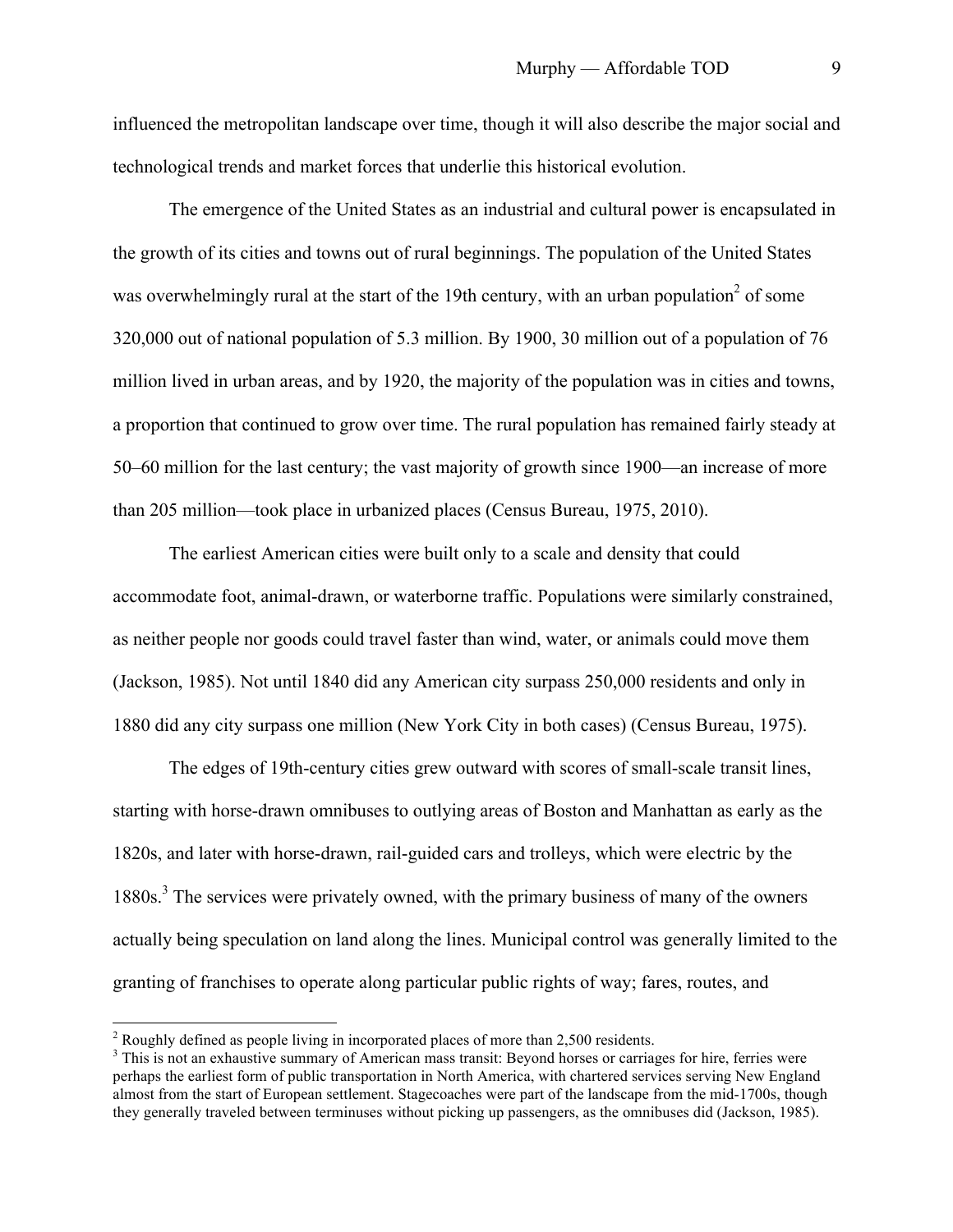frequency were likely to be left to the individual operator.

By the last decades of the  $19<sup>th</sup>$  century, streetcars, along with their adjunct business of land speculation (and sometimes electric power), were highly profitable for their owners. In the largest cities, transit systems grew to include electrified rapid transit within town and rail lines serving the wider region. The regional services included both downtown-oriented commuter rail and electrified interurban lines. Cities began to add motorized bus services by 1915, often using them to replace trolleys and streetcars (Hayden, 2003; Hilton & Due, 2000; Jackson, 1985).

Levy (2009) and Jackson (1985) suggest that the suburbanization of the workforce also helped pull industry itself out of the city. As streetcars and railroads continued to bring residents to the city's edges, some manufacturing and commerce began to move out to the urban fringe as well. Lower land prices and larger uninterrupted building footprints were more valuable for some businesses than a central downtown location. Cities were freed to cover vastly more area, beginning the movement toward the modern, decentralized metropolis.

As long as the two ends of most trips were taken on foot, these decentralizing forces were checked at the neighborhood or district scale by the distance constraints of a fundamentally pedestrian orientation. According to Jackson (1985), "the pattern of settlement in the streetcar metropolis [was] essentially finger-shaped. New homes were constructed and sold only within walking distance of the rail transportation corridors," while "distance from a streetcar or elevated line usually produced an inferior neighborhood" (p. 181).

**The 20th century: fragmentation and decentralization.** The wide adoption of the private automobile was the single most important factor shaping American cities in the 20th century. The speed, autonomy, and granularity of travel that cars offer, combined with such planning and engineering innovations as single-use zoning and limited-access highways, allowed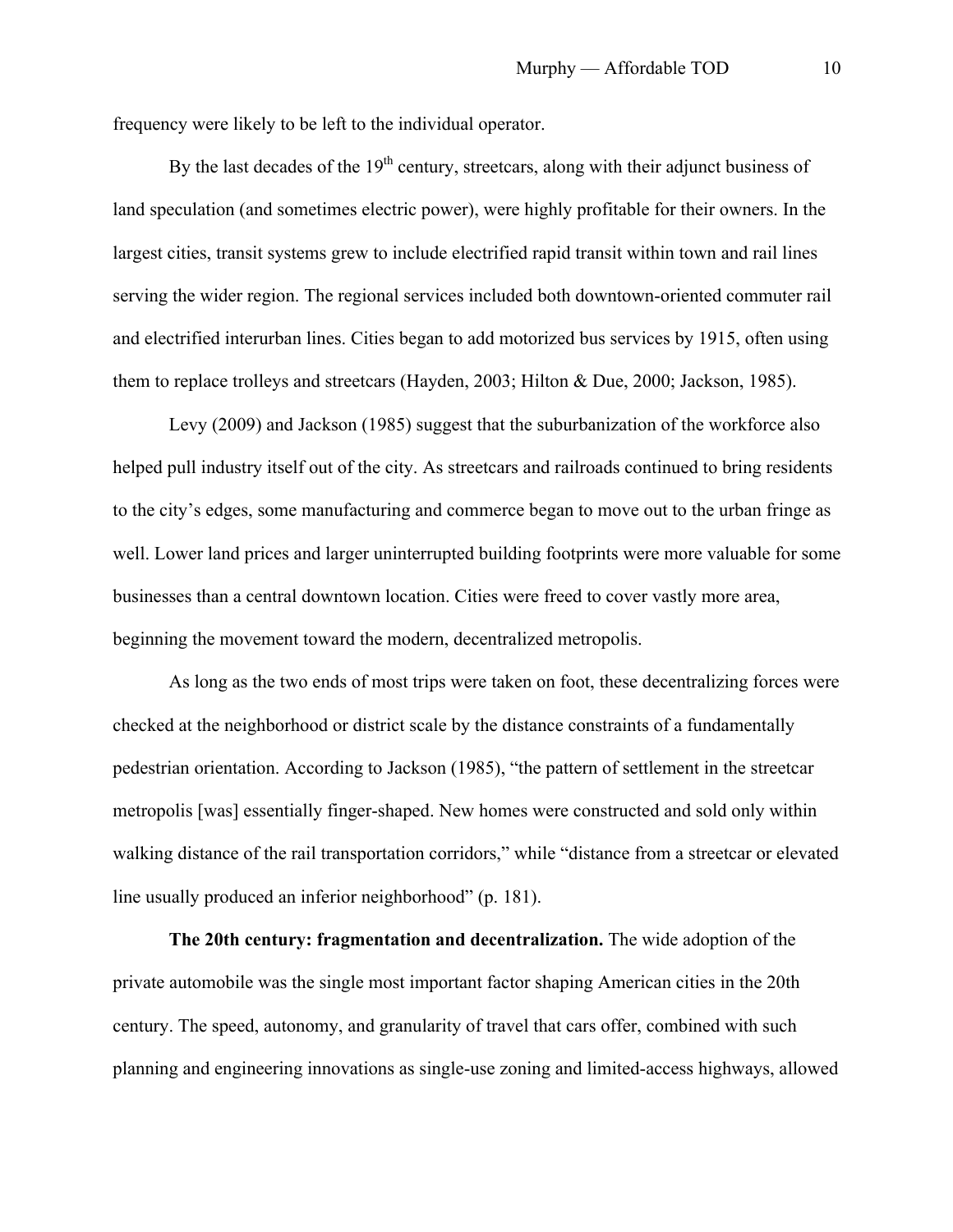the decentralizing forces that had sprouted in the previous century to reach full bloom. Federal housing and transportation policy cemented this decentralization after World War II, in the process hollowing out many cities and creating a built legacy that leaves many regions unable to implement effective public transit or promote compact development even if they wanted to.

At the start of the new century, urban transit was at the greatest extent of its coverage and use, and the built environment reflected this wide availability. Electrified trolleys, streetcars, and interurban railroads provided local and regional transit service throughout the Northeast and Midwest; urbanized areas as remote as the mountain towns around Salt Lake City had reliable service by the start of World War I (Hilton & Due, 2000). Beyond local transit, the long-haul railroads connected the downtowns of major cites, creating a continuous web of motorized transportation across the U.S., none of which relied on individually operated vehicles.

Though reformers had been pressing for municipal ownership for decades, a switch to public control of urban transit systems didn't begin until the lines' profitability fell off after 1920, around the same time that the subdivisions along many of them were built out (Hayden, 2003). However, private urban transit was definitively finished off by the Great Depression. In this period, transit ownership was consolidated into larger holding companies, which were eventually absorbed into public entities with debt and taxation authority. Many lines were simply closed, their assets sold off or abandoned, especially the interurbans, which all disappeared by 1960<sup>4</sup> (Hilton & Due, 2000; Karr, 2005). Cities followed a common trajectory of private transit systems ending in public consolidation and control of regional transportation<sup>5</sup> (MBTA, 2010;

 <sup>4</sup> The Chicago region's South Shore electric line is the lone remnant of the U.S. electric interurban system. <sup>5</sup> Among large urban systems, New York subways were city-owned from 1940, and all local services were consolidated in 1953 under the New York City Transit Authority. Boston's rapid transit came under the control of a quasi-public entity in 1894, which soon controlled most service in city. By 1964 the Massachusetts Bay Transportation Authority had succeeded this entity and absorbed the region's commuter rail lines. The Chicago Transit Authority was created in 1945 to consolidate El, bus, and streetcar assets and services, though the Chicago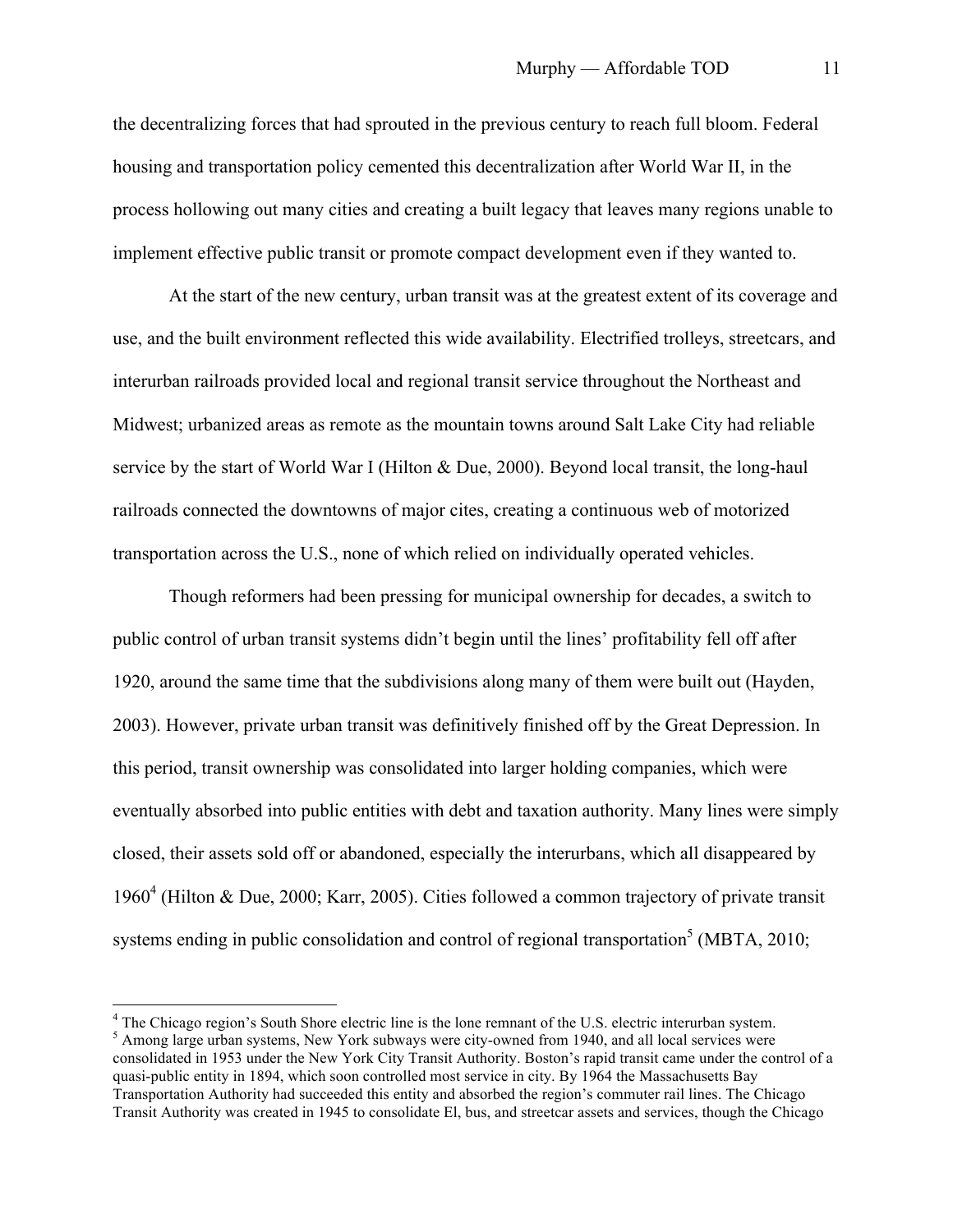MTA, 2010; Young, 1998). Afterwards, the quality and coverage of public transit failed to keep up with urban growth. By the 1970s in most places, public transit was either absent altogether or had decayed to such a poor condition that many with a choice opted not to ride it.

The 20th century also saw the rise of greater control over the form, location, and nature of development. In reaction to the appalling conditions of the 19th century industrial city, urban health officials and activists pushed for municipal reforms in many arenas, resulting in the creation of building codes, improved sanitation, sewers, and water supplies, and the widespread extension of such seemingly basic amenities as sidewalks, street lights, and public parks. By establishing the legal basis for municipal regulation of the use of and activity on private property, these reforms laid the groundwork for the creation of municipal zoning ordinances regulating the uses, density, and built forms permitted on private land. After New York City established the nation's first citywide zoning ordinance in 1916, and the U.S. Department of Commerce drafted model zoning codes (1924 and 1928), many local governments followed suit, using zoning as a way to preserve "desirable" community attributes while imposing some control over the shape and character of development in a period of rapid growth (Hayden, 2003; Levy, 2009).

However, since zoning can limit the development of a property to significantly less than its highest economic potential, the post-1920 wave of ordinances faced vigorous challenges from landowners and property-rights advocates, who asserted that the laws amounted to a governmental taking of property without due process, contravening the 14th Amendment. In a pair of cases, *Village of Euclid, Ohio v. Ambler Realty* (1926) and *Nectow v. City of Cambridge* (1928), the Supreme Court found that a rational and fairly applied zoning ordinance fell within a municipality's power to regulate activity for the promotion of residents' "health, safety, and

transit lacked independent revenue authority until the 1974 creation of the Regional Transit Authority (which also had authority over commuter rail) (MBTA, 2010; MTA, 2010; Young, 1998).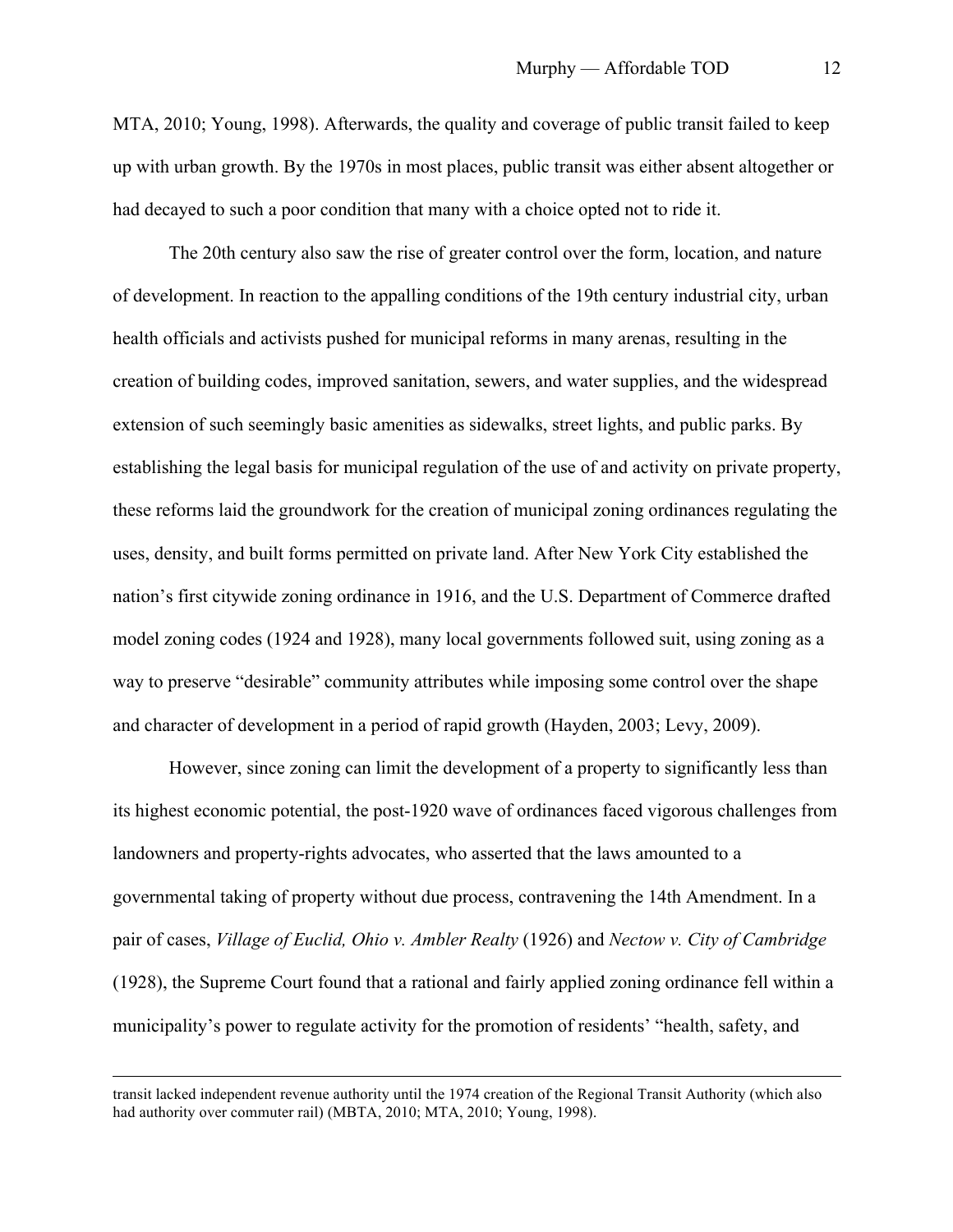general welfare" (*Euclid* v. *Ambler*, 1926; Jackson, 1985).

Many communities also discovered that zoning could be used to encourage development that would tend to attract "more desirable" residents and exclude those of the wrong color, income, or religion. A town zoned mostly for large-lot, single-family homes with no provision for accessory units would be affordable only to more affluent homeowners. If multifamily buildings were permitted, they could be zoned in ways that tended to favor wealthier consumers—by requiring large setbacks and limiting density, for example, driving up the amount of land required to accommodate multiple units, and driving up development costs in turn. Or if apartment buildings were permitted, it might be only in less desirable parts of town. Since the early zoning laws took effect against a backdrop of legal segregation, racially and religiously restrictive covenants at the subdivision and deed level further bolstered the ethnic and socioeconomic exclusivity that many communities were happy to encourage (Jackson, 1985, pp.  $242-3$ ).

The ethnic and economic sorting that resulted from zoning codes was further encouraged by housing and banking policy, especially after the federal government entered the mortgage market. The practice of "redlining"—the limitation or prohibition of mortgage lending in ethnic neighborhoods—was enforced by the loan and underwriting guidelines of Depression-era federal homeownership programs (Hayden, 2003; Jackson, 1985).

The earliest federal housing assistance originated when the Housing Act of 1934 created the Federal Housing Administration (FHA) to underwrite residential mortgages and home improvement loans, leading to the standardization of much longer term mortgages than had been the norm until then (20+ year fully amortizing notes, as opposed to the multiple 3–5 year terms that were then common). In the areas where the FHA was willing to underwrite (i.e., non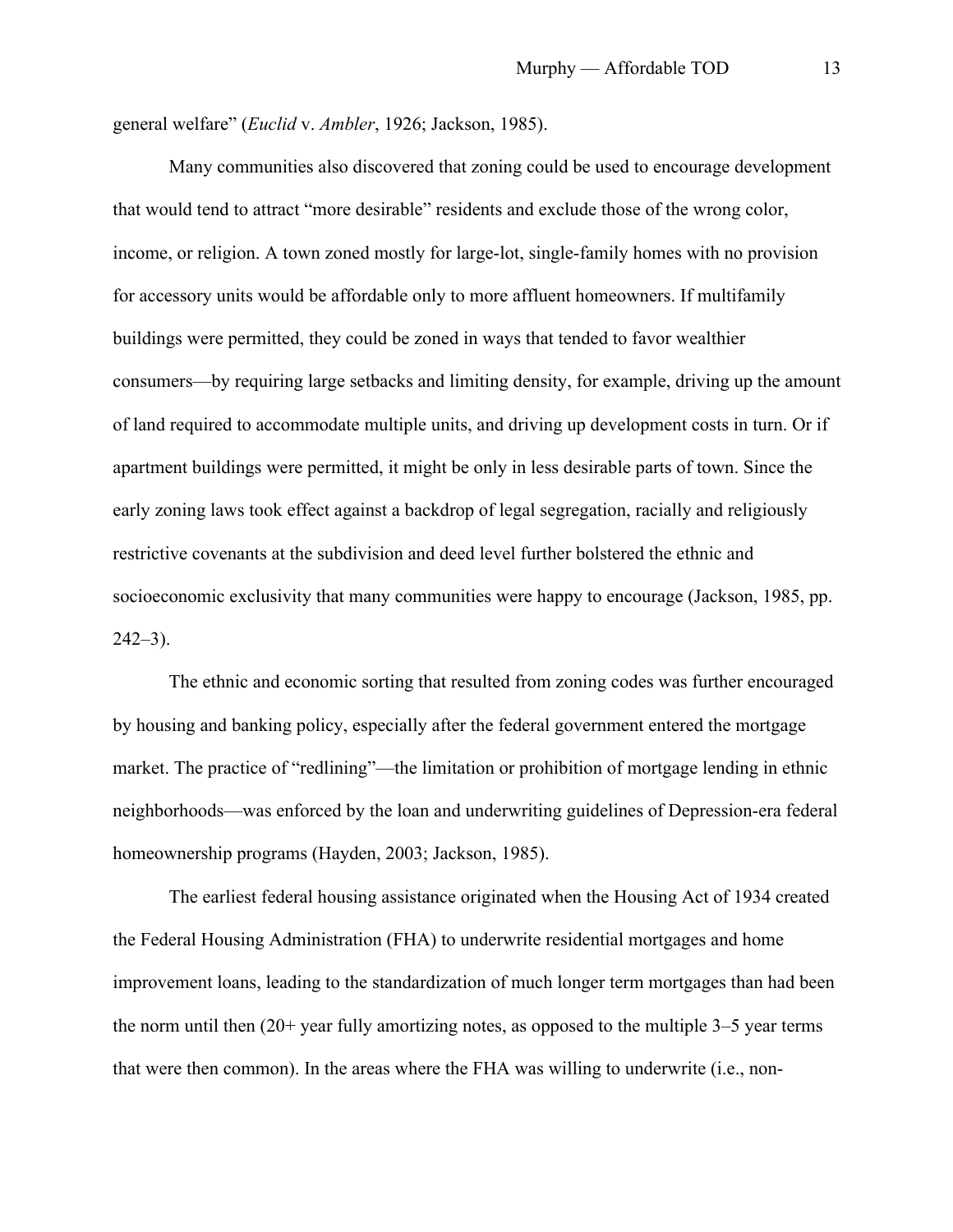redlined areas), this had the short-term effect of stabilizing the residential mortgage market during a period of tight financing, while stimulating homebuilding and the associated employment (Jackson, 1985; McCarty et al., 2008). Federal loans (both to individuals and to banks) and loan guarantees would be allowed only in ethnically segregated subdivisions, with the best loans reserved for high-appraising properties in all-white suburban neighborhoods. Together with the rise of exclusionary zoning, these policies choked off reinvestment in ethnically mixed inner-city areas, magnifying the Depression's impact and jumpstarting the inner-city decay and flight of wealth and population that would characterize the postwar period (Hayden, 2003; Jackson, 1985).

**The dawn of federal affordable housing policy.** Around the same time that the FHA entered the mortgage market, the first federally supported public housing was constructed under the Housing Division of the Works Progress Administration (WPA), which, like the FHA, existed for economic stimulus and job creation as much as for carrying out housing policy. The division bought land and built apartments for low-income families through a fairly top-down process, often with little consultation—or over the objections—of local officials where the projects were built. The Housing Act of 1937 formalized the federal role in low-income housing, replacing the Housing Division with the U.S. Housing Agency, HUD's institutional precursor. The agency's Low-Rent Public Housing program required states receiving assistance to create quasi-governmental public housing authorities (PHAs) to administer public housing locally. The authorities were the local conduits for federal funding of the development and operation of lowincome housing throughout the country. After a wartime hiatus, the program was reactivated and expanded by the 1949 Housing Act, which also funded urban redevelopment under the "urban renewal" moniker (i.e. slum clearance and site assembly for large-scale projects), expansion of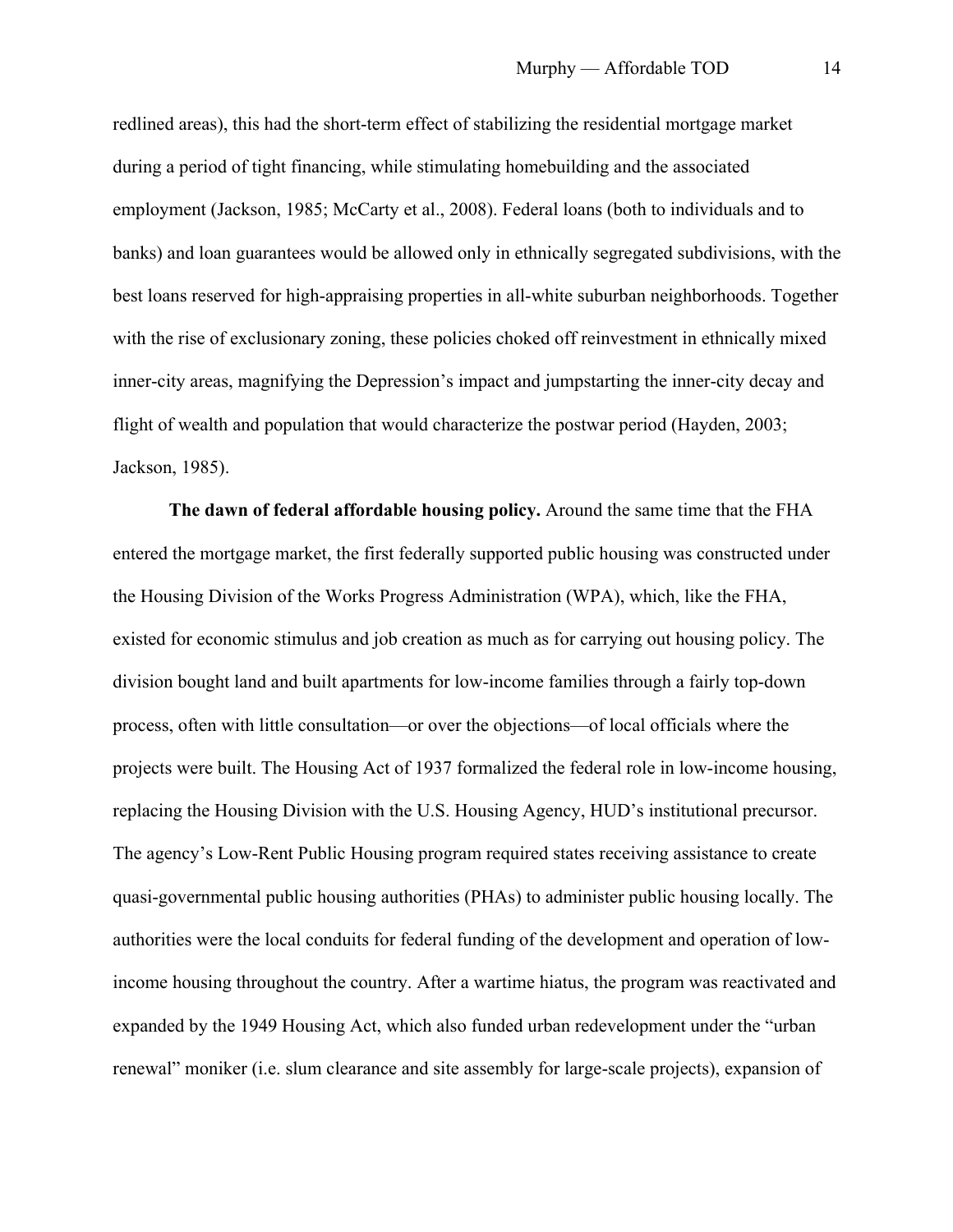FHA mortgage underwriting, and rural housing improvement.

The provision of urban public housing and suburban mortgage insurance remained the major federal roles supporting housing affordability through the end of the 1950s (McCarty et al., 2008). Housing acts of the late 1950s and 1960s extended assistance to specific low-income populations, while encouraging a growing role for private housing developers through various measures to lower development costs and ultimately reduce rents. The first direct rent subsidies were instituted under the Housing and Urban Development Act of 1965 (which also consolidated precursor agencies into the cabinet-level Department of Housing and Urban Development) (HUD, 2010c; McCarty et al., 2008). The subsidy program authorized local housing authorities to contract with individual private landlords for rental assistance in existing housing stock, paying the difference between qualifying tenants' contribution (25% of household income) and fair market rent. On the development side, cost control was through limitation of mortgage interest, a mechanism that was extended to individual homebuyers in 1968. The growing roles of private developers, rent supplements, and subsidies were also meant to expand the reach of federal housing programs beyond the poorest households and into households at moderate income levels, while limiting the size of the direct federal responsibility (McCarty et al., 2008).

**Federal underwriting of suburbanization and the automotive era.** While fairly affordable vehicles were available by the 1910s, the car did not become a universal feature of American life until after World War II. Several key federal programs created the road infrastructure necessary to promote the private auto's rapid rise to ubiquity, and almost without exception they encouraged the improvement or creation of roads in the countryside rather than in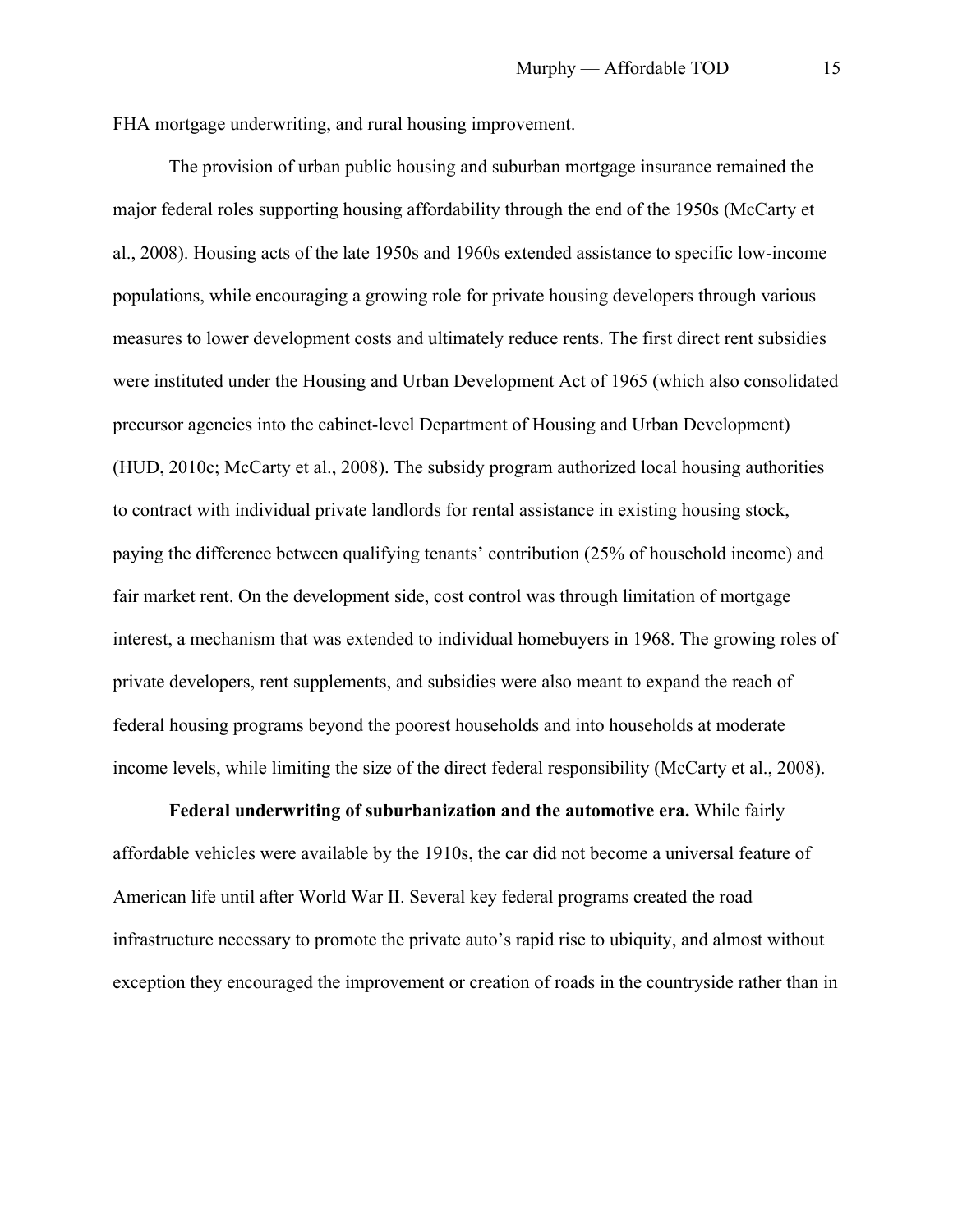cities. <sup>6</sup> Development naturally followed (Jackson, 1985).

The Federal-Aid Highway Act of 1916 contained the first major federal funding for highway construction, requiring the creation of highway departments in states receiving the funds. Often the highway departments provided the institutional basis for later state departments of transportation that retained a bias toward rural roadbuilding as the default transportation expenditure. Later highway acts matched state funds for the creation or improvement of some 200,000 miles of primary highways across the country, designation of secondary highways, and a network to link all cities with populations of 50,000 or more. Although the country's rural population was nearly stagnant after World War I, not until the 1944 highway act were federal highway funds permitted to flow to urban roads at all; until then, the entire federal match went only to mileage that was rural at the time of designation (Census Bureau, 1975; Jackson, 1985).

The Federal-Aid Highway Act of 1954 and Interstate Highway Act of 1956 took the system further by providing for a network of more than 40,000 miles of limited-access, highspeed highways. The program, funded by a dedicated gasoline tax and promoted by a powerful consortium of road builders, carmakers and dealers, oil companies, and real-estate and homebuilding groups, was justified on grounds of safety, congestion-cutting, and Cold War civil defense (Jackson, 1985). Unlike the earlier federal-aid highway program, which funded highways in a 50–50 match with states, the Interstate program provided for a 90% federal share in the cost of highways—and these funds could be expended only on construction, not on maintenance, creating a bias for expansion of the road system at the margins rather than improvement of existing facilities (Census Bureau, 1975). Since much of the system was created from scratch and required the purchase of new rights of way, while also bringing millions of

<sup>&</sup>lt;sup>6</sup> Much of the push for a national highway system came from agricultural interests, such as the National Grange, seeking to establish a farm-to-market transportation system to compete with the railroads (Jackson, 1985; *New York Times,* 1912, 1920).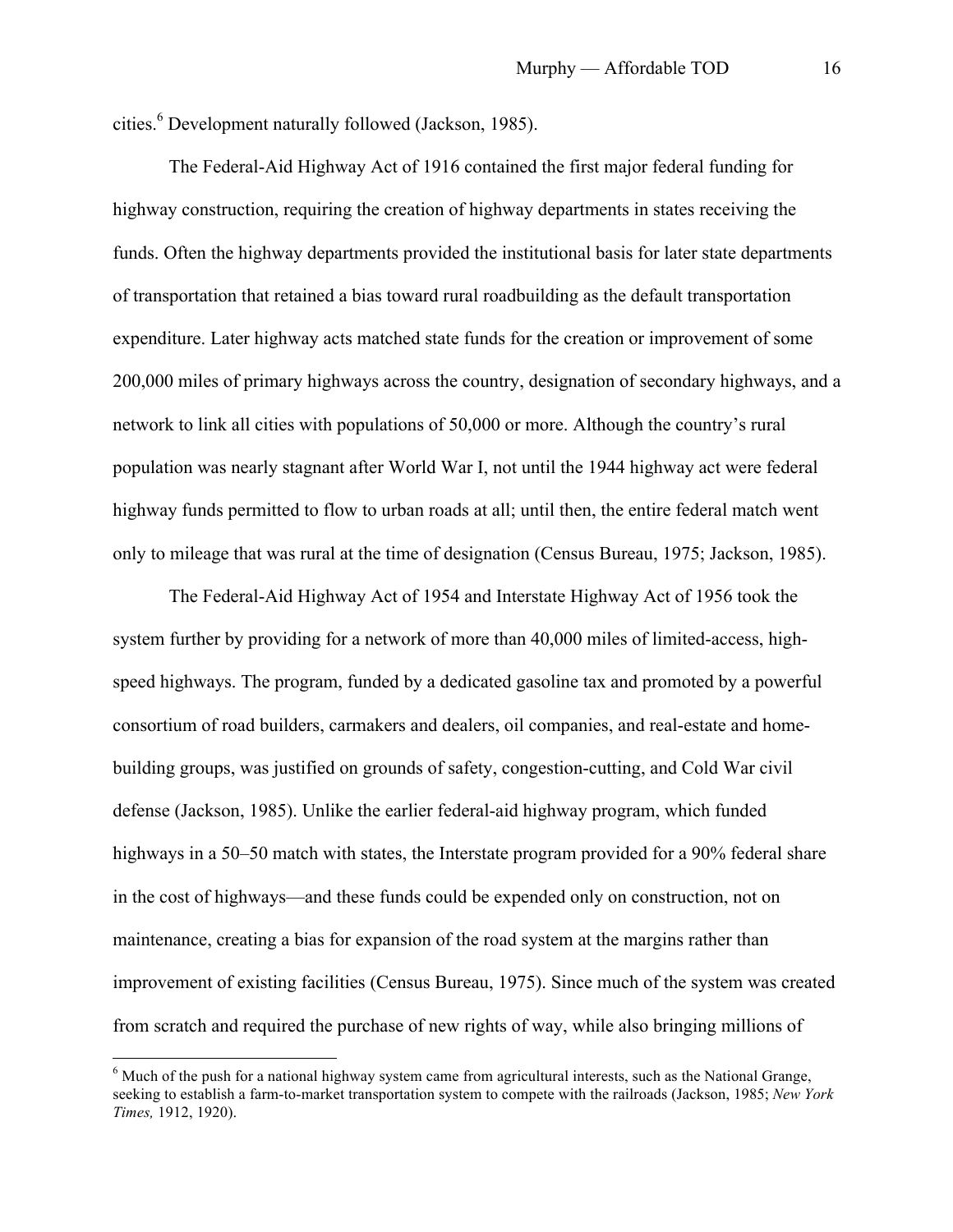formerly rural acres into the urban orbit, the program represented a publicly subsidized windfall to land speculators and subdividers throughout the country (Hayden, 2003; Jackson, 1985).

These roadbuilding efforts, unmatched in any era at any level of government by a similar dedication to other modes, helped the private automobile thoroughly displace other forms of surface transportation. The individual auto was heavily subsidized while public mass transit was expected to be self-funding, both in capital and operations. At the same time, cheap land at the margins of the city became more accessible than ever. Coupled with the ongoing Baby Boom, federal guidelines that institutionalized a lending preference for detached single-family homes in newly built, low-density subdivisions, and zoning codes that mandated the physical separation of residential uses from all others, the interstates provided further accelerant to the atomizing and decentralizing forces of the first half of the century.

The speedy market penetration of the private car after World War II was matched only by the neglect or demise of its alternatives. The number of registered private automobiles overtook the number of households in the country in about 1955. The Census Bureau did not collect household car ownership statistics until after the war, but the first year surveyed, 1948, found that 54% of households owned at least one car. By 1960, 77% of households owned a car, and this proportion continued to climb until leveling out about 92% by 1995 (Census Bureau, 1975, Series Q175; NHTS, 2001, Table 17; USDOT Series MV-1, MV-200). Meanwhile, public transit ridership had peaked at more than 23.3 billion passenger trips nationwide in 1946 (more than 165 annual rides per capita), dropping steadily thereafter—1960 saw 9.4 billion trips (52 per capita) and 1970 only 7.3 billion (36 per capita). Transit railway track mileage had been declining ever since it was first measured in 1934; by 1960 it was one-tenth of what had existed 25 years before, and it had lost another third by 1970. Though the trackage decline was due in part to the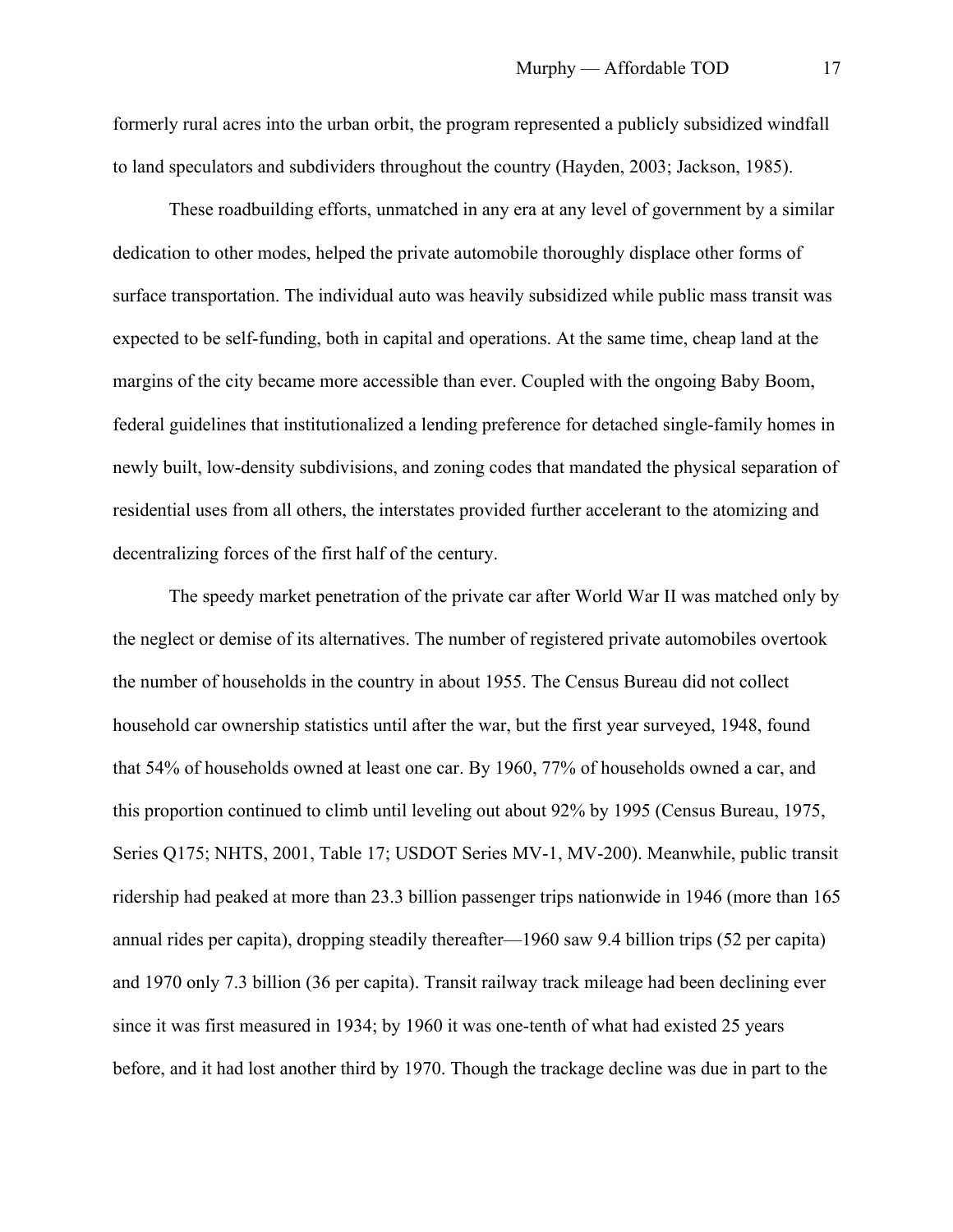collapse of the electric interurbans and a transition to buses and trolleys, every public transit mode was in unquestionable decline by the mid-1960s (Census Bureau, 1975, Q235–7, Q241; Jackson, 1985).

**Devolution of federal housing assistance.** Measured in dollars, the most significant federal policy in the housing arena has long been the support of individual homeownership. The mortgage interest deduction for owner-occupied residences, while not originally created to promote homeownership, can nonetheless be seen as the largest single federal housing program, representing an estimated \$103 billion tax expenditure in FY2010, according to the congressional Joint Committee on Taxation (JCT, 2010). Mortgage insurance and underwriting by the FHA, VA, and other federal entities add to the federal support for homebuyers. For the most part these programs are not targeted at particular low-income or vulnerable populations, though in practice they serve as a backstop for many buyers the private market might not otherwise lend to at affordable rates (McCarty et al., 2008). Meanwhile, non-mortgage federal housing assistance has continued a gradual devolution of responsibility away from centralized federal administration and towards greater local control and individual responsibility, while funding has tended away from clear outlays and towards tax credits and other revenue-side expenditures.

Public housing remained the largest non-mortgage federal housing program through the early 1970s, with most other subsidies focused on developers rather than housing consumers—an emphasis on lowering construction costs rather that on keeping rents or mortgages affordable. The Housing Act of 1974 created the Section 8 rental assistance program, the beginning of a shift in the federal role away from public housing and construction subsidies and towards direct subsidies for low-income households. In part, this shift was intended to address the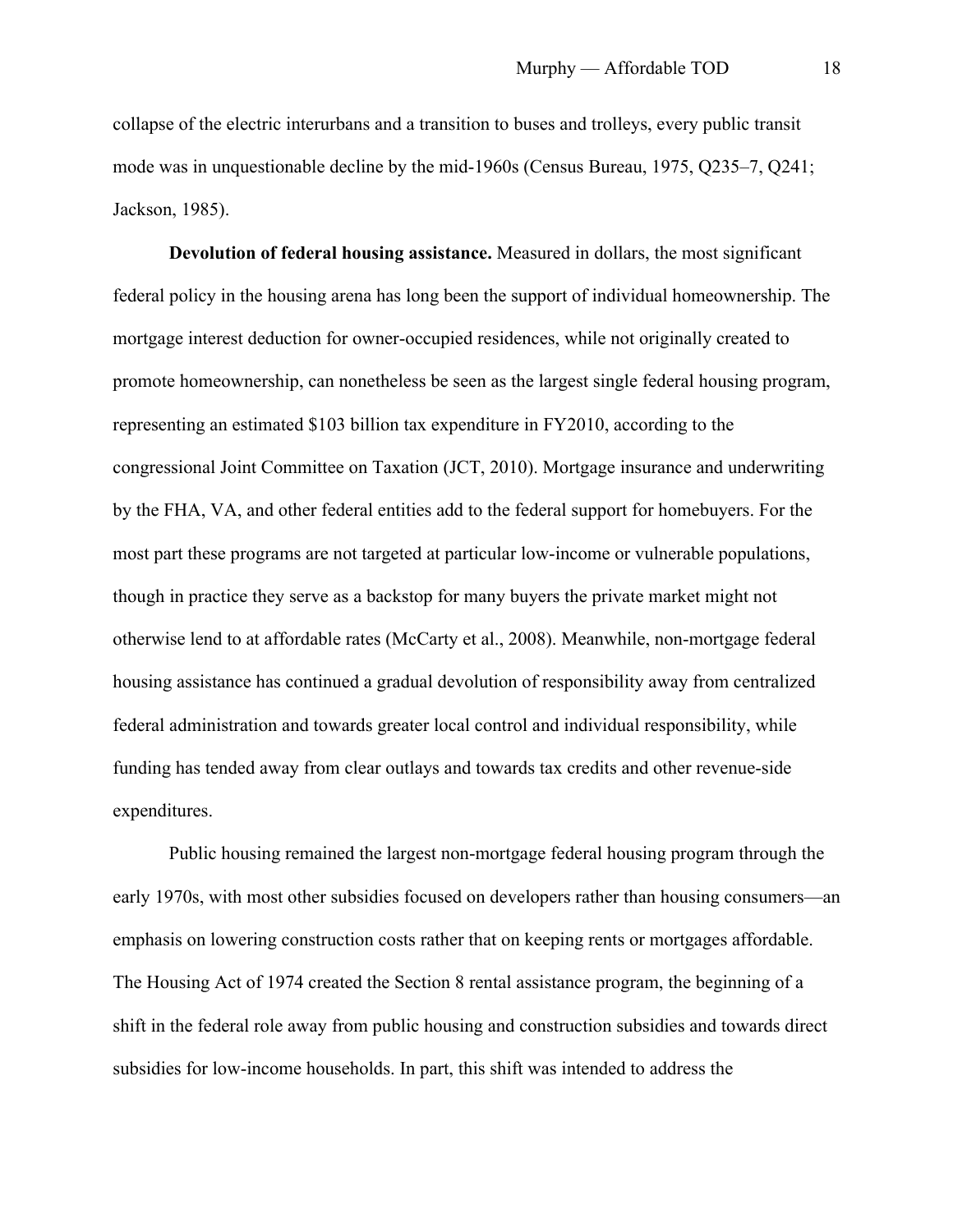concentrations of poverty that came to be associated with site-based subsidies for low-income housing. Initially, Section 8 subsidized both new construction and leases for existing housing, but construction subsidies were soon eliminated. In 1985, the program was further modified to allow the use of some Section 8 subsidies as more portable rent certificates, which also allowed some households to dedicate more than 30% of their income toward a regionally uniform "fair market rent." Certificates and rent vouchers became an important component of a wave of housing reform that accompanied the welfare reforms of the 1990s. Section 8 saw further modification with the Housing Choice Voucher Program, which was authorized in 1998's Quality Housing and Work Opportunity Reconciliation Act (QHWRA) (McCarty et al., 2008).

Besides the move to more tenant-based assistance, the other major current in housing and urban development policy was a growing role for state and local governments and private developers, both in planning and in paying for affordable housing, as well the beginnings of a view of community development that went beyond housing. In practice, this meant a preference by federal policymakers for more flexible block grant and tax credit programs, accompanied by the devolution of responsibility for planning and administration of housing policy to local entities. The Community Development Block Grant (CDBG) program, created in 1974, represented an important broadening of HUD's focus, and is emblematic of the increasing devolution of administration of federal programs to local entities starting in the 1970s.

The Low-Income Housing Tax Credit (LIHTC) program exemplifies the shift of responsibility away from Washington. LIHTC is a credit against private tax liabilities, available to the private developer of housing but assignable to other entities in order to offset construction costs, with planning and prioritization of the credits' overall distribution a state responsibility (HUD, 2009; McCarty et al., 2008). Because the program works by reducing federal tax revenue,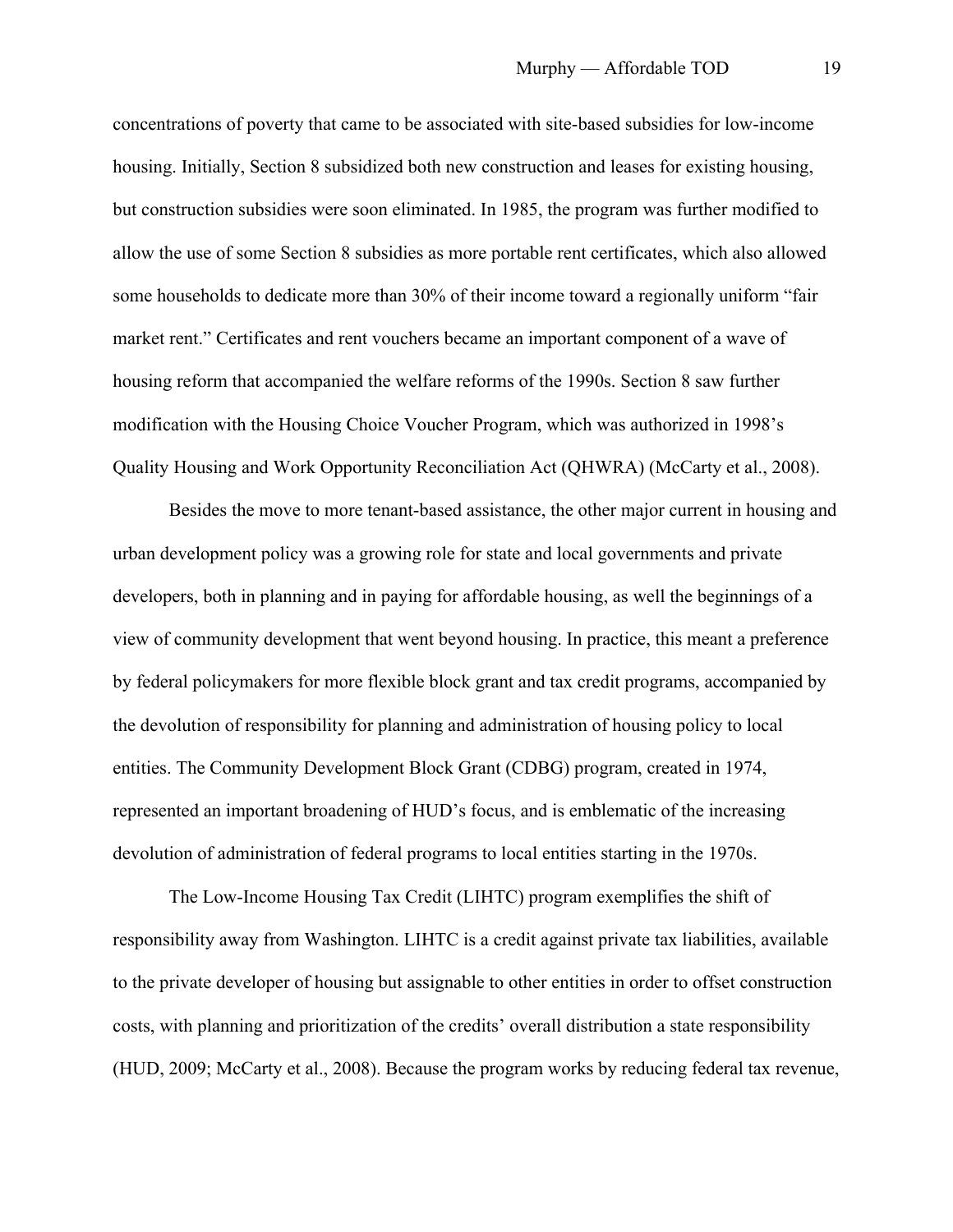it does not appear as an outlay in the federal budget and requires no appropriation, even though it has the same net effect on the budget. The Joint Committee on Taxation (2010) estimates that the value of the LIHTC tax expenditure will be some \$6 billion annually from 2009 to 2013.

In 1998, the QHWRA also worked to deregulate public housing authorities and allow them greater "flexibility" in their use of federal funds for public housing. As public housing fell out of favor, many existing public housing units, especially in the large Urban Renewal–era projects, were demolished under HOPE VI and other programs, with their place more often taken by Section 8 vouchers than by newly constructed or rehabilitated units (McCarty et al., 2008).

Together, these changes represented a major shift of discretion and financial burden away from HUD and the federal government and onto state and local housing authorities, Community Development Corporations, nonprofits and other private players. While many communities eagerly engaged in the demolition phase of housing reform, efforts to house displaced residents have rarely been as energetic. The rate of creation of new affordable units (either through construction or rehabilitation) has dropped off significantly as the direct federal role has waned, and many of the units still created under HUD programs can revert to market rates after a certain contracted duration. The end result is that the number of subsidized units has decreased each year since 2001 (McCarty et al., 2008). Federal outlays and unit counts are detailed in Appendix A.

**Nadir and renaissance of central cities.** By the 1980s, the decentralization of American metro areas reached perhaps its greatest velocity in the "Edge City," a term coined by Garreau (1991) to describe the vast new commercial districts appearing seemingly overnight along highways in formerly rural or residential areas, places like Tysons Corner, VA, Schaumburg, IL, or Houston's Galleria area. These satellite downtowns were the embodiment of jobs following the flight of population from central cities, which had been taking place since the 1950s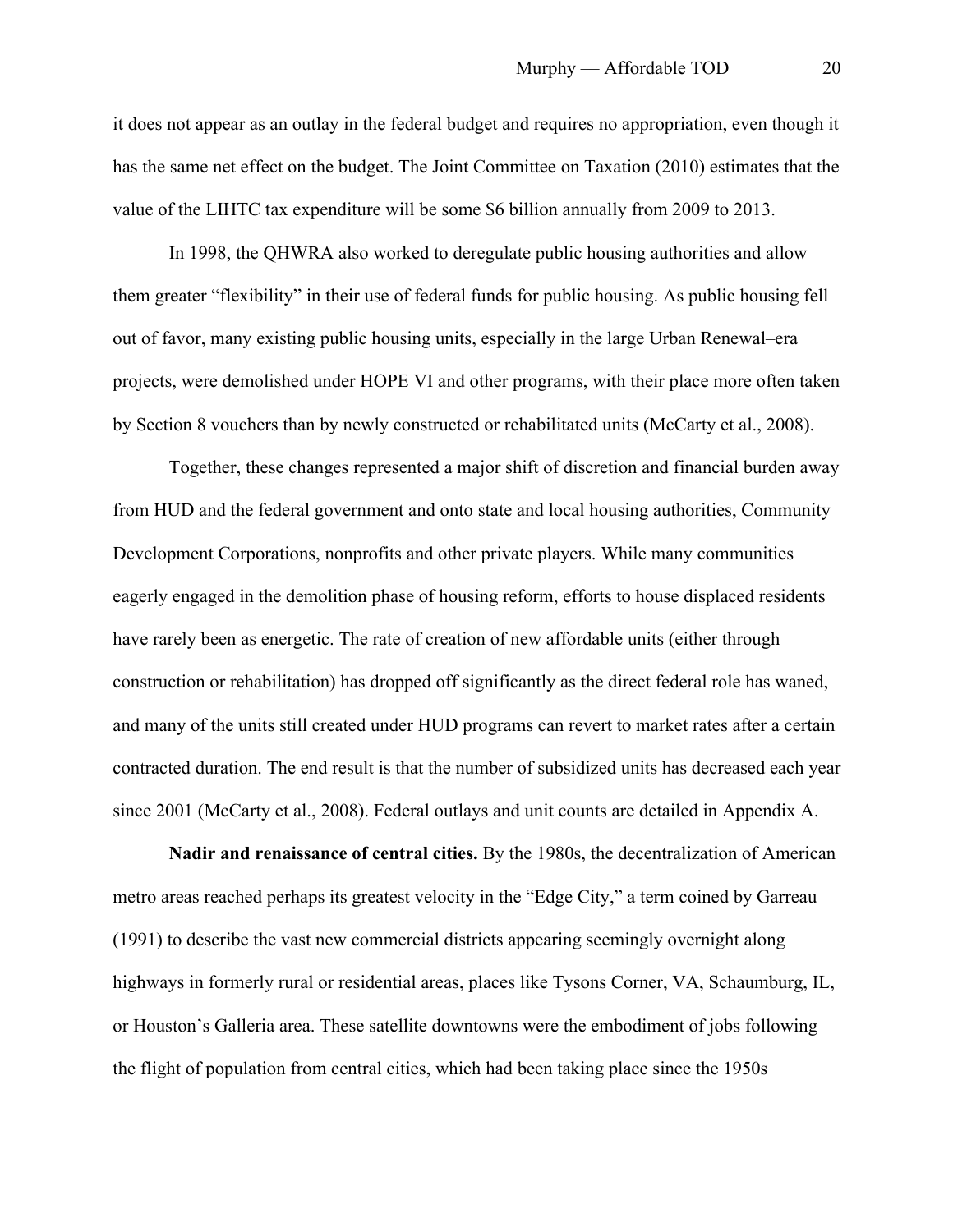(Garreau, 1991; Jackson, 1985).

The share of metro populations living in central cities declined from 56% in 1950 to 32% in 2000, with the greatest declines seen in the 1970s, when city populations contracted in most metro areas (Boustan & Shertzer, 2010). A number of central cities began to experience a renaissance in the 1980s, with immigrants and childless households driving central city growth rates to match those of suburban areas in many metros by 2000. Of 93 metro areas studied by Boustan and Shertzer (2010), 55 added central city population over the second half of the century, even though their share of metro population declined. However, nearly as many metro areas in the study (38) lost central city population in every decade since the 1940s, adding up to significant real declines.<sup>7</sup> Throughout the country the overall tide of metropolitan growth remains overwhelmingly suburban. Not surprisingly, the demographic trends driving the downtown renaissance seen in many cities are the same ones driving demand for housing near transit (Boustan & Shertzer, 2010; Cervero, 2006).

**Trends shaping future housing and transportation demand.** Several converging demographic trends point to increasing demand for transit, and more densely built housing in walkable neighborhoods near it, in coming decades. Perhaps the most significant trends are the increasing racial and ethnic diversity of the U.S. population (due in part to new immigration from Latin America); the aging of the Baby Boomers; and the entry of the Echo Boomer generation (those born 1981–2000 or so) into the housing market (CTOD, 2004; FHA, 2006c; JCHS, 2010). Growing cultural diversity, from both natural population change and immigration from non-European countries, suggests that travel patterns and mode choices are likely to vary from the dominant patterns of recent decades. For planners and policy makers, this points to a

<sup>&</sup>lt;sup>7</sup> Veteran-headed households were far more likely to live in the suburbs than in the city, suggesting the influence of VA-backed mortgages in driving suburbanization during the postwar housing boom (Boustan & Shertzer, 2010).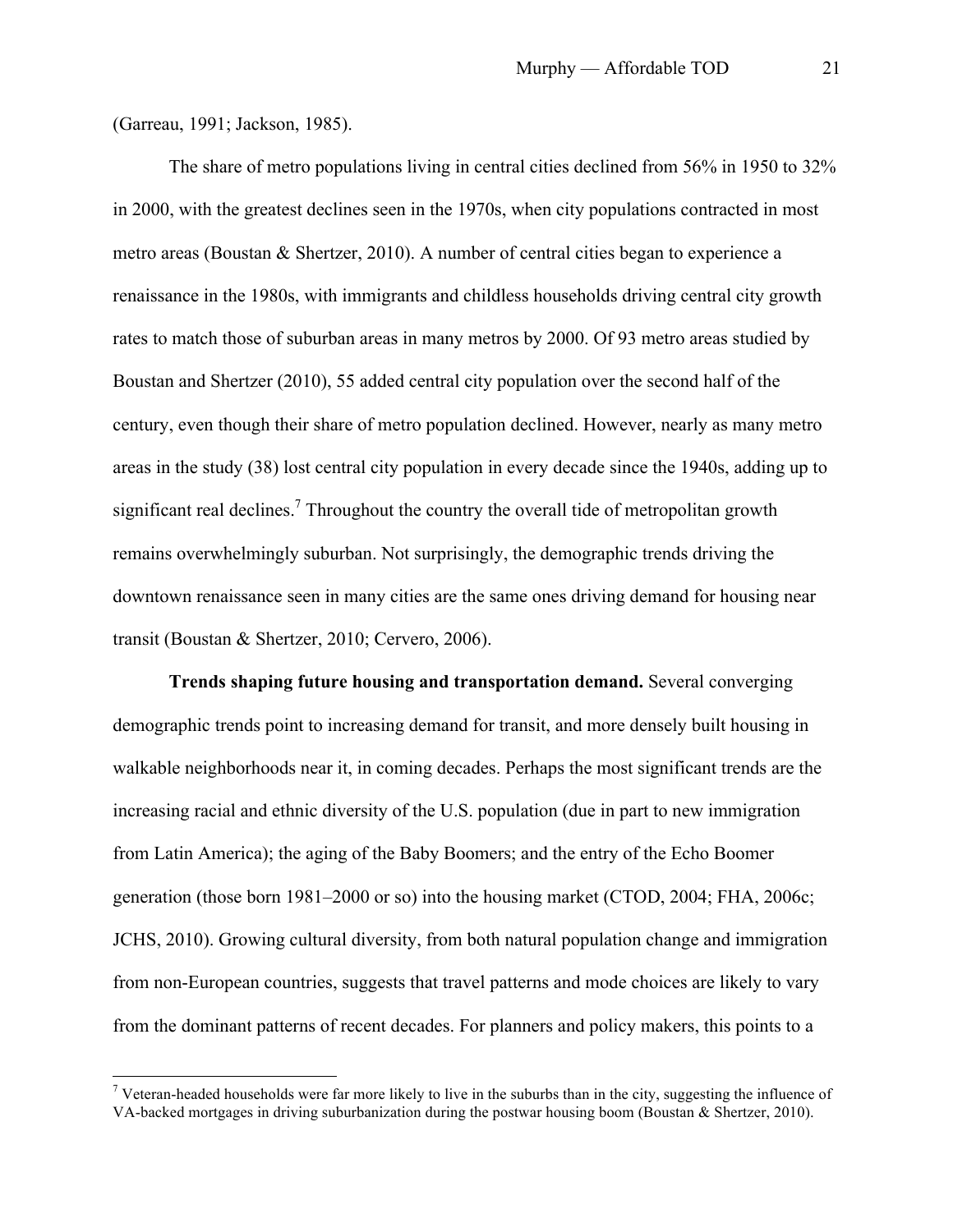period of uncertainty as "the normal distribution of key population characteristics used to forecast travel demand is changing" (FHA, 2006c, ¶2).

In the travel side of the equation, these differences can be seen in the findings of the National Household Travel Survey (NHTS, called the Nationwide Personal Travel Survey until 2001), a survey of travel behavior conducted by DOT since 1969. The 2001 NHTS showed that, before even taking immigration into account, non-Hispanic whites were more likely to be drivers at every age, and also to drive more miles annually, than African Americans or Hispanics. Part of this difference is attributable to income discrepancies and higher rates of workforce participation among whites, but it likely also has a cultural component. The corollary of this finding is that minority travelers, especially at the low end of the income scale, are more likely to use public transit and to have smaller ranges of daily activity (FHA, 2006a).

Another major story of the next half century will be the continued growth of the Hispanic population, by both natural increase and immigration.<sup>8</sup> More than half of the net population increase in the U.S. between 2000 and 2008 (11.6 out of 22.6 million people) was attributable to people of Hispanic origin, and the demographics of this population point to strong future growth: the Hispanic population grew faster than any other ethnic or racial subgroup of the population, and is younger and tends to have larger family size than the population at large. Hispanic people of any race had a significantly lower median age (27.7 years) in 2008 than both the U.S. population as a whole (36.8 years) and the non-Hispanic white population (41.1 years) (Census Bureau, 2009).

Immigrants—foreign-born people of any ethnic origin and legal status—are a growing

<sup>&</sup>lt;sup>8</sup> The Census Bureau classifies "Hispanic origin" as a category separate from, and in addition to, race, complicating the already fraught definition of minority status in the U.S. Unless otherwise qualified, this paper will use the term *Hispanic* to refer to the Census Bureau's grouping of people of Hispanic origin of any race—while recognizing that this group of more than 45 million people represents anything but a bloc of social or political characteristics.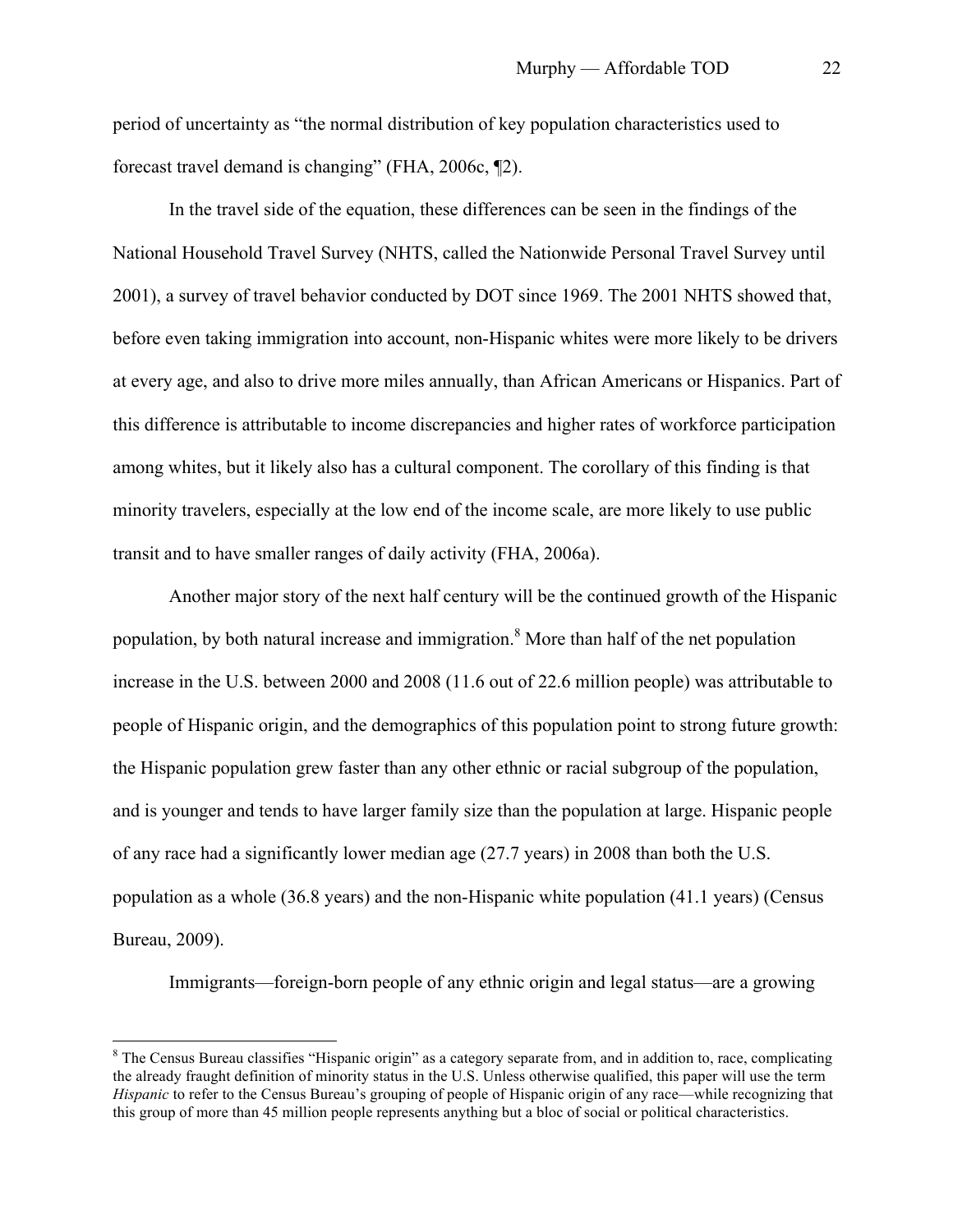proportion of the population, increasing from 32 million (or about 10% of the U.S. population) in 2000 to 37 million (12%) in 2008 (Census Bureau, 2009). The foreign-born tend to have different household and travel characteristics than the population at large, though these differences are moderated the longer immigrants are in the country. Recent immigrants (those who have been in the U.S. three years or less), of whom almost half were Hispanic in 2000, differ from nationwide averages in a variety of ways, many of which drive transit ridership. The 2001 NHTS found that new immigrants lived in larger households, had a lower proportion of drivers at every age level, and owned fewer vehicles per household even though there tended to be more workers in immigrant households.

Though immigrant households took more daily trips than those of non-immigrants, this was attributable almost entirely to larger household size; individual new immigrants made about five fewer trips per week than the native born. Looking at housing characteristics, new immigrants were far more likely to rent than own their homes, tended to live closer to their workplaces, and were likely to cluster near other immigrant households in central-city ethnic enclaves (Blumenberg & Evans, 2010; FHA, 2006c). Not surprisingly, new immigrants also depended on transit more than the native-born, and were also far more likely to make trips to work with several other riders.

Many of these differences moderated with longer residency and a common trajectory that sees immigrant households moving from central-city enclaves out to more auto-dependent suburbs; but key measures, like the percentage of households owning no vehicles, and also those riding transit to work, remained higher than the U.S. average even for people who have lived in the country for as long as 20 years (Blumenberg & Evans, 2010; FHA, 2006c). Hispanic origin and gender add another dimension to these differences: Hispanic immigrants are less likely to be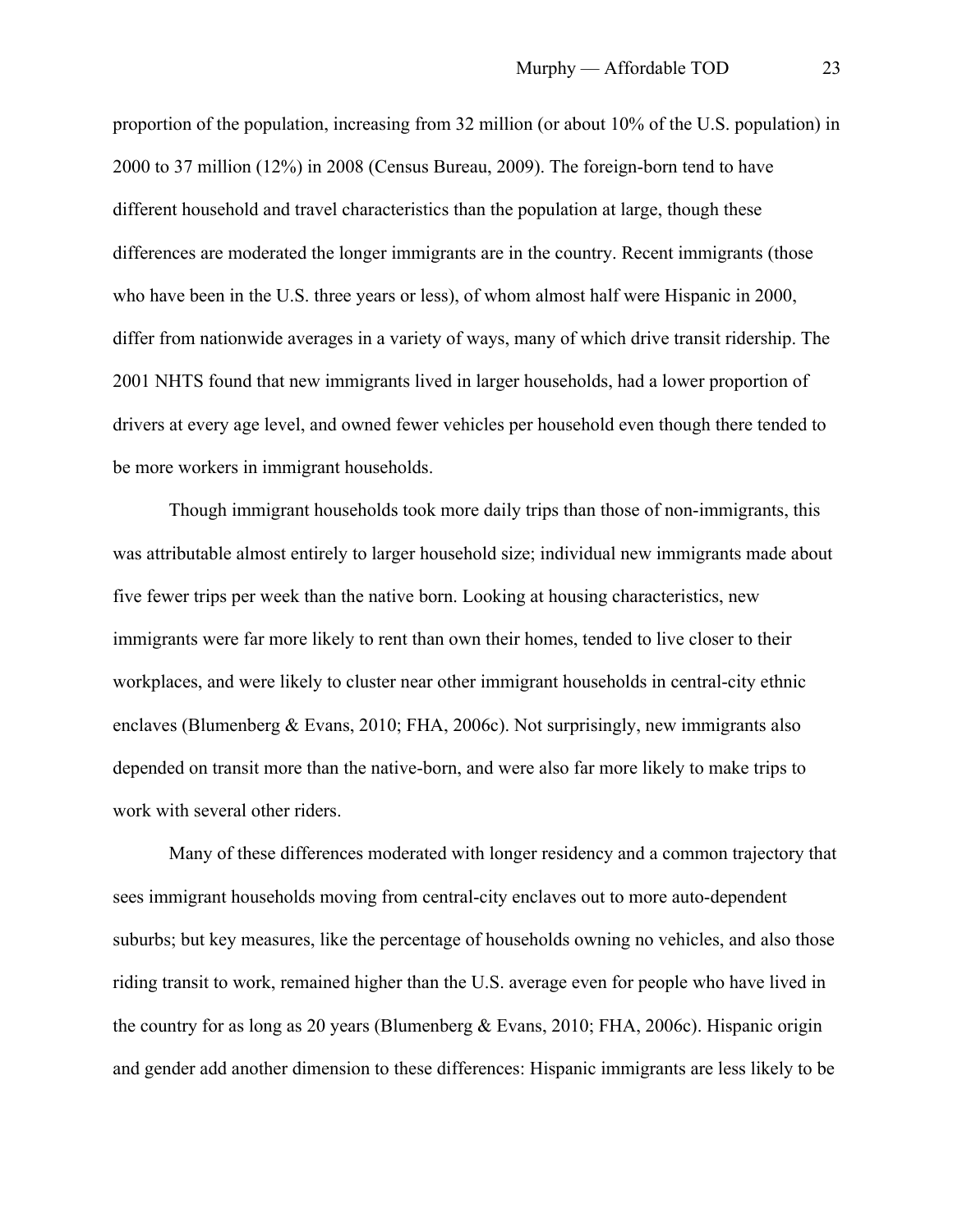drivers and more likely to live in no-vehicle households than non-Hispanic immigrants, a difference that persists even after more than a decade in the U.S. And at every length of tenure, immigrant women were less likely to be drivers than the native born, with Hispanic immigrant women the least likely drivers of all (FHA, 2006c). This points to a large and fast-growing segment of the American population who will continue to depend on transit for many daily trips.

Another trend driving demand for transit and housing near it is the aging and retirement of the Baby Boomers. The sheer size of the cohort gives it an outsize impact as this generation moves through every phase of life, and retirement and old age will be no exception. People born in the first full year after World War II will turn 65 in 2011, marking the unequivocal start of the era of Boomer retirement. The Census Bureau (2009) projects that the over-65 population will nearly double, to some 73 million, by 2030; by 2050, one in five Americans will be over 65. This translates to a larger non-driving, and increasingly transit-dependent, population.

Surveying older Americans, the AARP found that some 20% of respondents over age 65 do not drive at all, and that access to transit was of central importance for non-drivers' access to medical and community services and to continued social interaction (Harrell, Brooks, & Nedwick, 2009). Moreover, among those who continue driving, a decline in driving skills along with greater vulnerability to injury translate to much higher rates of injury and death than younger drivers (NHTS, 2001).

In the AARP report, Harrell et al. (2009) point to walkable neighborhoods and quality transit service as central to preserving older people's independence. CTOD (2005), modeling the demand for housing in TOD areas in 2025, found that demand will likely be heavily driven by households headed by people over 65. Although numerically fewer than younger cohorts in the model, these households are projected to prefer TOD housing at a higher rate than the younger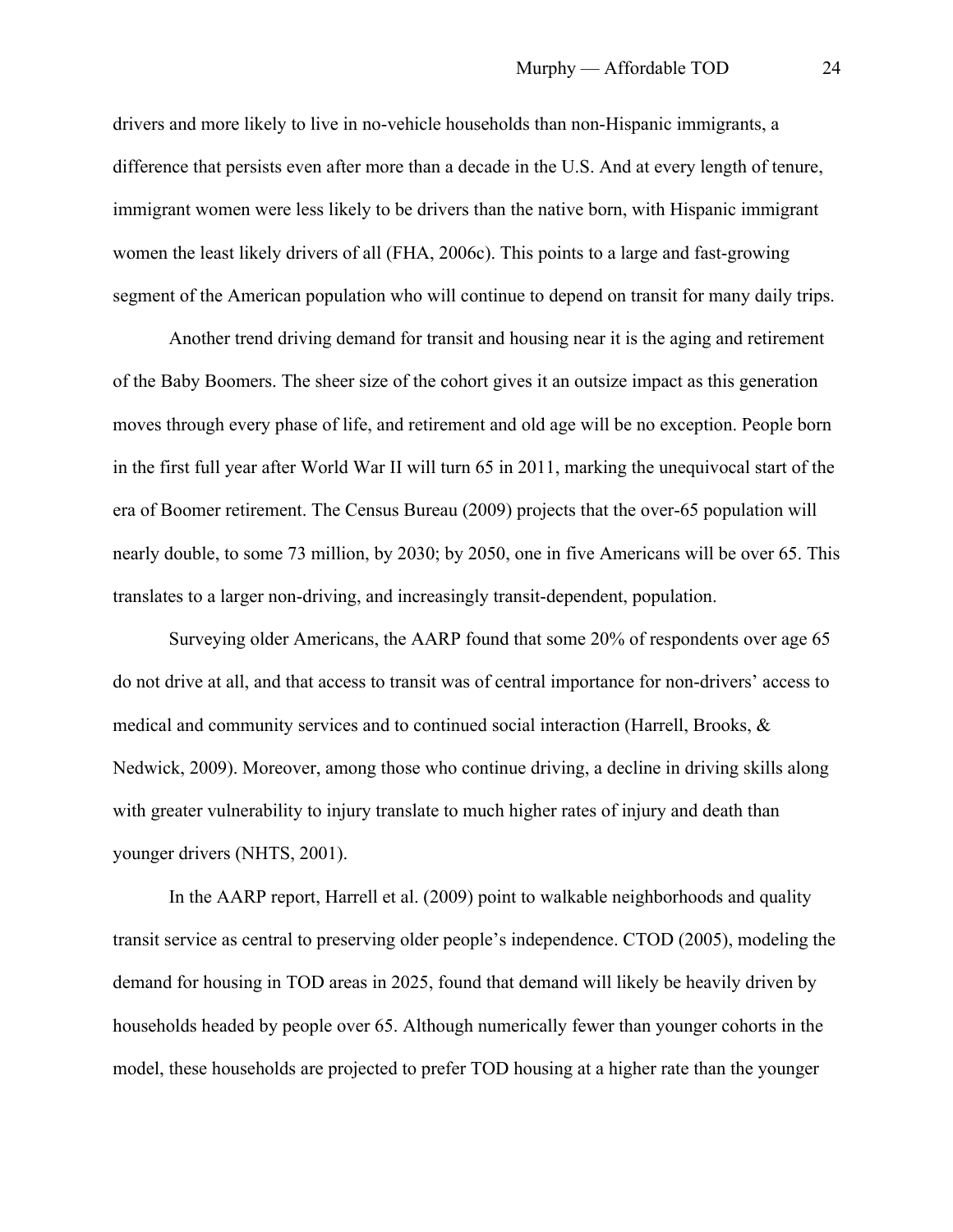groups. Though older households represented about 28% of the total population in the study, they accounted for some 35% of projected TOD demand. Much of the urban renaissance since the 1990s has been driven by Boomers moving out of the large suburban homes in which they raised children, and into smaller units in better pedestrian environments (Dittmar et al., 2004).

Older Americans' increasing demand for more appropriate forms of housing also portends greater demand for affordable units, as people stop working and turn to fixed sources of income. The supply of these units is wanting: looking at federally assisted housing in 20 metropolitan areas, comprising some 400,000 residential units in all, Harrell et al. (2009) found that of the roughly 255,000 units located within a half-mile of rail stations or frequent bus service, some 176,000 were under contracts that would expire by 2014.

A related demographic pressure is the preference of the Echo Boomers for dense urban locations. This is the cohort (also known as "Millennials" or "Generation Y") born roughly 1981–2000, a group already more numerous than the Baby Boom generation at around 81 million and projected to grow even larger through immigration (Census projections for 2025 range from 86.5–92.9 million, depending on immigration) (JCHS, 2010). Whether this urban preference lasts far into their childrearing years remains to be seen, but thus far Echo Boomers have expressed a preference for small-lot housing and walkable neighborhoods. Though the rate of household formation has been slowed by the poor economy (recently dropping to about one quarter of the pre-recession rate), the Echo Boomers' generational size will be a central driver of the housing market over the next several decades (McIlwain, 2010).

The preference for urban living is partially attributable to changes in household makeup: Americans are delaying having children and living for longer as singles or in households that are smaller or composed of non-family residents, all of which makes it more likely that they will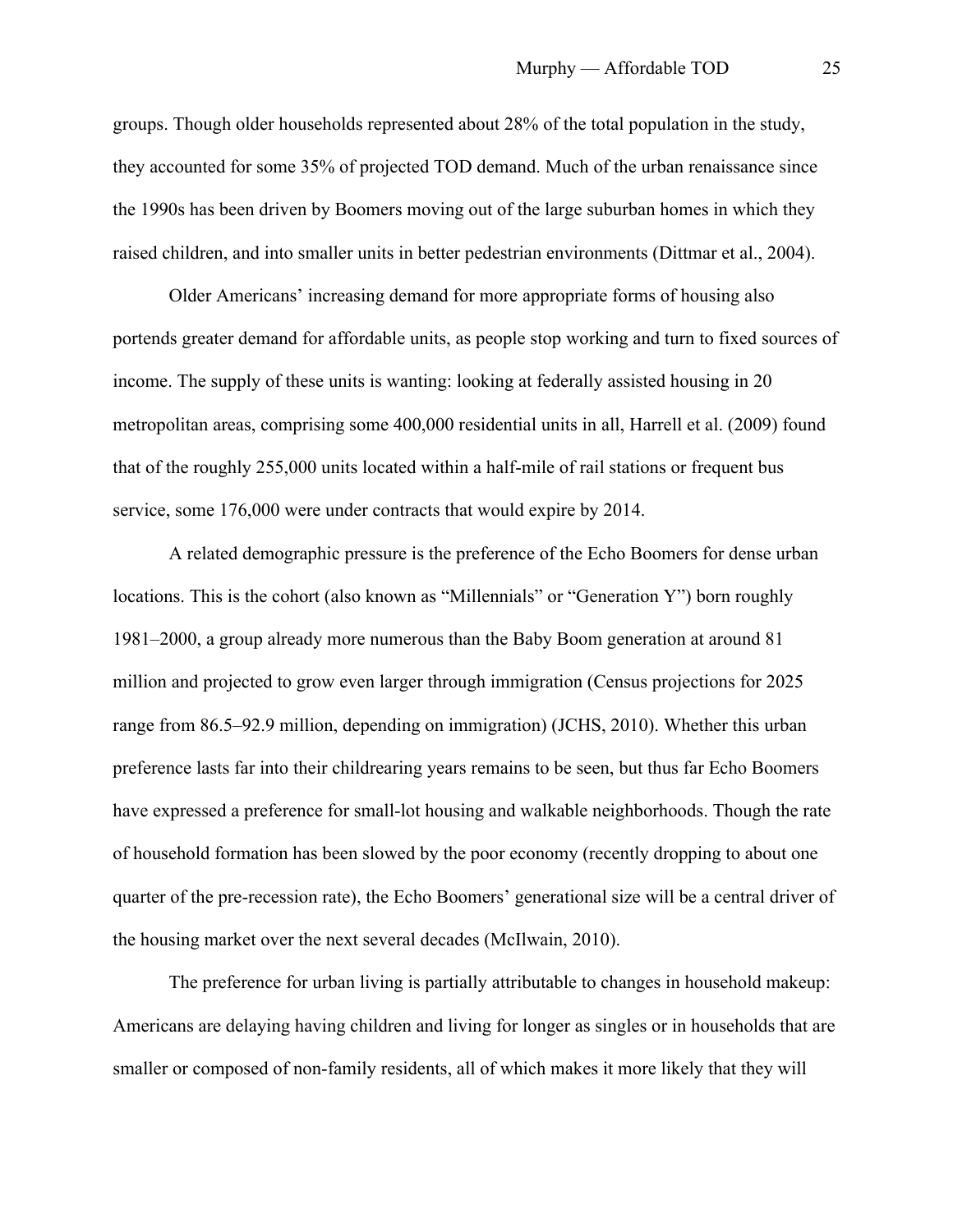remain in urban locations, and the economic downturn has only intensified this trend (CTOD, 2004; Dittmar et al., 2004; Harrell et al., 2009; JCHS, 2010). At the very least, the numerical strength of this generation means that the market is likely to feel a greater demand for compact urban living for many years (McIlwain, 2010).

But will American households abandon their cars just because they move to dense, pedestrianized environments? While increased transit usage does not automatically follow from a preference for compact development, living in it does make transit usage measurably more likely at the household level. Arrington and Cervero (2008) found that, even controlling for income, household transit use—for both work and non-work trips—is 2–5 times higher in TOD areas than in typical regional locations. TOD-area household car ownership is about half that of non-TOD areas, with about twice the proportion of non-car households. Bush (2003), modeling the travel demand of over-65 cohorts over time, forecast that the retiring Boomer generation will be more likely to make trips by transit or on foot than previous cohorts, despite greater lifetime usage of personal autos, and that the impact of transit availability close to homes will be accordingly greater.

# **The Current Policy Environment**

#### **Federal Transportation Policy**

Urban transportation policy in the United States is largely shaped by the multi-year surface transportation reauthorization bills passed by Congress about twice a decade. By setting the nation's transportation infrastructure funding priorities, specifying what types of projects the federal government will be willing to support, and creating the statutory environment for state and local policy, these laws have an immense influence on the form of urban transportation systems in the U.S.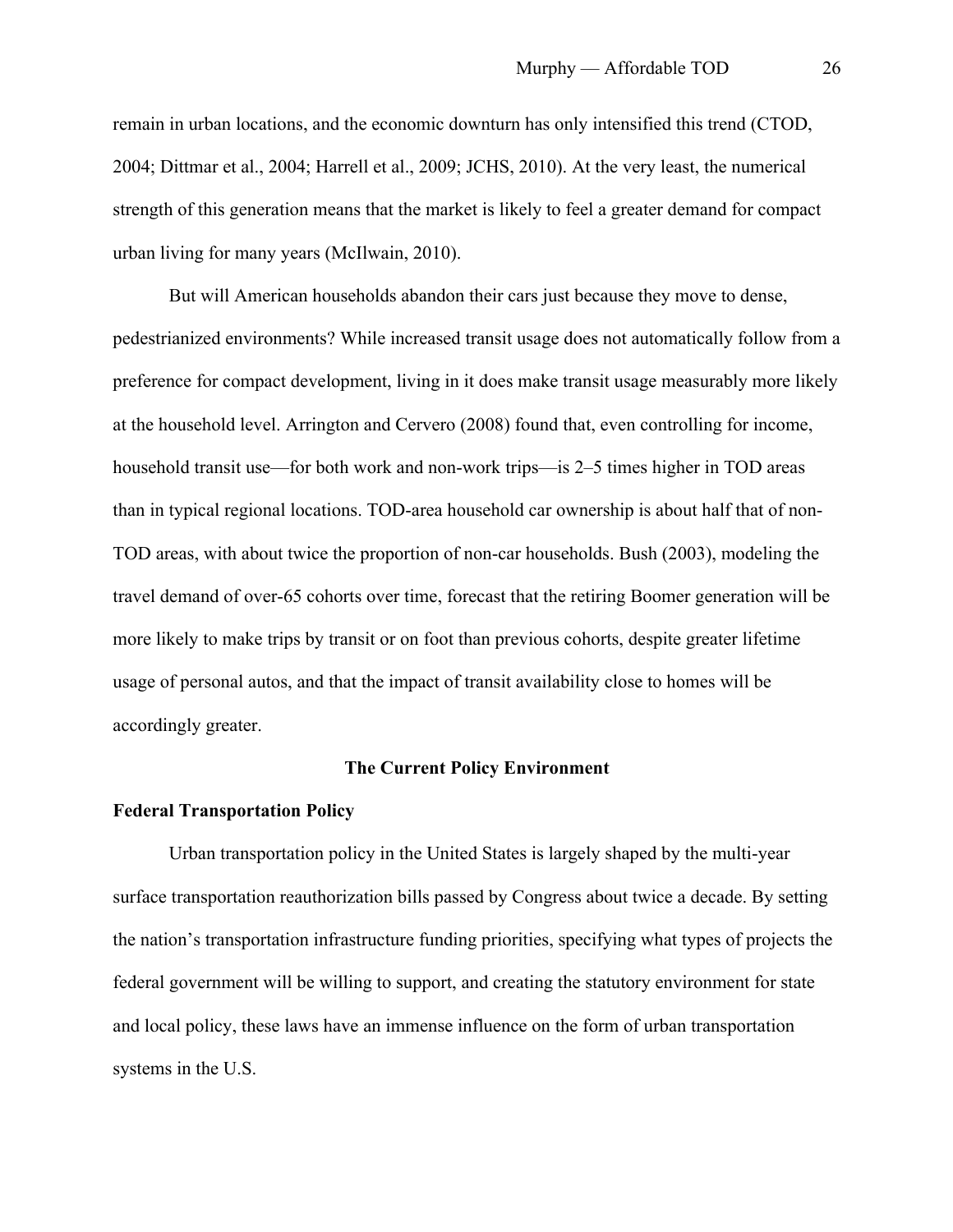The transportation reauthorization is often referred to as the "highway bill," since it is an outgrowth of the highway construction acts regularly passed since World War I; nearly three quarters of the spending it authorizes is for interstate and federal-aid highways, and its major revenue source is the federal motor fuel tax. However, a portion of the revenue and spending under the bill is specifically dedicated to mass transit (about 21% in FY2009). Most of the major non-road surface transportation programs that the federal government administers are authorized under the law (Mallett 2010; DOT 2010a).

In the last two decades, the major reauthorizations have been the Intermodal Surface Transportation Act of 1991 (ISTEA), the Transportation Equity Act for the 21st Century (TEA-21, 1998), and the Safe, Accountable, Flexible, Efficient Transportation Equity Act: A Legacy for Users (SAFETEA-LU, 2005). As is usual with these large, regionally divisive, and earmarkladen bills, the initial authorization of SAFETEA-LU expired in 2009 and has been extended several times without major changes while forces gather to shape the reauthorization. The reauthorization process, during which funding formulas are rewritten and the flow of revenue and spending can change significantly, has the potential to be one of the more contentious battlegrounds of the next session of Congress, albeit one in which partisan divisions may be subordinate to alliances along regional or urban/rural lines. The anti-earmark rhetoric currently in vogue might make this reauthorization even more contentious than it would already have been (Brookings, 2008).

Since 1962, the highway bills have required urban areas to engage in long-range planning as well as shorter-range setting of capital priorities. After the Federal-Aid Highway Act of 1973, many of these planning activities were lodged in new regional entities known as Metropolitan Planning Organizations (MPOs), decision-making bodies made up of local elected officials,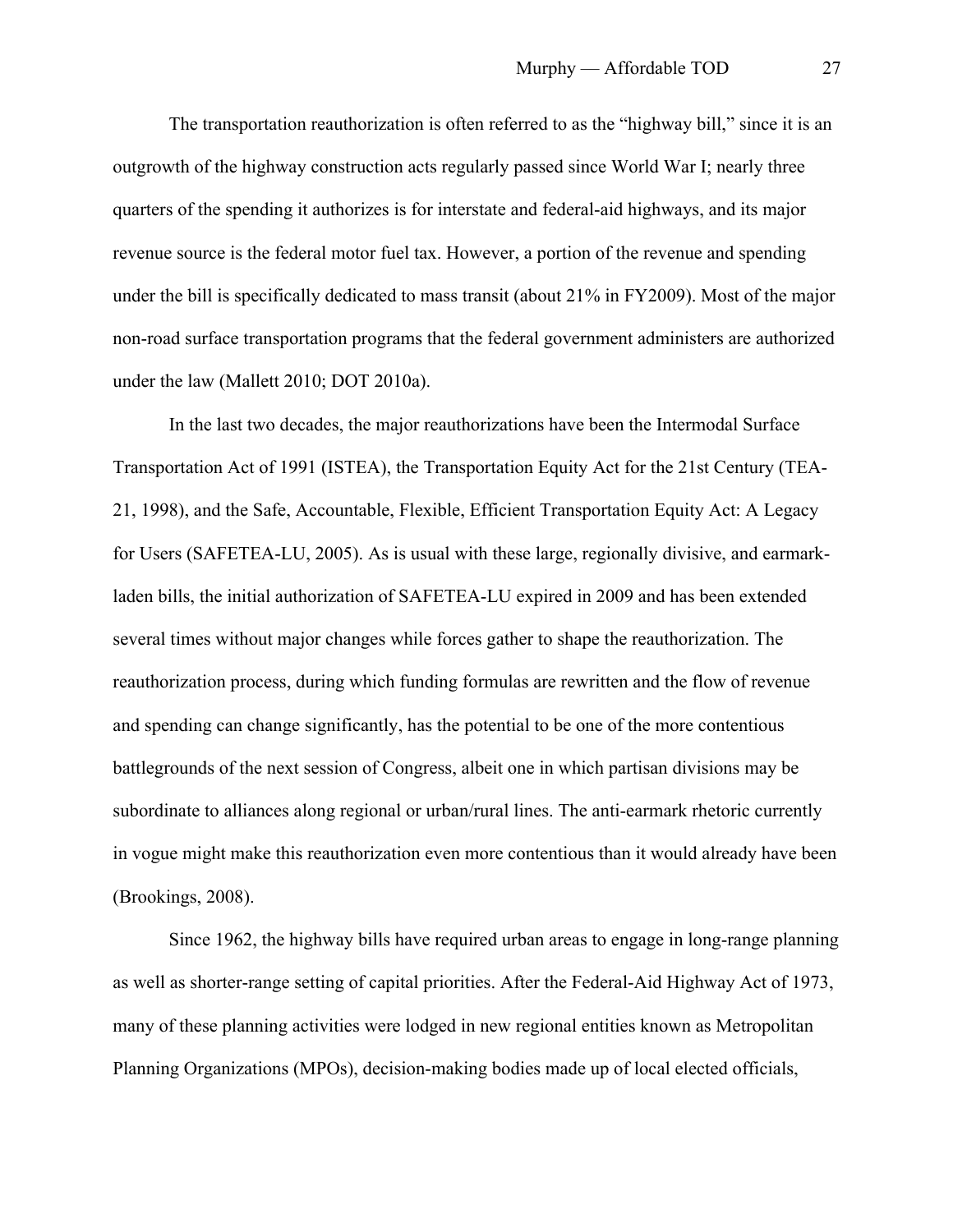officials of key transportation operators or agencies in the region, and representatives from state transportation agencies. Though required by federal law, MPOs are constituted under state laws, and their makeup and authority vary from state to state. While some MPOs are extensive operations with large professional staffs, power over many activities beyond transportation planning, and authority for taxation and debt issuance, many are little more than small offices supporting a policy board that meets to ratify decisions in accordance with statutory requirements, with most actual planning work outsourced to consultants (Mallett, 2010).

The two central activities of all MPOs are the periodic development of a 20-plus year Metropolitan Transportation Plan (MTP) and also of a shorter-range capital program, the Transportation Improvement Plan (TIP). The TIP must cover a four-year horizon and be "fiscally constrained," meaning that proposed capital programs must have a realistic source of budgetary support should they be constructed (Mallett, 2010).

Because of allocation formulas and other requirements in the federal authorization bills, state DOTs retain much of the power over transportation spending, even within MPO regions. For instance, the TIP must be approved at the state level as well as by the MPO and be certified as being in accordance with state transportation plans; furthermore, only projects within a TIP can receive federal support. In areas with air pollution problems, MPOs must also conform to state pollution compliance plans (Downs, 2004a; Mallett, 2010).

Section 5309 (New Starts) funds, the major source of capital financing for new transit projects and large expansions, are subject to a complex multiyear planning process, involving strict cost-effectiveness, environmental, land-use, and operating-efficiency criteria that reach beyond a project's ability to address congestion or transportation needs; the impact on lowincome communities and regional employment access are also considered. While these criteria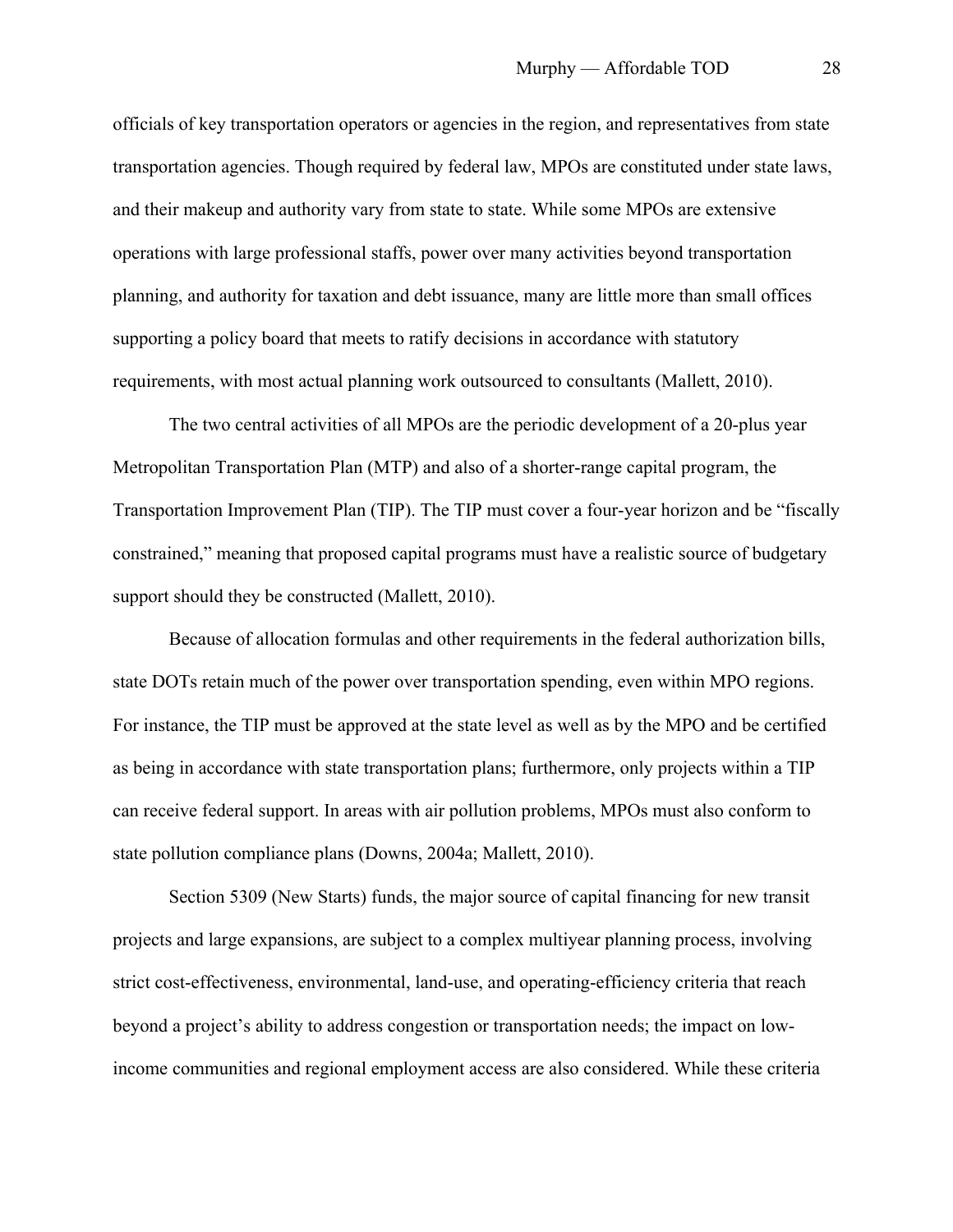no doubt contribute to the creation of stronger transit projects, they are not matched by similar regulatory rigor in highway construction or expansions, making for a planning process that is far more complex, expensive, and economically fraught for transit than for highway projects. For example, despite the power of highway projects to remake regional land-use patterns, land-use modeling or analysis of alternative scenarios are not required for receiving the federal match for new highways, and the environmental review process need not look far beyond direct corridor impacts; assessments of potential effects on job access or other economic impacts are not required (Beimborn & Puentes, 2003).

Beyond this sort of programmatic comparison, the limited discretion of metropolitan regions has led some observers to argue that, since many state DOTs have traditionally been dominated by rural interests, urban areas are at a disadvantage in the apportionment of highway funding, both in terms of the types of projects funded and the amount of funding (Beimborn  $\&$ Puentes, 2003; Downs, 2004a; Mallett, 2010). According to Mallett (2010), this results in a preference for road improvements designed to move volumes of vehicular traffic at high speeds, with "less emphasis on transportation improvements . . . suited to urban environments, including roads [that] accommodate bicyclists and pedestrians, operations and management improvements such as signal timing, and the use of 'highway' funds for other modes such as transit" (p.7).

The majority of federal transportation funds are allocated according to formulas based on the extent of highways and miles traveled and fuel used in a state, which encourages ongoing highway construction and increasing travel (along with high fuel consumption) so that states can maintain funding levels. Efficiency increases and congestion mitigation can reduce a state's allocation. These factors add up to a funding structure that favors highway construction at a metro area's unpopulated fringes rather than road or transit investment in existing communities,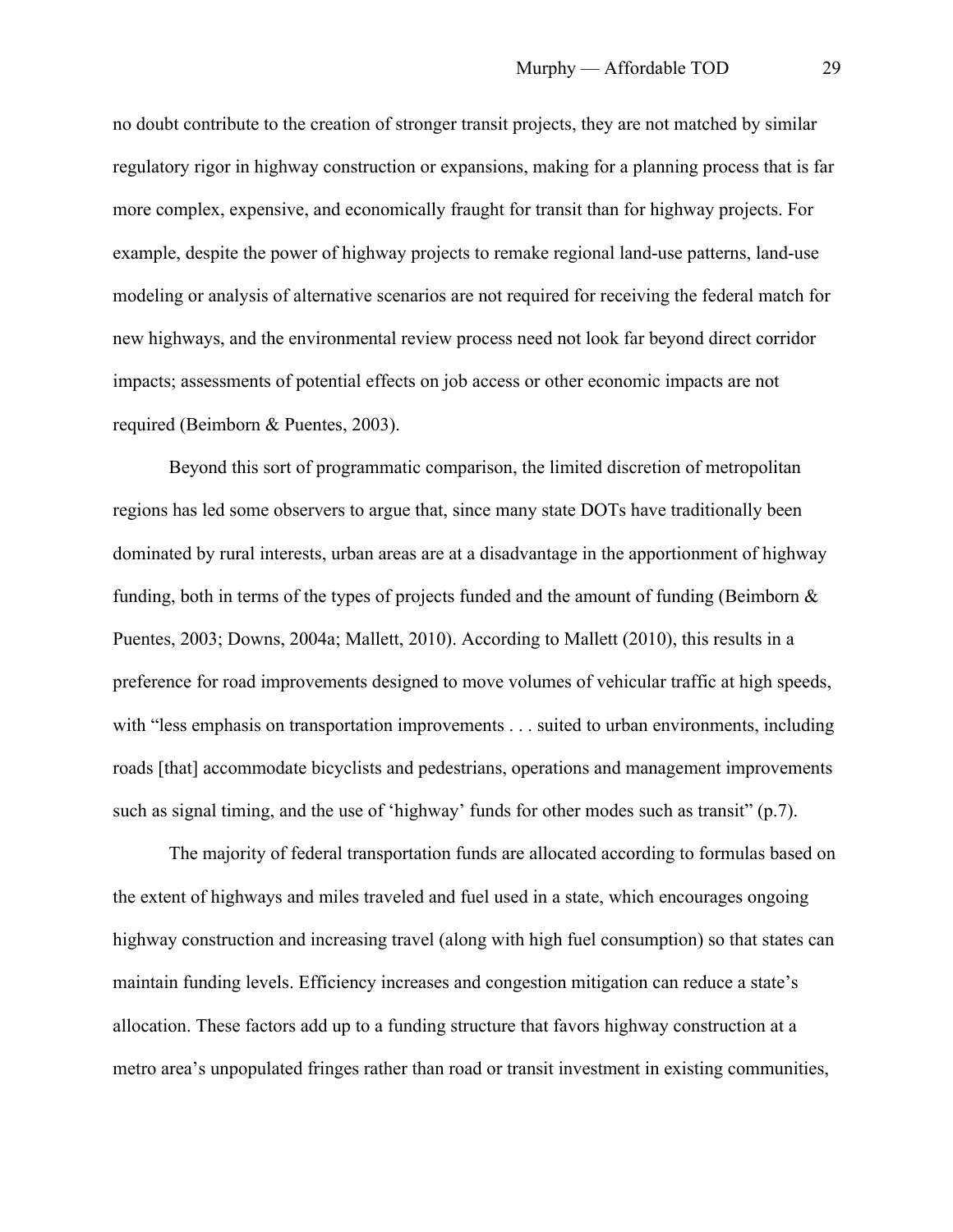especially dense central cities and inner suburbs (Puentes & Bailey 2003; Brookings, 2008).

Recent transportation bills have at least begun attempting to address the state–region power balance and anti-urban funding bias. Since ISTEA, each successive transportation reauthorization has gradually increased the authority and discretion of MPOs, while at the same time expanding their responsibilities to theoretically include planning for congestion mitigation and air quality (Mallett, 2010). However, Beimborn and Puentes (2003) and Brookings (2008) find that there are still numerous policy areas in need of reform, perhaps the most serious being that there is simply no coherent set of goals at the center of federal transportation policy. This lack of federal leadership, along with reliance on fuel tax as the key revenue instrument, has the result that "each reauthorization cycle is dominated by parochial interests around funding," in which the most contentious debates concern the match between various states' fuel-tax revenue contributions and the funding they receive in return (Brookings, 2008, p. 47). In such an environment, the establishment and pursuit of a clear set of national, or even regional, transportation priorities is unlikely.

Reform of the revenue structure for transportation funding will be central to any major changes in the way monies are allocated between states and metropolitan regions. Compounding this issue, inflows to the Highway Trust Fund—the dedicated repository for revenues from the federal fuel tax—have been outstripped by outflows for several years, so Congress had to authorize emergency transfers from general revenues in every year since 2008. Thus revenue reform must figure heavily in the next reauthorization. Depending on who authors the reforms, this could create significant changes in the funding stream for urban transportation projects (AASHTO, 2010; FHWA, 2010).

**Current federal urban transportation programs.** Within the current authorization and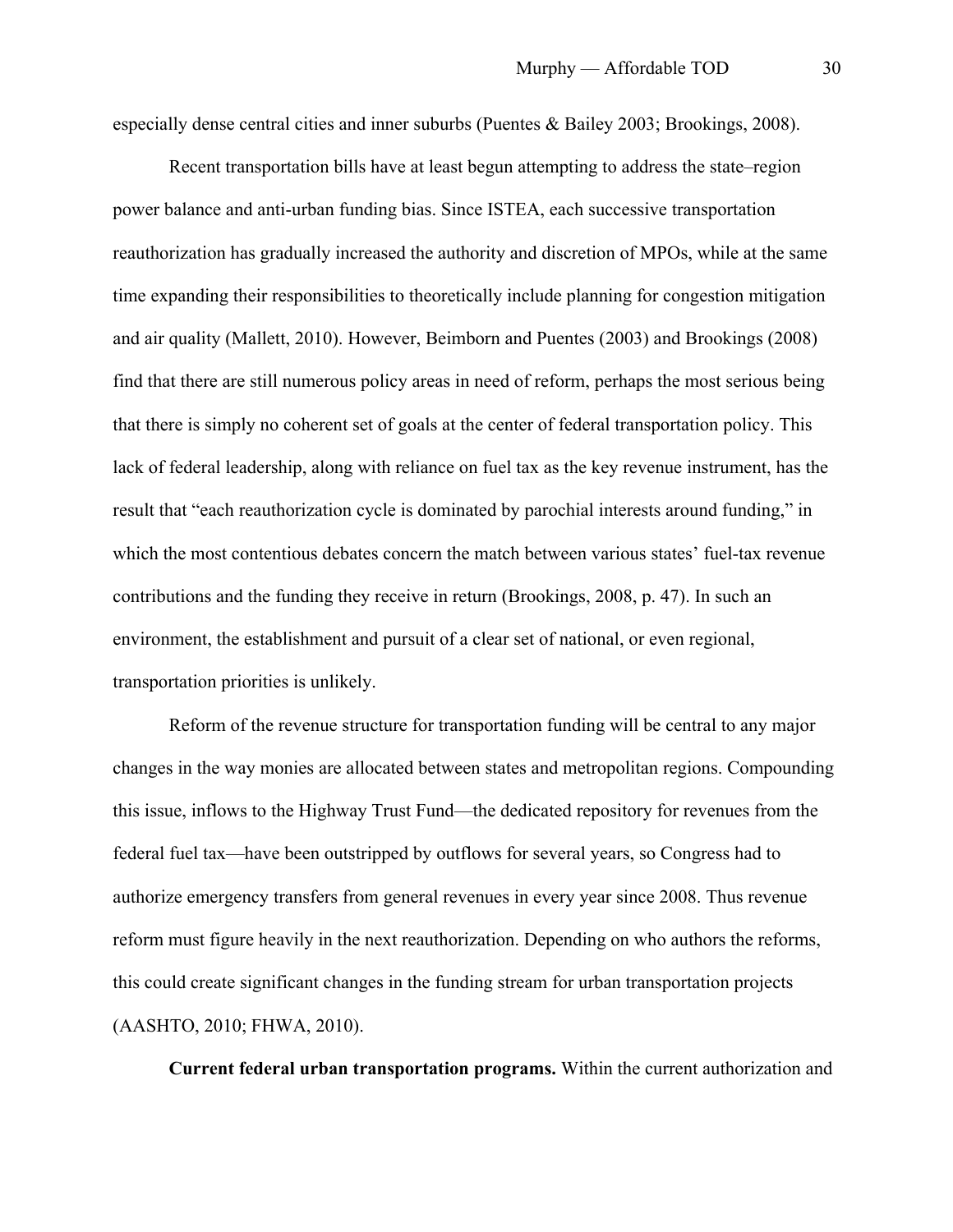revenue structure, the federal transportation programs most relevant to the transit-centered aims of the Sustainable Communities Partnership are the FTA's Urbanized Area Formula Funding; the New Starts and Small Starts programs; the Job Access and Reverse Commute Program; and, to the degree that they support the creation of walkable environments and streetscapes, the FHA's Transportation Enhancements and Bicycle and Pedestrian Programs (HUD, 2010a).

Several one-off federal funding mechanisms, created under the aegis of the recent economic stimulus efforts, are also worth mentioning. The FTA announced in December 2009 the availability of \$130 million of capital funding for "urban circulator" projects, streetcar and trolley systems (like that in downtown Portland) that "connect urban destinations and foster the redevelopment of urban spaces into walkable mixed use, high density environments" (FTA, 2009). However, these funds are from unallocated New Starts/Small Starts monies<sup>9</sup>, not a new program, and proposals are subject to the same requirements as any other New Start project, with the additional requirement of addressing Partnership's six livability principles.

The American Recovery & Reinvestment Act of 2009 (ARRA) fast-tracked federal funding for several dozen major infrastructure projects, not necessarily limited to urbanized areas, under the Transportation Investment Generating Economic Recovery (TIGER) grant program. Of \$1.5 billion in TIGER grants, less than a quarter went to highways, with a slightly greater amount going to transit projects and the majority to freight rail and intermodal projects (Freemark, 2010).

A second round of infrastructure grants, dubbed TIGER II, was announced in spring  $2010^{10}$  (DOT, 2010b). Of the total, \$35 million was specifically dedicated to planning in joint

<sup>&</sup>lt;sup>9</sup> A portion of these funds had originally been allocated for BRT projects in Chicago and New York City, but were forfeited because the cities failed to establish required local revenue mechanisms to match the federal investments. <sup>10</sup> The main difference from the initial round is that TIGER II requires a minimum of \$140 million go to rural projects; also, the grants come out of regular DOT FY2010 appropriations rather than ARRA funds.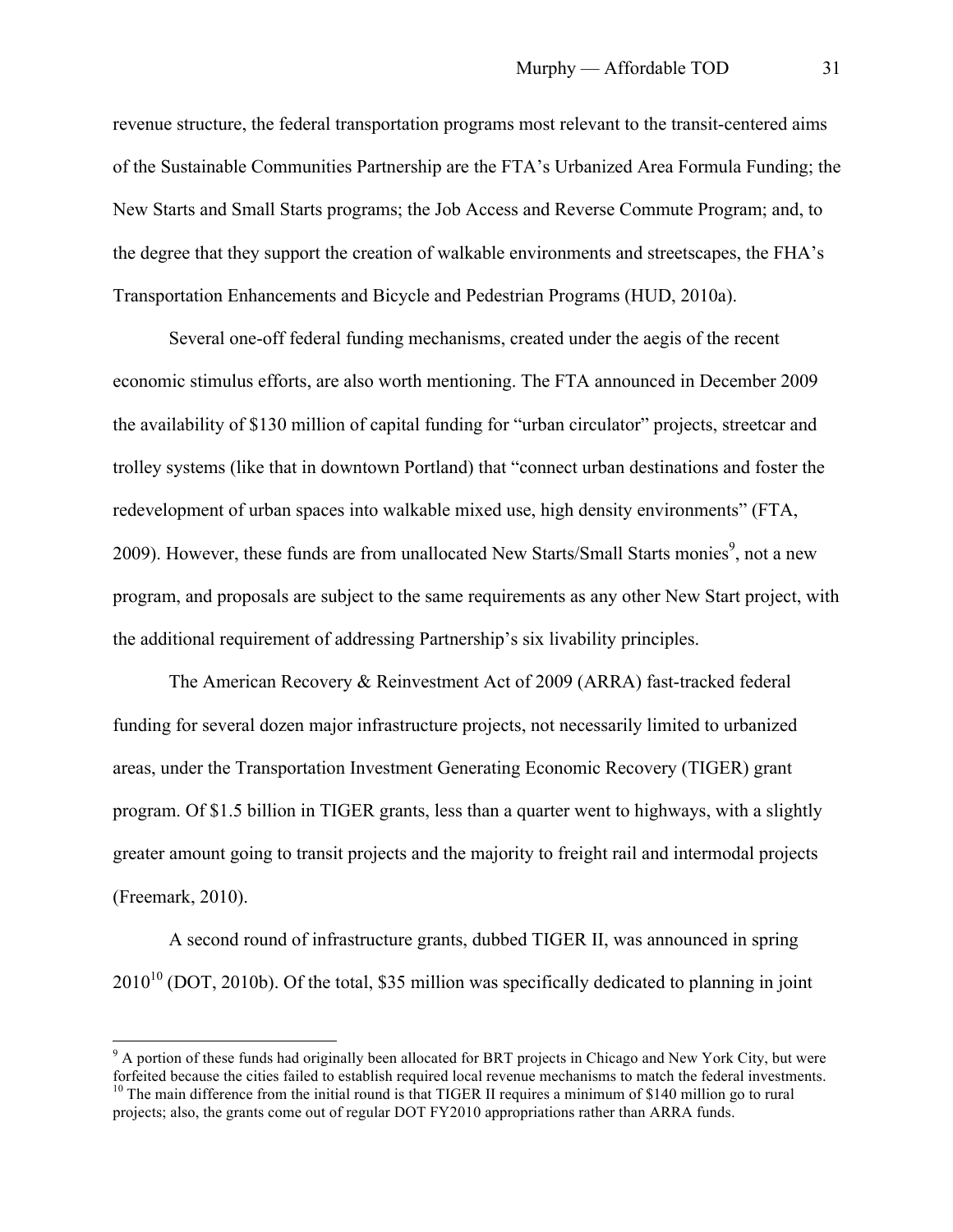HUD/DOT efforts, with grant applications evaluated according to the Partnership principles. Grantees included several projects centered on downtown train stations and one project that converts a downtown expressway into a pair of boulevards, removing lanes and lowering speeds while reconnecting a disrupted downtown street grid (HUD/DOT, 2010; Snyder, 2010).

# **Community Development and Affordable Housing Policy**

A number of policies, both federally and locally administered, are aimed at supporting housing affordability<sup>11</sup> for individual households as well as encouraging stability, development and growth in lower income communities. Though these broader community-building goals are not limited to addressing housing issues, the solutions are often centered on housing because of the institutional orientation of HUD and its precursor agencies. As with highways' outsize role in transportation policy due to the organizational structures created under federal highway authorizations, federal community development policy was for many years focused almost solely on housing poor or working class people. The state, local, and private-sector entities that appeared to administer these programs were similarly built around housing rather than the more ecological, crossdisciplinary approach many practitioners (including HUD itself) now advocate (Jackson, 1985; McCarty et al., 2008). An increasing number of agencies and jurisdictions are incorporating awareness of location and transportation choices, through mechanisms like the Center for Neighborhood Technology's H+T Affordability Index, into policy decisions and administrative formulas that can affect where housing and centers of employment are

 $11$  Housing costs can be expressed in various ways, with perhaps the most obvious being home sale prices and gross rents. Costs can further be expressed as a proportion of income, or a burden. In this case housing costs are standardized as a monthly cost (principal, interest, taxes, and insurance for homeowners, or rent plus expenses for renters). The definition of affordability used by most governments and lenders is a 30% burden, meaning that housing is considered unaffordable if it consumes more than 30% of a household's income from all sources (Burchell & Mukherji, 2004).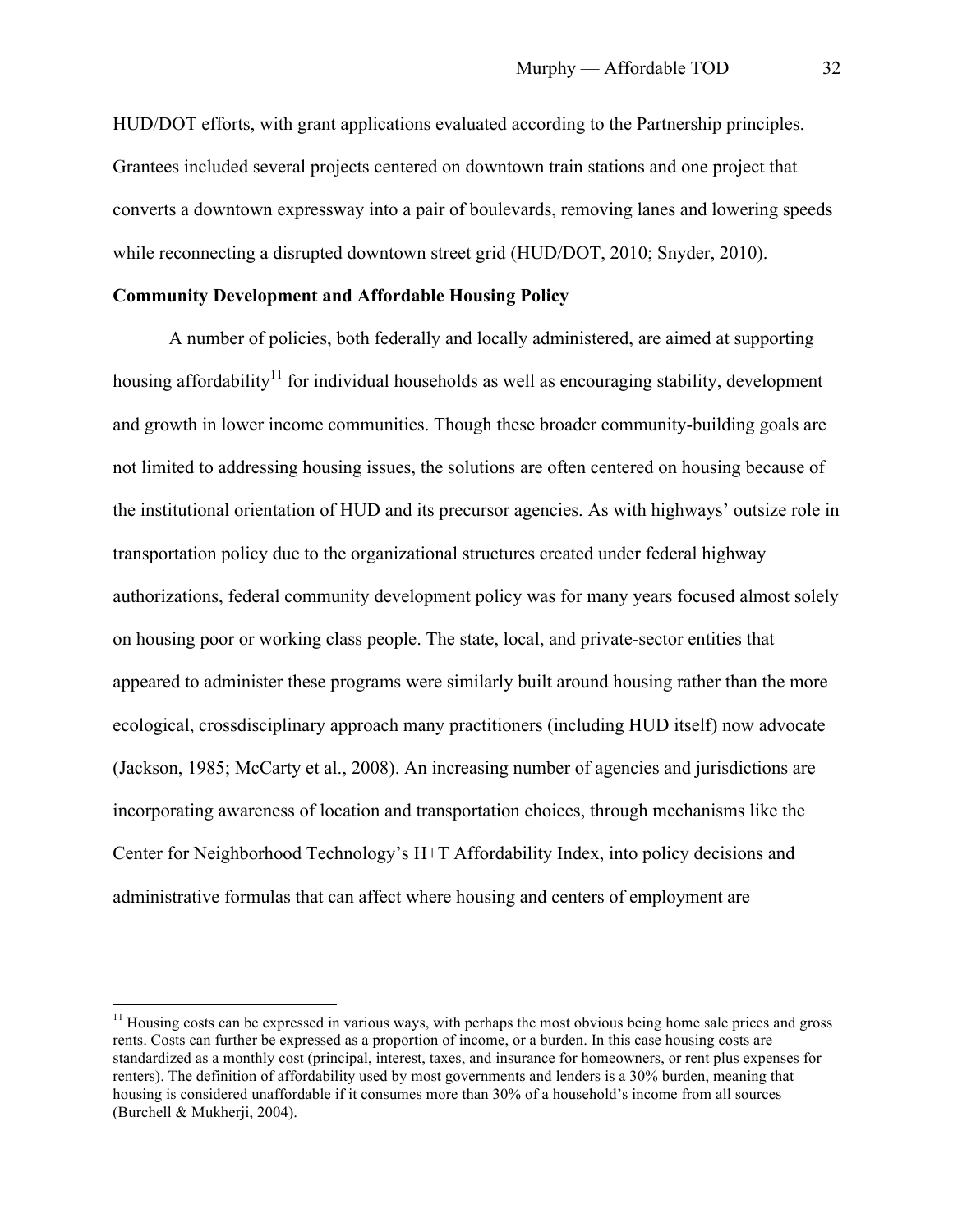developed.<sup>12</sup>

The federal government's role is generally to establish major policy priorities and the funding and administrative structures to make them possible. The local role is often more about encouraging the creation or preservation of affordable units in specific locations through the exercise of land-use and development regulations, though some local policies, such as inclusionary zoning, can work to ensure the adequate supply of affordable housing in a municipality or region as a whole. The state role is a hybrid one, in some cases establishing policy and in others, especially in rural areas, directly administering programs.

**Federal programs.** Federal affordable housing programs can be divided into several categories depending on the governmental role. At one end of the spectrum is public housing residential developments constructed, owned, and administered by public or quasi-public entities. At the other end are voucher-based tenant rent supports, in which a qualifying household receives an individual voucher that can be applied against market-rate rentals in the open market, offsetting the cost of rent. Another increasingly popular approach is to subsidize the development of lower income units through tax credits (McCarty et al., 2008).

HUD administers most federal housing programs. The existing programs and regulatory structures most relevant to the discussion at hand are Community Development Block Grants (CDBG), Low-Income Housing Tax Credits (LIHTC), HOME, the Self-Help Homeownership Program (SHOP), the HOPE VI program, community development loan guarantees (Section 108), Housing Choice, and rental assistance (both tenant-based and project based). The funding levels and unit counts under each program are described in Appendix A.

 $12$  For example, in May 2010, HUD announced that the department would formally incorporate location efficiency into HUD's scoring of grant applications, and a July 2010 Illinois law mandated incorporation of the index into capital investment decisions of Metropolitan Planning Organizations and certain state agencies starting in 2011 (ILPA 96-1255, secs. 20, 25(b), 2010; Schor, 2010).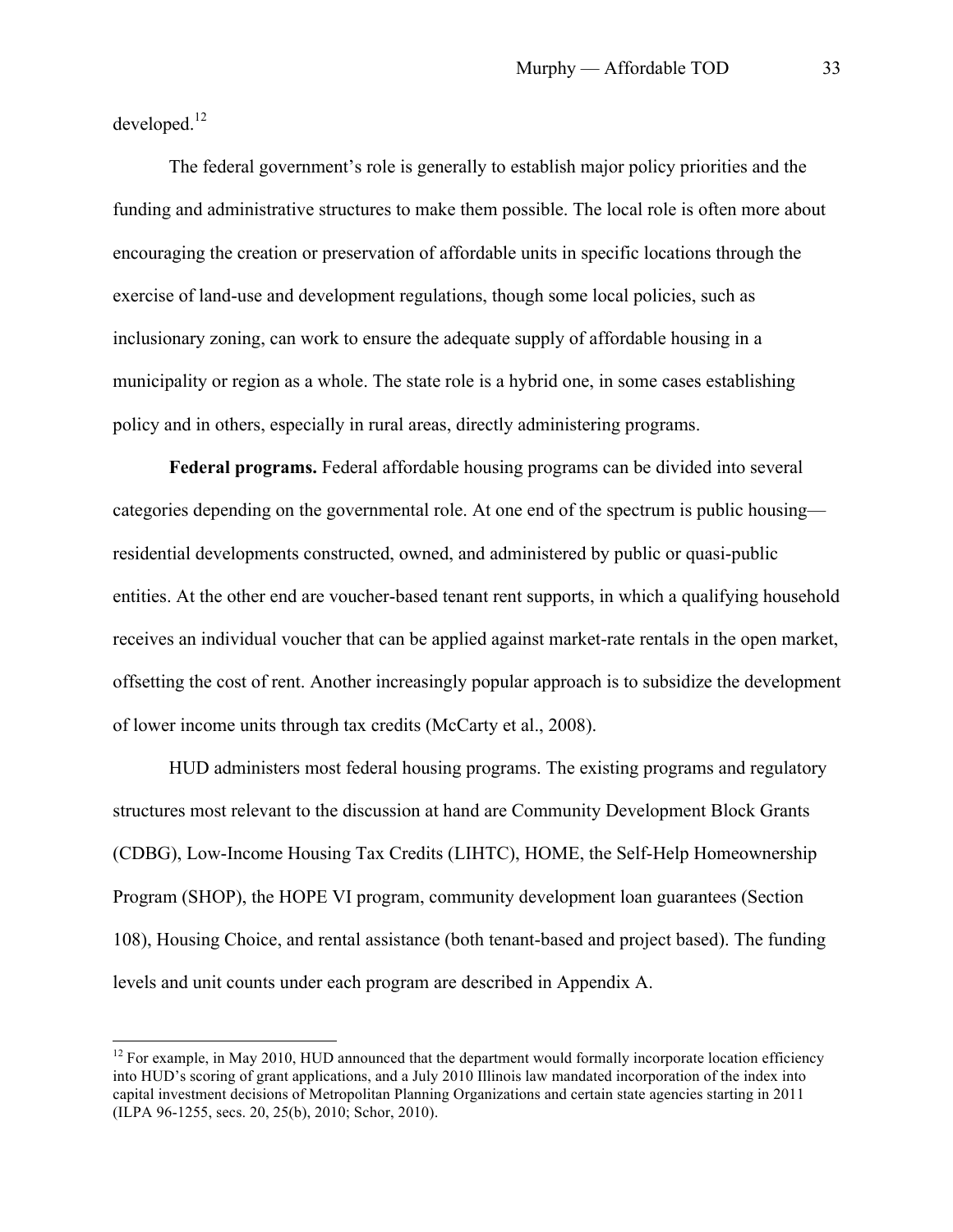Two new programs were recently funded in connection with the Sustainable Communities initiative, called Choice Neighborhoods and Sustainable Communities Regional Planning Grants. In addition, in October 2010 HUD announced recipients for another new program, the Community Challenge Planning Grant, which are competitive grants considered along with applications for DOT TIGER II funds (HUD/DOT, 2010). All of these programs draw their funds from within the \$150 million dedicated to the Partnership in HUD's FY2010 appropriation, though several of the programs are classified under other existing HUD programs.

The federal stimulus packages included four rounds of Neighborhood Stabilization Program (NSP) grants administered through the CDBG regulatory structure, targeting stabilization and redevelopment of the neighborhoods hardest hit by foreclosures, abandonment, and delinquencies in the wake of the housing bubble and subprime mortgage crisis.<sup>13</sup> Several communities have used NSP grants specifically for preserving affordable housing near transit (Quigley, 2010).

In addition to these more direct subsides, the federal government also supports the market through mortgage insurance for rental housing, and supports housing programs for a number of specific populations, such as the elderly, the handicapped, or people with AIDS.

**State and local housing affordability tools.** As noted above, federal affordable housing programs are generally implemented by local actors, both governmental and private, rather than by federal agencies themselves. Local governments have a fair degree of flexibility in how federal programs are implemented, especially CDBG monies, leading to considerable variation

<sup>&</sup>lt;sup>13</sup> NSP1 appropriated \$3.92 billion under the 2008 recovery package for formula grants allocated to state and local governments. The second wave, NSP2, awarded \$1.93 billion in competitive grants under ARRA; this set of grants was open to nonprofits in addition to state and local governments. ARRA also authorized \$50 million in technical assistance grants (NSP-TA) to assist grantees from the main program. A final wave, part of the 2010 Dodd-Frank financial reform act, allocated another \$1 billion under the NSP1 formula (HUD, 2010d).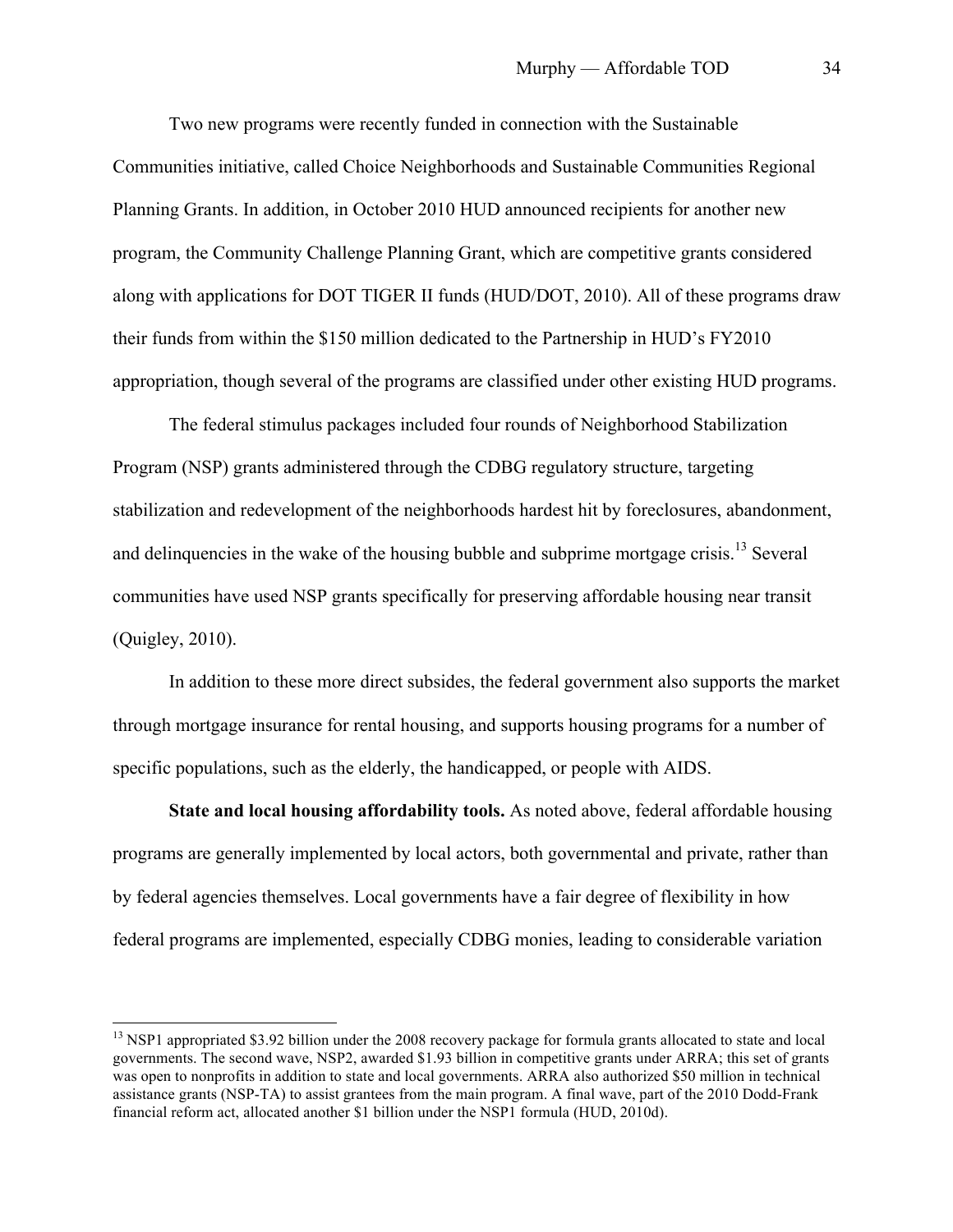across jurisdictions in the types of projects that are actually built or funded<sup>14</sup> (Stegman, 1999). Community development corporations (CDCs) are commonly the local administrators for assistance and services from any number of public and private sources, and often develop, own, and manage affordable housing in their service areas (Hoch, Dalton, & So, 2000).

Of the tools whose authority originates with state or local governments, the most widely used are inclusionary zoning or mandatory set-asides; developer or community-benefit agreements; and mechanisms for holding and assembling land over the longer time horizons needed for non-profit development, such as land trusts and land banking funds.

*Inclusionary zoning* is a broad term for requirements that developers include a percentage of affordable units in certain residential developments (generally those above a given size threshold), along with controls on the return of those affordable units to market rate. The details vary greatly across jurisdictions, including required percentage of affordable units, qualifying income levels for those units, bonuses and incentives for participation, and options such as feesin-lieu or off-site construction of the units. The ability to impose inclusionary zoning is usually based on municipal home-rule powers or explicit state authorizing legislation, and a few states have prohibited such regulations entirely. Many cities impose the requirements in exchange for concessions valuable to the developer, such as greater density, height, or lot coverage than permitted by underlying zoning; reduced parking requirements; or fee waivers or expedited review. The requirements are often limited to certain districts or overlay zones (Porter, 2004).

While inclusionary zoning is, in theory, uniformly applicable to all qualifying developments in a certain area, *developer agreements* are project-based arrangements between

 $14$  The flexibility of CDBG monies can lead to their being used, under a variety of circumstances, to offset the cost of general government or even private sector functions in qualifying areas, such as street and sidewalk repair, snow removal, payments for loss of rental income, construction of private utilities, and even payment of the non-federal shares of other federal matching funds (24 USC 570.201).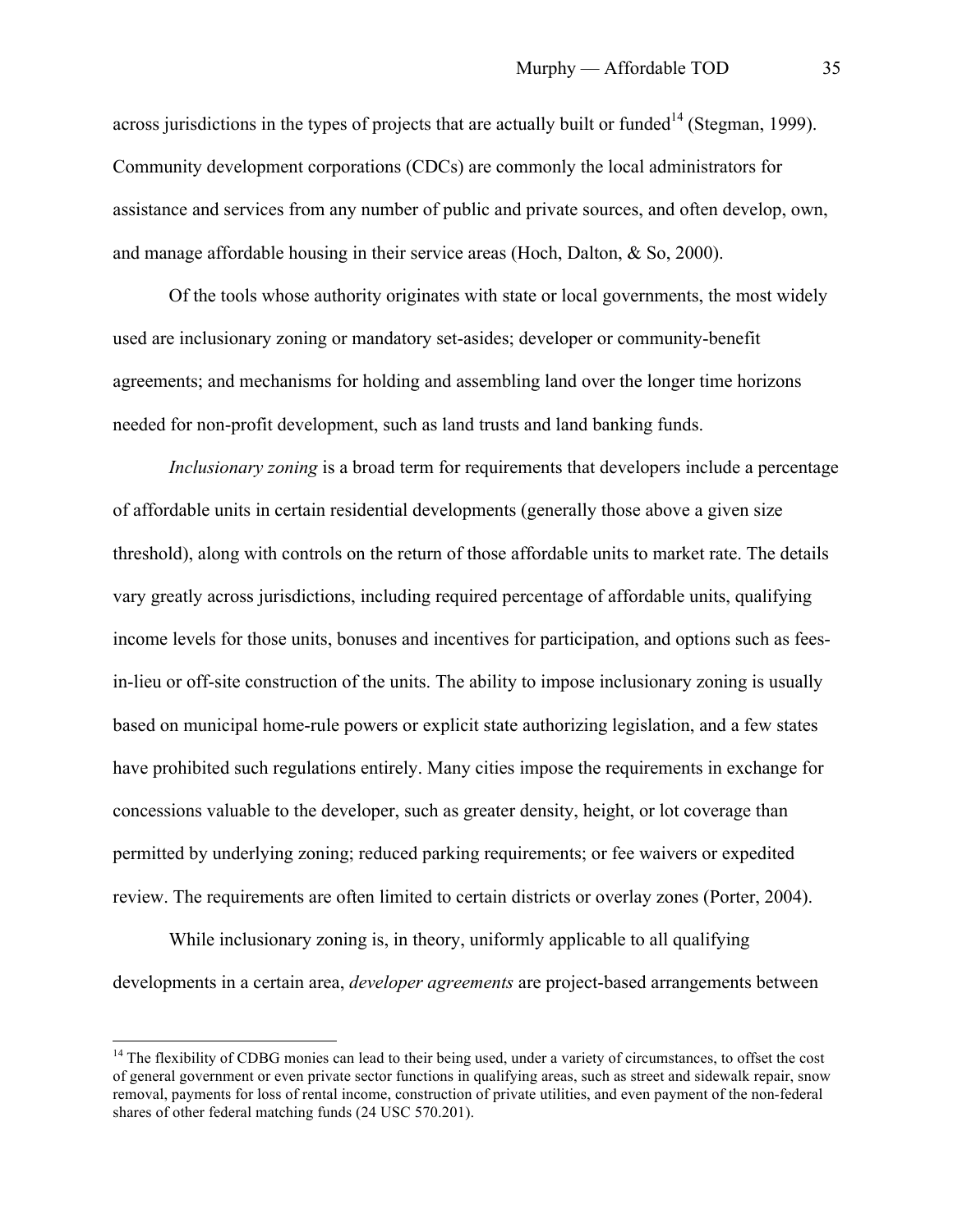developers and local governments, spelling out specific obligations and concessions by both parties. Generally they are part of a planned-development process for larger projects in which a developer wants to build at an intensity or size not permitted by existing land-use regulations. In practice, the agreements involve the same kinds of tradeoffs and can create the same kinds of affordability outcomes as inclusionary zoning, albeit on a project-by-project scale.

A related tool is the *community benefit agreement,* which is concluded between developers and community groups in a position to influence a project's approval, to ensure that local communities have a say in the development process and a legally enforceable mechanism for developers' promises (such as affordable units, environmental mitigation, infrastructure improvements, jobs, or wage levels). Done well, community benefit agreements can help guide development to better address fine-grained local issues, characteristics and concerns, and promote greater local influence over (and satisfaction with) the kind of development that takes place in a neighborhood (CDI, 2010). Developer agreements (and the planned development process) are also tools for creating TOD in places where land-use regulations would not otherwise allow for the necessary forms and intensities of use.

*Land and housing trusts* and *land banking funds* are tools that attempt to address the messy circumstances attending much affordable development. Since the development of affordable housing often involves multiple public and private financing sources with varying requirements and time scales, as well as complexities such as assembly of multiple parcels and brownfields remediation, it can take much longer than typical residential development to come online (especially when comparing an affordable redevelopment project in an older neighborhood to market-rate development in a greenfield area). In such lengthened development cycles, land acquisition and holding costs become a major impediment. Land banking funds and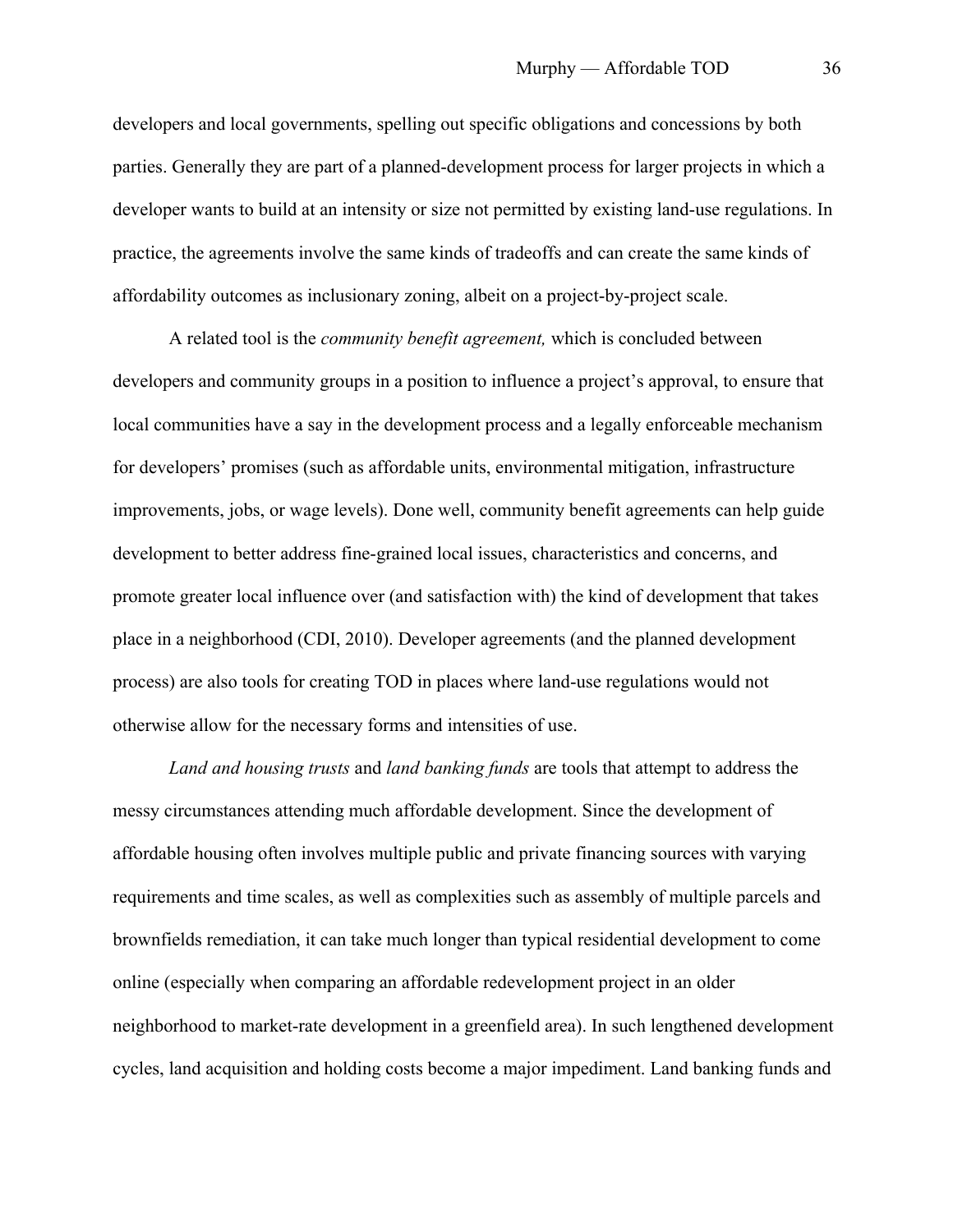trusts smooth out long development cycles by acquiring and holding property for a specific purpose as it becomes available, even if it is years before it will actually be developed; in areas with rising land costs or where planned improvements are likely to cause speculation this can significantly reduce the ultimate cost of development. Many jurisdictions also run affordable housing trust funds that provide financing at key points in the development process, often at low or zero interest (CTOD, 2007, 2008b; Stegman, 1999).

Most of the tools discussed thus far support the development of affordable housing, but the preservation of existing affordable stock is of equal importance. Many preservation programs focus on federally subsidized units that are nearing the end of their contract periods, and work by requiring notification of residents before contract's end and providing an option to purchase units at a fair price before they go on the open market. Another broad class of tools focuses on the preservation and improvement of unsubsidized, privately-owned units, through such tactics as restoration and renovation of abandoned, condemned, or neglected buildings; financing of repairs, improvements and code compliance in inexpensive rentals; and supporting and simplifying housing code compliance (Stegman, 1999).

**Obstacles to affordable housing development***.* Property prices are the most fundamental obstacle to affordable housing development, especially in rising markets. As these costs are dictated by local markets and only marginally affected by local or federal policies, most affordability tools are aimed instead at reducing the overall costs of development. The slowing of the real estate market in most parts of the country is providing temporary relief from the growth of these costs, but prices rose at such rates during the bubble years that they still outpace historical norms (versus income) in many places.

Community opposition towards affordable (especially subsidized) housing can present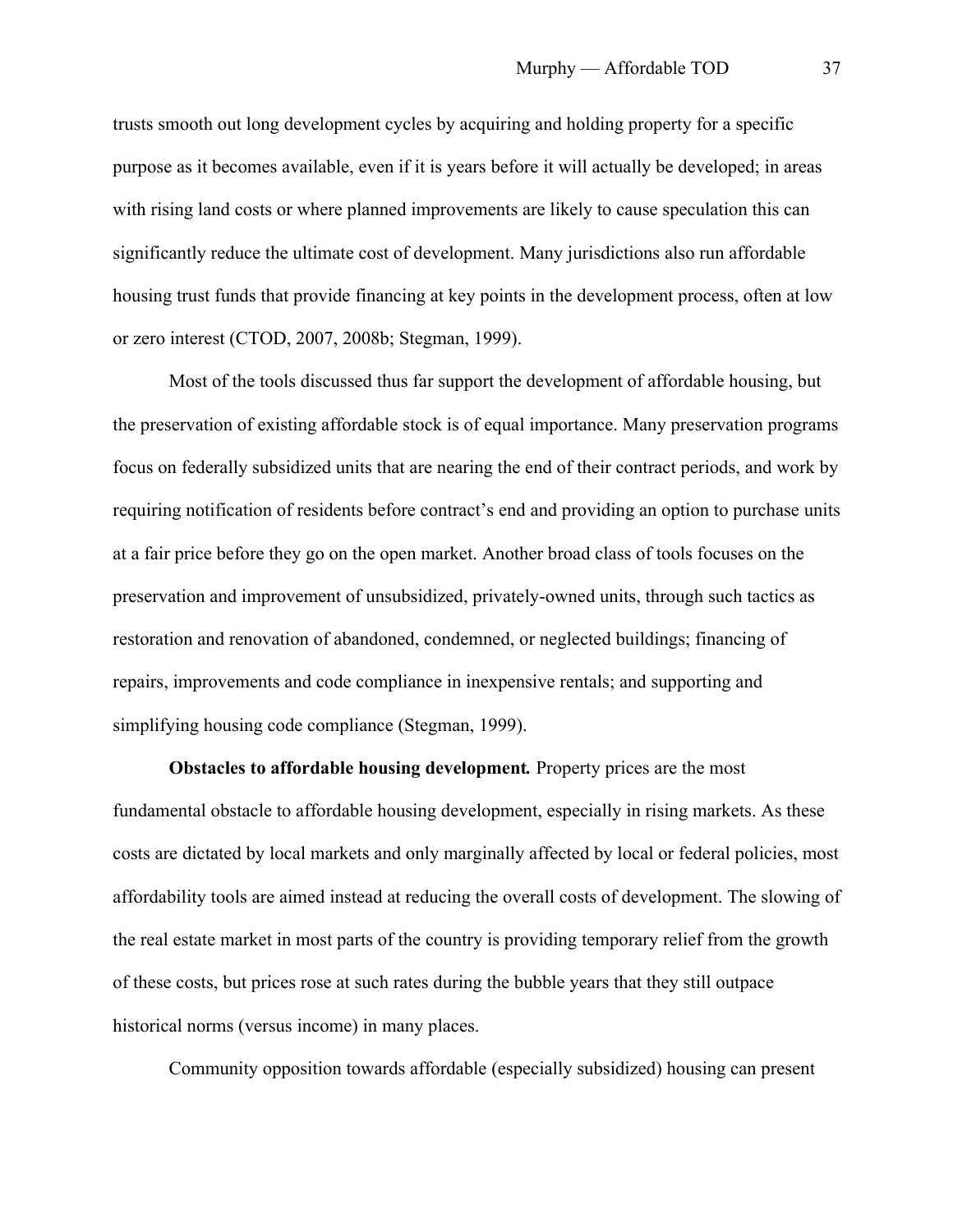another significant obstacle. Often this opposition is based on a belief that housing assistance reduces nearby market values. Though subsidized housing, especially in high concentrations, is associated with distressed neighborhoods, there is little evidence that the fact of the subsidy in itself is what caused the decline (Briggs, Darden, & Aidala, 1999; Ellen, 2007; Galster, 2004; Schill et al., 2002). Regardless, this belief remains a central impediment to the creation of affordable housing in many places.

The patchwork of financing sources and cost supports for affordable housing is another impediment, one that has notably increased the complexity of development as federal policy has tended to favor local and market-based solutions. McCarty et al. (2008) put this growing complexity in historical perspective:

When the federal government first began to subsidize the production of affordable housing, [the funds appropriated] were sufficient to construct or rehabilitate the affordable units without the need for funds from the private financial markets. Over the years, however, federal programs that provide grants for the construction of multifamily housing for low-income households have become a smaller portion of the government's housing portfolio. At the same time, the grants themselves have become a smaller portion of the total amount needed to support the development of affordable housing. As a result, it has become necessary for developers to turn to multiple sources of [financing]. In addition, it is often necessary for building owners to seek rent subsidies through programs like Section 8, HOME, and Shelter Plus Care to make renting to [low-income] households feasible. The interactions among these various financing streams can be complex, and putting together a development plan may require the expertise of housing finance professionals. (p. 29)

The intricate weaving of multiple funding streams is also a hallmark of TOD, which must additionally negotiate regulatory and permitting structures ill-suited to projects that combine a variety of uses and non-standard infrastructure demands. The peculiarities of TOD will be explored in the next section.

## **Transit-Oriented Development**

Several observers have defined transit-oriented development with varying levels of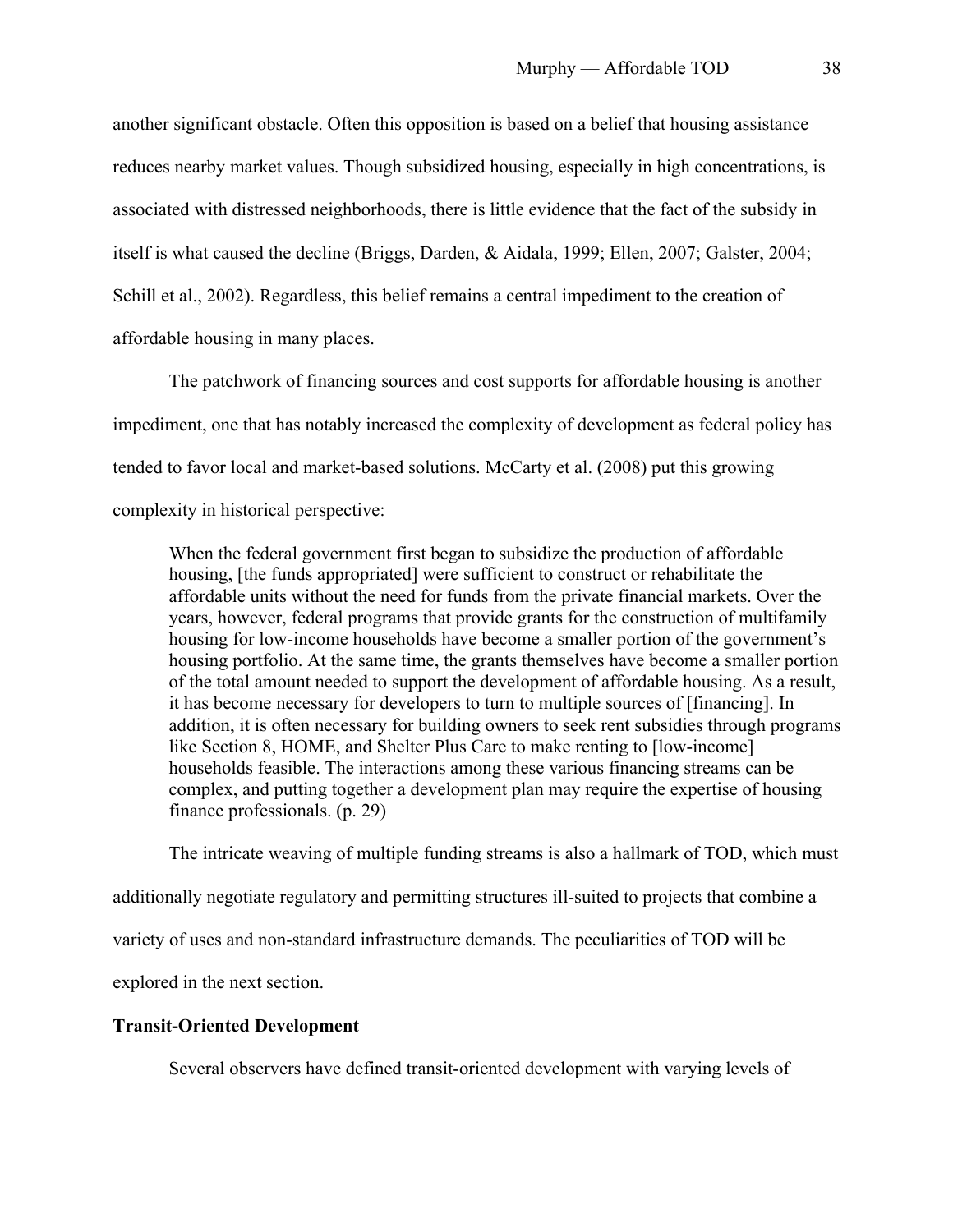quantitative or statutory rigor. Though they vary on specifics, the term is generally used to refer to relatively dense, walkable, multi-use districts that are both well served by and supportive of transit<sup>15</sup> (as opposed to merely being adjacent to a transit station but not meaningfully related to it) (Cervero, 2004; CTOD, 2008b; Dittmar & Ohland, 2004). History shows that this is hardly a new pattern—dense, heterogeneous, pedestrian friendly environments were the norm in urban places long before the advent of modern mass transit, and continued to typify much of the development that sprung up around (or attracted) urban mass transit once it became widespread (Cervero, 2004; Dittmar, Belzer, & Auter, 2004; Hayden, 2003; Jackson, 1985). What distinguishes more recent versions of the pattern, according to Dittmar et al. (2004), is that decisionmakers now face "the challenge of adapting it to the auto-oriented metropolis" (p. 5). As a practical matter, this means squeezing a necessary degree of automobile circulation and storage into a dense area with a variety of land uses, while preserving the safety and convenience of the mass pedestrian traffic. Since this apparently chaotic mix of uses is counter to much of what planners, architects, and transportation engineers have been working towards for some 50 years, it can prove challenging to get practitioners to even agree on a common definition of terms.

In a survey of several hundred public- and private-sector TOD stakeholders in large metropolitan areas, Cervero (2004) found that transit agencies were likely to formally adopt fairly broad design- and ridership-centered definitions of TOD, summarized in the study as "a pattern of dense, diverse, pedestrian-friendly land uses near transit nodes that, under the right conditions, translates into higher patronage" (p. 7); local governments, on the other hand, "tend to cast TOD in more specific terms, such as minimum floor-area ratios (FARs) and distances to rail stops, that are often tied to development regulations and zoning codes" (p. 7). Most of these definitions are subsumed by the TOD typology described by CTOD (2008a), which classifies

<sup>&</sup>lt;sup>15</sup> As noted earlier, the term *transit* in this context will refer primarily to fixed-guideway modes.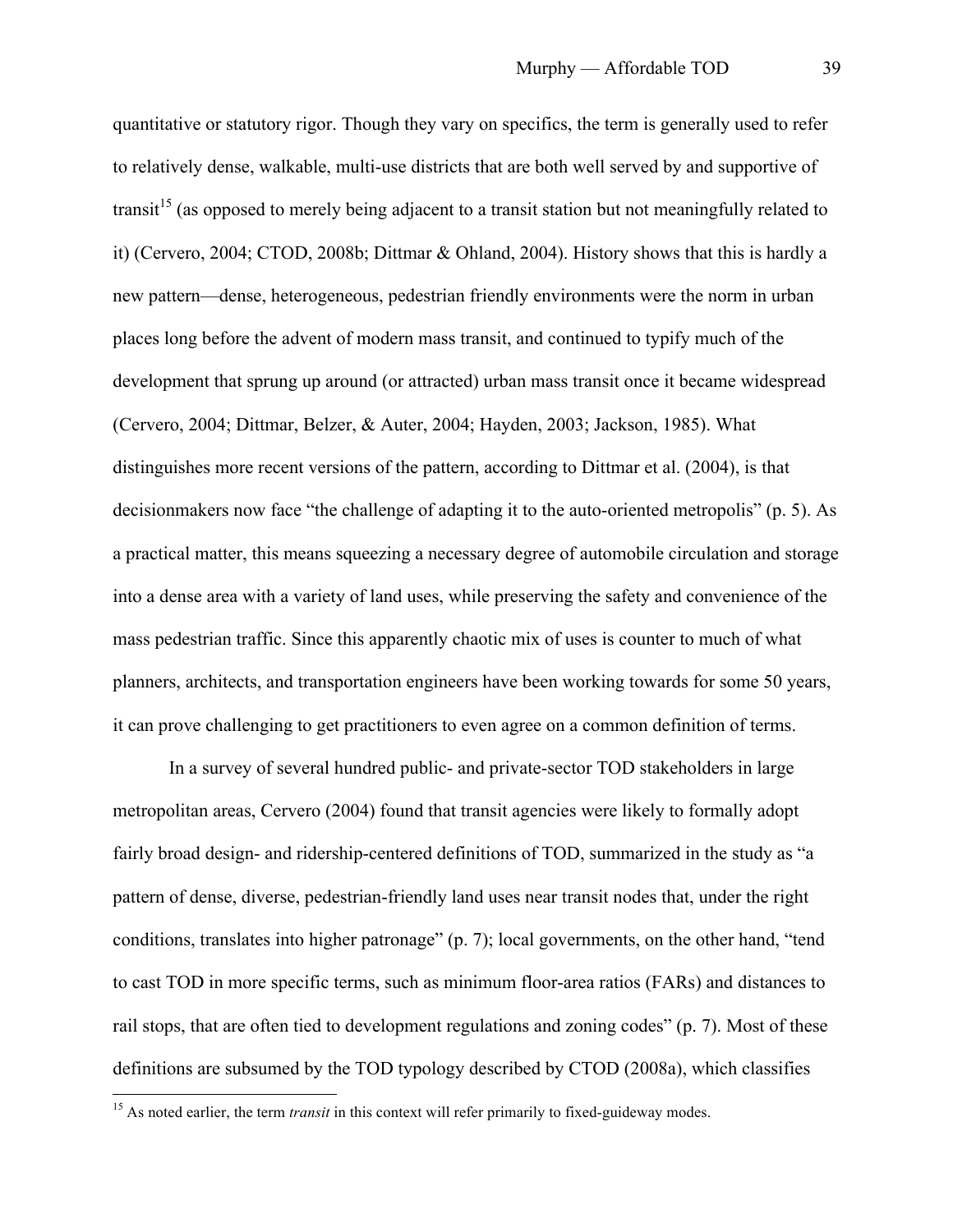transit-oriented places based on mix and intensity of land uses, level of transit connectivity, and role within a metropolitan region. This typology is detailed in Appendix B.

Many definitions of TOD begin from the idea of a "station area" or a "transit zone," a generally circular area with a radius, commonly 1/4 to 1/2 mile, that can be considered the maximum area within a reasonable walk (5 to 15 minutes) of a transit facility.<sup>16</sup> The station area is where the land-use differences, regulatory overlays, and other features of a transit-oriented built environment are concentrated, since it has the potential for a level of pedestrian traffic and accommodation that areas further from transit would be harder pressed to support. It is unclear how much this radius reflects empirical findings on actual pedestrian preference, as opposed to received wisdom in the transit and development communities about how far people are willing to walk; if they cite sources at all, many guidelines refer to the same few studies from the 1980s or earlier about typical pedestrian speeds and environmental preferences (Canepa, 2007; CTOD 2007, 2008a; Daisa, 2004; Levy, 2009).

The general characteristics of the transit-oriented place, as compared to other areas in city, are greater density (both commercial and residential), often with significantly less parking than would normally be required for a given floor area or number of dwelling units; improved walkability and a fundamental orientation to pedestrian traffic, including good street-grid connectivity; a mix of land uses, both in terms of the overall mix and their spatial positioning, leading to a variety of neighborhood destinations; proximity or connection to centers of employment; and, most centrally, proximity to quality transit (CTOD, 2008a).

The maturity of the transit service influences the nature of the development. An older city

<sup>&</sup>lt;sup>16</sup> Actual walking distances within this radius might be longer because of impediments to pedestrian access, like poor street connectivity, large arterials or highways, bodies of water, or other physical barriers. An important qualifier is that the definition of "reasonable" is based on a sense of modern American preferences, in which the pedestrian distances are much shorter than they might be in other places or eras.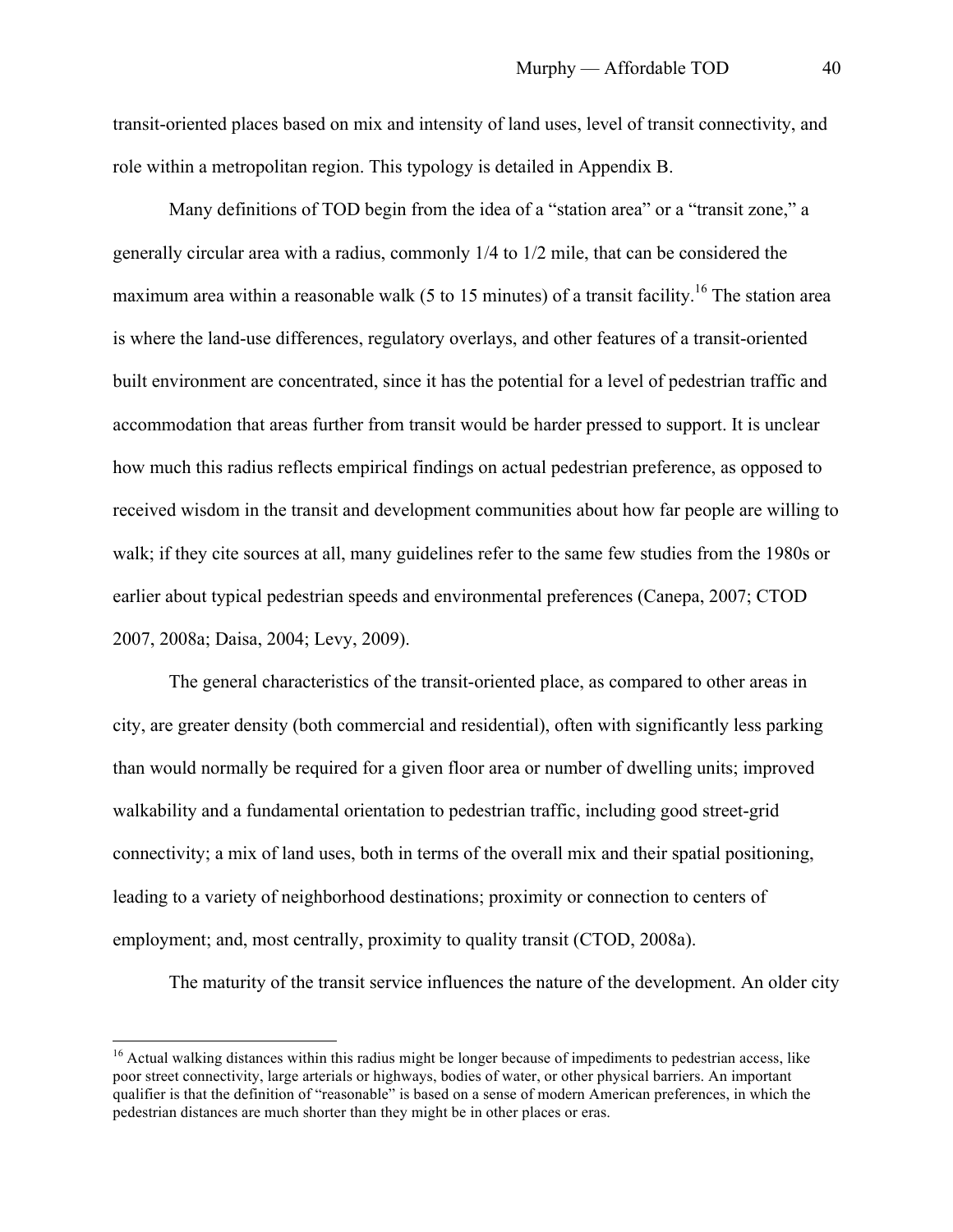with mature transit will tend to have fewer empty parcels available for development in the central business district, and land values may be higher in these areas. Beyond downtown, however, disinvested inner-city neighborhoods may have large tracts of vacant or underdeveloped land in transit areas, often already zoned appropriately for TOD. An older suburb may have the remnants of a streetcar-oriented downtown, but with an overlay of arterial streets and parking lots creating an environment that does a better job accommodating cars than transit-dependent pedestrians. A newer city or suburb, or an older area without a legacy of public transit, may lack land-use provisions for the density and mix of uses necessary for successful TOD. In addition, transit lines that are imminent rather than existing may create speculative market distortions that do not exist where rail alignments, station locations, and ridership levels and patterns are established. All of these factors, which will be further explored in the case study section, can affect the lending environment faced by private developers, which in turn dictates what level of development is actually feasible (CTOD 2007, 2008b).

**The TOD policy environment: land-use and transportation policies.** Land-use regulations are the most important local policies determining the potential for development of transit-oriented places. In most parts of the U.S., especially in cities or suburban areas that saw most of their growth since the Interstate era, the typical densities, mix of uses, and parking requirements would be inappropriate for successful TOD and are insufficient to support reliable transit. Also, development and subdivision regulations and roadbuilding standards mean that typical development in such places would lack important elements of a walkable environment, such as small block sizes, well-connected street grids (i.e. many routes to a given destination rather than a strict hierarchy of feeders and arterials with increasingly long distances between intersections), shallow setbacks, and even the mere presence of sidewalks. The walkable, mixed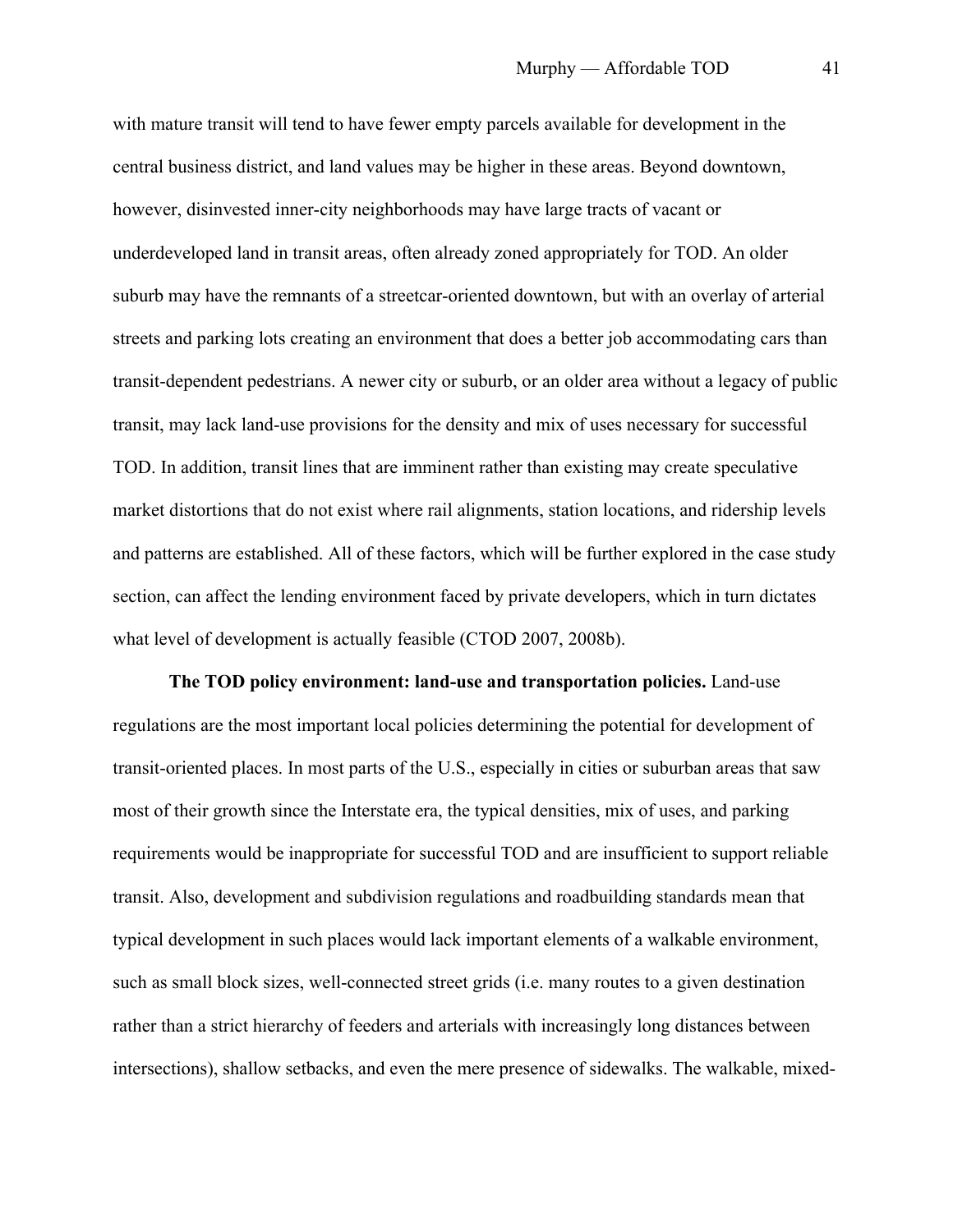use downtowns typified by intact streetcar suburbs, or small-lot residential districts with a variety of housing types (including accessory units), which are in many cases the models for new TOD, would be impossible to build as-of-right under today's normal land use policies (Cervero, 2004).

Communities that have encouraged TOD have used a variety of means for achieving the necessary slack from prevailing land use regulations in the areas slated for the projects: developer agreements, the planned development process, zoning overlay districts, expedited and reduced cost project review, and density bonuses or parking reductions in exchange for various developer concessions, are among the tools used by the case study regions described below. A few cities have created TOD-specific policies, but many others approach the developments on a project-by-project basis that tends to favor larger developments with more resources behind them.

A more permanent approach, obviously, would be zoning code reform that permits these elements as of right, especially increased density and diversity of uses, without the need for overlays or negotiation of project-specific agreements. Such reforms might have spillover effects on a city as a whole, such as increased predictability for developers of TOD, lowering development costs and encouraging increased flexibility. Ewing et al. (2008) cite numerous studies showing significant reductions in VMT and fuel consumption related to better pedestrian connectivity, higher residential density, and overall intensity of activity in a given area. CNT (2010a), examining the relationship between residential density and VMT and household car ownership, found that marginal increases in residential density (e.g. increasing from 8–10 to 15– 30 DU/acre, achievable through modest zoning code amendments) resulted in dramatic reductions in VMT and car ownership, implying substantial savings on transportation costs.

**Obstacles to TOD.** Surveying the literature on TOD, as well as surveys and interviews of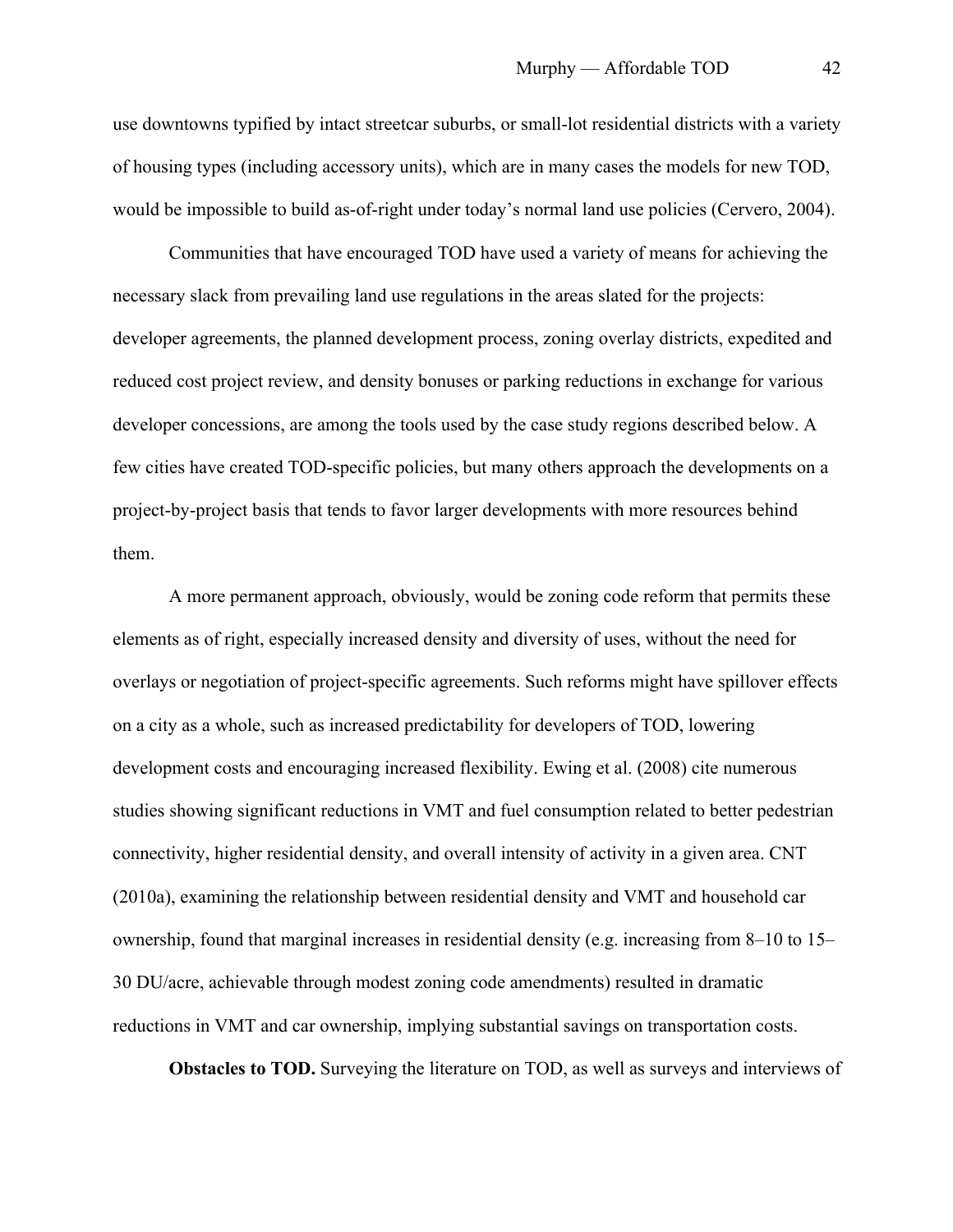stakeholders, Cervero (2004) describes three main classes of obstacles to successful development:

*fiscal* (factors that detract from the financial feasibility of TOD projects, such as questionable market viability and lack of conventional financing); *organizational* (structural impediments lodged in the institutional fabric of transit agencies and other governmental entities responsible for projects); and *political* (land-use policies and NIMBY forces that impede multifamily housing and infill development more generally). (p. 99, emphasis in original)

As discussed earlier, the complexity of assembling multiple funding sources, and further of coordinating the activities of multiple entities with divergent interests, is a major barrier, one that straddles both the fiscal and organizational categories.

In the fiscal class, many conventional lenders have trouble dealing with projects that include both commercial and residential uses, especially if the residential component includes affordable units. For instance, the many programs that exist for financing affordable housing in difficult to develop areas do not generally extend to the commercial side of mixed-use projects; but the commercial side is often critical to making TOD projects work overall, so difficulty in lining up that portion of financing can imperil entire projects. Developments that use transitagency land can run into trouble with the common lending requirement of pledging a project's land as collateral; development rights for agency property are unlikely to include the ability to encumber publicly owned land in this way (Cervero, 2004).

As a more basic matter, the high-density, multi-story structures in much TOD, especially if it includes garage parking, is far more expensive to build than single-story structures surrounded by surface parking. The comparatively higher land costs in developed areas as compared to greenfields can make TOD untenable in places where the market may not immediately embrace it. This is why seemingly marginal concessions like reduced parking requirements can have an outsize impact on a project's success or failure (Cervero, 2004).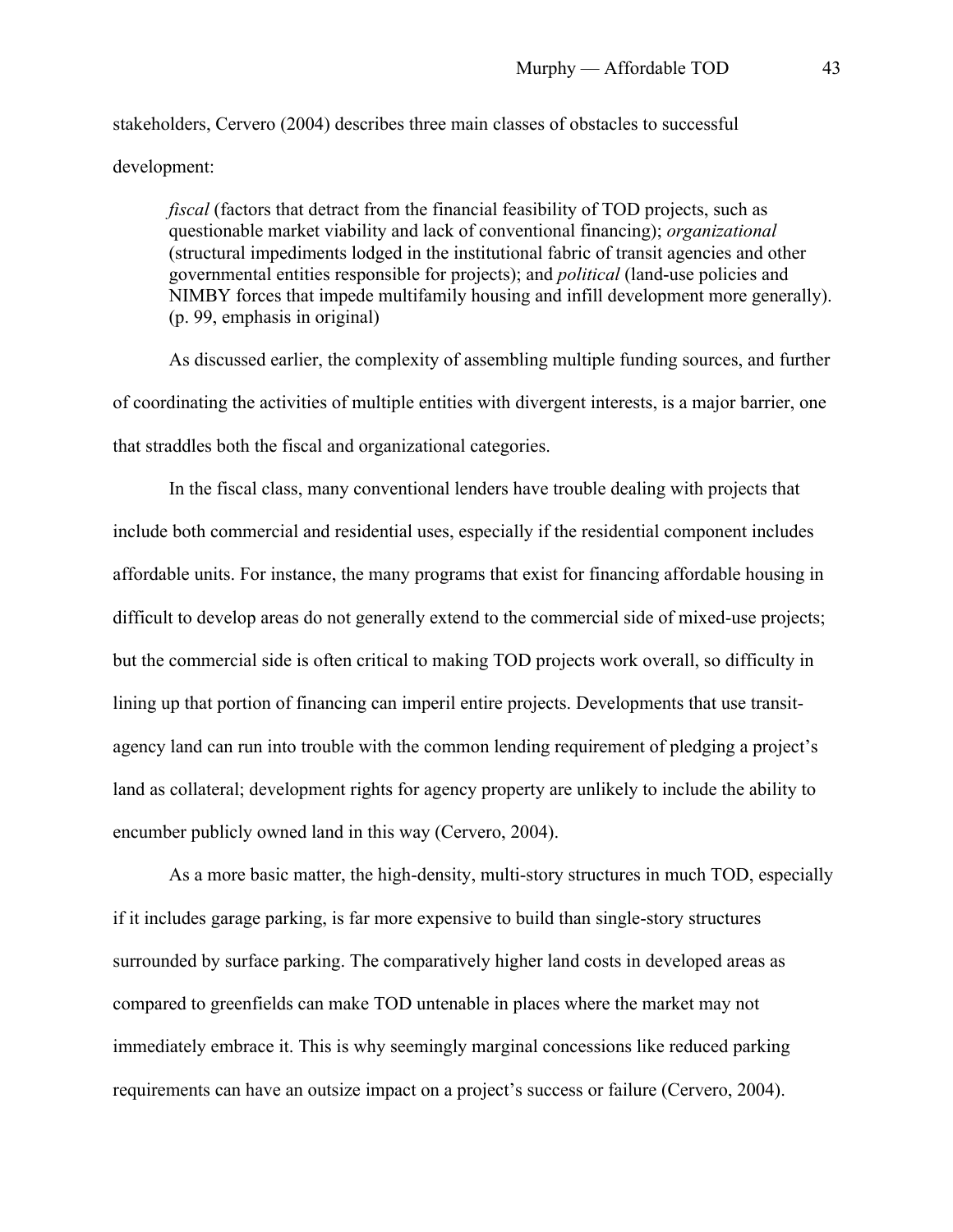Further complicating this picture is the tendency for property prices to rise with proximity to fixed-guideway stations, reflecting the market's desire for these investments even as it makes developing near them more difficult. This proximity effect is not seen with non-fixed modes, which is one reason for most successful TOD taking place in station areas rather than along even very well served bus routes. The real-estate market prefers fixed guideways even if the short-term fiscal preference is for less capital-intensive modes, likely due to the greater assurance of long-term value implied by a permanent alignment. This preference for rail is cemented by the bias of federal capital funding (New Starts monies especially) and of discretionary transit users with a choice of whether to ride or drive (Dittmar & Ohland, 2004; Gruen Gruen, 1997). This is a central paradox of successful TOD: it is more difficult to create good development in station areas because the market believes in the value of such development.

Political barriers to TOD can resemble those to affordable housing, with neighbors and community groups resisting higher-density, multi-family development because of a perceived threat to property values. These come along with the concerns about increased traffic and parking pressure, school crowding, and strained infrastructure and public services that seem to accompany any proposed development. In practice, these barriers make the incorporation of affordable units less appealing, tending to compound the for-profit developer preference for the higher return from market-rate or luxury units (Cervero, 2004). As the case studies will show, in the absence of statutes or agreements mandating the creation of affordable units, TOD will generally cater toward the upper end of the residential market.

**Related design and development concepts.** Two concepts often discussed in the same context as TOD, and perhaps dominant in the minds of many practitioners until a more unified, design-dependent idea of TOD emerged in the late 1990s, are "joint development" and "smart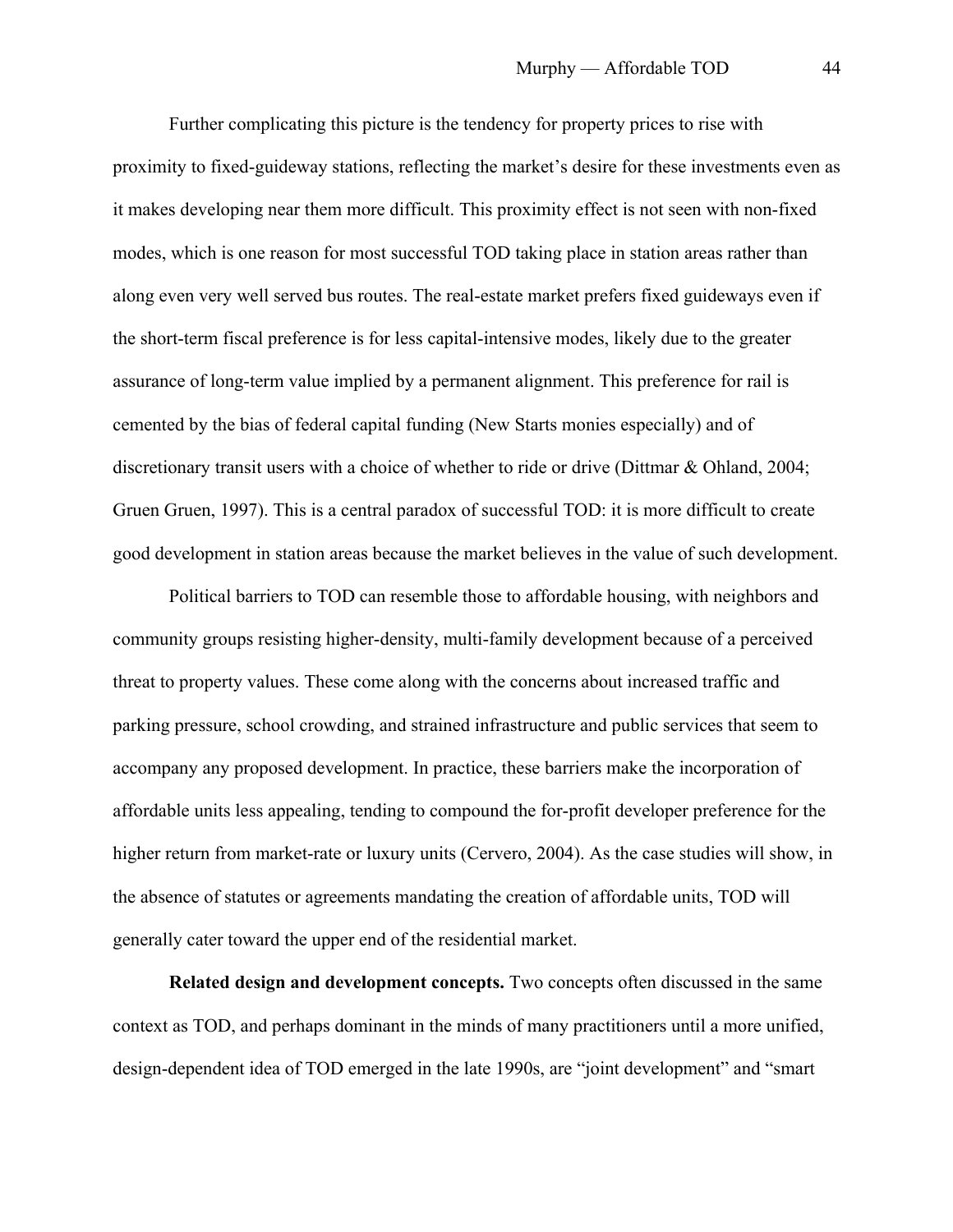growth." Both concepts overlap to some degree with the goals or mechanisms of TOD, and are sure to appear in any review of the literature on TOD, especially in somewhat older works. The New Urbanism movement is also commonly associated with both TOD and smart growth.

"Joint development" refers to public-private cooperative development efforts on land (or in air rights) owned or controlled by a transit agency, for both transit and non-transit purposes. A central purpose of joint development is the capture, for the public benefit, of the additional private value that a transit station creates, offsetting at least some of the public burden of the investment while also benefiting the private-sector development partners (Cervero, 2004; Dittmar et al., 2004). Cervero (2004) treats joint development as a subset of TOD "that is project-specific and takes place either on or adjacent to transit-agency land" (p. 8). In such arrangements the transit agency generally retains ownership of the underlying property, with the public benefit flowing to the transit agencies in various ways, from construction or operations cost-sharing to station connection fees to, most commonly, ground- or air-rights leases. As TOD has gathered steam, joint development has seemed to wane in popularity, as it can limit the menu of development options because of financial requirements imposed on the use or sale of transit agencies or other public landholders.<sup>17</sup> In addition, over several decades of contracting transit budgets, many transit agencies have exited the real estate business and sold off land holdings beyond what is necessary for core functions (Cervero, 2004; Dittmar et al., 2004).

"Smart growth" is a theoretical framework that emerged in the 1980s and 1990s in response to a growing recognition of the problems of urban sprawl. Whereas TOD is built around

 $17$  For instance, some FTA-administered funds for transit agency real estate acquisitions are restricted to only those purchases directly related to service improvements. Alternatively, a transit agency that is required under state statutes to maximize revenues from rents or sales, or to show that a particular development of transit property represent the "highest and best use" of land, cannot necessarily act in the best interests of either its riders or the neighborhood. Boston's MBTA is constrained in this way, which tied its hands in the Fairmount Line redevelopment effort described in the case studies (CTOD, 2007; Dittmar et al., 2004).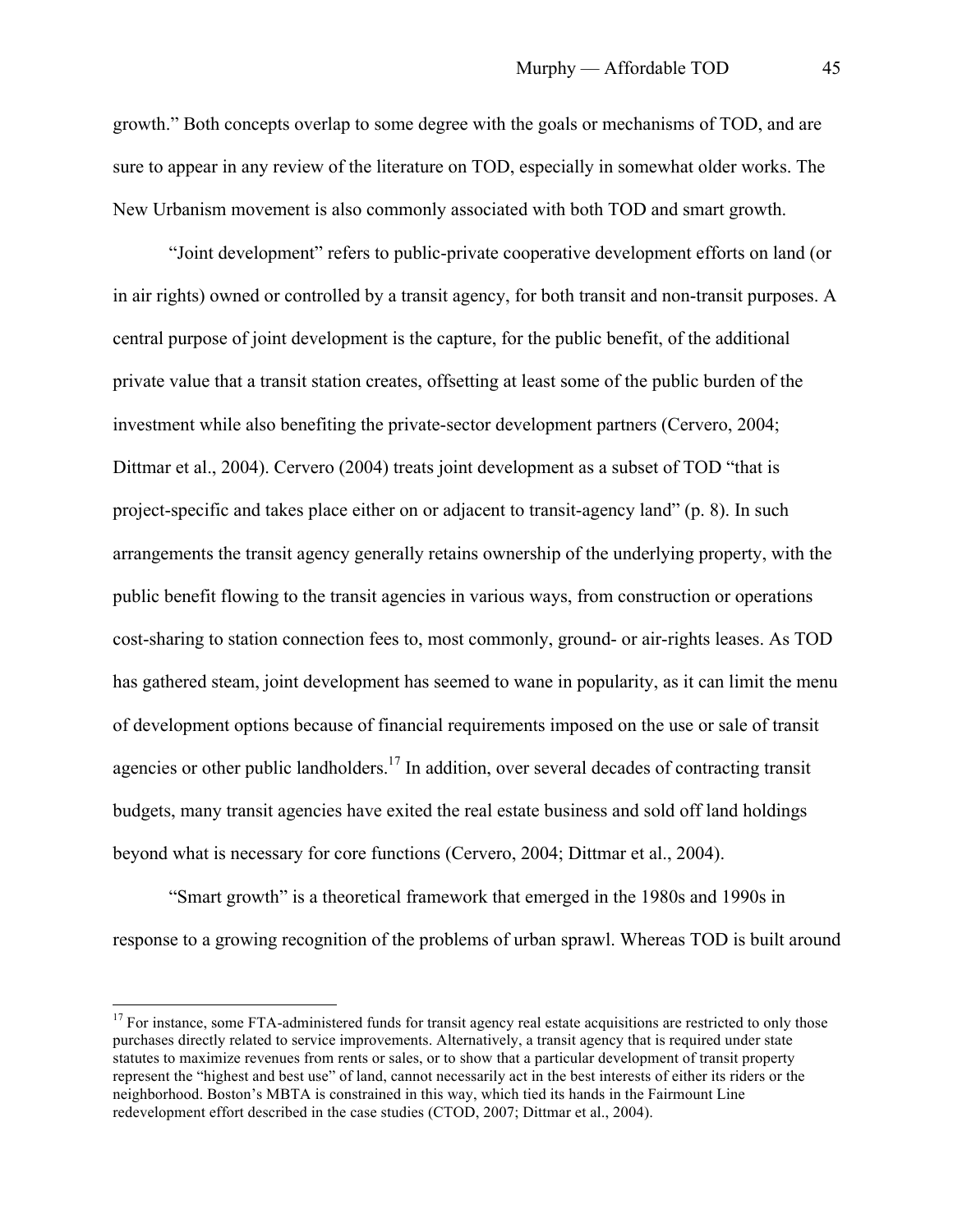a set of policies and regulations oriented to projects at roughly a station-area, district, or corridor scale, smart growth refers to a set of policy goals and mechanisms that operate at a wider scale, such as the county, metropolitan area, or even state, and very broadly speaking are aimed at slowing or reversing the trend of uncoordinated, sprawling urban growth. Reviewing literature and legislation on the subject, Voith and Crawford (2004) find five elements common to most smart growth policies: 1) limiting outward growth; 2) reducing dependency on automobiles; 3) promoting compact, higher-density development; 4) preserving open space; 5) redeveloping inner-city areas and infill sites. (p. 86) In addition they find several elements common to many smart growth policies, but not as universal as the five named above: these include placing the cost of infrastructure growth on the developers or new residents who create the need for it; promoting a mix of uses; speeding approvals or limiting regulatory hurdles for preferred forms of development; and resource sharing among local governments in a region. Increasing the supply of affordable housing is another of these occasional, non-universal elements (Voith & Crawford, 2004). Since TOD is essentially a subset of several of these elements, it can be seen as one of the localized strategies that a region or state might use in achieving broader smart growth aims.

Smart growth is also associated with the New Urbanism movement, with which it shares many of the same goals and practices (and practitioners), but the two movements are distinct in that New Urbanism has a governing body and founding charter—the Congress for the New Urbanism and Charter of the New Urbanism, respectively—while smart growth lacks such a formal orthodoxy (CNU, 2010b).

#### **Environmental Policy and Other Relevant Tools**

The third agency leg in the Sustainable Communities Partnership is the EPA. While the overall goals of promoting compact development, reducing automobile dependence, and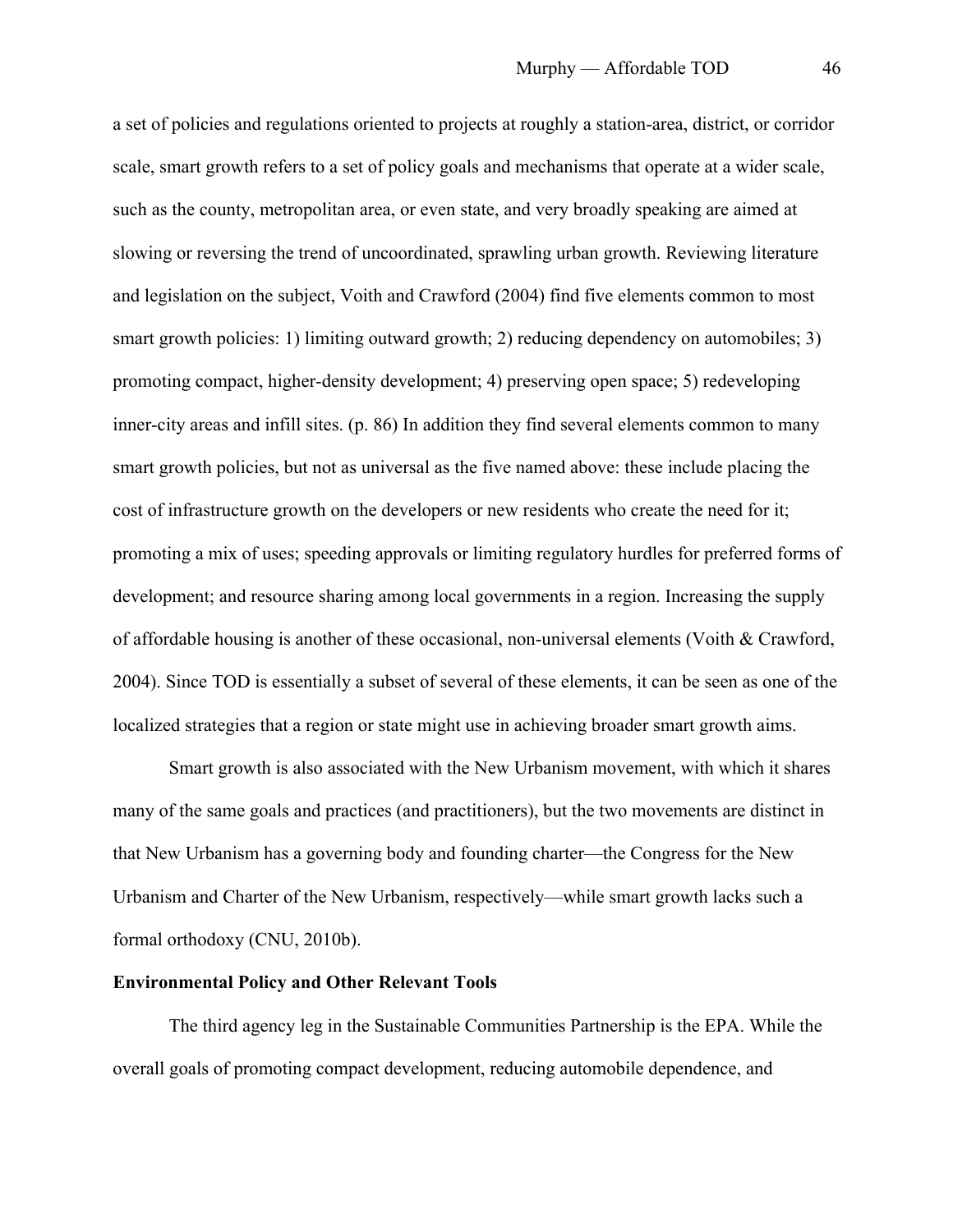investing in existing communities have clear environmental implications, the EPA's primary role in the actual implementation of mixed-income TOD thus far has been to aid in the remediation of contaminated "brownfield" sites to enable them to support redevelopment. EPA technical and financial assistance was central to the revitalization of parts of downtown Portland through the redevelopment surrounding the new streetcar. Three of the other case study areas (Boston, South Suburban Chicago, and Denver) are depending on EPA guidance and grants for key parts of their redevelopment strategies (CDOT, 2007; EPA, 2010). As the LIHTC market has slowed and traditional federal housing subsidies have dwindled, some affordable housing developers have turned to environment-related programs, including DOE energy efficiency retrofit and weatherization monies, to fill holes in capital funding (SSMMA, 2010; Quigley, 2010).

#### **Case Studies**

Appendix C contains a table summarizing key demographic and community development indicators in the six case-study areas.

### **Cases 1 and 2: Mixed-income TOD helps revitalize older communities built around transit.**

Boston and Chicago, with their extensive legacy rail systems and neighborhoods and suburbs built out along rail lines, are prime settings to demonstrate the potential of TOD to revitalize older communities that suffered disinvestment as people and jobs moved ever outward in the metro area. In both cases, determined local leadership has helped to produce strong community-based plans for capitalizing on existing rail assets and maximizing the impact of new transit investments. Plans for both areas were built around significant attention to housing affordability, both through preservation of existing units and inclusion of affordable units in new development. In both places, significant federal commitments have been important to bringing the plans closer to realization.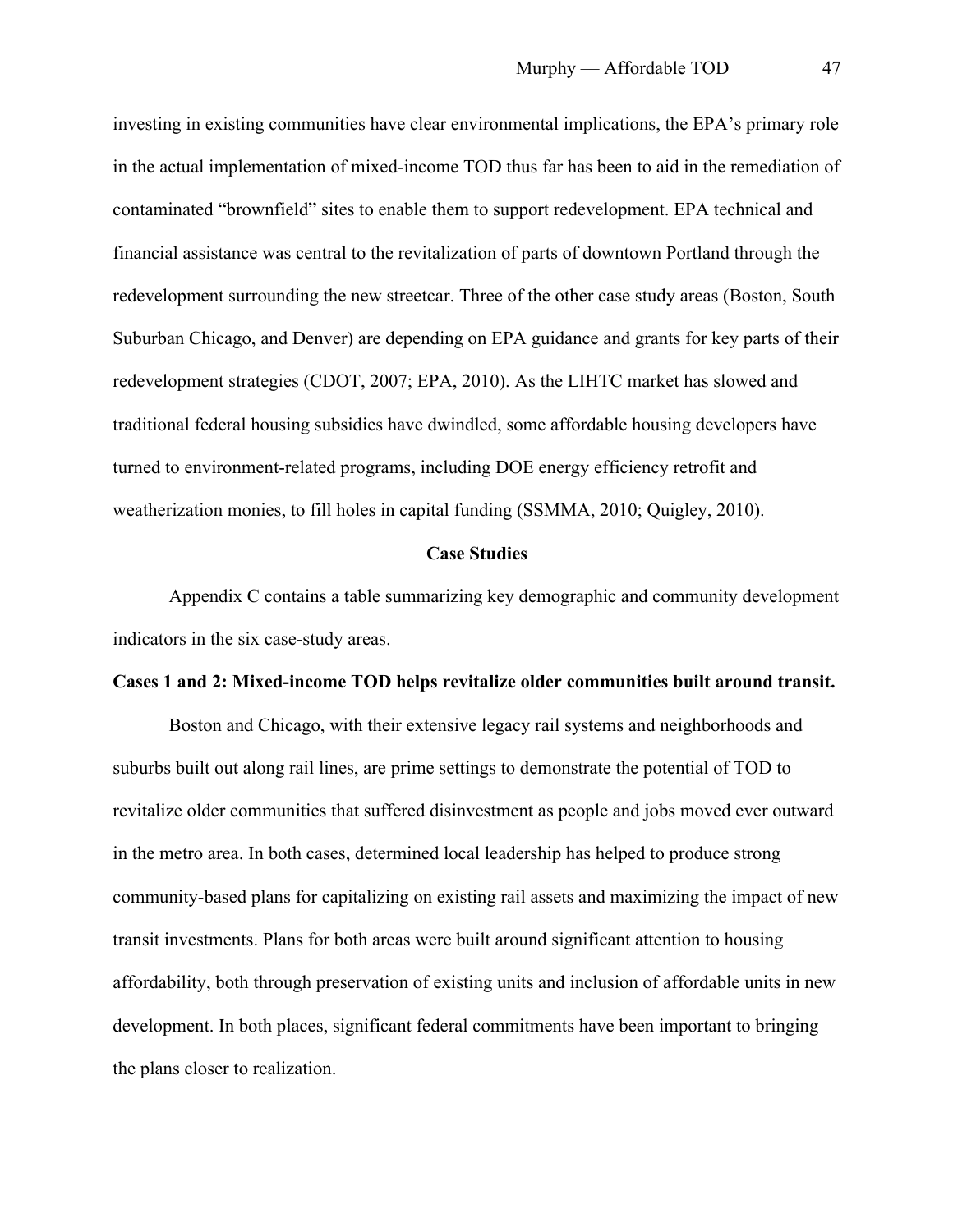*1. Boston's Fairmount Line.* The Massachusetts Bay Transportation Authority (MBTA) Fairmount Line provides commuter rail service from downtown Boston's South Station southwest through the neighborhoods of Dorchester, Mattapan, and Hyde Park. These diverse working-class neighborhoods were once independent municipalities that were annexed to an expanding Boston in the 19th and 20th centuries, and the rail line connecting them to downtown has been in operation since the 1850s. However, even though its 9-mile route passes through dense urban neighborhoods entirely within the city of Boston, by the 1980s the Fairmount Line served only five stations (including the downtown terminus), with peak frequencies of a half hour and no night or weekend service; at the three central stations of the line, passengers must actually request stops or flag down the passing train during off-peak times. This poor service was reflected in the line's ridership. Despite a highly transit-dependent population in the communities on the corridor (with a 33% transit share for the journey to work), ridership on the line averaging 2,790 weekday boardings—is the lowest of all of MBTA's 11 commuter rail lines. Residents from the corridor were far more likely to ride a combination of buses and other train lines to reach downtown jobs, with one study finding typical commute lengths of 1 hour 15 minutes among neighborhood transit users (CTOD, 2007, 2008b; Goody Clancy, 2005; KKO, 2002).

Land-use patterns in the neighborhoods along the corridor were typified by low- to medium-density residential (9–25 DU/acre), local-serving retail, and light industrial uses, with about one-third of the area in city-owned parkland or other civic uses; these were interspersed with many underutilized or vacant parcels, most of which were small and dispersed, along with a number of brownfield sites requiring remediation before they could be redeveloped. Housing in the neighborhood was majority rental, with the percentage of owner-occupied units rising from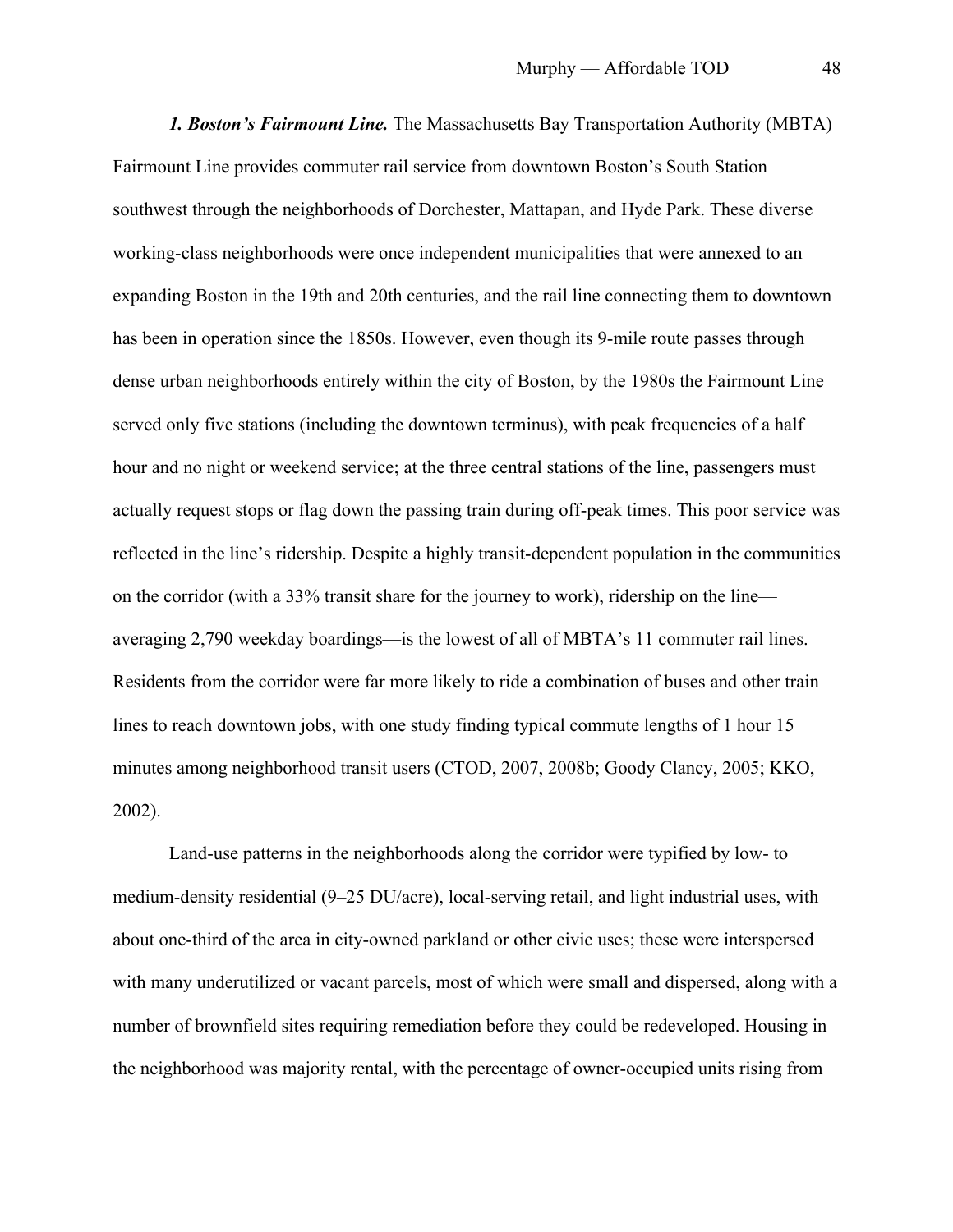about 25% around the innermost stations to 60% at the southern end. While typical households in the corridor were more diverse and lower income than in the region as a whole, in general the district was a solid, working class family area, which had suffered years of disinvestment but not wholesale decline (CTOD, 2007, 2008b; Goody Clancy, 2005; KKO, 2002).

In 1999, a coalition of CDCs and community groups from neighborhoods along the corridor (known as the Fairmount/Indigo Line CDC Collaborative) began pushing for improvements to the line, including increased service frequency, up to six new stations, upgrades to existing stations, and equipment changes to make the commuter rail line more rapid transit– like. The envisioned future service was dubbed the "Indigo Line" by its proponents (Goody Clancy, 2005). The transit investments provide the backbone for broader redevelopment strategy that would improve transit access for existing communities along the line while concentrating new housing and commercial development in TOD districts along the corridor. At the project's outset (long before the current economic crisis), residential developers planned up to 1,400 new affordable and a roughly equal number of market-rate units, to be developed on infill sites and mixed-use nodes throughout the corridor. Preservation of existing housing was also central to the plans, as the corridor included more than 2,200 units under Section 8 contracts set to expire by 2009 (CTOD 2007, 2008; FTA 2010).

As the project gathered public and political support, public agencies took a growing role. An MBTA-commissioned feasibility study in 2002 found that significant ridership improvements (up to a fourfold increase over baseline projections for 2025) could be expected from a combination of additional stations and greater service frequency; the MBTA added the Fairmount Line improvements to its list of priority projects later that year (Goody Clancy, 2005; KKO, 2002). Though the Indigo Line Collaborative had proposed as many six new stations to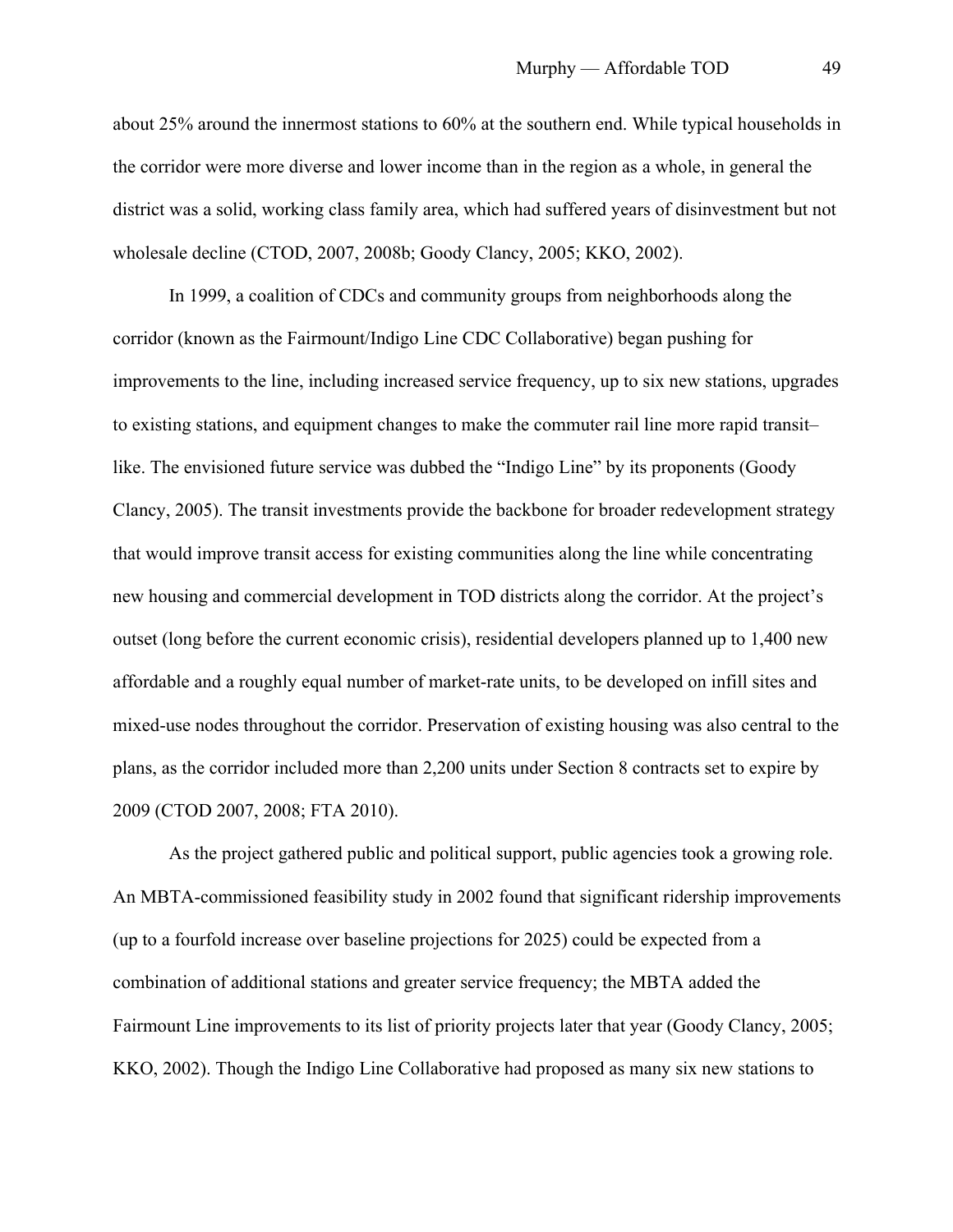create a nearly continuous station-area corridor, the version adopted for MBTA capital planning in 2004 included four of those stations. From that point, both the transit and the redevelopment aspects of the plan began to attract serious commitments of local, state, and federal resources.

*Statutory and financial toolbox:* In the Boston region, the level of coordination and cooperation is unusually high among the various public agencies concerned with transit, TOD and affordable housing, as well as between agencies and policy. Massachusetts has a strong framework for the encouragement of affordable housing and compact development—most notably in chapters 40B, 40R, and 40S of the Massachusetts General Laws—as well as a state office for coordination of TOD planning<sup>18</sup> (CTOD, 2007). Chapter 40B allows developers to bypass some local zoning in communities with fewer than 10% of units affordable, and also allows for expedited permitting and appeals<sup>19</sup> (MGL 40B  $\S20-23$ , 2010). Two newer laws provide incentives for compact development in "Smart Growth" districts. Chapter 40R, passed in 2004, provides for direct payments to municipalities that produce housing in dense mixed-use overlay districts around transit stations or existing commercial or town centers. The payments are based on the number of housing units (both potential and constructed, with a minimum of 20% affordable units) in the overlay districts.<sup>20</sup> A related law, Chapter 40S, reimburses communities for the net cost of educating children moving into new housing produced under 40R (CTOD, 2007; MGL 40R, 40S, 2010).

 $18$  The state TOD coordinator and the office supporting it, created during Mitt Romney's governorship, was in place when the project was in its early stages. However, under Deval Patrick's administration the position and office were eliminated and merged into a Development Cabinet without a specific TOD focus. Governor Patrick did pledge ongoing support for the Fairmount/Indigo project (CTOD, 2008).

<sup>&</sup>lt;sup>19</sup> Target households are those making less than 80% of AMI. In qualifying projects, at least 25% of the units must be bound by long-term deed restrictions to preserve affordability. Some 30,000 units have been produced under the law since 1969, and it is responsible for the vast majority of new affordable units produced (CTOD, 2007; MGL 40B). The law survived a ballot challenge in the November 2010 general election (Boston Herald, 2010).

 $^{20}$  Municipalities receive lump payments of \$10,000 to \$600,000 upon creation of the districts and bonus payments of \$3,000 per unit upon issuance of building permits. Twenty percent of a district's housing must be affordable at 80% of AMI, with a 30-year deed restriction providing for ongoing affordability (MGL 40R, 2010).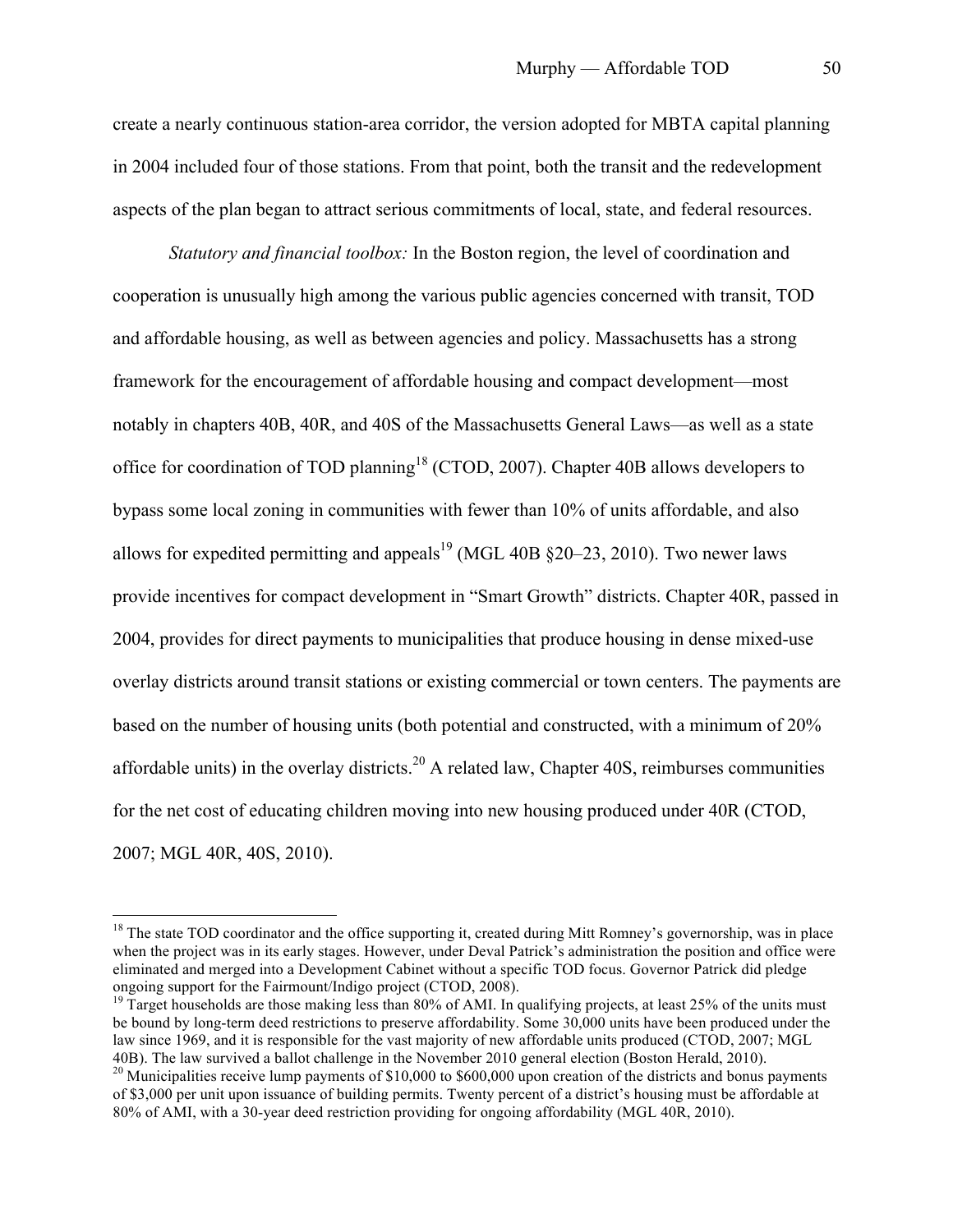Massachusetts provides a variety of financing tools specifically supporting affordable housing and TOD projects, several of which have been employed in the corridor. These include the TOD Infrastructure and Housing Support Program (a competitive bond financing program for housing development and pedestrian and other improvements in station areas, with bonus scoring for developments in 40R areas), the Commercial Area Transit Node Housing Program (which supports first-time homebuyers in station-area developments with 51% or greater affordable shares), the Massachusetts Affordable Housing Trust Fund (financing the production or preservation of units affordable to households up to 110% of AMI, and not necessarily transitlinked), and the Priority Development Fund (which provides planning and capital grants for mixed-income and affordable housing development in station areas). Several agencies provide technical assistance for communities seeking to access these various funds and incentives (CTOD, 2007, 2008b).

Technical and financial assistance is available at crucial points in the process for the acquisition and development of transit properties. MBTA is statutorily limited in its degree of collaboration with developers or nonprofits, but recognizing the ridership gains and operational efficiencies from TOD, it established memorandums of understanding with state and local agencies to help ensure that public offerings of key TOD sites don't catch communities unprepared. In several cases when MBTA-owned land was part of Fairmount corridor TOD plans, the Boston Redevelopment Authority (BRA, the city planning and economic development agency) assisted CDCs with no-interest pre-development loans for quick acquisition of key parcels (CTOD, 2007). By 2010, MBTA and MassDOT commitments to the project, including upgrades to two existing stations and construction of four new ones, totaled some \$139 million. The city investment, which cuts across a variety of arenas, is up to about \$126 million (Dubois,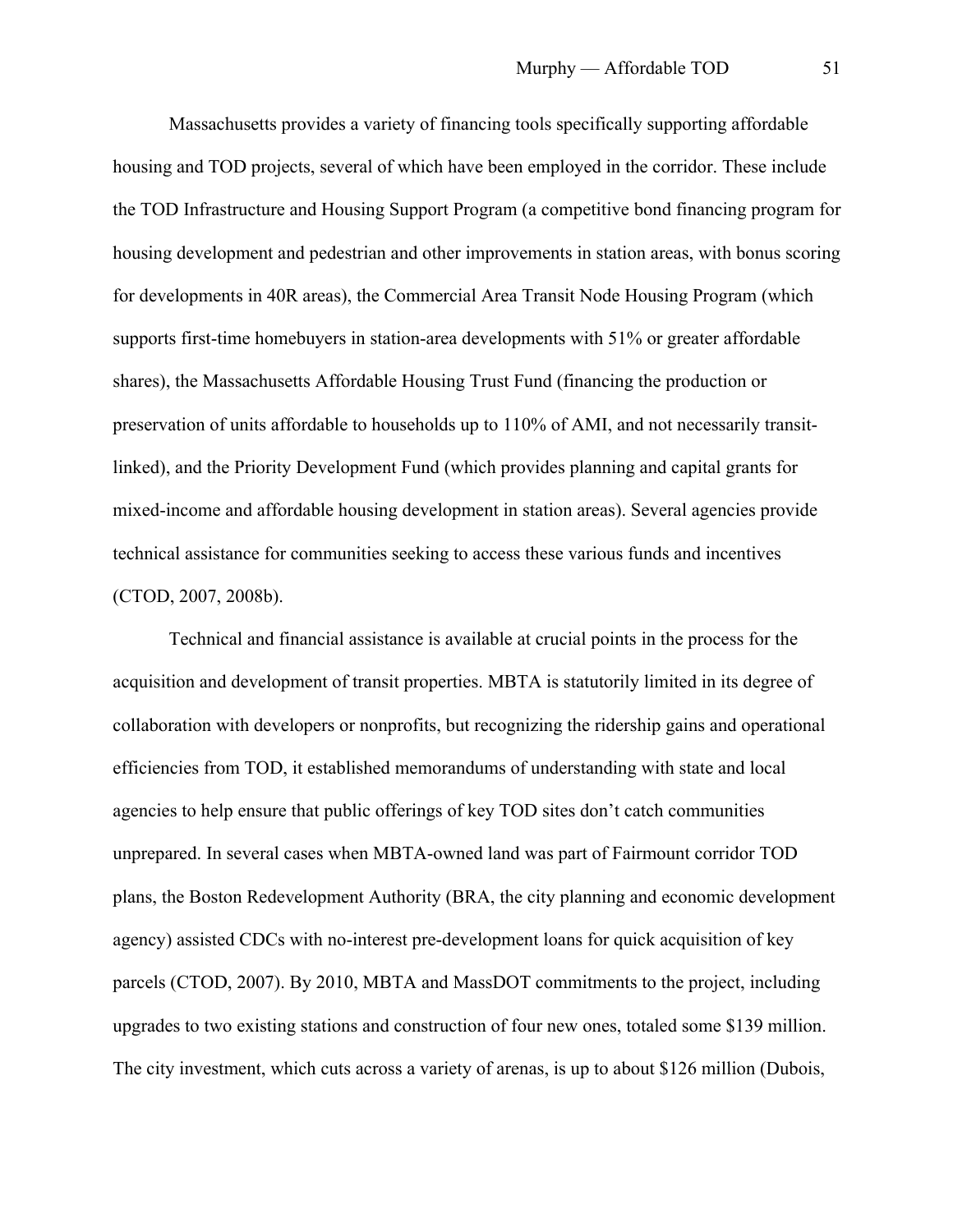### 2010; FTA, 2010).

*Federal role:* Though the planning process was initiated by local CDCs and community groups, federal resources—both dollars and expertise—grew in importance as the plans moved toward implementation. The integrated development process was an early version of the sort of collaborative, cross-agency work now envisioned by the Sustainable Communities Partnership. The corridor became one of five pilot sites for the partnership's brownfields program in April 2010, bringing direct EPA technical assistance for assessment and cleanup of brownfield sites in the corridor, as well as coordination with the other agencies on the more complex redevelopment planning. The brownfields effort includes plans for the creation of a 6-mile greenway with a variety of open space amenities (Dubois, 2010; EPA, 2010). Federal commitments as of mid-2010 were as follows: EPA: \$720,000 for brownfield cleanup and other environmental remediation; FTA: \$37 million for station and bridge reconstruction (not included in the MBTA/MassDOT figure); HUD: \$57 million for creation and preservation of affordable housing and economic development (Dubois, 2010; FTA, 2010).

*Outcomes, prospects, lessons:* The Fairmount/Indigo Line project is closer to realization than any other integrated TOD/affordable housing plan of this scale in the country. As of this writing, the transit infrastructure is well on its way to completion, with reconstruction complete for two existing stations and three bridge crossings. The four new stations are designed and fully funded, with two under construction and the remaining two scheduled to begin in  $2011^{21}$ (Dubois, 2010; FTA, 2010). According to J. Tighe, an executive at the Fairmount/Indigo Line CDC Cooperative (personal communication, November 24, 2010), to date the CDC collaborative had completed 98 new affordable units in TOD developments and bought 55 foreclosed units for

<sup>&</sup>lt;sup>21</sup> Reconstruction: Uphams Corner and Morton St. stations, Mass. Ave., Quincy St., and Columbia Rd. bridges. New construction: Four Corners and Talbot Ave. stations (underway), Newmarket and Cummins Hwy./Blue Hill (scheduled 2011) (Dubois, 2010).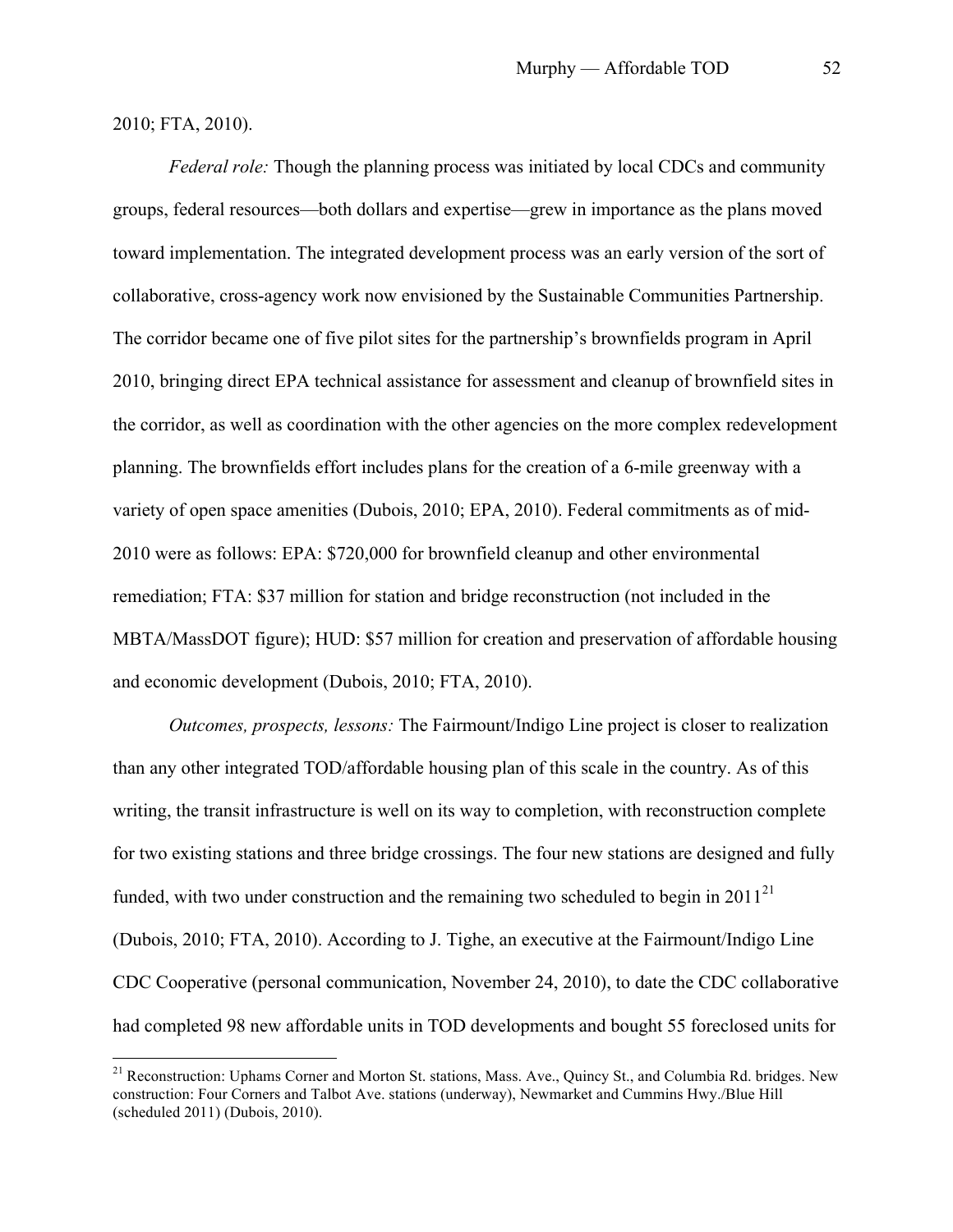renovation and resale; another 11 properties totaling 381 units were in the pipeline, with site control (written agreements or options to acquire) secured for an additional 601. Economic development efforts are projected to create 200 local jobs in about 25 businesses, with 210,000 square feet of commercial development in the pipeline, including a job training and placement center (Dubois, 2010; J. Tighe, personal communication, 24 November 2010).

Several observers have credited the early leadership and ongoing involvement of the CDCs (as opposed to transit agencies or local government) as central to the project's success, especially the substantial achievements in preserving and creating affordable units in the corridor even while the transit improvements went ahead and the national and regional housing markets were in turmoil. CTOD (2007) sees as a clear lesson from the corridor the idea that "local government may not be the sole or even primary resource for achieving mixed-income communities. Federal agencies . . . may want to consider ways of more directly incorporating this type of local CDC into planning" (p. 51). It warns, however, that by operating outside of statutorily empowered planning channels such as a master plan, a community-conceived development framework is more vulnerable to being undermined by other players in the market.

Finally, though the significant funding commitments are a sign of the success of the project's planners and backers, they could also be a liability. The public cost, so far, totals around \$374 million—about \$13,000 per household in the study area or \$210 per household in the region as a whole. The benefits, such as of household time and cost savings, increased tax base, reduced regional congestion and pollution, and improved quality of life for community residents, are more difficult to quantify, and some may take years to manifest themselves if they do at all. In an economic and political climate like the one we currently face, the costs themselves are a fairly blunt argument in the hands of opponents of such efforts (the New Jersey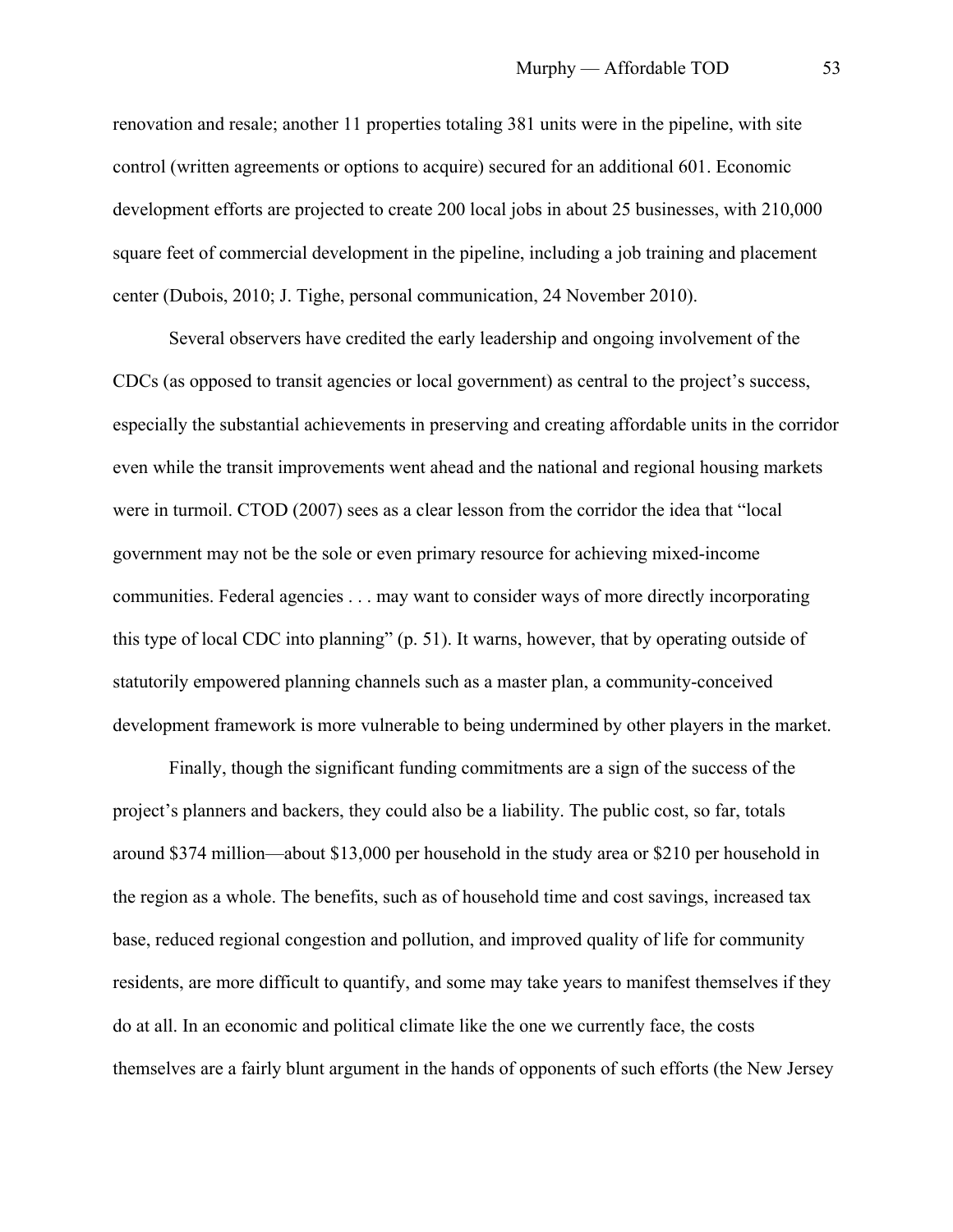ARC tunnel and Milwaukee-Madison high-speed rail projects are examples), so developing a clear way to express the benefits of such sizeable investments would bolster the position of advocates for affordable TOD. This clear expression of benefits, local and national, should be a priority for the Partnership, should it survive the next Congress in any recognizable form.

*2. Chicago's South Suburban Green TIME Zone.* The suburban region south and southwest of the City of Chicago known as "the Southland" stretches from the Indiana border west to the satellite city of Joliet. Located in southern Cook County, the area has substantial transportation infrastructure, with four existing and one planned commuter rail lines (Metra Electric District, Rock Island District, SouthWest and South Shore Services, and planned SouthEast Service), five freight rail lines and two major intermodal terminals, and four expressways (Interstates 57, 80, 94, and 294) (CNT, 2010b). Service on the Rock Island and Electric Districts dates to the 1850s, and several of the communities on these lines are among the region's earliest suburbs (SSMMA, 2010).

The roughly 70 municipalities composing the area represent a range of populations, circumstances, and urban forms, from severely distressed to moderately disinvested to affluent, from compact walkable downtowns to single-use sprawl to decaying ex-industrial brownfields. Large stretches also remain undeveloped. With many local economies built around manufacturing and freight handling, the area as a whole has suffered in the shift to a postindustrial economy, losing thousands of jobs and residents to other parts of the region and the country over the past 30 years. In comparison to the Chicago region as a whole, the Southland has lower incomes and higher unemployment, a greater proportion of minorities, and persistent residential and business disinvestment, leaving many vacant or underutilized parcels throughout the area. As an area with a legacy of heavy industry, it also has a large proportion of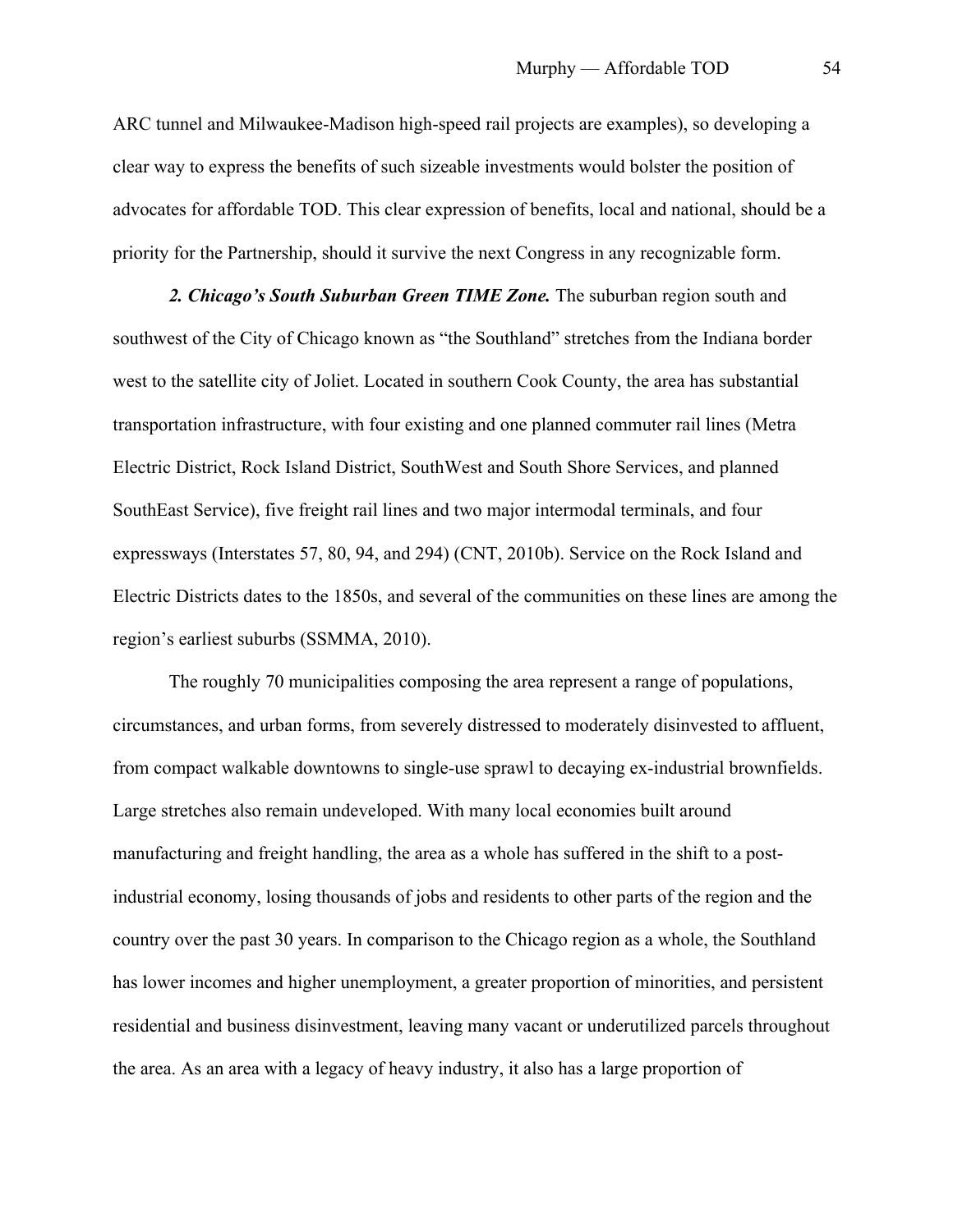contaminated sites that would require environmental remediation before they could be redeveloped for housing or business. On the other hand, the area's geographic advantages, outstanding freight and transportation resources, many vacant parcels, and regionally lower land and housing costs leave it uniquely positioned for redevelopment as a freight, logistics, and light manufacturing hub with a large supply of affordable housing well served by transit (CNT, 2010b).

The South Suburban Mayors and Managers Association (SSMMA), an intergovernmental group representing more than 40 Southland municipalities, is the main sub-regional voice for the area's communities. Along with its community- and economic-development affiliates (the Southland Housing and Community Development Collaborative and the Chicago Southland Economic Development Corporation, respectively), SSMMA has been pursuing a sub-regional sustainable redevelopment strategy built around the area's rail, cargo, and manufacturing assets, dubbed the Green TIME Zone strategy. (*TIME* is an acronym for *transit*, *intermodal*, green *manufacturing*, and *environment*.) The three-pronged strategy is based on TOD for housing and community development in 42 Metra station areas; cargo-oriented development (COD) capitalizing on the proximity of many industrial, freight, and intermodal uses; and centering manufacturing incubation efforts on "green" renewable energy and low-emission products (CNT, 2010b). (Since the latter two areas are beyond the scope of this paper, only the TOD/housing and community development aspects will be examined.)

*Statutory and financial toolbox:* Illinois has begun to build a strong statutory framework for affordable housing and location-efficient development over the past decade, although key aspects remain only advisory in nature. The Affordable Housing Planning and Appeal Act is similar to Massachusetts' Chapter 40B, requiring municipalities with under 10% of units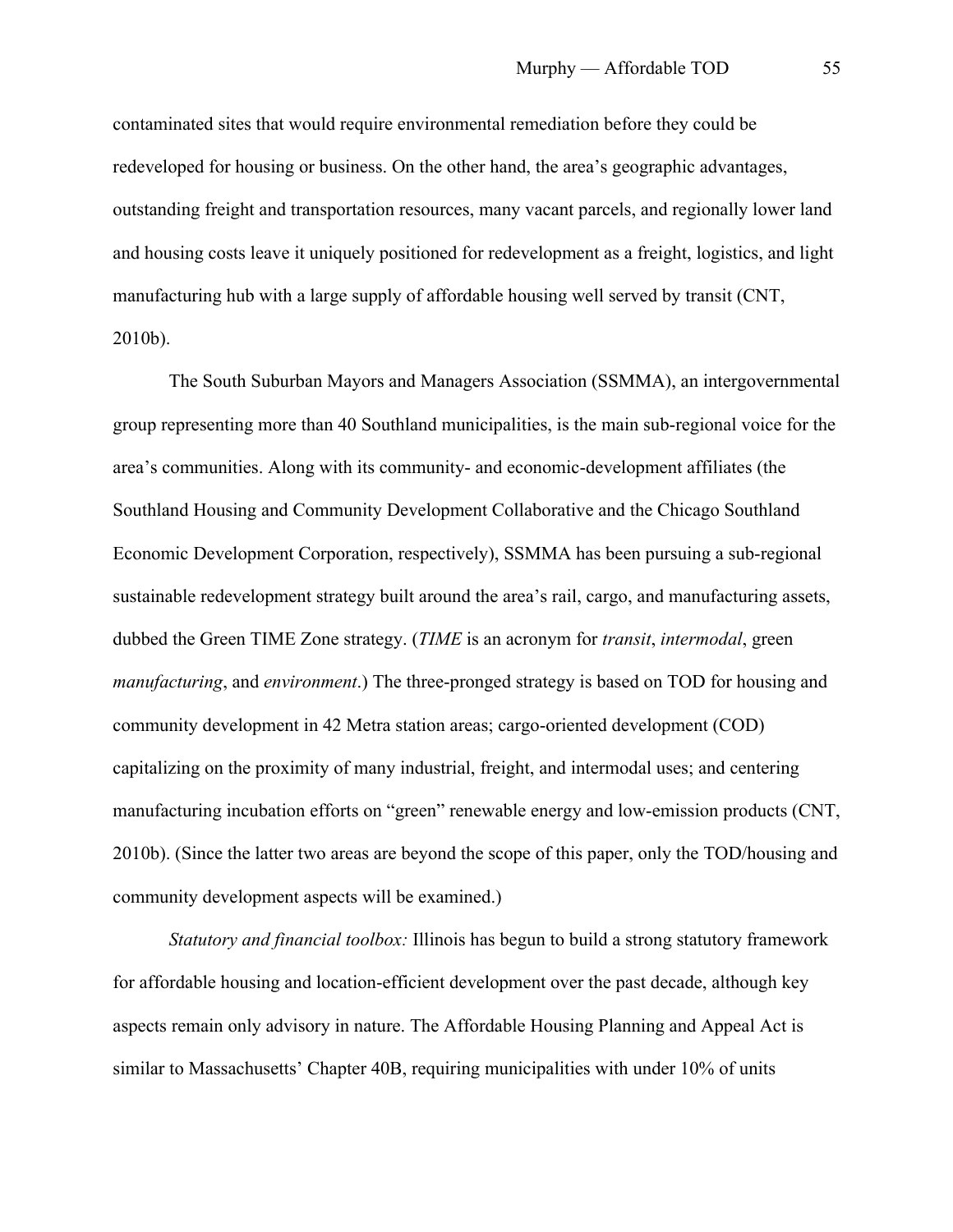affordable to develop and implement plans to create an adequate level of affordability. It also authorizes the creation of local housing trust funds for a variety of affordability-supportive purposes and creates an administrative appeals process for developers of projects with a greater than 20% affordable share whose proposals are denied due to what they see as unreasonable local restrictions (310 ILCS 67, 2003). Other laws require 12 months of notice and right of first refusal for tenants of expiring federally subsidized housing that is being sold or converted to market rate (310 ILCS 60, 2004); provide rent subsidy grants for landlords of rental housing affordable to households below 50% of AMI (ILPA 94-0118, 2005); and provide tax incentives to landlords of Section 8 housing (35 ILCS 200/18-173, 2003) (BPI, 2010).

To bolster linkages between housing and jobs and expand the supply of workforce housing, Illinois offers several incentives for employers who assist employees in acquiring affordable housing. One program matches up to \$5,000 of down payment and closing costs for lower income employees. Another, the Illinois Affordable Housing Tax Credit Program, provides transferable credits against state tax liability at a rate of 50 cents per dollar invested in qualifying employer-assisted housing programs<sup>22</sup> (ILPA 93-0369, 2005; REACH Illinois, 2010). Both programs are parts of the Southland housing strategy.

Two more recent acts have the potential for broad creation of affordability, but are so far mainly advisory in nature. The Comprehensive Housing Planning Act requires the state to create an annual comprehensive affordable housing plan for a number of low-income and vulnerable populations, to be coordinated with state transportation, economic development, and human

<sup>&</sup>lt;sup>22</sup> The matching funds are available for assistance to employees earning less than 50% of AMI, with lower matching limits for employees making up to 80% of AMI. The tax credit program covers employees up to 120% of AMI. Both programs are administered by the Illinois Housing Development Authority through a consortium of local nonprofit partners called REACH Illinois. The match program requires employees to contribute at least \$1,000 in their own funds, participate in housing counseling, and meet employer tenure requirements (ILPA 93-0369, 2005; REACH Illinois, 2010).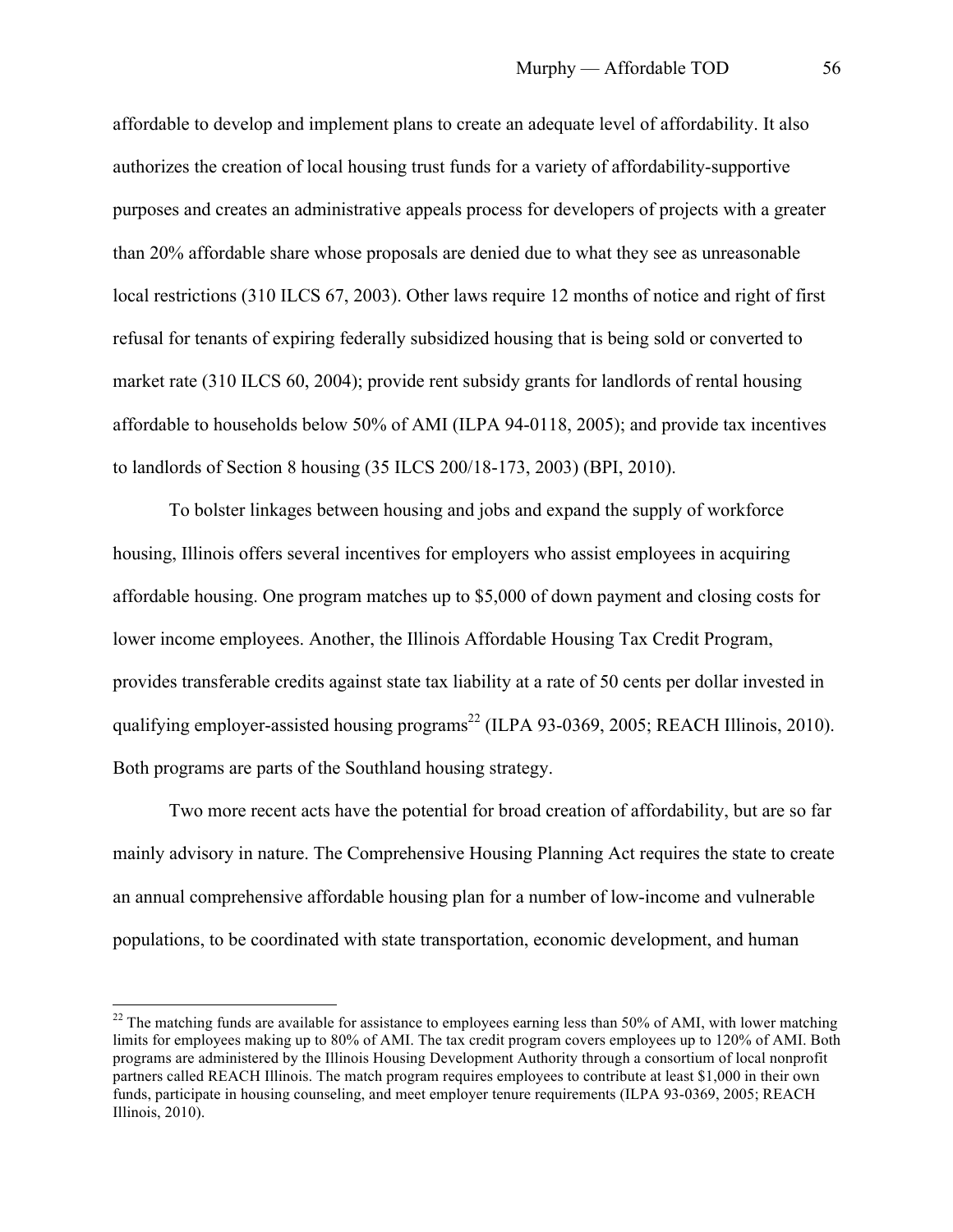services spending; however, the plan thus created lacks any teeth in implementation, and acts only to recommend state actions, funding flows, and capital priorities<sup>23</sup> (ILPA 94-0965, 2006). Similarly, the Housing + Transportation Affordability Index Act requires the consideration of CNT's H+T Affordability Index in various spending, facility siting, and capital prioritization decisions in the state, but generally only in an advisory fashion (ILPA 96-1255, 2010).

The Southland collaborators propose the creation of two important financing and development tools: the Southland Sustainable Development Fund for parcel assembly and predevelopment improvement, and the Southland Housing Collaborative Land Bank, to buy and maintain properties that figure in affordable housing, TOD, and economic development plans during the long development process. The strategy also urges project communities to adopt uniform form-based zoning for TOD areas and expedited review for projects that fulfill goals of the plan, to give greater predictability to a multi-jurisdiction development strategy and attract investors and developers interested in larger or multiple station-area projects (CNT, 2010b). Though several of the communities in the project area already have TOD-friendly zoning codes and entitlement processes, the Green TIME Zone is still made up of a patchwork of local landuse policies that would frustrate larger development efforts that might cross municipal boundaries.

*Federal role:* SSMMA and its partners have secured federal assistance for various aspects of the strategy, including technical expertise, underwriting, and direct funding. Some \$9 million in Neighborhood Stabilization Program funds went to the Southland Housing Collaborative for banking and redevelopment of foreclosed properties. Residential energy

<sup>&</sup>lt;sup>23</sup> The 2006 act codifies a 2003 executive order addressing the following populations: households earning below 50% of AMI (with an emphasis on those below 30% of AMI); low-income seniors, disabled, and chronically ill persons; the homeless and those at risk for homelessness; low- and moderate-income households unable to afford housing within a reasonable commute to work; and residents of existing affordable housing at risk of being lost or becoming otherwise unaffordable (ILPA 94-0965, 2006).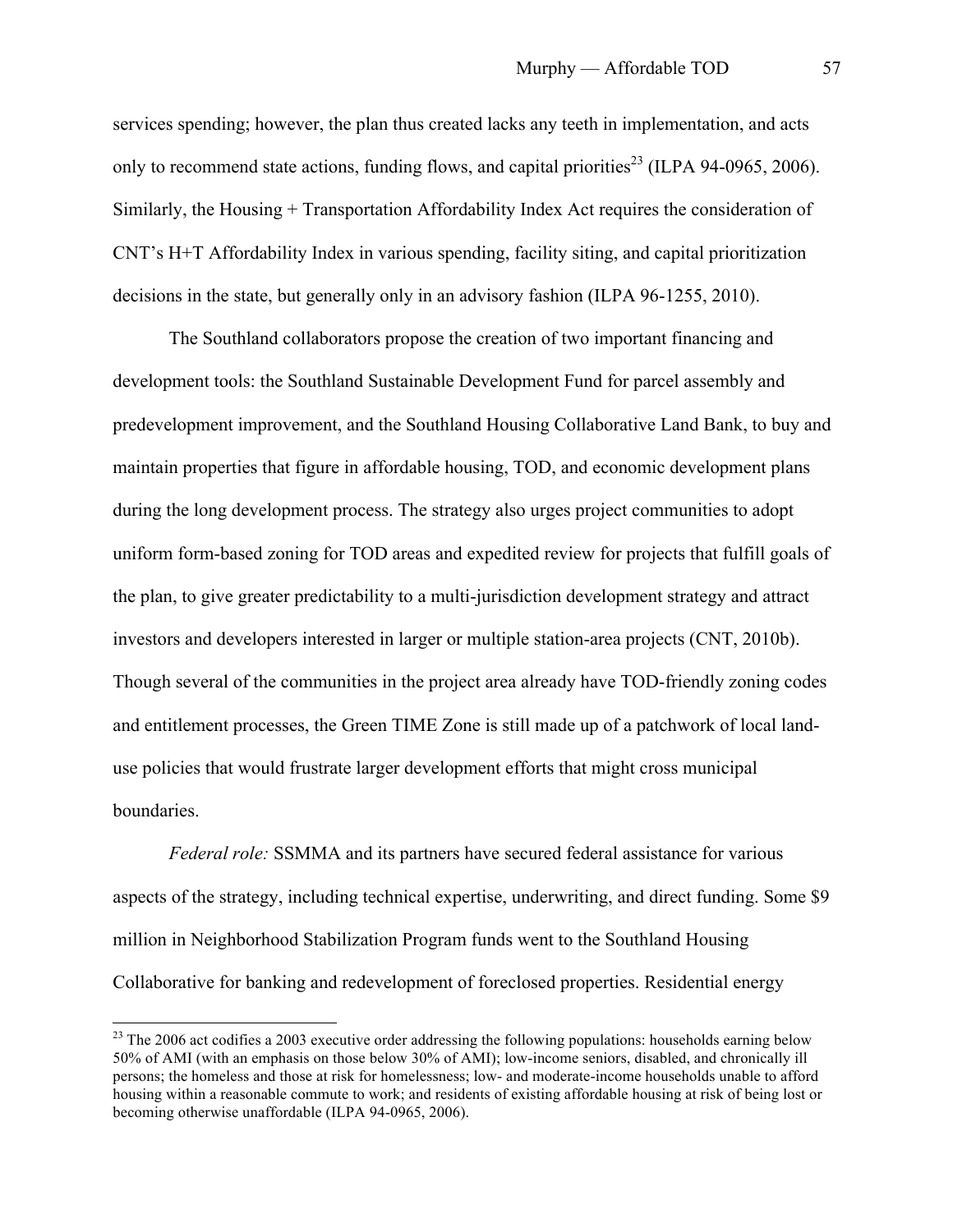efficiency retrofits and code training are being underwritten by DOE Energy Efficiency and Conservation Block Grants.

In October 2010, SSMMA was awarded a \$2.35 million HUD Community Challenge Planning Grant for implementation of the Green TIME Zone; SSMMA has said it plans to use the grant to structure and capitalize the sustainable development fund and housing land bank. Also in 2010, SSMMA won an EPA Smart Growth Implementation Assistance grant, providing direct technical assistance centered on infrastructure financing (MPC, 2010).

*Outcomes, prospects, lessons:* The Southland project is still at an early stage, and many of the desired outcomes are still extremely tentative—for instance, Metra's SouthEast Service, comprising nearly a quarter of the station areas in the plan, lacks capital funding and has yet to enter the environmental analysis and preliminary engineering phase of the New Start process, putting it at least five years away from the start of construction. With that proviso, the vision is notable for the high level of sub-regional interjurisdictional cooperation it requires, and its success so far in creating structures allowing that cooperation to take place and promoting a common vision. When so many of the relationships between municipalities, especially smaller ones, are characterized by competition (for residents, employers, and revenues) that often beggars all parties involved, the voluntary associations formed by the SSMMA and its related entities can be a model for communities working together for their mutual benefit and achieving outcomes they could not otherwise reach through pooled resources and efficiencies of scale. Already, it has provided access to state and federal resources at such a level, and for such well defined ends, that Southland municipalities would have been incapable of achieving individually, especially if they were undercutting one another's efforts by a race for the bottom with tax breaks and revenue policy.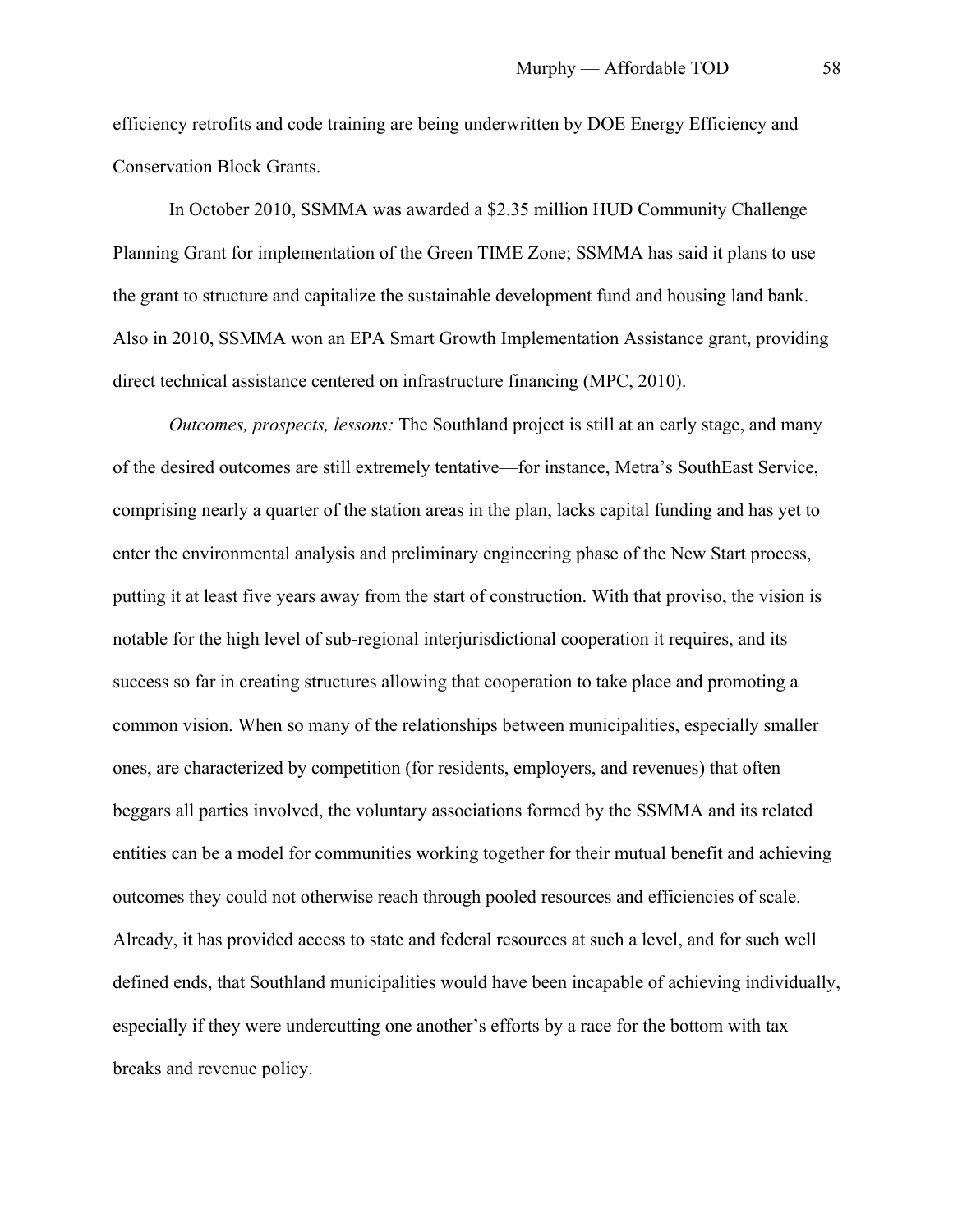In the current political and fiscal environment, key parts of the strategy may be at risk. The Metra SouthEast Service depends on ongoing New Starts funding from the next transportation reauthorization, which may not be authorized at the anticipated level. If that funding is delayed, redirected, or drastically cut, the eastern third of the TOD strategy collapses. The strategy also depends on continuity in federal and state policy for its economic development and job creation goals. Without a continued push for action on climate change, energy efficiency, and emissions reduction, green manufacturing becomes less of a jobs engine than it would be under a strong carbon-limitation regime. Finally, the ongoing cooperation of Southland municipalities in the strategy is central to its overall success. If participation in the sustainable development fund and land bank fall off, the housing and TOD aspects of the plan become more difficult to contemplate.

# **Cases 3 and 4: New transit investments create value in places without a history of transit, but with mixed results on affordability in the absence of a supportive statutory structure.**

The streetcar district in Portland, Oregon, and the Lynx Blue Line of the Charlotte, NC, light rail system are examples of new fixed-guideway lines driving development and increasing transit ridership in places without legacy transit systems or a tradition of non-auto travel. These areas demonstrate the viability of well-executed TOD, even in very auto-dependent regions. But despite their successes, both regions have struggled to meet affordable housing goals in the project corridors.

*3. Portland (OR) Downtown Streetcar District.* Much of the Portland region's early growth was along streetcar lines and interurban railways serving much of the Willamette Valley, but these services followed the trajectory of many other public transit systems, with fixed guideway modes declining after the 1920s and rail service fully abandoned by 1958 (Hilton  $\&$ Due, 2000). Transit in the region was solely bus-based until the city began building light rail in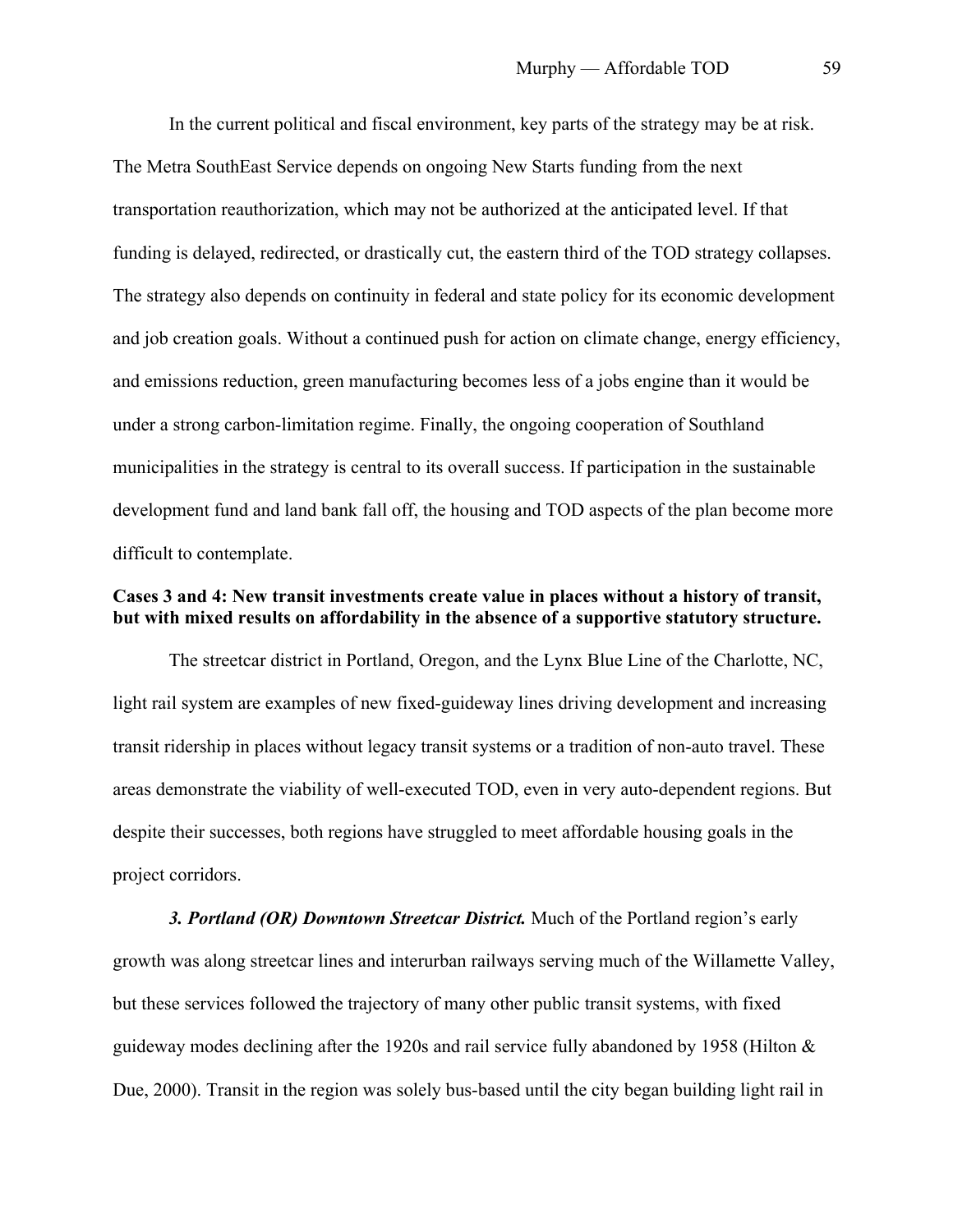the 1980s and a modern streetcar network—the first new U.S. system of the postwar era—in the 1990s. The streetcar was part of Portland's comprehensive planning and development strategy, which created a variety of conditions to favor infill redevelopment and encourage transit ridership. The first segment began operating in 2001, with sections outside the downtown core aligned specifically to connect an abandoned railyard and two underutilized brownfield industrial areas to the central business district. The system has been extremely successful both as a development engine and as a way to divert local trips from cars to foot and transit (CTOD, 2007; Portland Office of Transportation, 2008).

Operating on a 4-mile loop from northwest of the central business district to the Willamette waterfront south of downtown, the streetcar operates as an urban circulator, speeding up local trips rather than bringing riders downtown from outlying areas. With lower capacities, shorter distances (2 blocks between stops) and lower headways (13 minutes at peak) than the regionally oriented light rail service, it is designed for expanding pedestrians' range and reducing car trips into and around the service area. Ridership has grown steadily since the system opened, with weekday ridership averaging 11,700 per day in winter 2009–10, and around half of the district's work journeys on foot, bike, or transit (vs. about 10% for those modes in the region as a whole) (CTOD, 2007; POT, 2008; Portland Streetcar, 2010).

The streetcar zone, especially the area north of downtown (the River District), is a model for the redevelopment potential of fixed-guideway investments and carefully planned TOD. Since the alignment was announced in 1997—accompanied by increased densities and FARs and reduced parking requirements—more than 10,000 residential units and 5.5 million sq.ft. of nonresidential uses (3.9 million sq.ft. newly constructed) have been developed within three blocks of the streetcar; developments within one block of the streetcar have been built to an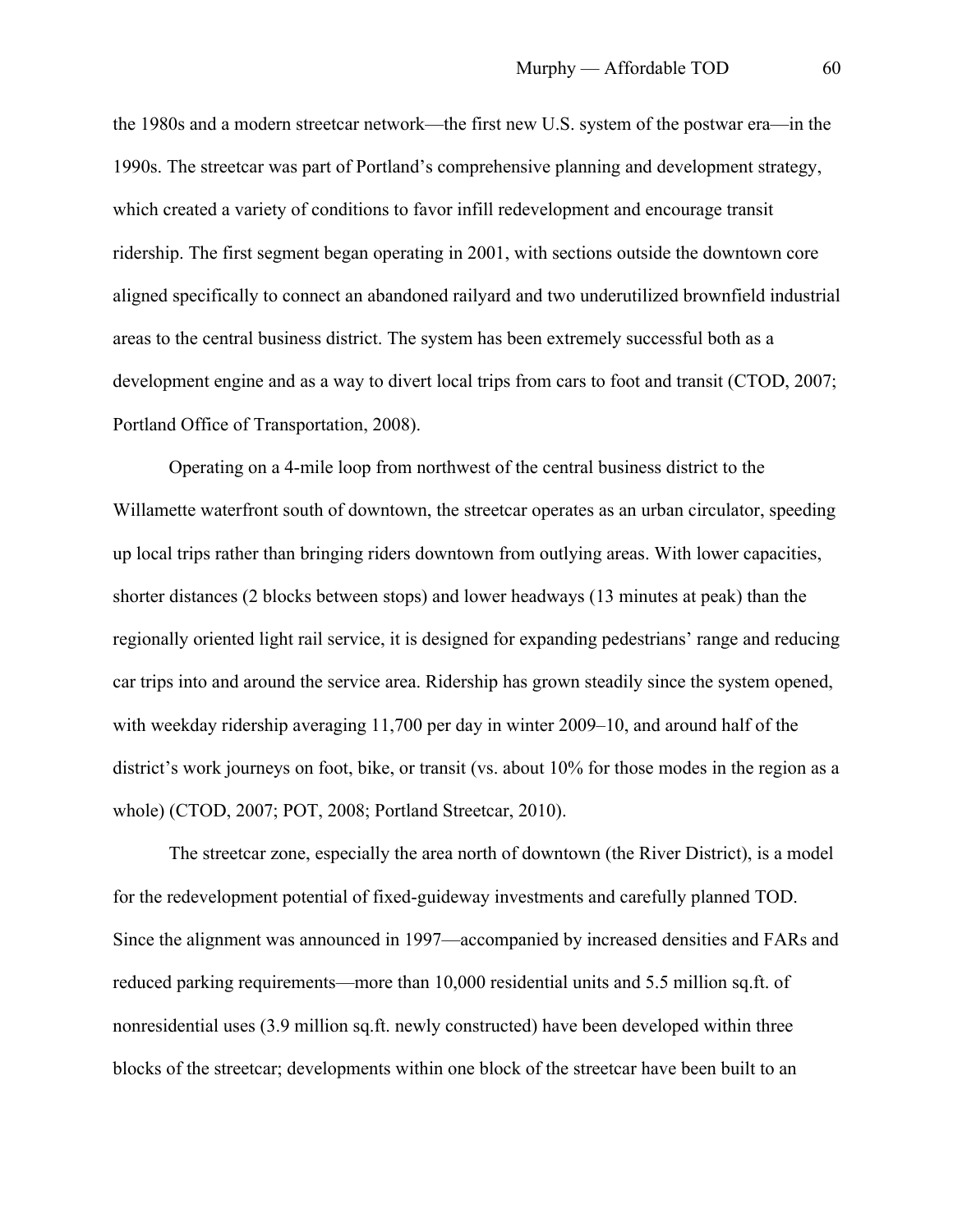average of 90% of their zoned potential, a figure that falls to 43% at locations three or more blocks away (Jordan & Hovee, 2005; POT, 2008). However, Portland's experience also shows the importance of a strong statutory framework for the production of affordable housing: though housing production has greatly outpaced expectations, market-rate and luxury units made up the majority of growth, while development of affordable units has lagged well behind targets (PDC, 2007).

*Statutory and financial toolbox:* Of all the case study areas, Portland has perhaps the strongest land-use planning system and statutory framework for support of compact urban development, transit, and TOD. Much of this framework flows from Oregon's 1973 comprehensive land-use planning law (SB100, 1973), which set statewide goals in 14 policy areas—later expanded to 19—from open space and coastal conservation to urban transportation and infill redevelopment. Most significantly for Oregon's cities, the law required the establishment of comprehensive planning bodies for every urbanized region in the state, each of which was required to set an urban growth boundary (UGB) sufficient for 20 years' growth, a buffer limiting urban expansion into forest and farmland beyond which infrastructure and services would not be extended. The UGBs are reviewed every five years and can be expanded under a variety of circumstances, and in general have served their intended purpose of rationalizing urban expansion and limiting sprawling development (MRG, 2010a; Oates, 2010). The successful implementation of fixed guideway transit over the past 30 years, and the land use supporting it, has been in large part due to the power the comprehensive planning law gave to Portland's regional government, known as Metro, to pursue transit centered compact redevelopment from a variety of directions.

Local coordination of development for the streetcar district mostly fell to the Portland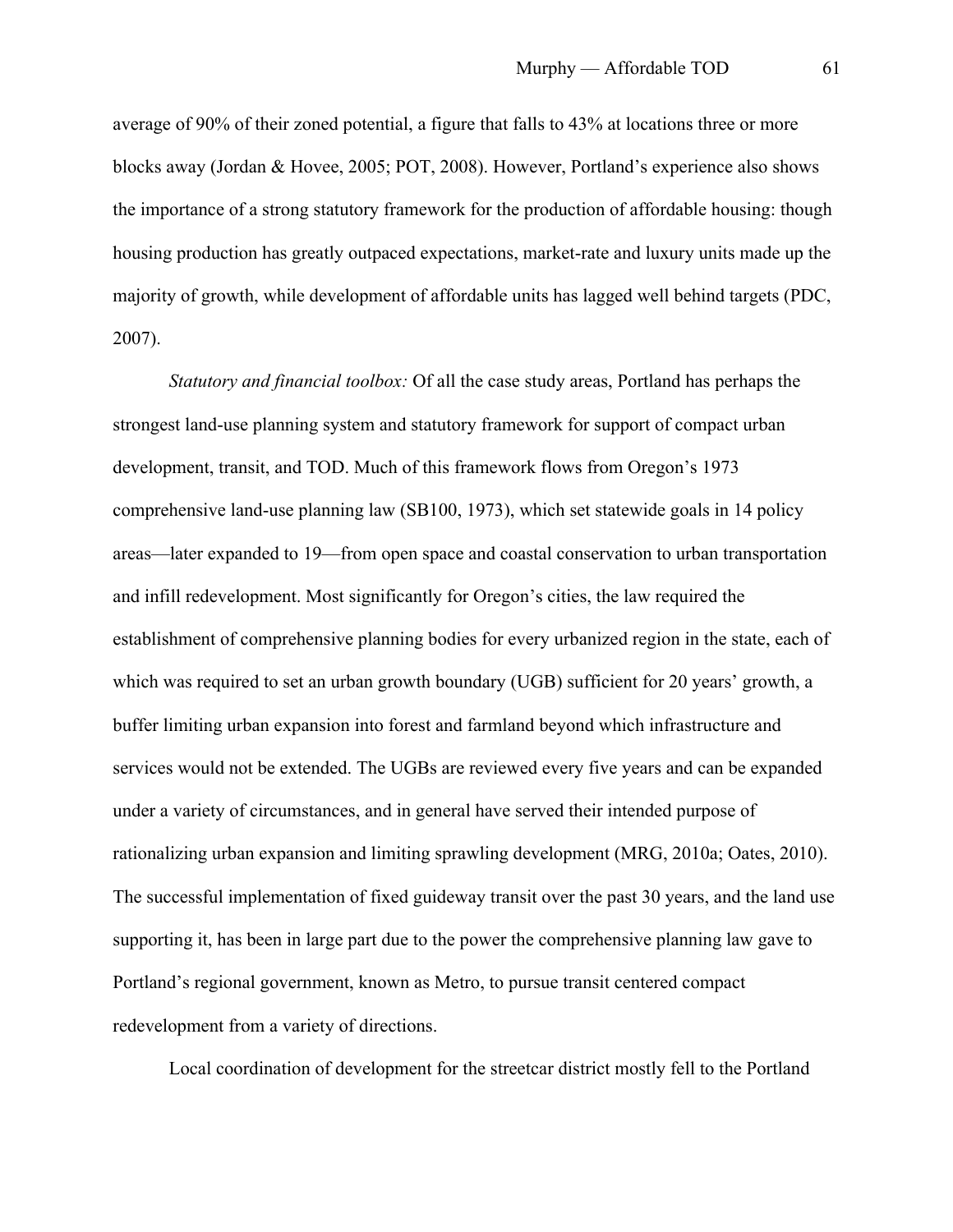Development Commission (PDC), which set housing and development goals, structured public financing, and negotiated developer agreements and public-private cooperative entities. To pay for the streetcar and infrastructure improvements to support new development in the corridor, the PDC and the city used bonds backed by parking revenue, a local improvement district (LID) along the streetcar alignment (in which property owners who stand to benefit from public improvements agree to assessments that finance the improvements), tax-increment financing, and a variety of other sources (CTOD, 2007; Jordan & Hovee, 2005).

PDC also sets targets for the mix of housing types and levels of affordability. Though Oregon has one of the most progressive statutory frameworks in the nation for regional land-use planning, state law prohibits mandatory set-asides in market rate developments; instead, the state addresses affordability somewhat obliquely by requiring a mix of housing types that tends to create more multifamily units than would tend to be created normally. Consequently, PDC's main tool for production of affordable units or other community benefits is through developer agreements, generally in exchange for concessions on other development controls. Since these agreements are only used for large-scale developments or projects that require rezoning or are otherwise not developed as of right, this tool is fairly limited in its efficacy in producing affordable units (CTOD, 2007, 2008b; PDC, 2007; Porter, 2004). In the very hot housing market of most of the past decade, the market in Portland preferred market-rate and luxury units downtown, and for the most part that's what the market got. Master agreements attached to the two largest development complexes in the streetcar area (Hoyt Street Properties in the River/Pearl District, and North Macadam District in the South Waterfront) both required housing affordability mixes that reflected the overall mix of income levels in the region. So far, PDC finds Hoyt Street to be complying with its agreement, and early assessments of the South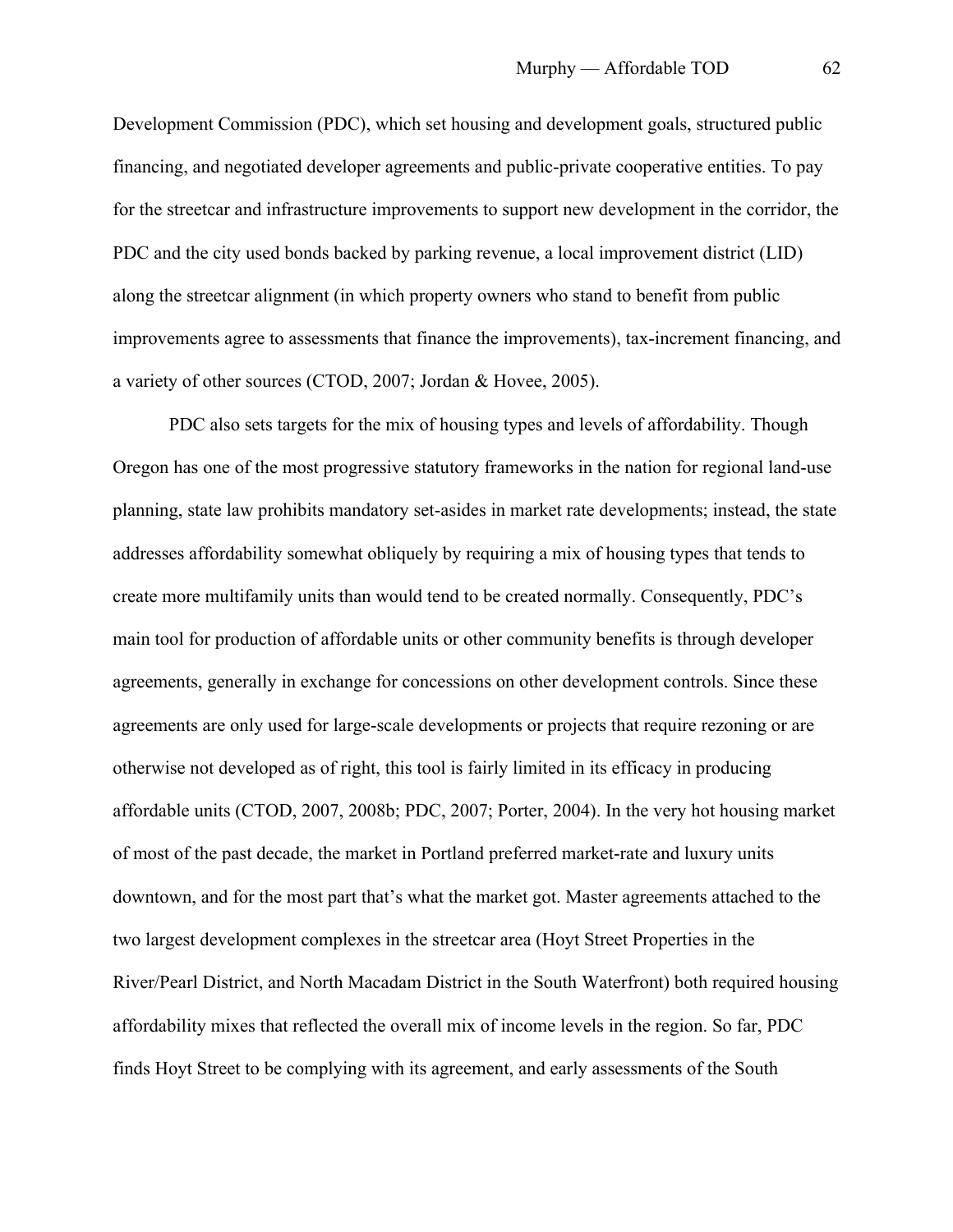Waterfront/North Macadam projects, which are nearly a decade behind the River District, found them likely to comply as well (PDC, 2007, 2009).

*Federal role:* Because of the strong coordinated planning regime in Portland, the city has been able to rely less on federal resources than have other case study areas. While much of the light rail system was built with federal funds, the \$103 million streetcar system was financed entirely through local or regional sources, giving the city much greater flexibility in its planning and implementation. Absent any significant push for affordable units in large numbers, the role of federal urban development assistance and funding has also been limited in the streetcar district (POT, 2008). However, EPA-aided brownfield remediation at a number of key development sites was essential to catalyzing the development success of the district as a whole (PDC, 2004).

*Outcomes, prospects, lessons:* For all its success in generating quality TOD and revitalizing moribund parts of town, the streetcar district has lagged in its ability to create housing that is accessible for all income levels. In fact, it has created the newest most expensive neighborhood in the city in the River District. This is not for a lack of planning (River District goals for 2020 call for 3,482 new affordable units out of about 6,600 total), but the task is made more difficult by a lack of local policy levers, notably an inclusionary zoning ordinance. In the Pearl and South Waterfront Districts, as a result, the creation of affordable units has been achieved largely through development agreements with the large developers in the area. In both cases, however, the provision of affordable units is governed more through contract law than through municipal or state statute, so the city's recourse is limited if the developers do not produce the agreed-upon number of units, or fail to preserve them in the long term (CTOD, 2007, 2008b; PDC; 2007). The main lesson to be taken from Portland is the necessity of statutory affordability mandates, especially in a hot housing market, since developers' preference will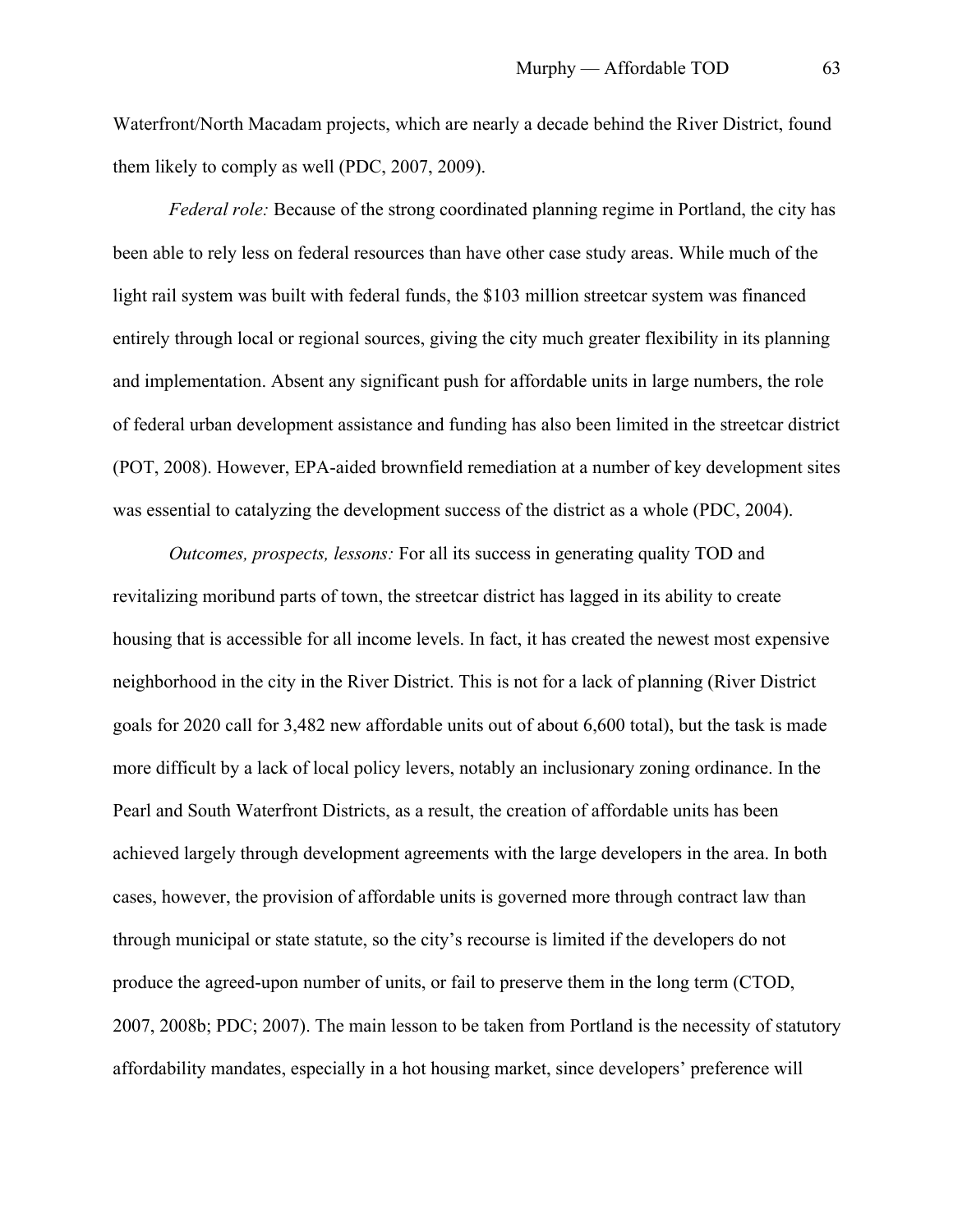generally be to build for the upper end of the market.

*4. Lynx Blue Line (South Corridor), Charlotte, NC.* Charlotte, NC, is the hub of a fastgrowing, sprawling metropolitan region with little legacy of quality public transit. The city's population has increased fivefold since 1950, and the metropolitan statistical area covers six counties in North and South Carolina, with the lowest population and residential densities and highest levels of car ownership of all the case study regions; nearly two-thirds of housing in the region comprises low-density detached single-family development (Census, 2010).

Despite its decentralized, automobile dependent urban form, the City of Charlotte began pursuing a variety of rail transit projects centered on its commercial core in the 1990s. Building on the success of a short vintage trolley route in a historic district, planning began in 1998 for the Lynx Blue Line, the first of several light-rail lines ultimately envisioned for the area. Its \$462 million cost borne by a combination of New Starts and state monies and a dedicated regional sales tax, the 9.6-mile alignment (stretching from the CBD south to the Interstate 435 loop road) was chosen in 1999, construction begun in 2005, and service inaugurated in November 2007 (CATS, 2010; CTOD, 2007, 2008b). Ridership quickly dwarfed expectations, with the line providing more than double the original projected weekday rides by 2010 (21,600 vs. a projected 9,100) (APTA, 2010; CATS, 2010).

Through a coordinated planning effort that included high-density mixed-use transit overlay districts, the line stimulated development at a rate that outpaced even a hot regional construction market, attracting more than \$1.4 billion in private investment from 2000 to 2007 and increasing property values in the corridor by 52% (versus 40% in the city as a whole). Around 50 new developments were completed or underway in the corridor as of 2008. However, despite local policy calling for up to 20% of units in station areas to be affordable to low-income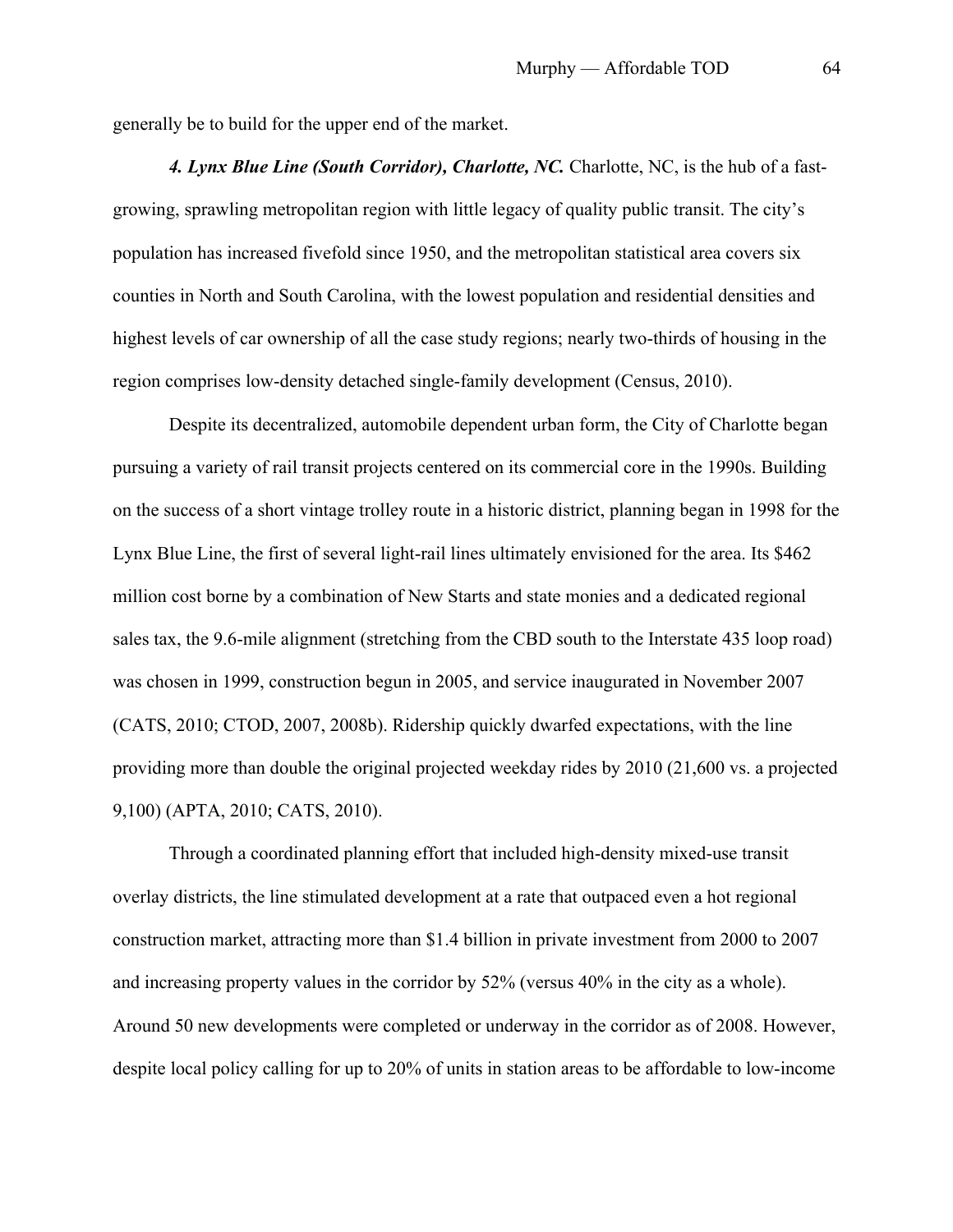households, only three of thirty projects with a residential component were known to include affordable units. Of the 1,175 total units actually built by 2008, just 100 were affordable to households at 60% of AMI, and a far smaller proportion of housing in the pipeline is projected to be affordable. However, a number of large undeveloped parcels remain in the southern station areas of the corridor, so affordable housing is not necessarily permanently precluded by the amount of development so far. One reason for the shortfall in affordable units is community opposition to subsidized housing, which has resulted in local policies that make it difficult for large projects to achieve the proportion of affordable units necessary to qualify for federal subsidies (CATS, 2010; CTOD, 2007, 2008b).

*Statutory and financial toolbox:* Tightly coordinated transit and land-use planning processes are partly responsible for the city's success in attracting appropriate development to the corridor. Since these functions, along with affordable housing planning and transit operations, are all contained within the city government, it has been somewhat easier for Charlotte to harmonize its policies to create successful TOD than in regions where these functions are carried out by separate entities. The city, county, and other regional municipalities adopted a framework for planning and implementation of transit supportive land use regulations in 1998, and have agreed on principles for station area planning, infrastructure financing, joint development, and zoning (CTOD, 2007, 2008b).

However, affordable housing development has been hampered by local policies that limit the concentration of subsidized units to no more than 10% of the units in a given neighborhood. Against strong community opposition (and without the sort of CDC support found in the Boston case study), the city raised this proportion to 20% in quarter-mile station-area radiuses, based on affordability for 60% AMI households. Yet neither of these proportions is sufficient to qualify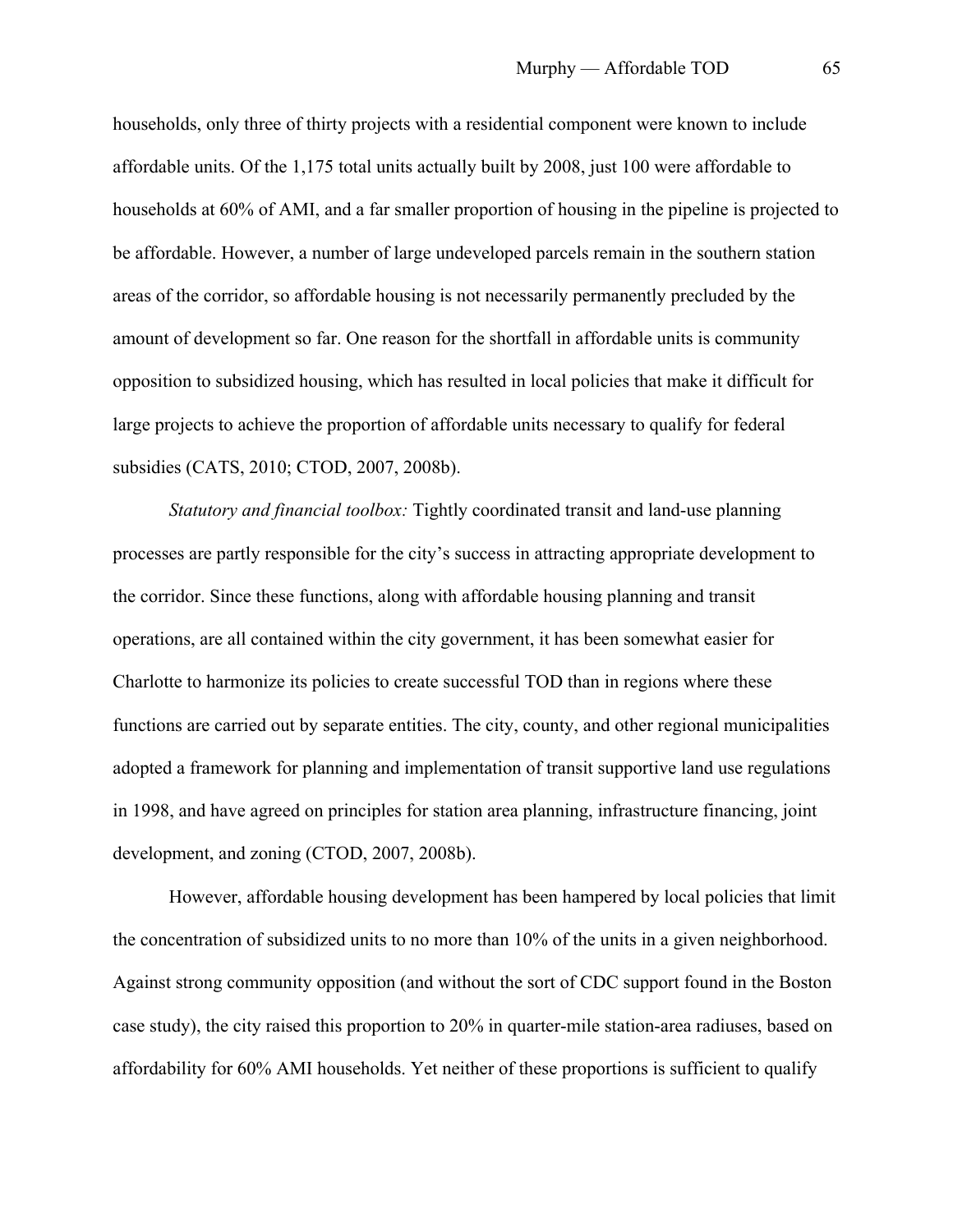for the federal LIHTC program, eliminating the major source of financing for new mixed-income or affordable developments. To get around this hobbling policy, the city created an affordable housing trust for land acquisition to take some burden off affordable housing developers. In the region's growing housing market, and without strong community backing for the idea of housing equity, however, this has not proved sufficient stimulus for broad creation of affordable units in the corridor.

*Federal role:* Charlotte is a better example of policy coordination at the local level than at the federal. In fact, it is emblematic of the traditional stovepiping of federal agency outputs: \$193 million in New Starts funding made the South Corridor possible, but because lower income households will be largely priced out of the new neighborhoods it creates, the need for HUD funds and credits elsewhere in the city and region may be greater than it would have been otherwise.

*Outcomes, prospects, lessons:* As with Portland, Charlotte's experience suggests that it's likely that current models significantly underestimate the demand for transit and for housing near it in regions without a history of fixed-guideway modes. The area may find diminishing returns as the system expands and the latent demand for transit and TOD is reduced, but the early success in this sprawling Southeastern city shows that even regions not traditionally viewed as supportive of transit and compact development still have developers and consumers eager for more choice in land use, housing, and transportation. But without statutory, and more importantly, community support for affordable housing creation, low and moderate income households are more likely to be merely displaced by new transit lines than to benefit from them through healthier neighborhoods, shorter commutes, or improved job access.

**Cases 5 and 6: Careful planning and supportive statutory structures lead to early successes.**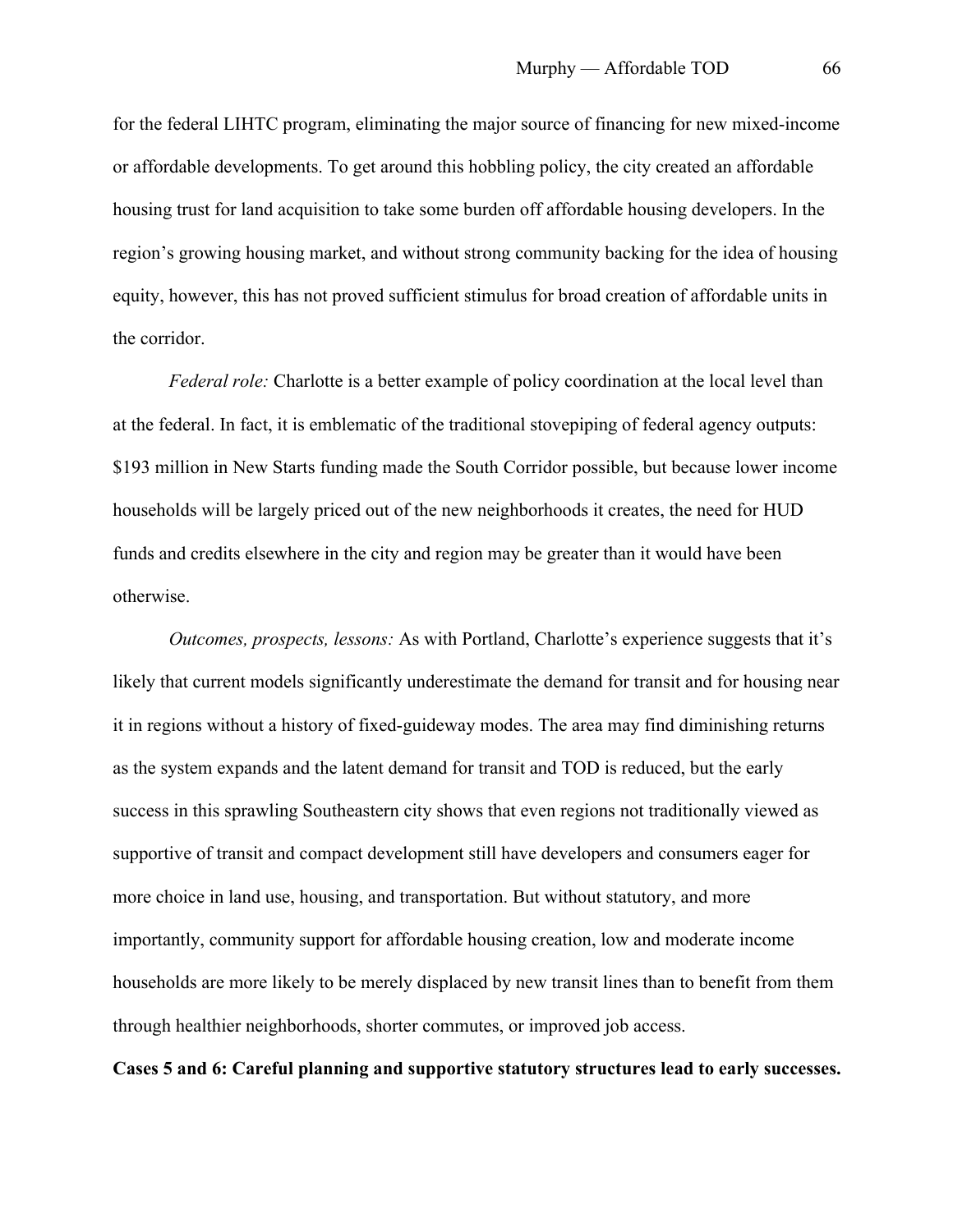Denver and the Twin Cities are still in the early stages of building modern rail transit systems, but both regions have been careful to coordinate land use, housing, and transportation planning before construction begins, and to set up statutory and financial structures that are more likely to keep and quality transit available to households at all income levels.

*5. Hiawatha Light Rail Line, Minneapolis/St. Paul, MN.* Minnesota's Twin Cities region is another latecomer to modern transit, with its former streetcar network abandoned by World War II and development since then largely in automobile-dependent forms. The Twin Cities area, which is planned and governed in several key respects by a regional body called the Metropolitan Council (Met Council), began pursuing new transit investments in the 1990s as part of a coordinated transportation, housing, and development strategy for the seven-county region. The 19-station Hiawatha light rail line—which runs 12 miles from downtown Minneapolis, through Minneapolis-St. Paul International airport and other regional destinations, to the Mall of America in the city of Bloomington—is the first stage in a network of new transit lines planned for the region. The \$715 million line began construction in 2001 and service in 2004 and, like the new systems in other case-study regions without a legacy of rail transit, quickly exceeded the preconstruction projections for ridership and associated development. A year into its operation, ridership had already surpassed projected 2025 levels, and even in the hot housing and commercial real estate market of the early 2000s, property values along the alignment increased by as much as 83% even before the line had opened in 2004 (vs. 61% for the whole region) (CTOD 2007, 2008b; Met Council, 2006a, 2008). A University of Minnesota study of residential property values in the middle (largely residential) section of the line found that by 2007, single family houses in the corridor commanded a premium over those elsewhere in their subsection of the city, whereas before service began on the line, they had brought about 16% less (Goetz et al.,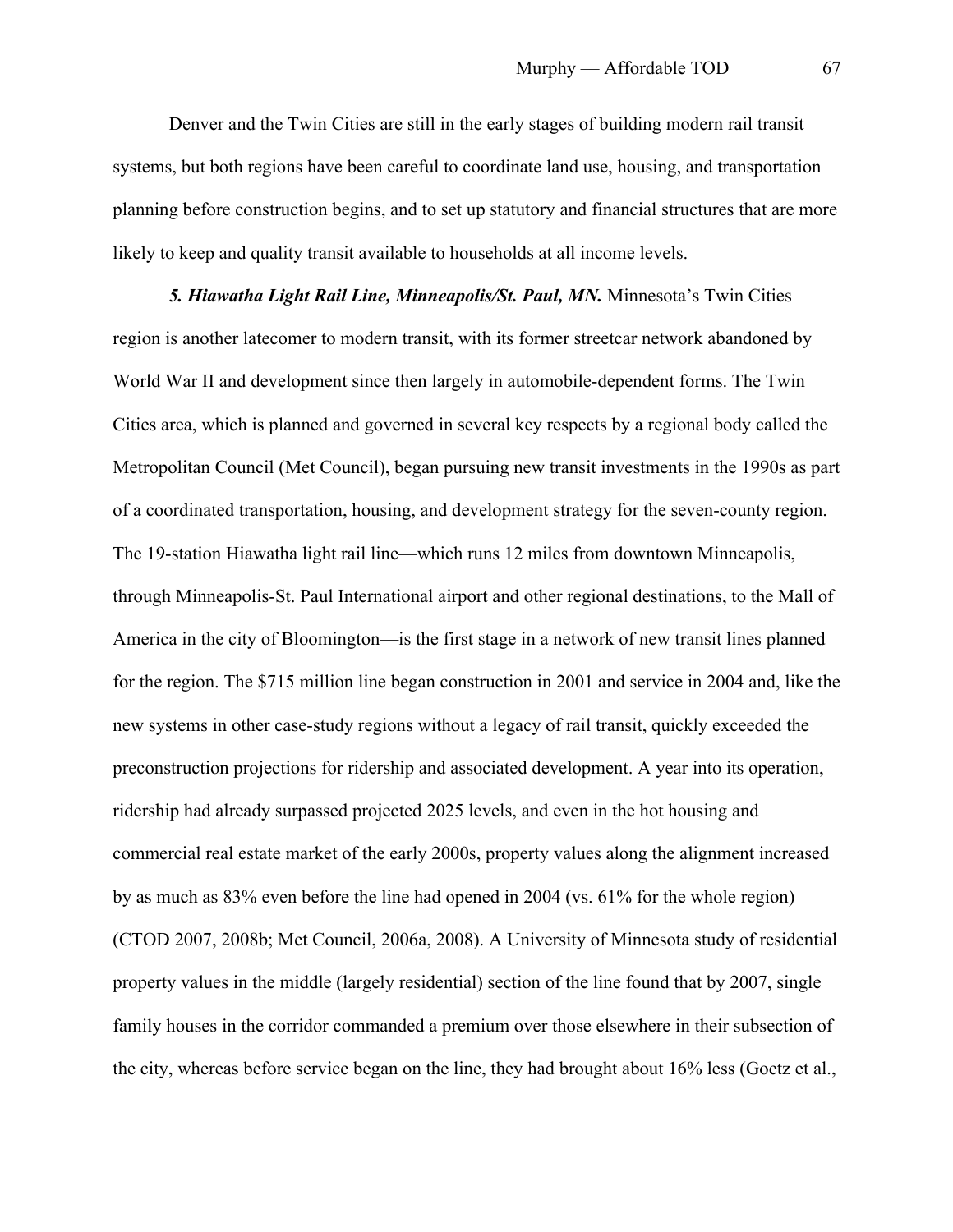2010). Another study found similar results for commercial and industrial properties in the corridor, though prices for industrial properties fell off in the region as a whole starting in 2004 (Ko & Cao, 2010).

The line has stimulated a range of private development, with more than 110 projects completed or in the pipeline by 2008, of which 85 had housing components. The Twin Cities have been fairly successful in creating affordable units, with roughly a quarter of residential and mixed-use developments containing affordable units, and eight of those completely given over to affordable units. The majority of new development (95 projects, of which 15 contain affordable units) is concentrated in the stations closest to the downtown Minneapolis terminus, a series of station areas that forms a continuous, roughly 3-mile corridor. A center section passes through residential areas. Moving south on the line, stations become more widely spaced, development becomes more sparse with available parcels increasingly large and in need of remediation, with several station areas dominated by large, immovable commercial or civic uses (including a state historical park and the airport). However, with the downtown station areas approaching full build out (and land increasingly expensive due to the success of the Hiawatha Line), future housing development plans are necessarily focused on the more southerly station areas (CTOD, 2007, 2008b).

Only a few of the remaining station areas, currently with large underutilized areas, will likely support the increases in density necessary for large scale housing development; suburban Bloomington is less open to intensification of uses than is Minneapolis. Since many low-income households already live in mixed-income neighborhoods closest to downtown, affordable housing efforts in that part of the corridor are focused on preservation rather than creation of units (CTOD, 2007, 2008b; Goetz, et al., 2010).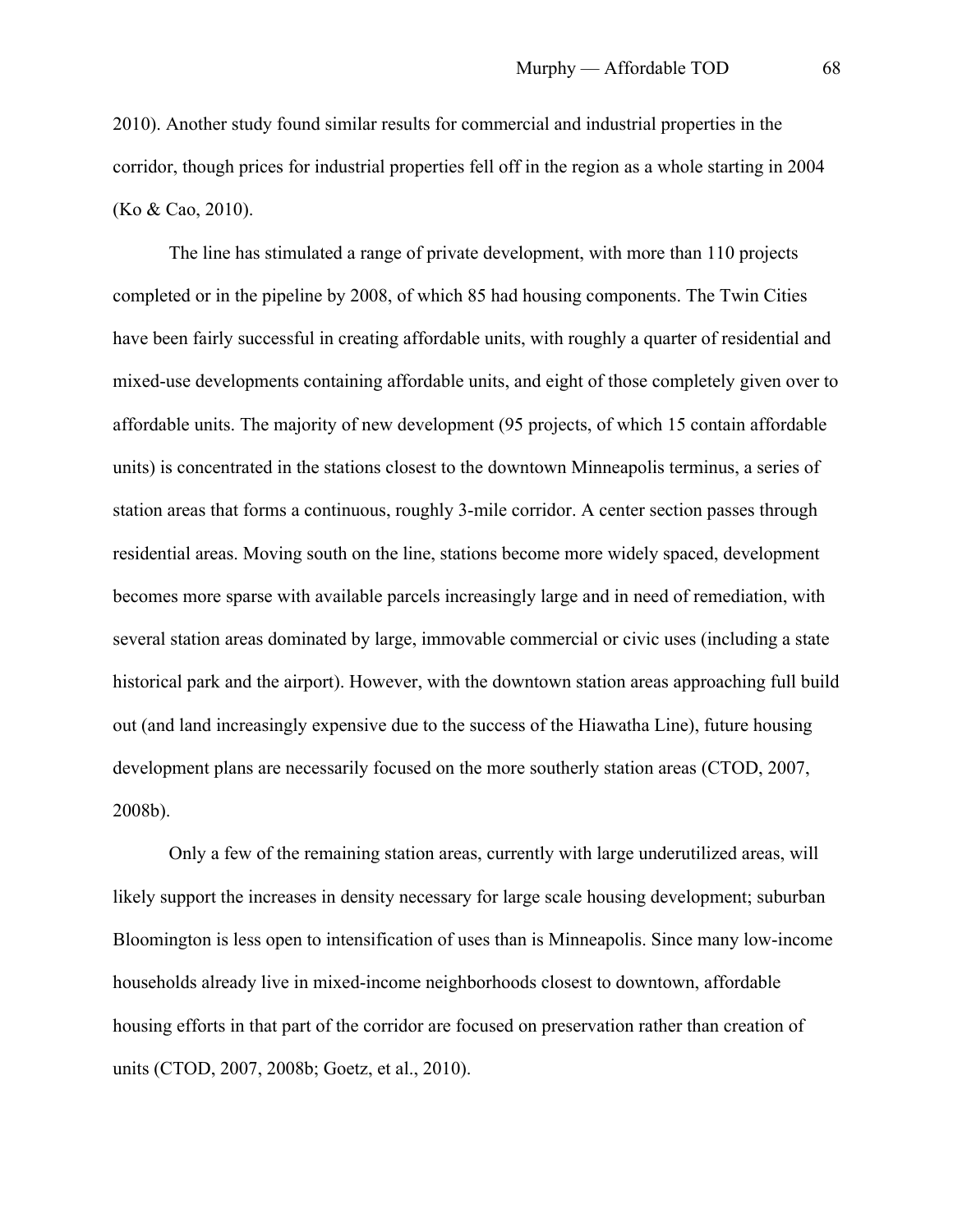*Statutory and financial toolbox:* The Metropolitan Council is responsible for many areas central to the creation of TOD and the promotion of affordable housing in those areas. The entities controlling regional land use, transit (and transportation more generally), housing and community development, and infrastructure planning and investment are all under the Met Council's control, as is significant taxation and debt issuance authority (Met Council, 2006b). Though Met Council does not directly control zoning in its constituent municipalities, its comprehensive planning authority means that local plans and zoning cannot contradict the regional goals the Council sets. The current comprehensive plan contains a focus on livable communities and planning goals similar to those of the Partnership for Sustainable Communities. A notable statutory impediment is the policy governing the sale of transit properties; Met Council is required to auction off such properties at or above their appraised value, and are prevented from pursuing joint development opportunities on them or guiding development on the lands adjacent to its properties (CTOD, 2007, 2008b).

Municipalities retain authority for zoning and affordable housing policy setting and implementation within their boundaries. Minneapolis provides TOD-supporting zoning through its pedestrian-oriented overlay district, which is not limited to station areas but includes additional provisions specific to the light rail corridors. It rezoned several of the non-downtown station areas to more appropriate uses and intensities to support TOD. The city also has wellestablished community groups and CDCs that can exert a strong influence over the shape of development in their locales. A partnership between the city and local nonprofits, called the Corridor Development Initiative, is focused on preservation and expansion of affordable units specifically in transit corridors, and works by easing and expediting the predevelopment process for all stakeholders, helping to reduce development costs while ensuring community benefits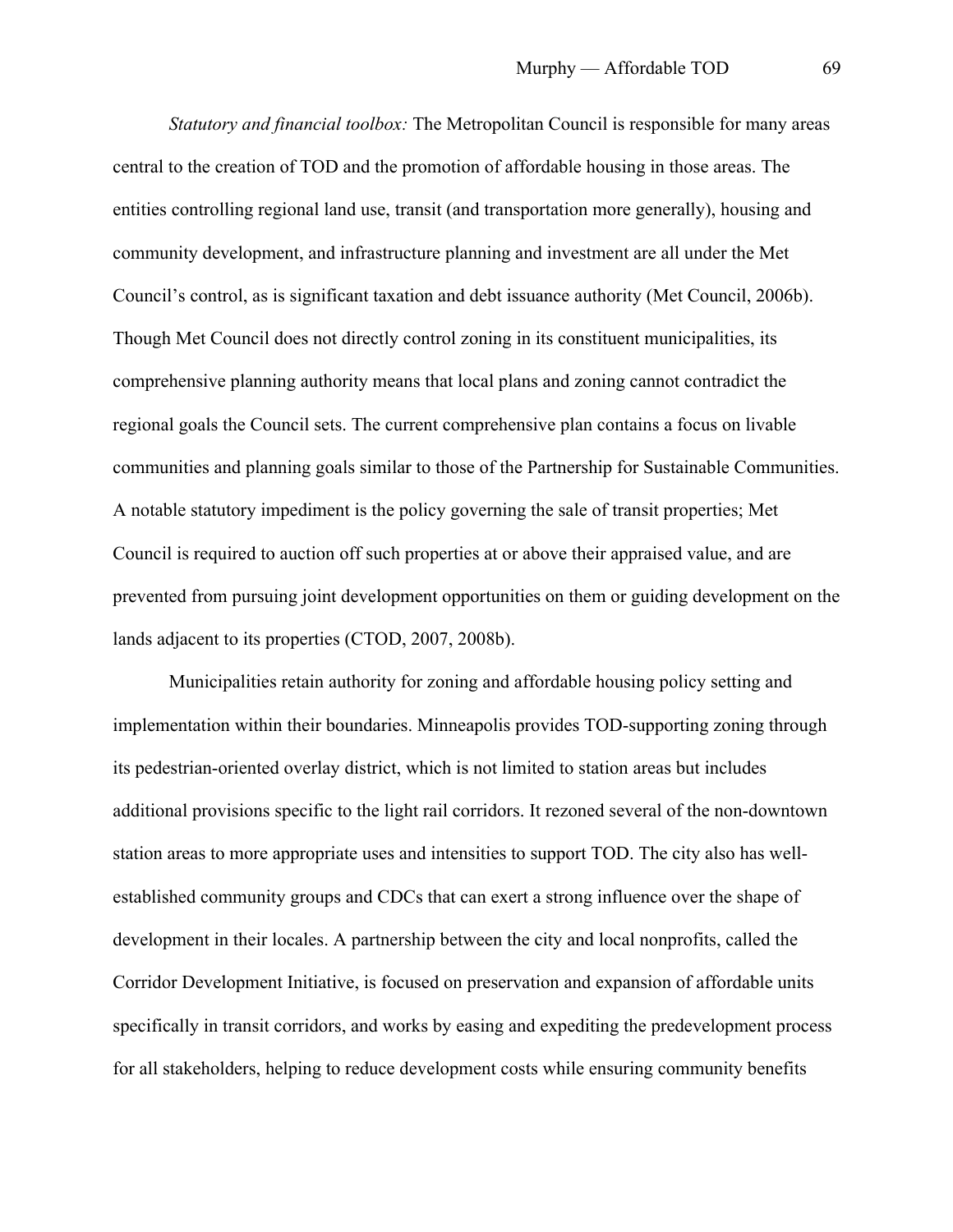### (CTOD, 2007; CDI, 2010).

TOD and affordable housing development are supported by a variety of city, county, and Met Council funds and incentives, many of which address gaps in long acquisition, holding and development cycles for these projects, where traditional financing may fall apart. But this patchwork of funds may only contribute to the complexity of creating affordable TOD (CTOD, 2007).

*Federal role:* For the Hiawatha Line, federal assistance has so far been through typical agency and program channels. FTA contributed \$334 million to the development of the Hiawatha Line, just under half of its capital cost (CTOD, 2007).

*Outcomes, prospects, lessons:* The strong market response to the Hiawatha Line seems to have caught many local and regional stakeholders off guard. Because of a lack of public and nonprofit capacity, the most desirable parcels close to downtown were quickly put into private development, without the possibility of any concessions for affordable housing or other public benefit. In addition, the affordable housing tools available to public entities are built on the assumption of low land costs, which made acquisition and development in the overheated early-2000s market especially challenging, and even more so when the new rail line further accelerated the growth of property values in the corridor. A key lesson for other regions without a legacy of rail transit is to establish, long before alignments are chosen, land use and affordability policies that can work with a quickly rising market and don't depend on the lowest front-end costs. And like Portland and Charlotte, the Twin Cities experience points to the poor predictive power of ridership models and development projections for areas building modern fixed guideway transit for the first time.

*6. West Corridor Light Rail Transit, Denver, CO.* Denver is somewhat further along in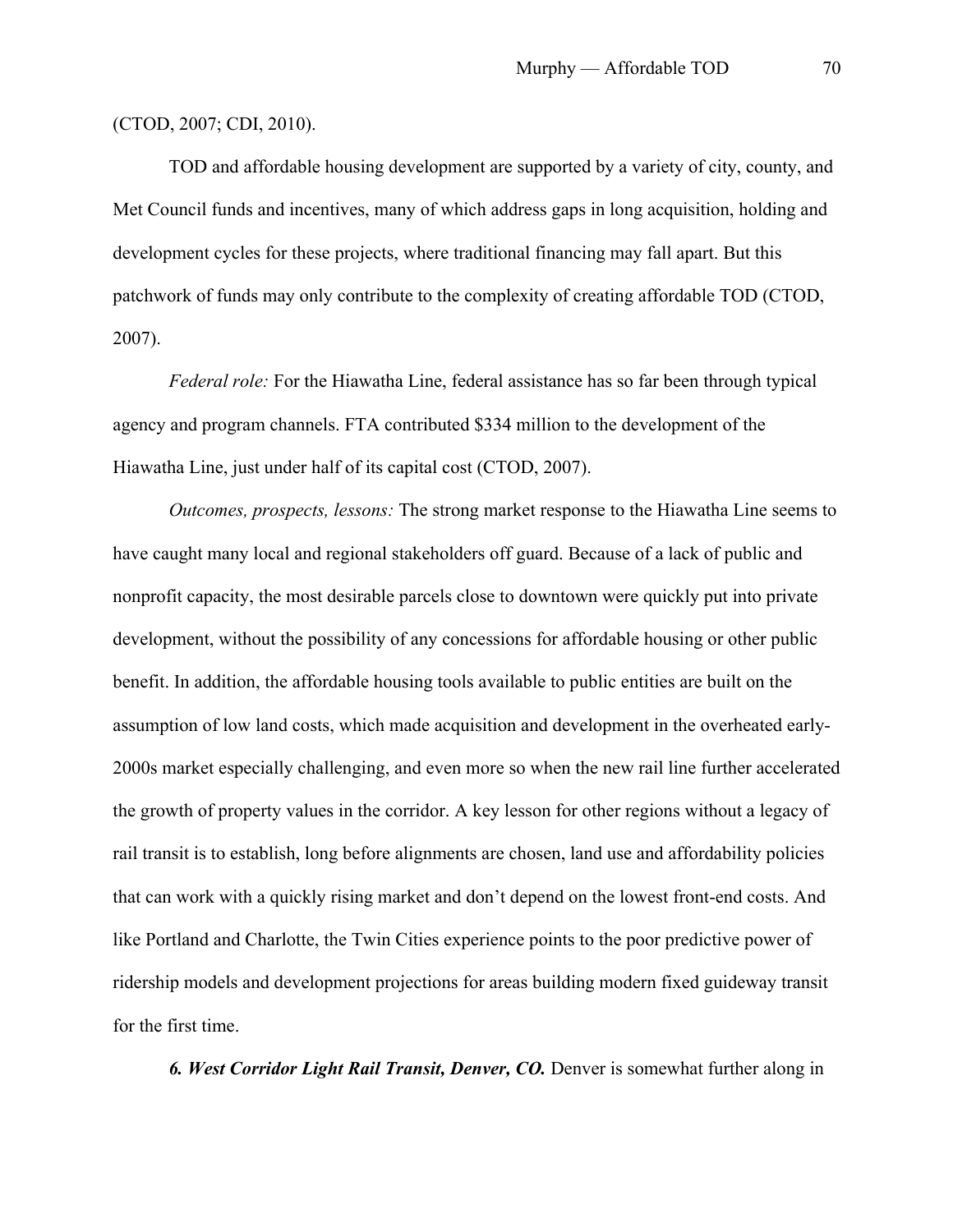the implementation of modern regional transit than the other case study areas, with five light rail corridors opened since 1994, concentrating service on the downtown district, regional destinations such as sports venues and convention centers, and several large suburbs. A 2004 ballot measure created a sales tax funding stream for the "FasTracks" program, a further expansion of the system, with an additional five rail lines (one light rail and four electric commuter rail), extensions to existing lines, and a bus rapid transit corridor. The 119 miles of track and 57 stations are projected to more than double system capacity by 2020. The new light rail line, the West Corridor, had been in study since 1997 and had already passed through much of the New Starts planning process by the time the FasTracks revenue measure passed, so the line was able to begin construction in 2007, with service scheduled to begin in 2013 (Regional Transportation District [RTD], 2010).

The 12.1-mile, 13-station West Corridor route stretches from downtown Denver to the western suburbs of Lakewood and Golden, passing through some of Denver's poorest and most disinvested neighborhoods on the way. Generally speaking, the lowest income households are in the station areas closest to downtown, with household incomes and homeownership rising, and household size falling, as the line proceeds west. Near the Federal/Decatur station (the first station west of the downtown terminus), two notoriously distressed public housing projects have discouraged investment in the area, while the three other stations within the city of Denver are located in areas dominated by lower-income households and single-family rental housing. Not surprisingly, much of the early development interest has taken place in these neighborhoods, as less expensive rental units revert to market rate owner-occupied housing or are torn down for higher density redevelopment (CTOD, 2007).

In 2009 the Denver Housing Authority issued a redevelopment plan for the La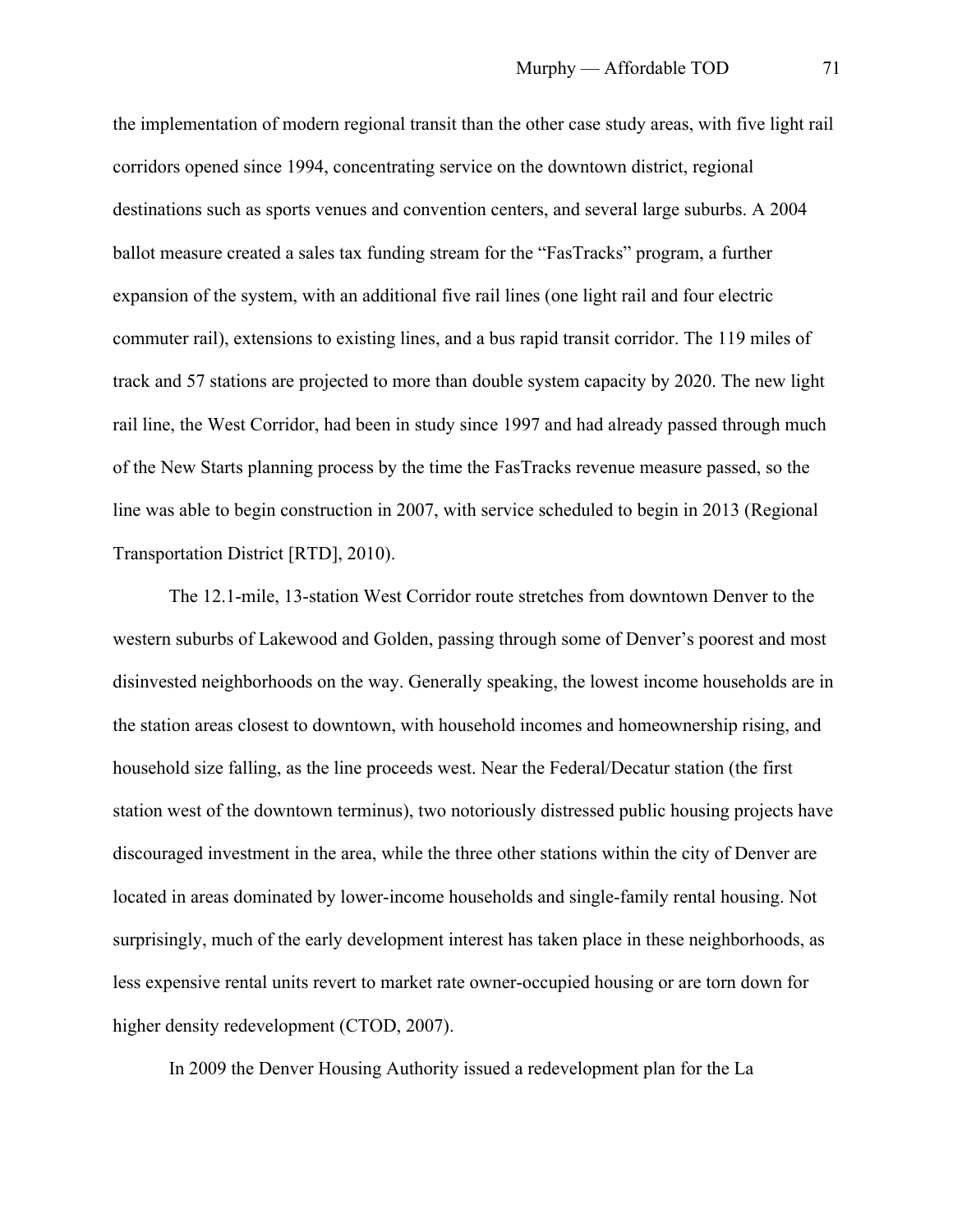Alma/Lincoln Park neighborhood's South Lincoln Homes, one of the large public housing projects near the Federal/Decatur station, demolishing 270 units while developing an 800–900 unit mixed-use, mixed-income TOD that includes a variety of housing types (including replacement units for all those being displaced). The project recently won brownfields assistance through an EPA pilot program under the Partnership for Sustainable Communities banner (Denver Housing Authority [DHA], 2009; EPA, 2010).

*Statutory and financial toolbox:* Denver has a strong land-use framework to support TOD, including a strategic plan for transportation and TOD and a high-density mixed-use transit overlay district. Regional funding is available for TOD station area planning, as well as joint development technical assistance from RTD. The city has engaged in extensive communitybased TOD planning for many neighborhoods areas along the corridor, although not every station area has a workable plan as yet (Denver Community Planning & Development [DCPD], 2010; CTOD, 2007).

Affordability, however, is weakly supported. While Denver does have an inclusionary zoning ordinance, it applies only to newly constructed ownership units, and must only provide affordability at 80–95% of AMI; the restrictions expire after 15 years. The city lacks policies or tools for the preservation of the many affordable units that are likely to be displaced by new market-rate development as the inner city stations grow. However, since West Corridor construction got underway just as the economy was cooling, the area did not experience the sort of speculation that might have been expected a few years earlier. In suburban Lakewood, the city has used its land-use discretion to keep prices lower on some large station-area parcels (by not immediately upzoning for TOD), which has enabled the city's own housing authority to bank sites for future affordable development (CTOD 2007, 2008b).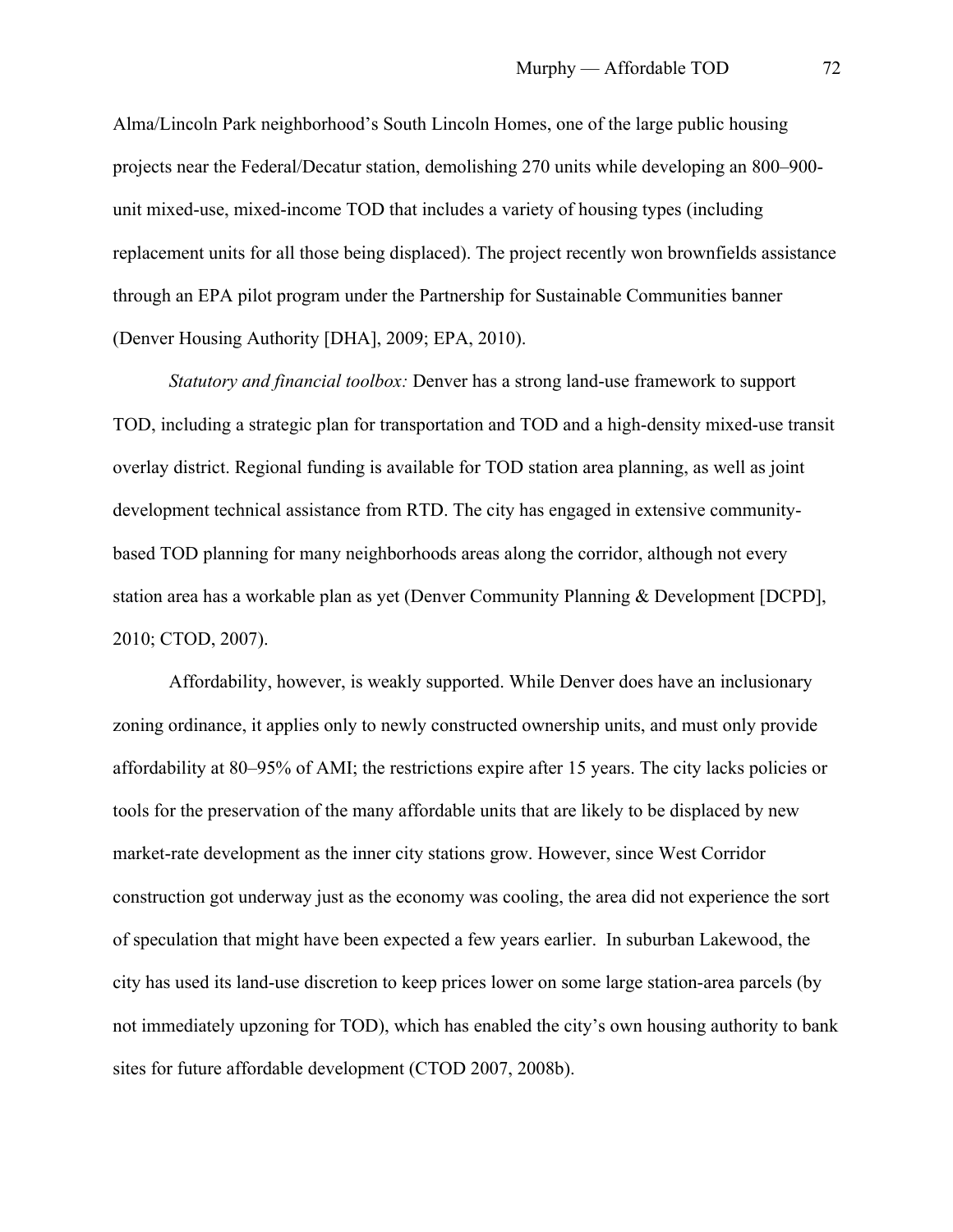*Federal role:* EPA, HUD, and DOT are involved in several station-area planning and redevelopment efforts along the corridor. In October 2010, DCPD was awarded a \$2.95 million Sustainable Community Challenge Grant for strategic implementation of its TOD plans for the West Corridor, with one goal being more than doubling (from 1,400 to 3,000) the number of affordable units in the corridor. The La Alma/Lincoln Park neighborhood, near the Federal/Decatur station, was another pilot recipient of EPA brownfields technical assistance, and the city and county of Denver also won an area-wide brownfields planning grant. The first \$40 million of an expected \$290 million in New Starts funding flowed to the West Corridor in 2008, with the federal contribution covering slightly less than half of the total capital expense (CTOD, 2008; EPA, 2010; HUD, 2010e).

The experience of one LIHTC-financed new development in the corridor has highlighted a paradox related to the Low Income Housing Tax Credit scoring system in a mixed-income TOD context. The 111-unit low income rental project, located in what was in 2000 a qualifying census tract for basis-boosted LIHTC, was unable to complete a second phase of development because the proportion of households below 60% AMI had fallen below the basis-boost threshold by 2007. While the absolute number of low-income households had stayed roughly the same, the movement of new, higher income households into the area had pushed the census tract below the limit (CTOD, 2008b).

*Outcomes, prospects, lessons:* As mixed-income TOD is, by its nature, designed to attract higher income households to areas that may have previously been more uniformly low income, the LIHTC boost-scoring paradox is a notable lesson, suggesting the need for a tweak to the program for its maximum efficacy in TOD contexts. Looking at the region more broadly, the Denver outcomes so far show that, in a cooler market, strong planning and housing agencies can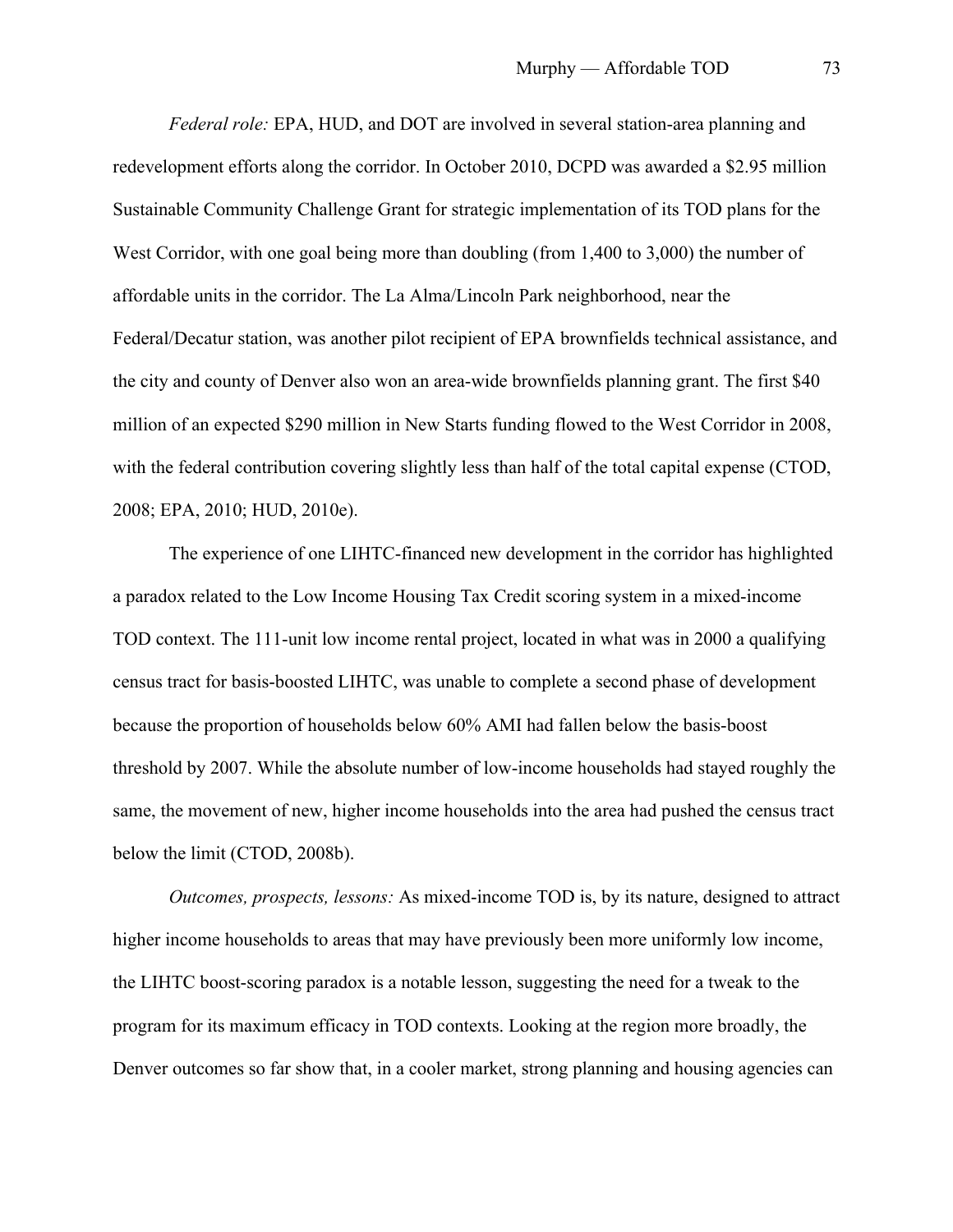work around a weak affordability mandate. The outcome might be different, however, if the West Corridor had gotten underway just a few years earlier.

## **Conclusion and Implications**

## **Compounded Complexity: Prospects for Affordability and TOD**

As the case studies show, when the twin goals of affordable housing and TOD are combined, the statutory and financial environments interact to form an even more complex mix of actors and stakeholders, funding streams, and regulatory requirements, compounding the complexity of two already challenging forms of development. Bringing together the literature on both TOD and affordable housing, along with the findings so far in the case study areas, what are the main lessons to be drawn?

Regarding housing in particular, three lessons. First, new TOD tends to be built for higher income households, so without real affordability measures there will be no long-term benefit for lower income households. Second, in places with large stocks of rental housing that provide affordable living places for lower income households, the market will tend to revert to ownership to take advantage of rising home and land values. Preservation strategies will be of prime importance in these places. Third, in station areas to large concentrations of low-income households, especially public housing, private sector investment may be hesitant to come, so the benefits of a mixed-income community will not necessarily manifest without serious commitment by local leaders.

Across all three of these lessons, local support (from public entities, CDCs, developers, and voters) is important to achieving a balanced success. Without it, development around transit, especially along new lines, is likely to be lopsided and cater only to the upper end of the market, skipping over the areas that could benefit most from the economic impacts, increased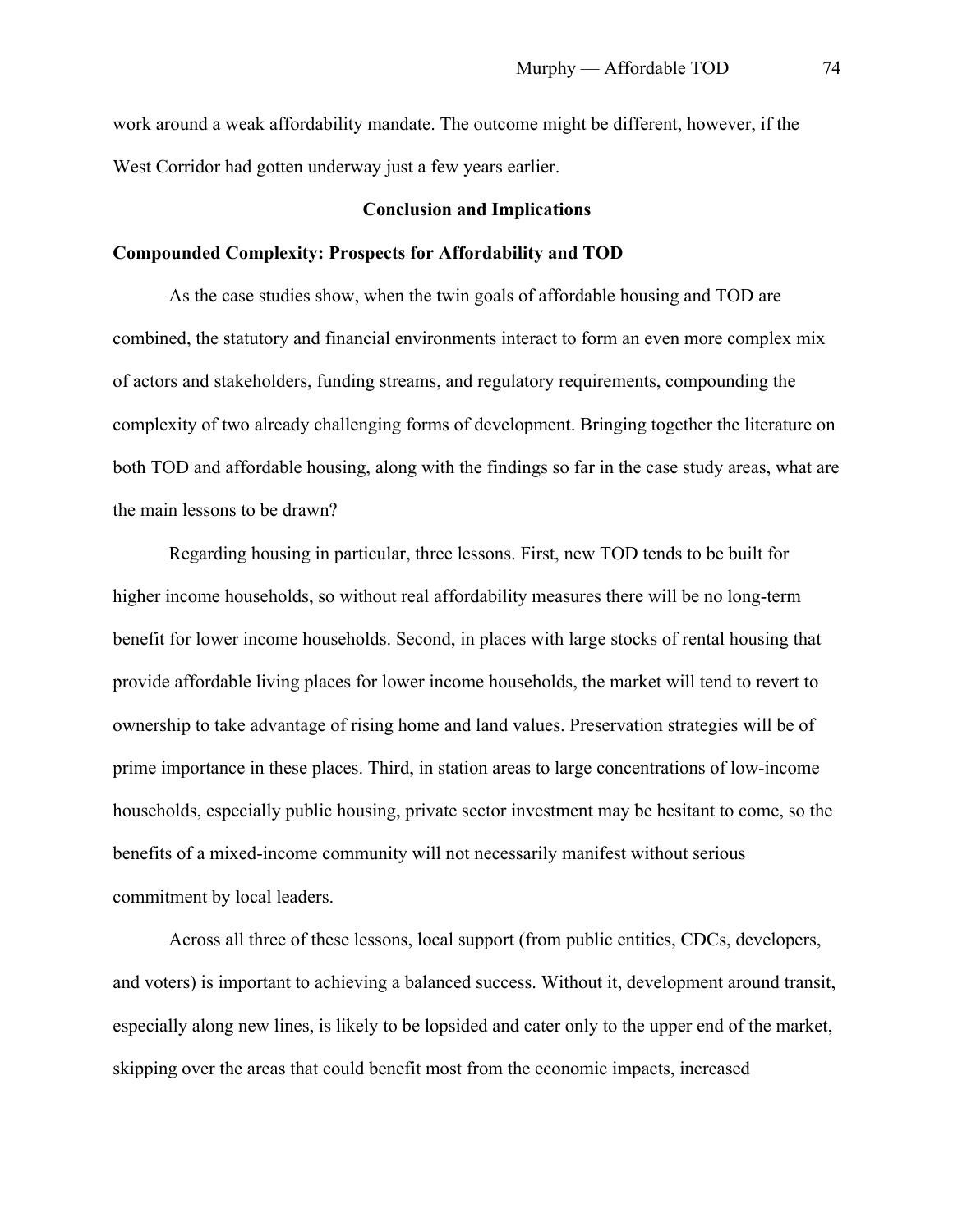accessibility, and improved urban environment. Taking this further, in regions that permit inclusionary zoning, the use of in-lieu fees (which are rarely sufficient to cover the costs of construction of affordable housing) or off-site construction of affordable units could undermine the promise of reducing transportation costs for lower income households. In-lieu fees and offsite construction should be limited for projects located within TOD districts to ensure that affordable units are built or preserved in places with the best transit connectivity.

Looking at local land-use policy, we see another paradox: zoning reform that normalizes higher density, lower parking, more pedestrian oriented transit districts would smooth the way for TOD, removing time and uncertainty from the approval process and presumably calming lenders' nerves somewhat about financing these non-standard projects. But making this kind of zoning as of right gives away one of the key levers for inclusion of affordable housing: in the absence of statutory tools like inclusionary zoning or mandatory set asides, with higher density and so forth a given in station areas, local governments lose an important bargaining chip for getting developers to agree to build affordable units. Land use reforms that normalize greater FAR or residential densities in transit districts should also include statutory frameworks to ensure construction of sufficient affordable units. In places where inclusionary zoning or mandatory set asides are prohibited, voluntary tools that help reduce development time and costs, such as expedited reviews or the planned unit development process, should be keyed to affordable unit production.

# **What Is the Appropriate Federal role? Thoughts and Recommendations.**

Developers and investors in the affordable TOD environment must be simultaneously motivated and patient, and lenders and public entities must develop a sophistication regarding these kinds of projects that allows for greater ambiguity and flexibility than has been the norm in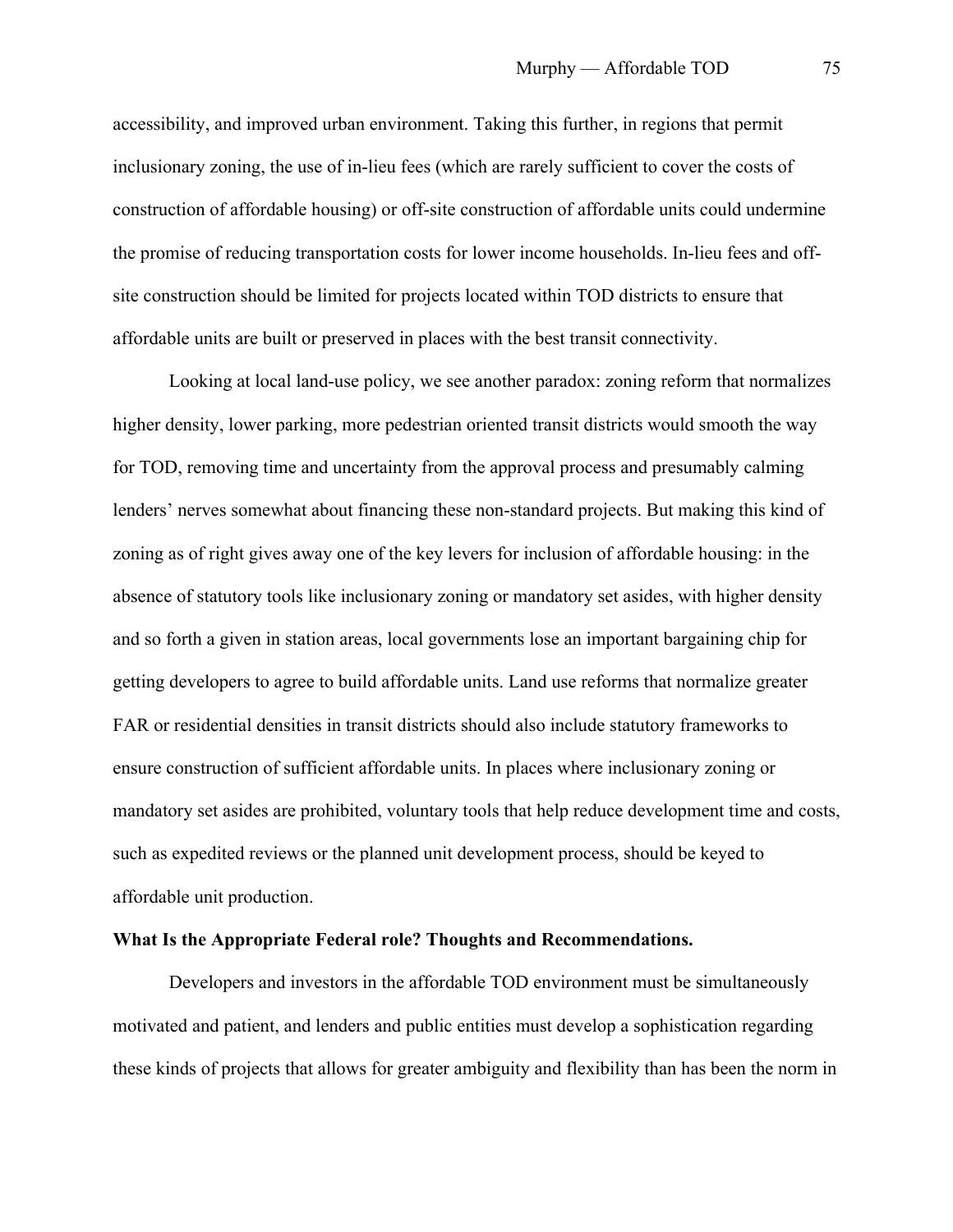recent decades. Since, at the project level, most of the key decisions and policies are local ones, the federal government's role through the Sustainable Communities Partnership should be to cultivate these characteristics in stakeholders, while seeking to reduce the complexity of the policy levers it directly controls.

The multiplicity of jurisdictions involved in mixed-income TOD is one area where neither federal nor any other level of government has the power to reduce complexity in anything more than a marginal way: federal agencies, state DOTs, regional MPOs and transit agencies, municipalities (often several within a given corridor), housing agencies, CDCs, community and neighborhood groups, and developers all have roles at various points, to say nothing of the administrators of the various public and private funding sources in play. Success requires a reasonably coordinated effort from all players often over the course of many years. While coordination is now happening between the agencies of the Partnership, and the harmonizing of federal policies is beginning to encourage greater regional planning and participation across key policy areas, many of the key programs are will continue to be administered by a patchwork of local, regional, and state entities. This is one of the major limitations to the possible impact of the Partnership: harmonization of federal policies does not imply reorganization or greater bureaucratic cooperation locally, though successful affordable TOD depends on it. Regardless of federal efforts, it will still be the regions that do the best job of aligning their own crossjurisdictional goals that will have the best chances of success.

In the current environment of fiscal restraint, it is unlikely that Congress is going to unleash new streams of funding for federal agencies to dedicate to urban redevelopment around transit. Perhaps the best role for the Partnership, given that circumstance, is to help rationalize standards for assessing the differing impact of TODs compared to more standard development,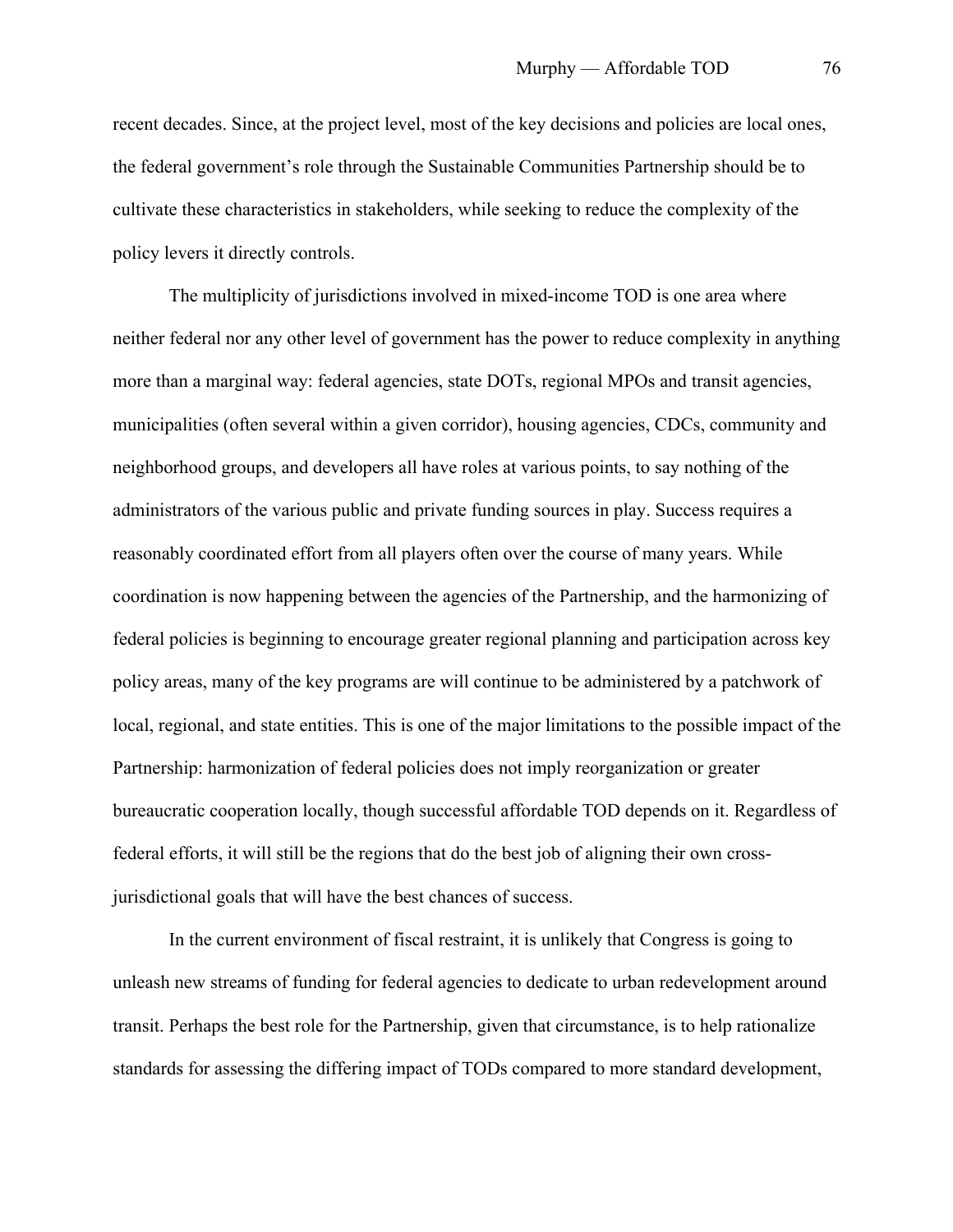on parking, local circulation and infrastructure impacts, and transit usage, so that both the public and private sectors can work more intelligently on getting these projects developed. Many lenders' reticence to finance TOD might be lessened if they had a more standardized way to examine the projects and compare them from one place to another, as well as to more traditional, auto-based developments that are also competing for their dollars. The Partnership should continue to underwrite local capacity building and the assembly of a body of best practices as the amount of on-the ground experience grows.

For aiding in the identification of possible synergies between the agencies, the Partnership should develop a federal clearinghouse for tracking of subsidized housing, contract expirations, and ex-HUD units and projects in terms of their present and future transit accessibility. Simply put, encourage better integration between geocoded data in DOT and HUD databases. This information exists in various forms and places, but not in an easily accessible way and not within a centralized repository.

Legislatively, there are several areas where Congress could do good. A continued devolution of power from state DOTs to MPOs in the next transportation authorization will help to reduce the turf wars and bureaucratic inefficiencies that slow transportation planning and implementation and ultimately drive up costs and uncertainty for all stakeholders. Creation of a federal location efficiency standard for urbanized areas could enable large scale creation of Location Efficient Mortgages and other location-dependent financing by the private market; taken further, this could allow the pegging of affordability formulas to transportation costs as well as housing, and increasing public knowledge of the locational benefits of certain places. Index federal programs to this standard where possible, and incorporate it into RFPs and grant scoring. Based on observations of the experience of getting the Illinois location efficiency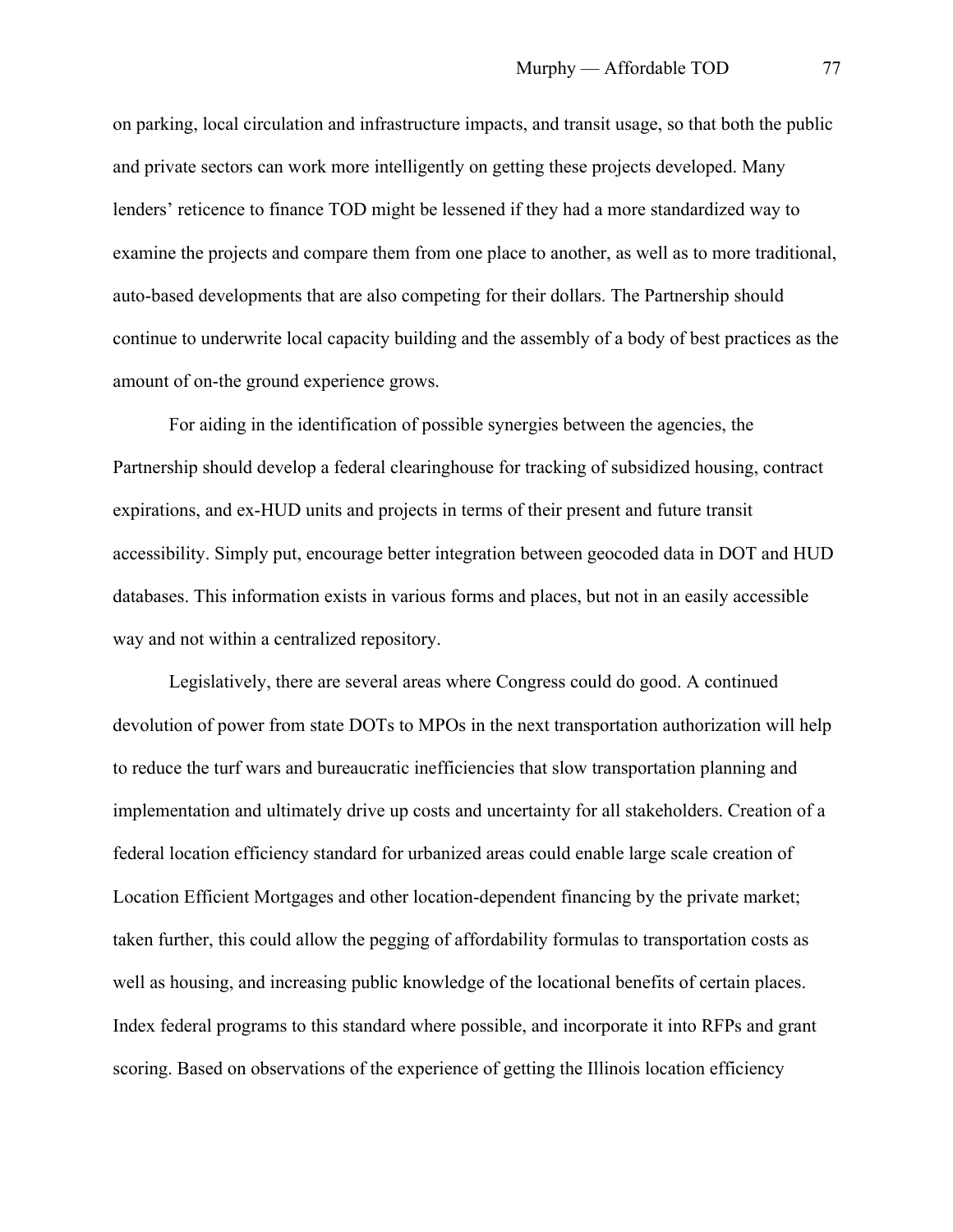standard passed, realistically such a requirement would need a rural equivalent or exception to get wider legislative buy-in, as rural areas would be distinctly disadvantaged by location efficiency requirements.

Legislation should also address how the basis boost works in TOD projects financed with LIHTCs, so that projects in the pipeline that are currently part of a qualifying census tract, but which are being developed over a longer period of time, do not lose a chunk of their funding when the surrounding neighborhood improves, as expected (through construction of new housing or conversion of existing affordable housing to market rate or more expensive forms). Because the density of census tracts might rapidly rise with new construction, and much of the new residential construction is likely to be market rate, something like a "lookback period" for the basis boost, pegged to conditions when the project was initially approved, might be appropriate. Such a program could phase out over time rather than in the more binary fashion it currently does, which ensure that the benefits of the LIHTC for financing affordable housing would have time to react to changing conditions in a given project area. Even without this reform, other states could follow Missouri's lead in keying LIHTC basis boost to transit access as well as to qualifying census tracts (or allow the boost to remain beyond tract's leaving qualification in transit-accessible areas) (Quigley, 2010). Again, this would help reduce uncertainty and wasted time and efforts in planning affordable developments.

Overall, affordable TOD is likely to face a rough patch over the next few years, as the recession's fallout continues to drag on all development and with the election of a new Congress that has little taste for things dense, urban, and expensive. It's conceivable that the Partnership won't survive the next budget cycle in any recognizable form, even though it has only just begun its work. Perhaps, at the end of the day, the extremely local circumstances of most aspects of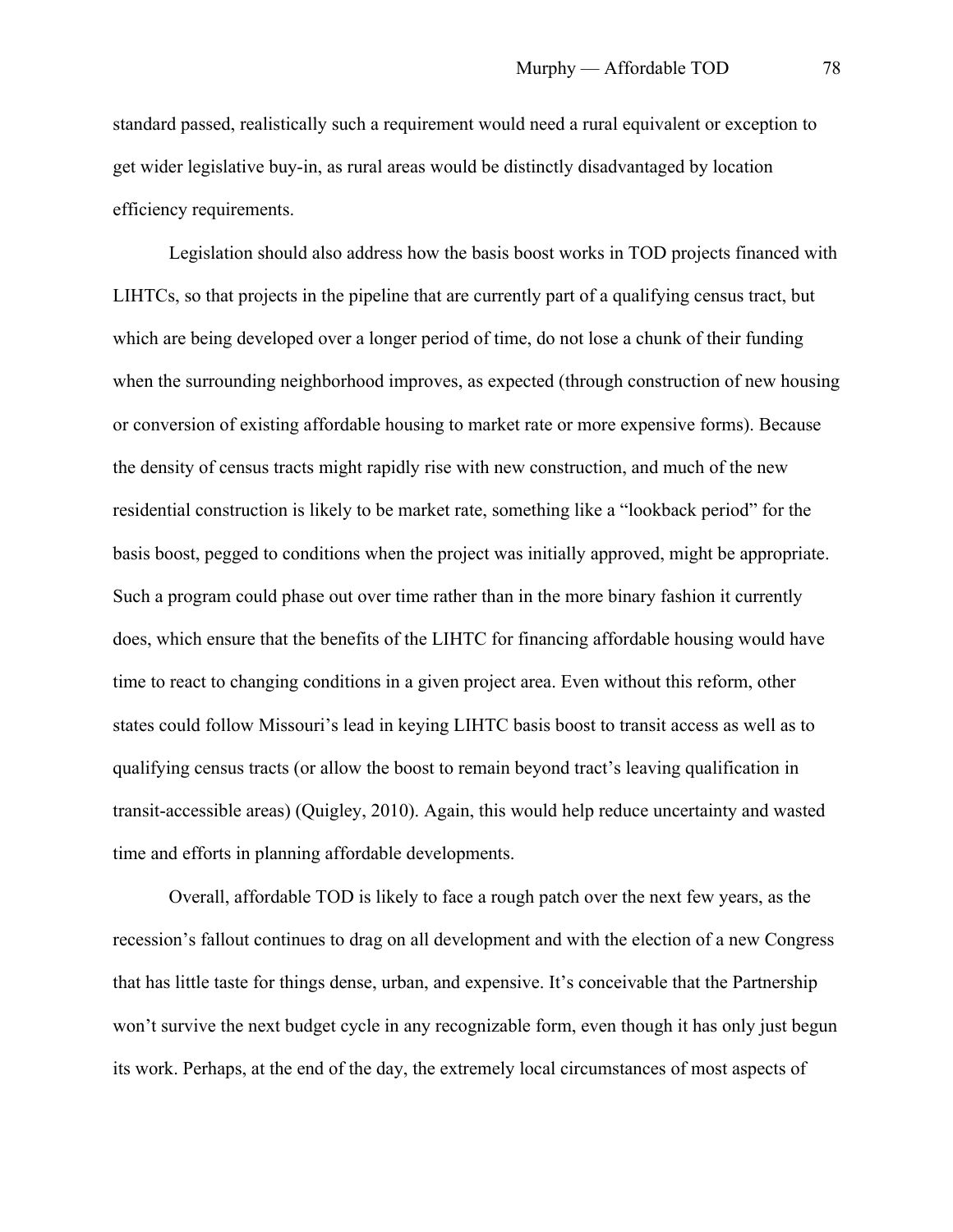affordable TOD, and the dedication necessary in its practitioners, will allow it to thrive even within this difficult environment.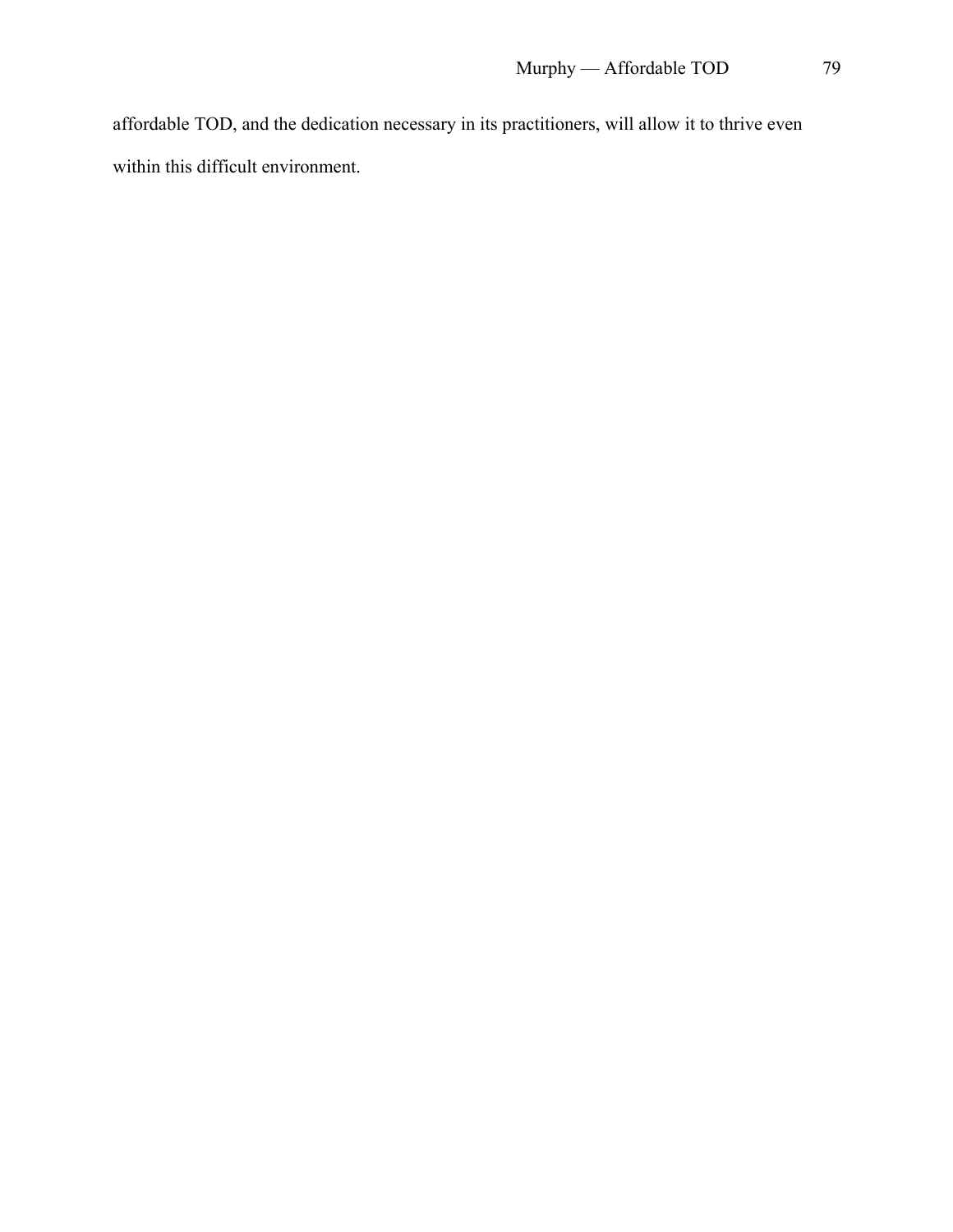# **References**

- American Association of State Highway and Transportation Officials. (2010, March 19). President signs bill providing 9-month extension, \$19.5 billion for Highway Trust Fund. *AASHTO Journal Weekly Transportation Report.* Retrieved from http://www.aashtojournal.org/Pages/031910reauthorization.aspx
- American Public Transportation Association. (2010). *Transit ridership report, 2nd quarter 2010.*  Retrieved from http://www.apta.com/resources/statistics/Documents/Ridership/2010\_q2\_ridership\_APT A.pdf
- Arrington, G.B., & Cervero, R. (2008). *Effects of TOD on housing, parking, and travel* (Transit Cooperative Research Program Report 128). Washington, DC: Transportation Research Board of the National Academies.
- Beimborn, E., & Puentes, R. (2003). *Highways and transit: Leveling the playing field in federal transportation policy.* Brookings Institution Series on Transportation Reform, December 2003. Washington DC: Brookings.
- Blumenberg, E., & Manville, M. (2004). Beyond the spatial mismatch: Welfare recipients and transportation policy. *Journal of Planning Literature, 19*(2), 182–205.
- Blumenberg, E., et al. (2003). *California transportation needs assessment: The transportation barriers and needs of welfare recipients and low-wage workers.* Los Angeles: California Department of Transportation. Retrieved from http://escholarship.org/uc/item/0g04h3rt.
- Blumenberg, E., & Schweitzer, L. (2006). Devolution and transport policy for the working poor: The case of the U.S. Job Access and Reverse Commute program. *Planning Theory and Practice, 7*(1), 7–25.
- Blumenberg, E., & Evans, A. E. (2010). Planning for demographic diversity: The case of immigrants and public transit. *Journal of Public Transportation 13*(2), 23–45.
- Boarnet, M., & Crane, R. (1997). L.A. story: A reality check for transit-based housing. *Journal of the American Planning Association, 63*(2), 189–204.
- Boston Herald. (2010, November 2). Mass. voters retain state's affordable housing law. *Boston Herald.* Retrieved from http://news.bostonherald.com/news/politics/view/20101102mass\_voters\_retain\_states\_aff ordable\_housing\_law/
- Briggs, X., Darden, J., & Aidala, A. (1999). In the wake of desegregation—Early impacts of scattered-site public housing on neighborhoods in Yonkers. *Journal of the American Planning Association, 65*(1), 27–49.
- Brookings Institution. (2008). *A bridge to somewhere: Rethinking American transportation for the 21st century.* Washington, DC: Brookings. Retrieved from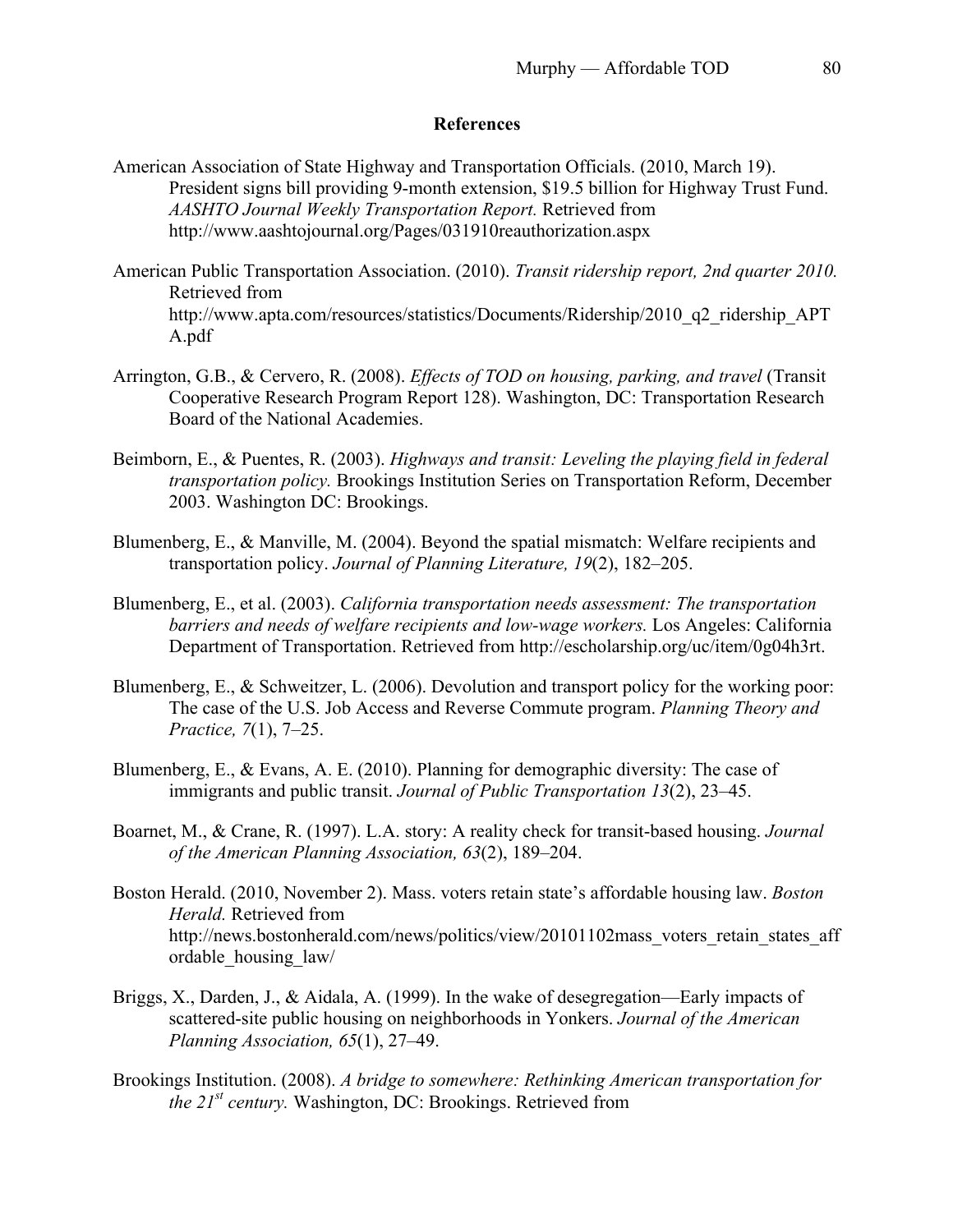http://www.brookings.edu/~/media/Files/rc/reports/2008/06 transportation puentes/06 tr ansportation\_puentes\_report.pdf

Bruegmann, R. (2005). *Sprawl: A compact history.* Chicago: University of Chicago Press.

- Burchell, R., & Mukherji, S. (2004). Comment on R. Voith and D. Crawford, Smart growth and affordable housing. In A. Downs (Ed.), *Growth management and affordable housing* (pp. 107–115). Washington, DC: Brookings.
- Bush, S. (2003). *Forecasting 65+ travel: An integration of cohort analysis and travel demand modeling.* (Doctoral dissertation.) Available from Massachusetts Institute of Technology, http://hdl.handle.net/1721.1/29941
- Business and Professional People for the Public Interest [BPI]. (2010) *Affordable housing: State policy initiatives: Legislative successes.* Retrieved from http://www.bpichicago.org/StatePolicyInitiativesLegislativeSuccesses.php
- Canepa, B. (2007). Bursting the bubble: Determining the transit-oriented development's walkable limits. *Transportation Research Record, 19*, 28–34.
- Center for Neighborhood Technology. (2009). *Making smart choices: Transit-oriented development selector analysis of South Suburban corridors.* Report prepared for South Suburban Mayors & Managers Association. Chicago: Center for Neighborhood Technology.
- Center for Neighborhood Technology. (2010a). *Penny wise, pound fuelish: New measures of housing + transportation affordability.* Chicago: Center for Neighborhood Technology.
- Center for Neighborhood Technology. (2010b). *Chicago Southland's Green TIME Zone.* Chicago: Center for Neighborhood Technology. Retrieved from http://www.cnt.org/repository/GTZ.pdf
- Center for Transit-Oriented Development. (2004). *Hidden in plain sight: Capturing the demand for housing near transit.* Oakland: Reconnecting America's Center for Transit-Oriented Development. Retrieved from http://www.reconnectingamerica.org/public/show/hipsi
- Center for Transit-Oriented Development. (2007). *Realizing the potential: Expanding housing opportunities near transit.* Oakland: Reconnecting America's Center for Transit-Oriented Development.
- Center for Transit-Oriented Development. (2008a). *Station area planning: How to make great transit-oriented places.* Oakland: Reconnecting America's Center for Transit-Oriented Development.
- Center for Transit Oriented Development. (2008b). *Realizing the potential one year later: Housing opportunities near transit in a changing market.* Oakland: Reconnecting America's Center for Transit-Oriented Development.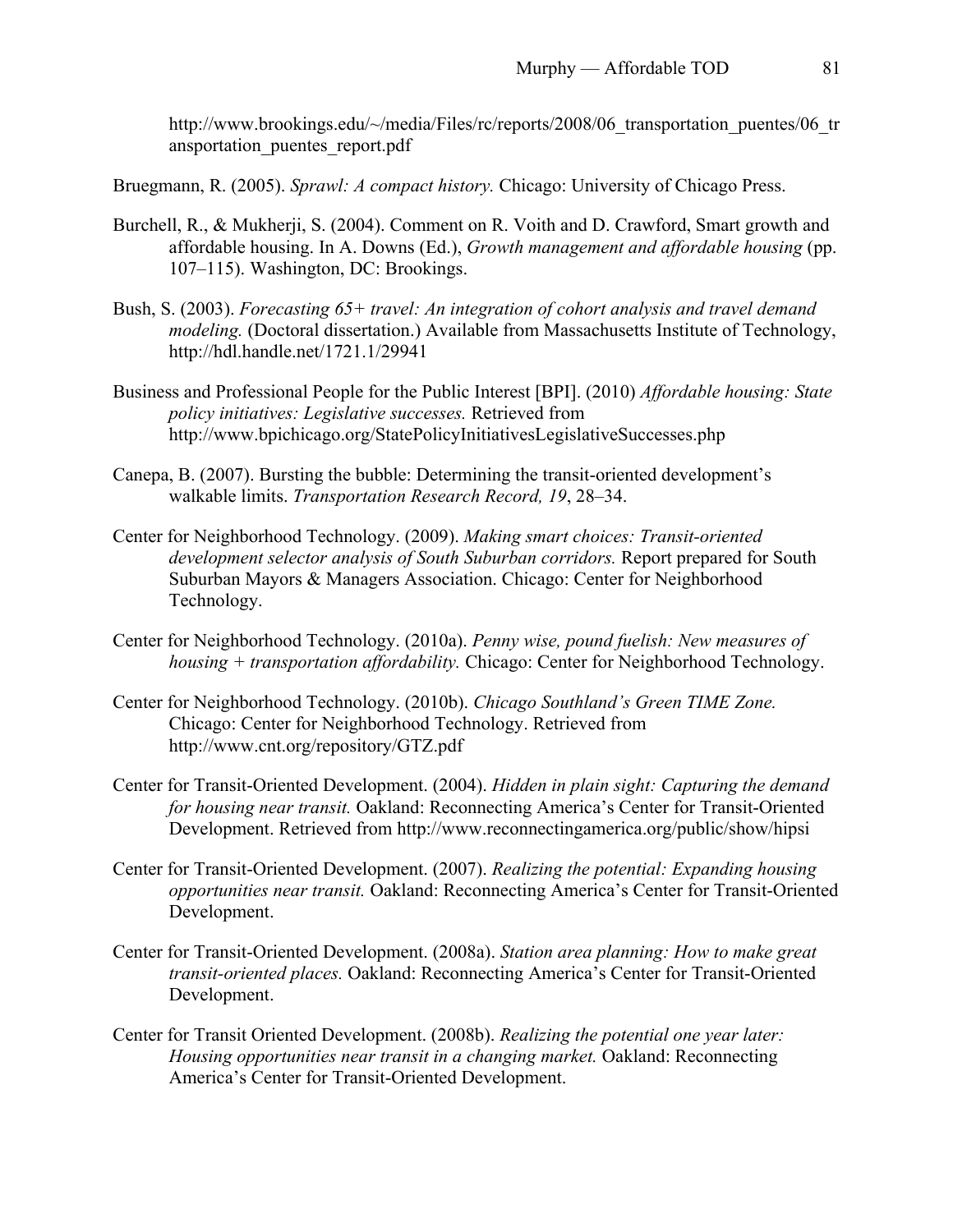- Cervero, R., ed. (2004). *Transit-oriented development in the United States: Experiences, challenges, and prospects.* (Transit Cooperative Research Program Report 102.) Washington, DC: Transportation Research Board of the National Academies.
- Cervero, R. (2006). *Economic growth in urban regions: Implications for future transportation.*  (Resource paper prepared for Forum on the Future of Urban Transportation, Eno Transportation Foundation, December 2006.) Retrieved from http://www.enotrans.com/vertical/Sites/%257B894F22DF-1788-4CA0-A19C-02688F64CCBE%257D/uploads/%257B634FB86C-0B9F-49AF-9159- 4BE75E14E54D%257D.PDF
- Charlotte Area Transit System. (2010). *Vision in motion: CATS 2009 annual report.* Retrieved from http://charmeck.org/city/charlotte/cats/news/Documents/AR09VisionInMotion.pdf
- Community Development Initiative. (2010). The corridor development process. Retrieved from http://www.corridordevelopment.org/15/index.php?option=com\_content&view=article&i d=48&Itemid=57

Comprehensive Permit Act, Mass. Gen. Laws VII, Ch. 40B, §20–23 (1969).

- Congress for the New Urbanism. (2010, May 21). At CNU 18, Donovan announces a federal first —HUD will use location-efficiency, LEED-ND criteria to score its grant applications: Change will help expand access to walkable, diverse neighborhoods rich in transportation options, as people "vote with their feet" for them. [Press release]*.*  Retrieved from http://www.cnu.org/node/3555.
- Daisa, J. (2004). Traffic, parking, and transit-oriented development. In H. Dittmar & G. Ohland (Eds.), *The new transit town: Best practices in transit-oriented development* (pp. 114– 129)*.* Washington, DC: Island Press.
- Daniels, T., & Daniels, K. (2003). *The environmental planning handbook for sustainable communities and regions.* Chicago: APA Press.
- Denver Community Planning & Development. (2010). *La Alma/Lincoln Park neighborhood plan.*
- Denver Housing Authority. (2009). *South Lincoln redevelopment draft master plan.*
- Diehl, G. C. (1910, January 2). National campaign for better roads. *The New York Times*.
- Dittmar, H., Belzer, D., & Autler, G. (2004). An introduction to transit-oriented development. In H. Dittmar & G. Ohland (Eds.), *The new transit town: Best practices in transit-oriented development* (pp. 2–17)*.* Washington, DC: Island Press.
- Dittmar, H., & Ohland, G. (Eds.). (2004). *The new transit town: Best practices in transitoriented development.* Washington, DC: Island Press.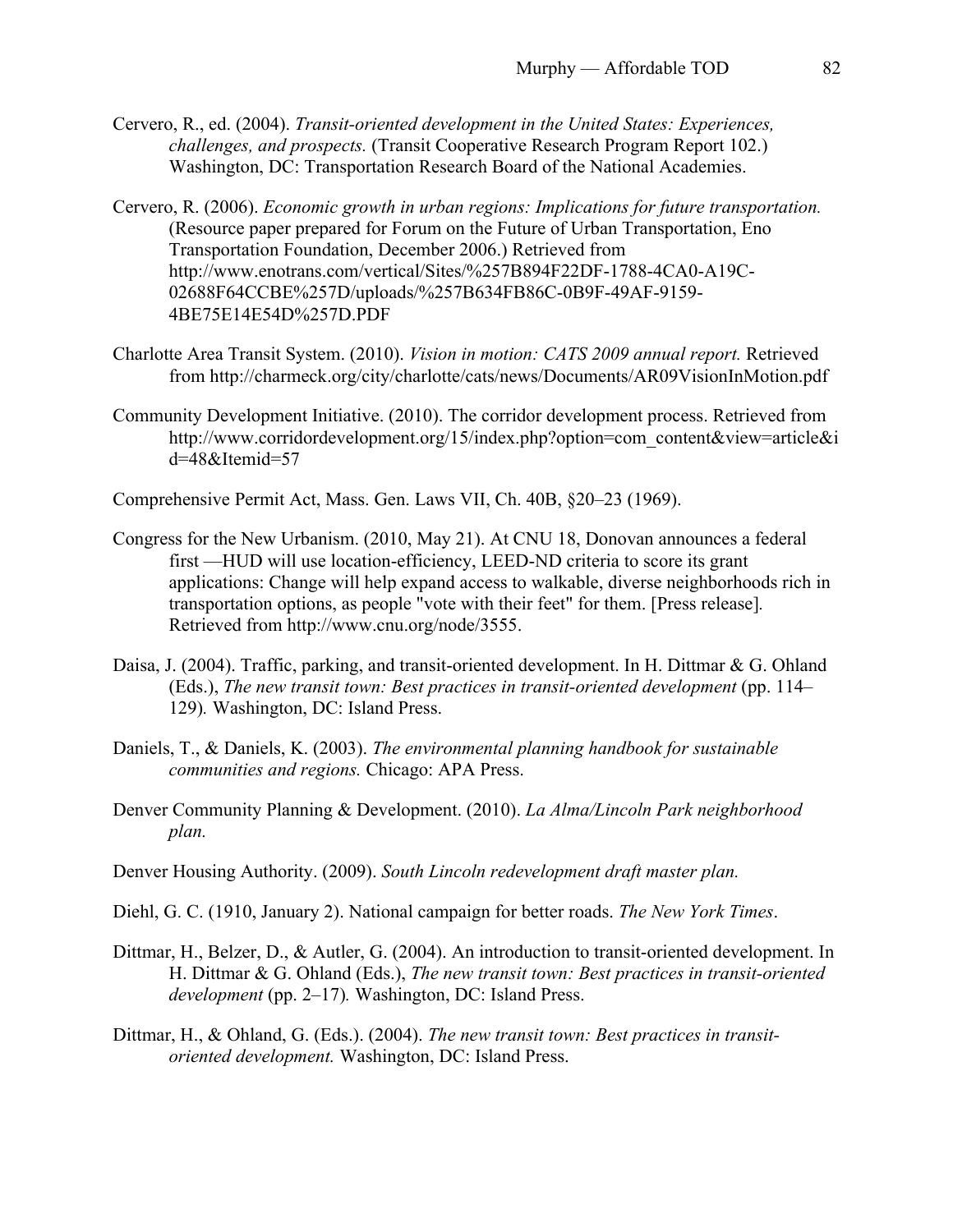- Downs, A. (2004a). *Still stuck in traffic: Coping with peak-hour congestion.* Washington, DC: Brookings.
- Downs, A. (Ed.). (2004b). *Growth management and affordable housing: Do they conflict?* Washington, DC: Brookings.
- Downs, A., & Puentes, R. (2005). The need for regional anti-congestion policies. In B. Katz & R. Puentes (Eds.), *Taking the high road: A metropolitan agenda for transportation reform* (pp. 169–194)*.* Washington DC: Brookings Institution Press.
- Dubois, Jeanne. (2010). *Boston's newest smart-growth corridor: A collaborative vision for the Fairmount/Indigo line.* Slides and notes for presentation at "TOD and Social Equity: An Agenda for Research and Action," University of California Transportation Center and Center for Community Innovation at UC Berkeley Institute for Urban and Regional Development, Berkeley, CA, 1 June 2010. Speaker is Executive Director of Dorchester Bay Economic Development Corporation, Boston, MA. Retrieved from http://communityinnovation.berkeley.edu/presentations/Dubois\_Fairmount.pdf
- Ellen, I. G. (2007). Spillovers and subsidized housing: The impact of subsidized rental housing on neighborhoods. Symposium article for Revisiting Rental Housing: A National Policy Summit, Harvard Joint Center for Housing Studies. Retrieved from http://www.jchs.harvard.edu/publications/rental/revisiting\_rental\_symposium/papers/rr07 -3\_ellen.pdf
- Ewing, R., et al. (2008). *Growing cooler: The evidence on urban development and climate change.* Washington, DC: ULI Press.
- Federal Highway Administration. (2006a, January). *Mobility and the melting pot* (NPTS Brief). Washington, DC: Federal Highway Administration.
- Federal Highway Administration. (2006b, May). *Older drivers: Safety implications* (NHTS Brief). Washington, DC: Federal Highway Administration.
- Federal Highway Administration. (2006c, August). *Travel characteristics of new immigrants* (NHTS Brief). Washington, DC: Federal Highway Administration.
- Federal Highway Administration. (2010). *Status of the Highway Trust Fund, fiscal year 2010.* (Table FE-1.) Washington, DC: Federal Highway Administration. Retrieved from http://www.fhwa.dot.gov/highwaytrustfund/index.htm
- Food shipment by motor: Department of Agriculture working on plan to transport crops to market. 1920, September 5). *The New York Times*.
- Freemark, Y. (2010, February 17). Rail and transit benefit, highways lose out in TIGER grant distribution. *The Transport Politic*. Retrieved from http://www.thetransportpolitic.com/2010/02/17/rail-and-transit-benefit-highways-loseout-in-tiger-grant-distribution/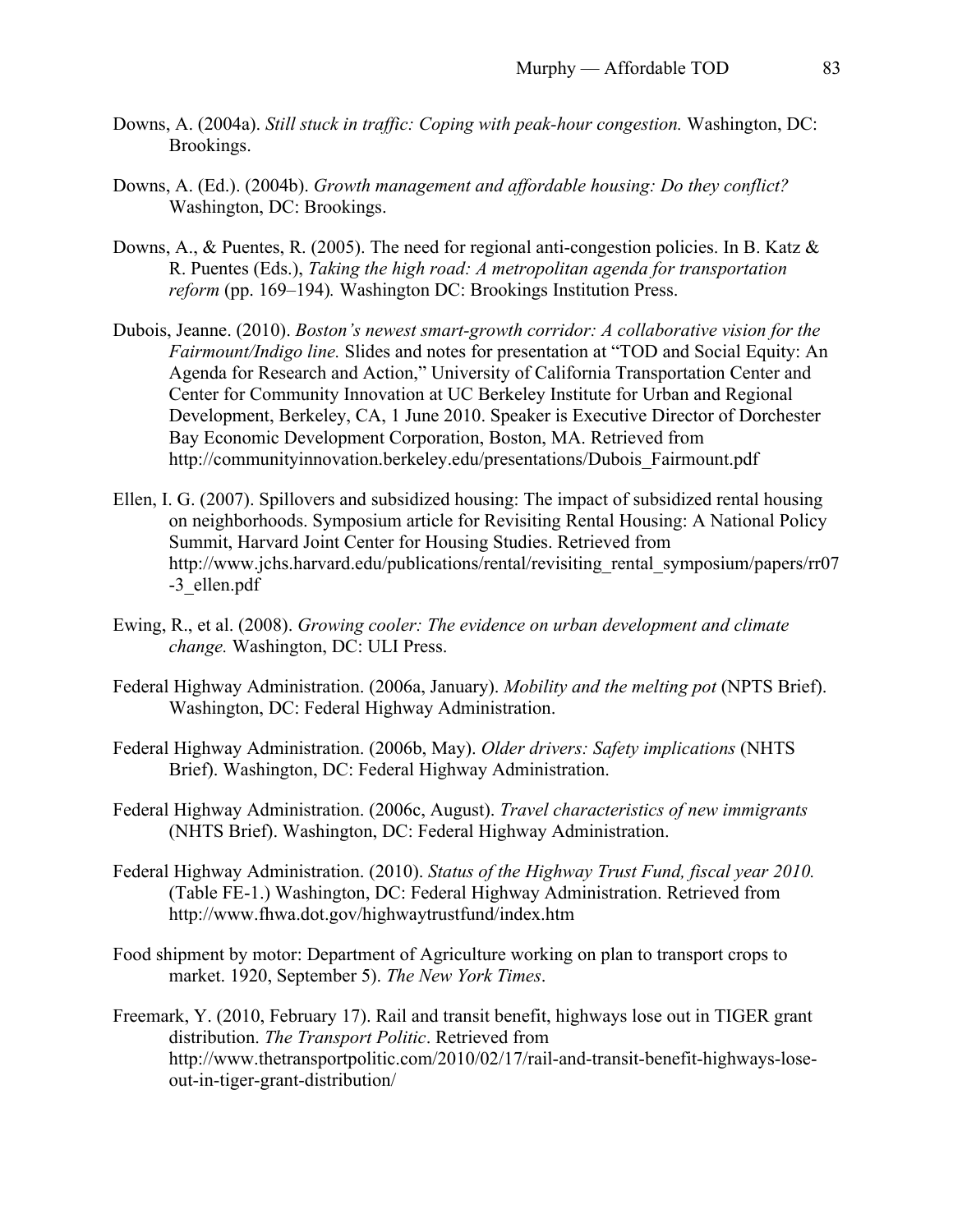- Galster, G. C. (2004) The effects of affordable and multifamily housing on market values of nearby homes. In A. Downs (Ed.), *Growth management and affordable housing,* (pp. 176–201). Washington, DC: Brookings.
- Garreau, J. (1991). *Edge city: Life on the new frontier.* New York: Anchor.
- Goetz, E., Ko, K., Hagar, A., Ton, H., & Matson, J. (2010). *The Hiawatha Line: Impacts on land use and residential housing value.* (Technical report no. CTS 10-09) Minneapolis: University of Minnesota Center for Transportation Studies.
- Goody Clancy. (2005). *Boston's newest smart growth corridor: A collaborative vision for the Fairmount/Indigo Line.* Report prepared for Fairmount/Indigo Line CDC Collaborative by Goody Clancy, KKO Associates, and Byrne McKinney (Eds.)
- Grange comes out for federal roads: Famers favor national aid to improve the country's highways. Rural districts affected. (1912, December 22). *The New York Times*
- Gruen Gruen + Associates. (1997). *The effect of CTA and Metra stations on residential property values* [Report for Regional Transit Authority]. Chicago: Regional Transit Authority.
- Haas, P. M., Makarewicz, C., Benedict, A., & Bernstein, S. (2008). Estimating transportation costs by characteristics of neighborhood and household. *Transportation Research Record, 2077,* 62–70.
- Hayden, D. (2003). *Building suburbia: Green fields and urban growth, 1820–2000.* New York: Pantheon.
- Harrell, R., Brooks, A., & Nedwick, T. (2009). *Preserving affordability and access in livable communities: Subsidized housing opportunities near transit and the 50+ population.*  Washington, DC: AARP Public Policy Institute. Retrieved from http://assets.aarp.org/rgcenter/ppi/liv-com/2009-15.pdf
- Hilton, G. W., & Due, J. (2000). *The electric interurban railways in America* (Reprint of 1964 ed.). Stanford, CA: Stanford University.
- Hoch, C. J., Dalton, L. C., & So, F. S. (Eds.) (2000). *The practice of local government planning*  (3rd ed.). Washington, DC: International City/County Management Association.
- H+T Affordability Index Act, IL Pub. Law 096-1255. (2010).
- Jackson, K. T. (1985). *Crabgrass frontier: The suburbanization of the United States.* New York: Oxford.
- Joint Center for Housing Studies of Harvard University. (2010). *State of the Nation's Housing 2010.* Cambridge, MA: Joint Center for Housing Studies, Graduate School of Design/Harvard Kennedy School. Retrieved from http://www.jchs.harvard.edu/publications/markets/son2010/son2010.pdf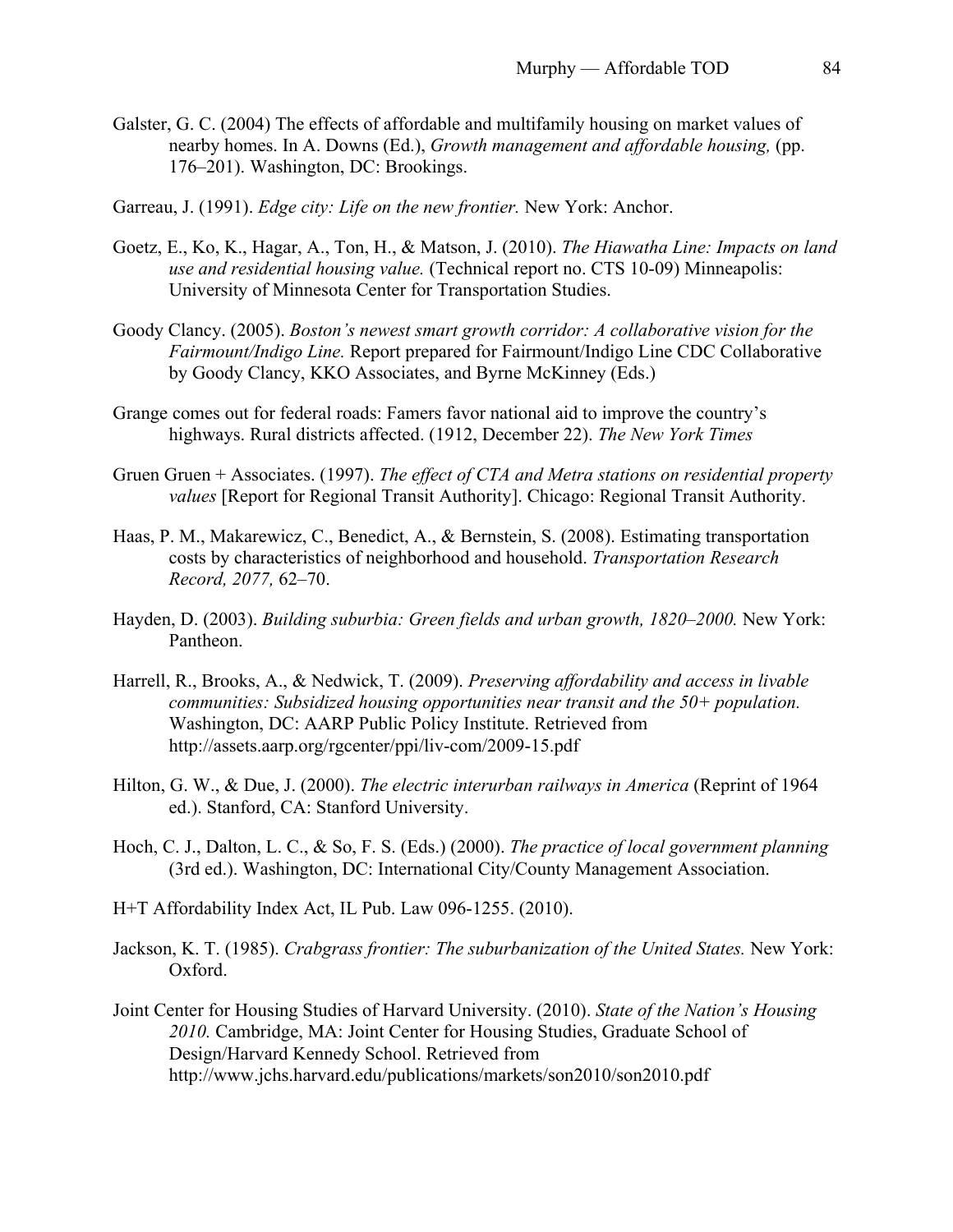- Joint Committee on Taxation [JCT]. (2010). *Estimates of federal tax expenditures for fiscal years 2009–2013* (report for House Committee on Ways and Means and Senate Committee on Finance). Washington, DC: U.S. Government Printing Office.
- Jordan, T. & Hovee, E. (2005). *Portland Streetcar development impacts.* Report prepared for Portland Streetcar by E.D. Hovee & Co., LLC, October 2005.
- Karr, R. D. (2004). Interurbans. In J. Grossman, A. Keating, & J. Reiff (Eds.), *The encyclopedia of Chicago* (pp. 420–421)*.* Chicago: University of Chicago.
- Kelly, E. D. (1994). The transportation land-use link. *Journal of Planning Literature, 9*(2), 128– 145.
- KKO and Associates. (2002). *Fairmount Line feasibility study.* Prepared for Massachusetts Bay Transportation Authority Planning Dept. Retrieved from http://www.mbta.com/uploadedFiles/documents/ExecutiveSummaryFairmountOct02.pdf
- Ko, K., & Cao, X. (2010). *Impacts of the Hiawatha Light Rail Line on commercial and industrial property values in Minneapolis.* (Technical report no. CTS 10-05) Minneapolis: University of Minnesota Center for Transportation Studies.
- Levy, J. (2009). *Contemporary urban planning* (8th ed.). Upper Saddle River, NJ: Pearson Prentice Hall.
- Lipman, B. J. (2006). *A heavy load: The combined housing and transportation burdens of working families.* Washington, DC: Center for Housing Policy
- Litman, T. A. (2003). Economic value of walkability. *Transportation Research Record, 1828,* 3– 11.
- Mallett, W. (2010). *Metropolitan transportation policy* (CRS report #R41068). Congressional Research Service, U.S. Library of Congress. Washington, DC: Congressional Research Service. Retrieved from http://assets.opencrs.com/rpts/R41068\_20100203.pdf
- Massachusetts Bay Transportation Authority. (2010). About the MBTA: History. Retrieved from http://www.mbta.com/about\_the\_mbta/history/
- McCarty, M., Perl, L., Foote, B. E., Jones, K., & Peterson, M. (2008). *Overview of federal housing assistance programs and policy* (CRS report #RL34591)*.* Congressional Research Service, U.S. Library of Congress. Washington, DC: Congressional Research Service.
- McIlwain, J. K. (2010, November 23). Housing Generation Y: The next challenge for cities. *Urban Land*. Retrieved from http://urbanland.uli.org/Articles/2010/Nov/McIlwainGenY
- Metropolitan Council. (2006, March). Home on the Hiawatha: Development along light-rail transit line exceeds early projections. *Metropolitan Council Newsletter*. Retrieved from http://www.metrocouncil.org/directions/transit/transit2006/hiawatha\_TODMar06.htm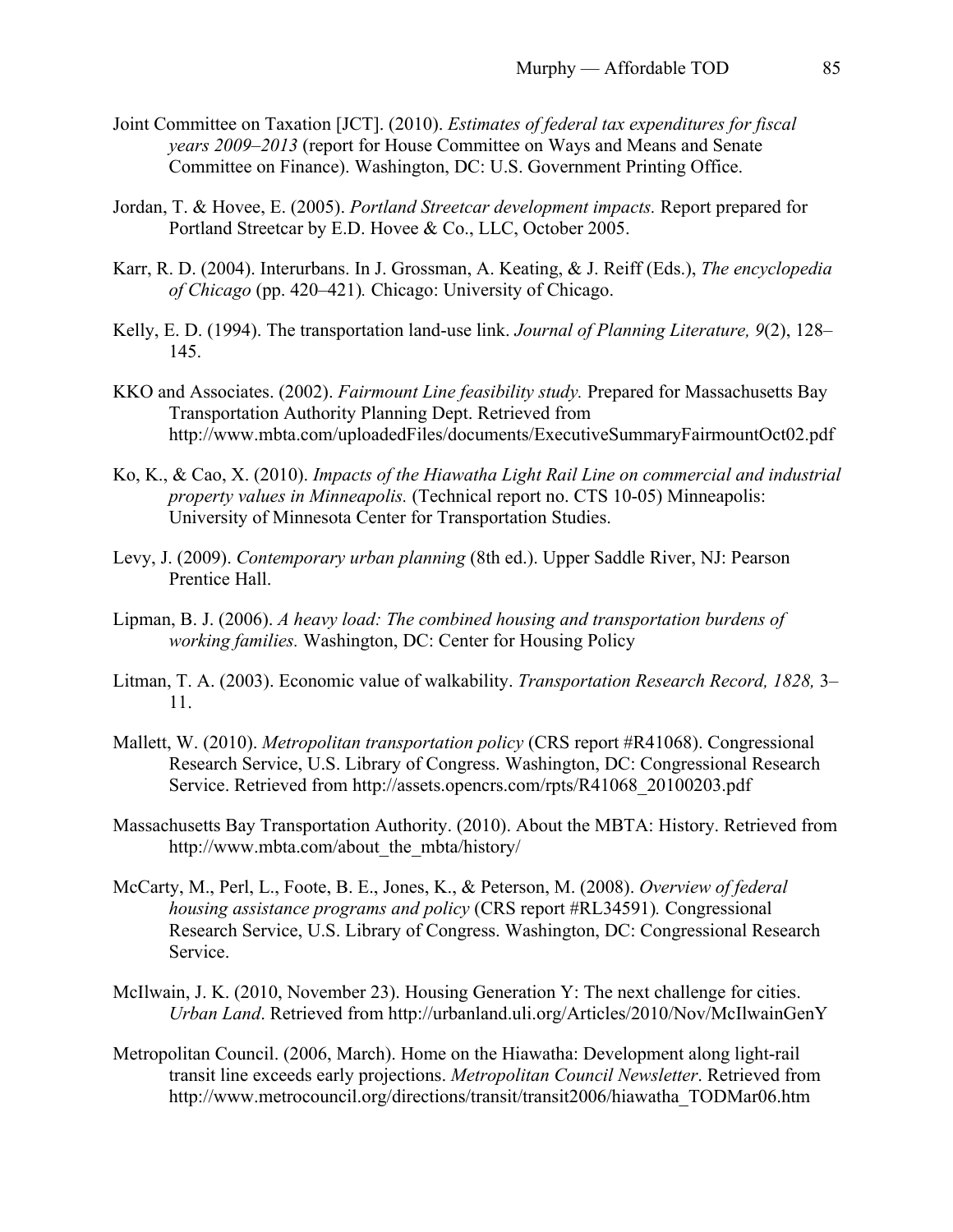- Metropolitan Council. (2008). *2030 Transit master study: Twin Cities metropolitan area.*  Retrieved from http://www.metrocouncil.org/planning/transportation/tpp/2008/TMSReport.pdf
- Metropolitan Council. (2010). *Twin Cities transit system: 2009 performance evaluation.*  Retrieved from http://www.metrocouncil.org/planning/transportation/Evaluation2009/2009TransitEval.p df
- Metropolitan Planning Council. (2010, October 29). *Southern suburbs awarded \$2.4 million Sustainable Communities Challenge Grant.* Retrieved from http://www.metroplanning.org/news-events/article/6014
- Metropolitan Transit Authority. (2009). New York City transit—history and chronology. Retrieved from http://www.mta.info/nyct/facts/ffhist.htm.
- Metro Regional Government. (2010a). *Urban growth boundary.* Retrieved from http://www.metro-region.org/index.cfm/go/by.web/id/277
- *Nectow v. City of Cambridge.* (1928). 277 U.S. 183.
- Oates, D. (2010). Urban growth boundary. *The Oregon encyclopedia.* Retrieved from http://oregonencyclopedia.org/entry/view/urban\_growth\_boundary/
- Polzin, S. E., & Chu, X. (2005). *Public transit in America: Results from the 2001 National Household Travel Survey.* Tampa: National Center for Transit Research Center for Urban Transportation Research, University of S. Florida. Prepared in cooperation with USDOT.
- Porter, D. A. (2004). The promise and practice of inclusionary zoning. In A. Downs (Ed.), *Growth management and affordable housing,* (pp. 212–263). Washington, DC: Brookings.
- Portland Development Commission. (2004). *Transforming brownfields: An educational guide to brownfields redevelopment.*
- Portland Development Commission. (2007). *River District housing implementation strategy: Annual report 2006.*
- Portland Development Commission. (2009). *2008 Central City housing inventory.*
- Portland Office of Transportation. (2008). *Portland Streetcar development oriented transit.* Report prepared by Portland Office of Development and Portland Streetcar. Retrieved from http://portlandstreetcar.org/pdf/development\_200804\_report.pdf
- Portland Streetcar, Inc. (2010). *Portland Streetcar combined annual and daily ridership graphs as of 2010-05-31.* Retrieved from http://portlandstreetcar.org/pdf/combined\_ridership\_graphs\_20100531.pdf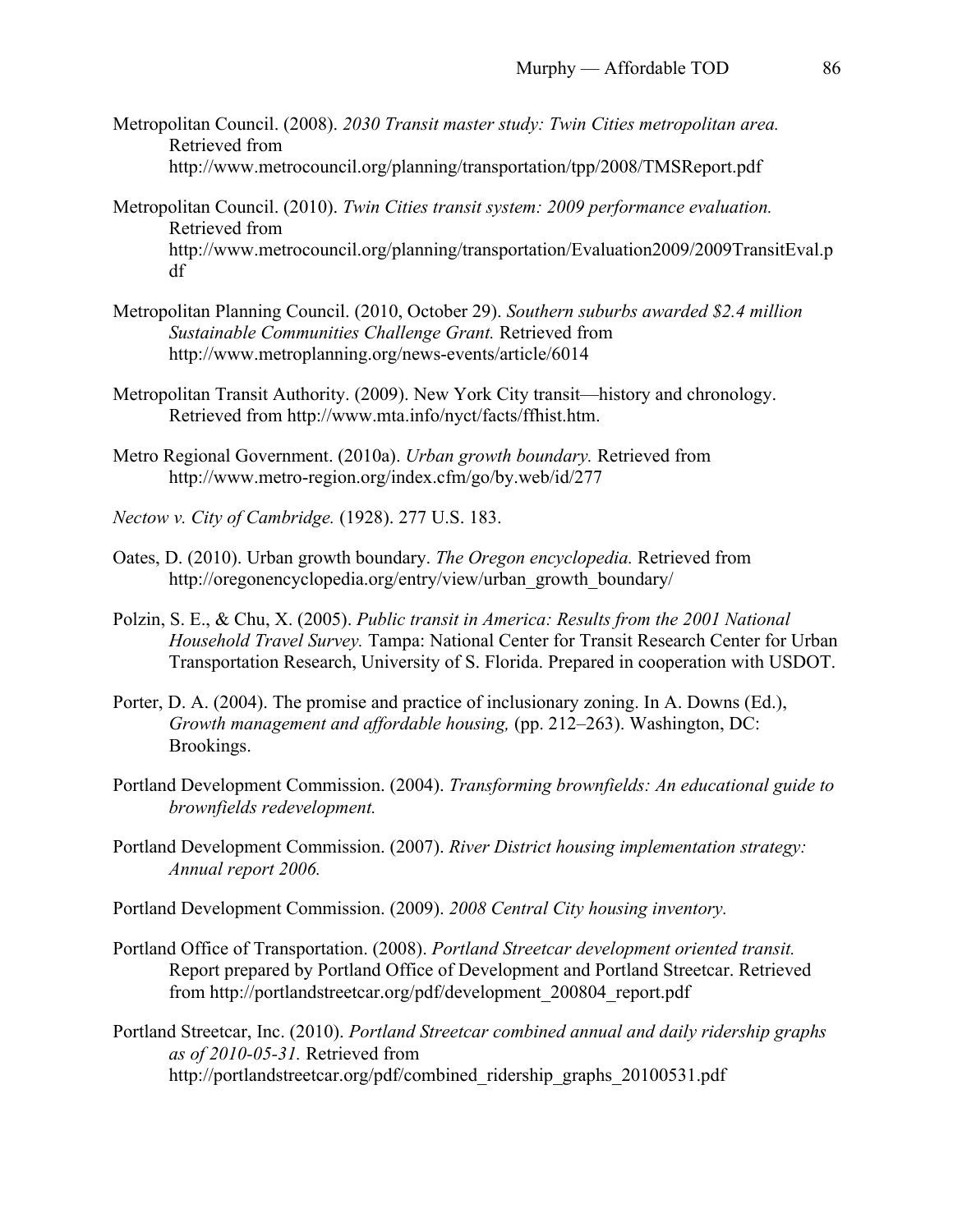- Puentes, R., & Bailey, L. (2003). *Improving metropolitan decision making in transportation: Greater funding and devolution for greater accountability.* Washington DC: Brookings Institution Press. Retrieved from http://www.brookings.edu/es/urban/publications/200310\_Puentes.pdf
- Puentes, R., & Bailey, L. (2005). Increasing funding and accountability for metropolitan transportation decisions. In B. Katz & R. Puentes (Eds.) *Taking the high road: A metropolitan agenda for transportation reform* (pp. 139–167)*.* Washington DC: Brookings Institution Press.
- Quigley, L. (Ed.). (2010). *Preserving affordable housing near transit: Case studies from Atlanta, Denver, Seattle and Washington, D.C.* Columbia, MD: Enterprise Community Partners.
- Randall, F. A. (1999). *History of the development of building construction in Chicago* (2nd ed.). Rev. and expanded by J. D. Randall. Chicago: U. Illinois Press.
- REACH Illinois. (2010). REACH Illinois employer assisted housing: Public incentives. Retrieved from http://www.reachillinois.org/incentives.asp
- Regional Transportation District of Denver. (2010). West Corridor: Project history. *RTD FasTracks.* Retrieved from http://www.rtd-fastracks.com/wc\_3
- Sandoval, J. S. O., Petersen, E., & Hunt, K. L. (2009). A case study of job access and reverse commute programs in the Chicago, Kansas City, and San Francisco metropolitan regions. *Journal of Public Transportation, 12*(4), 93–115.
- Schill, M., Ellen, I., Schwartz, A., & Voicu, I. (2002). Revitalizing inner-city neighborhoods: New York City's Ten Year Plan. *Housing Policy Debate 13*(3), 529–566.
- Schor, E. (2010). Feds to start scoring transportation potential of housing grant applicants. *Streetsblog DC,* 24 May 2010. Retrieved from http://dc.streetsblog.org/2010/05/24/fedsto-start-scoring-transportation-potential-of-housing-grant-applicants/
- South Suburban Mayors and Managers Association. (2010, September). *Chicago Southland transit-oriented development typology framework study*. E. Hazel Crest, IL: South Suburban Mayors and Managers Association and Chicago Southland Economic Development Corporation. Retrieved from http://www.landvision.com/SSMMA/PDFs/Complete\_Report\_Draft\_Sept\_28.pdf
- Snyder, T. (2010, October 15). Tiger II leaks begin: New Haven's highway-to-boulevard project a winner. *Streetsblog DC*. Retrieved from http://dc.streetsblog.org/2010/10/15/tiger-iileaks-begin-new-havens-highway-to-boulevard-project-a-winner/
- Stegman, M. A. (1999). *State and local affordable housing programs: A rich tapestry.*  Washington, D.C.: Urban Land Institute.
- Urban Land Institute. (2010). *Priced out: Persistence of the workforce housing gap in the Boston metro area.* (Report for ULI Terwilliger Center for Workforce Housing). Retrieved from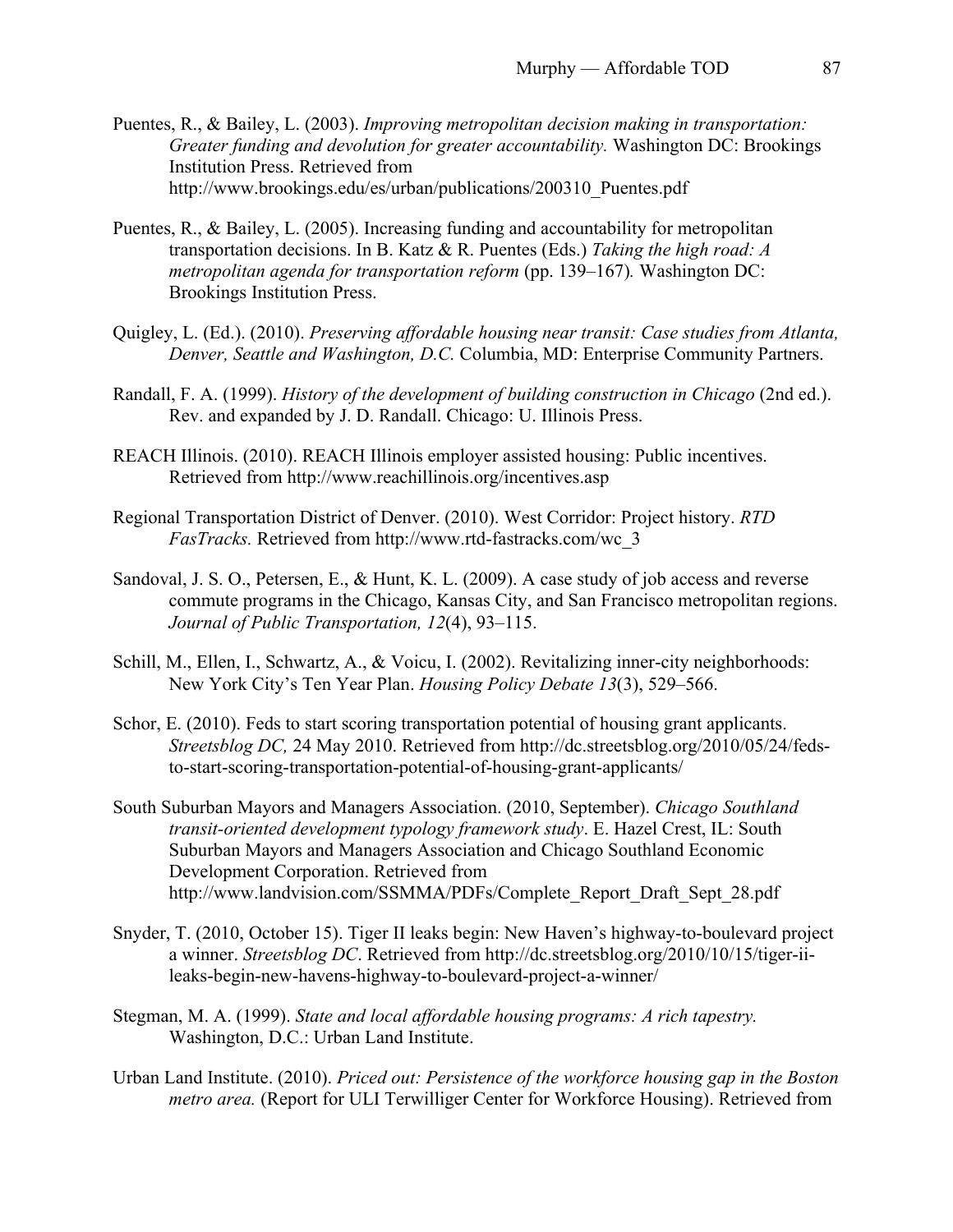http://www.uli.org/ResearchAndPublications/~/media/Documents/ResearchAndPublicati ons/Terwilliger/Reports/WH\_Boston10.ashx

- U.S. Census Bureau. (1975). *Historical statistics of the United States: Colonial times to 1970.* Washington, DC: U.S. Census Bureau.
- U.S. Census Bureau. (2009). *Statistical abstract of the United States: 2010.* (129th ed.) Washington, DC: U.S. Census Bureau.
- U.S. Census Bureau. (2010). *American FactFinder.* Retrieved from http://factfinder.census.gov/
- U.S. Department of Housing and Urban Development. (2009, October 6). Statutorily Mandated Designation of Difficult Development Areas and Qualified Census Tracts for 2010. *Federal Register 74*(192), pp. 51304–51316.
- U.S. Department of Housing and Urban Development. (2010a). Leveraging the partnership: DOT, HUD and EPA programs for sustainable communities. Retrieved from http://portal.hud.gov/portal/page/portal/HUD/program\_offices/sustainable\_housing\_com munities/SustainableCommunitiesProgramsFinal4-5-10.pdf
- U.S. Department of Housing and Urban Development. (2010b). *Investing in people and places: FY2011 budget.* Retrieved from http://portal.hud.gov/portal/page/portal/HUD/documents/fy2011budget.pdf
- U.S. Department of Housing and Urban Development. (2010c). *HUD historical background.*  Retrieved from http://www.hud.gov/offices/adm/about/admguide/history.cfm
- U.S. Department of Housing and Urban Development. (2010d). *Neighborhood Stabilization Program grants.* Retrieved from http://www.hud.gov/offices/cpd/communitydevelopment/programs/neighborhoodspg/
- U.S. Department of Housing and Urban Development. (2010e). *Sustainable Community Challenge grants.* Retrieved from http://portal.hud.gov/portal/page/portal/ver-2/HUD/program\_offices/sustainable\_housing\_communities/HUD-DOT\_Community\_Challenge\_Grants/FY2010%20Challenge%20Planning%20Grants%2 0Summaries%20(Public).pdf? template=
- U.S. Department of Housing and Urban Development and U.S. Department of Transportation. (2010, June 24). Notice of funding availability for the Department of Housing and Urban Development's Community Challenge Planning Grants and the Department of Transportation's TIGER II Planning Grants [Docket FR-5415-N-12]. *Federal Register 75*(121), pp. 36246–36255.
- U.S. Department of Transportation. (2010a). *Fiscal year 2011 budget highlights.* Retrieved from http://www.dot.gov/budget/2011/2011budgethighlights.pdf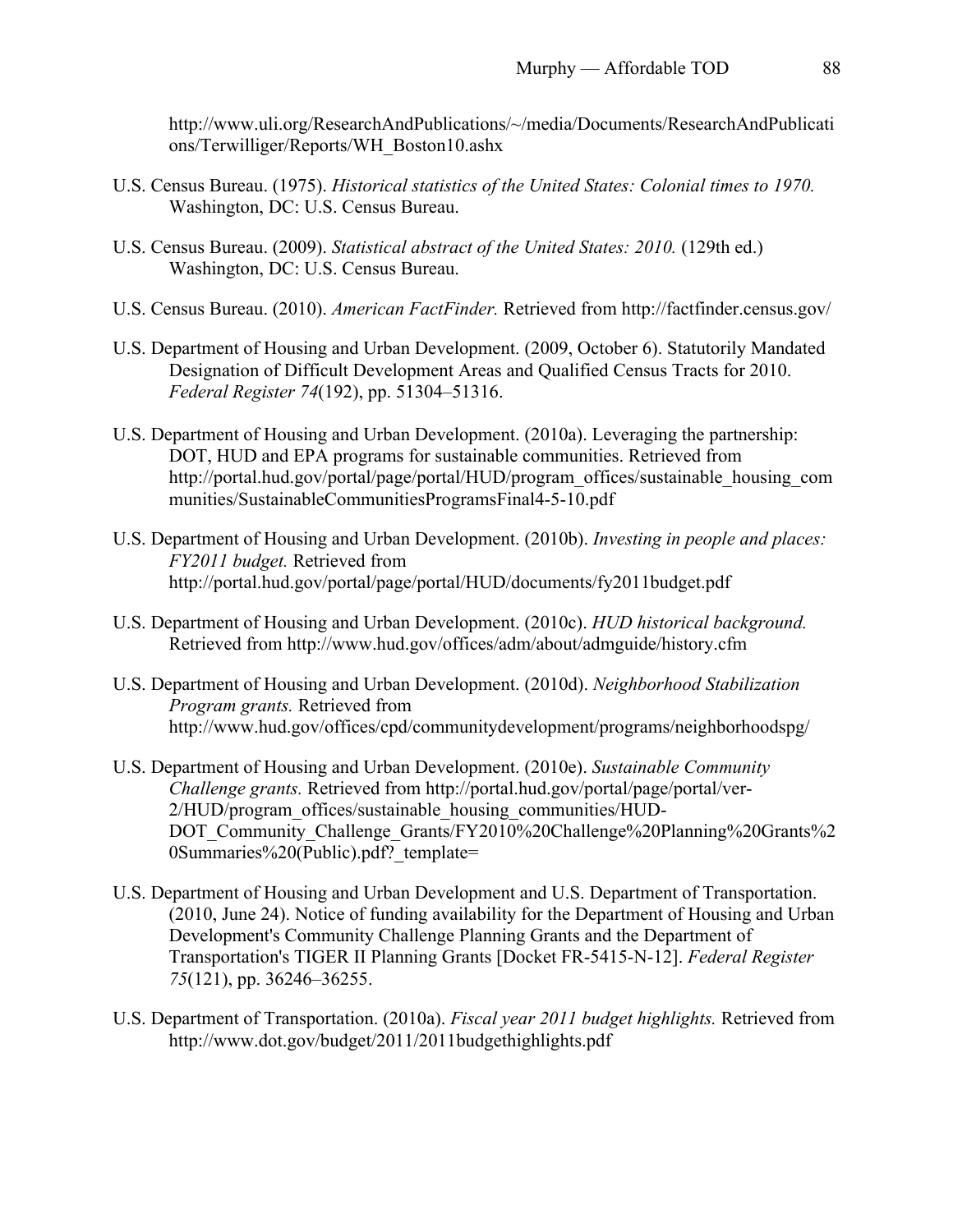- U.S. Department of Transportation. (2010b). *TIGER II: DOT information related to the TIGER II discretionary grant program.* Retrieved from http://www.dot.gov/recovery/ost/tigerii/index.html
- U.S. Environmental Protection Agency. (2009). *HUD-DOT-EPA interagency partnership for sustainable communities* [Press release]. Washington, DC: Environmental Protection Agency.
- U.S. Environmental Protection Agency. (2010). *Partnership for Sustainable Communities brownfields pilots*. Retrieved from http://epa.gov/brownfields/sustain\_plts/factsheets/scbpb\_fs\_web\_final.pdf
- U.S. Federal Transit Administration. (1998). *Urbanized area formula program: Grant application instructions.* FTA Circular 9030.1C (revised). Retrieved from http://www.fta.dot.gov/funding/grants/grants\_financing\_11533.html
- U.S. Federal Transit Administration. (2008). FY2007 obligations. *Federal Transit Administration FY2007 statistical summary.* Retrieved from http://www.fta.dot.gov/funding/data/grants\_financing\_8542.html
- U.S. Federal Transit Administration. (2009). *Federal Transit Administration: Urban circulator.* Retrieved from http://www.fta.dot.gov/about/about\_FTA\_11006.html
- U.S. Federal Transit Administration. (2010). *Livable and sustainable communities: Regional case studies—Region I: Fairmount/Indigo Line, Boston, MA.* Retrieved from http://fta.dot.gov/documents/Region1\_Final.pdf
- U.S. Office of Management and Budget. (2010). *Budget of the United States government, Fiscal year 2011*. Washington, DC: White House Office of Management and Budget. Retrieved from http://www.whitehouse.gov/omb/budget/Overview/
- *Village of Euclid, Ohio v. Ambler Realty Co.,* 272 US 365 (1926).
- Voith, R., & Crawford, D. (2004). Smart growth and affordable housing. In A. Downs (Ed.), *Growth management and affordable housing: Do they conflict?* (pp. 82–116). Washington, DC: Brookings.
- Young, D. (1998). *Chicago transit: An illustrated history.* DeKalb, IL: Northern Illinois University Press.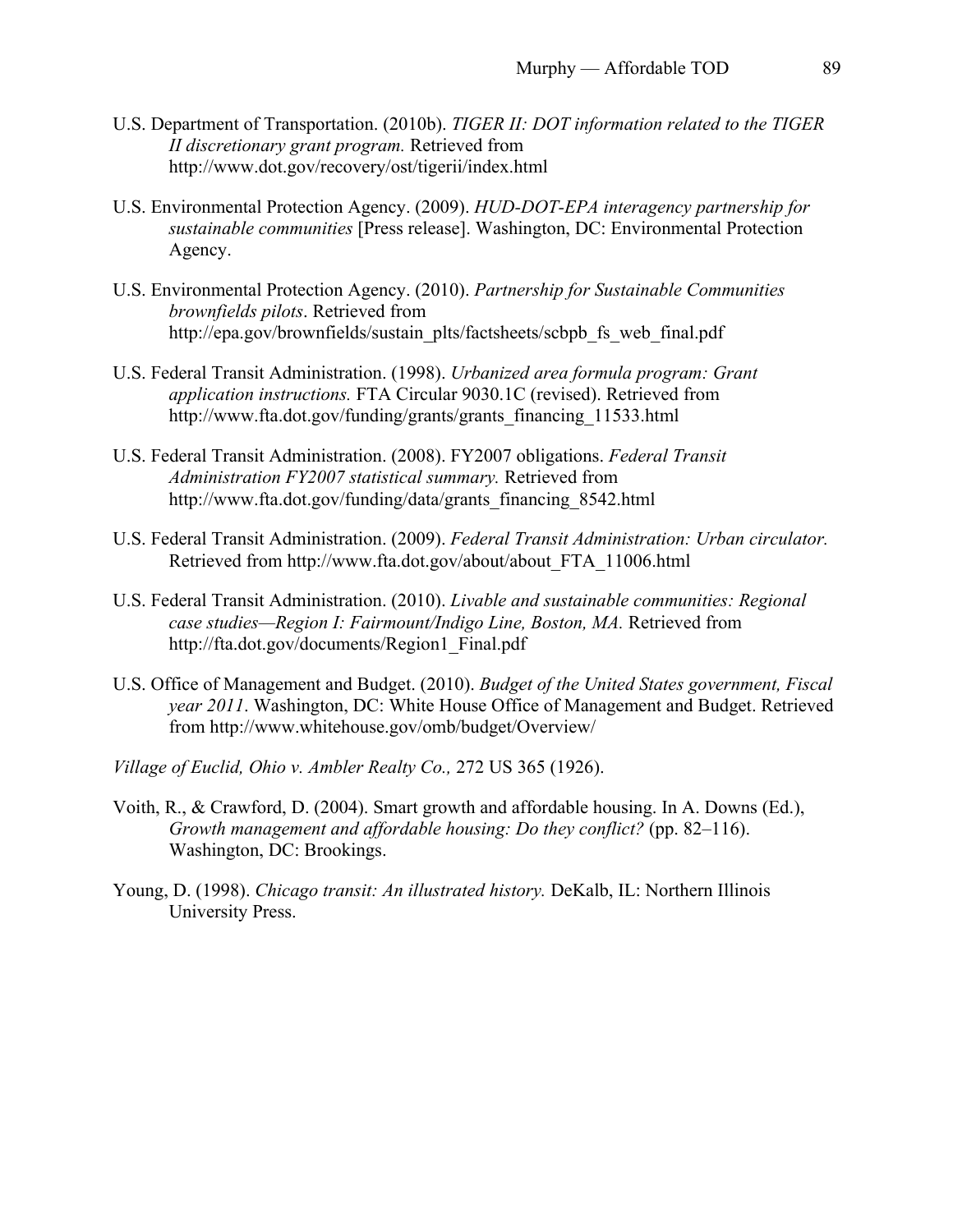# **Appendix A**

### **Federal Housing and Community Development Programs: Outlays and Eligible Units**

| Table 1: Outlays, Selected Housing Programs, FY1980-FY2007<br>(nominal dollars in millions, unless otherwise noted) |                                    |                                        |                                                  |                                   |                                     |                                                  |                                     |  |
|---------------------------------------------------------------------------------------------------------------------|------------------------------------|----------------------------------------|--------------------------------------------------|-----------------------------------|-------------------------------------|--------------------------------------------------|-------------------------------------|--|
| Fiscal<br>Year                                                                                                      | Rental<br><b>Assistance</b><br>(a) | <b>Public</b><br><b>Housing</b><br>(b) | <b>Other</b><br><b>Housing</b><br>Assistance (c) | <b>Block</b><br><b>Grants</b> (d) | <b>Homeless</b><br>and<br>HOPWA (e) | <b>Total</b><br><b>Nominal</b><br><b>Dollars</b> | <b>Total 2007</b><br><b>Dollars</b> |  |
| 1980                                                                                                                | 2104                               | 2,185                                  | 924                                              | 3910                              |                                     | 9,123                                            | 20,539                              |  |
| 1981                                                                                                                | 3115                               | 2,401                                  | 1,011                                            | 4048                              |                                     | 10,575                                           | 21,685                              |  |
| 1982                                                                                                                | 4085                               | 2,574                                  | 1,074                                            | 3795                              |                                     | 11,528                                           | 22,126                              |  |
| 1983                                                                                                                | 4995                               | 3,206                                  | 1,003                                            | 3557                              | $-$                                 | 12,761                                           | 23,456                              |  |
| 1984                                                                                                                | 6030                               | 2,821                                  | 910                                              | 3823                              | $\overline{a}$                      | 13,585                                           | 24,081                              |  |
| 1985                                                                                                                | 6818                               | 3,408                                  | 861                                              | 3820                              | $-$                                 | 14,907                                           | 25,595                              |  |
| 1986                                                                                                                | 7430                               | 2,882                                  | 785                                              | 3329                              |                                     | 14,426                                           | 24,205                              |  |
| 1987                                                                                                                | 8125                               | 2,161                                  | 758                                              | 2970                              | $\overline{2}$                      | 14,016                                           | 22,918                              |  |
| 1988                                                                                                                | 9133                               | 2,526                                  | 752                                              | 3054                              | 37                                  | 15,501                                           | 24,574                              |  |
| 1989                                                                                                                | 9918                               | 3,043                                  | 690                                              | 2,951                             | 70                                  | 16,673                                           | 25,444                              |  |
| 1990                                                                                                                | 10581                              | 3,918                                  | 679                                              | 2,821                             | 82                                  | 18,081                                           | 26,605                              |  |
| 1991                                                                                                                | 11400                              | 4,544                                  | 687                                              | 2981                              | 120                                 | 19,732                                           | 27,983                              |  |
| 1992                                                                                                                | 12307                              | 5,045                                  | 610                                              | 3,099                             | 145                                 | 21,205                                           | 29,335                              |  |
| 1993                                                                                                                | 13289                              | 6,296                                  | 627                                              | 3,416                             | 172                                 | 23,799                                           | 32,192                              |  |
| 1994                                                                                                                | 14576                              | 6,771                                  | 607                                              | 4,439                             | 189                                 | 26,583                                           | 35,201                              |  |
| 1995                                                                                                                | 16948                              | 7,414                                  | 603                                              | 5519                              | 270                                 | 30,754                                           | 39,886                              |  |
| 1996                                                                                                                | 15779                              | 7,605                                  | 600                                              | 5761                              | 453                                 | 30,199                                           | 38,427                              |  |
| 1997                                                                                                                | 16393                              | 7,687                                  | 629                                              | 5,731                             | 718                                 | 31,158                                           | 38,968                              |  |
| 1998                                                                                                                | 16114                              | 7,534                                  | 576                                              | 6,360                             | 916                                 | 31,499                                           | 38,922                              |  |
| 1999                                                                                                                | 15652                              | 6,560                                  | 547                                              | 6,748                             | 1,032                               | 30,539                                           | 37,247                              |  |
| 2000                                                                                                                | 16692                              | 7,193                                  | 667                                              | 7,077                             | 1,100                               | 32,729                                           | 39,128                              |  |
| 2001                                                                                                                | 17494                              | 7,483                                  | 659                                              | 7,047                             | 1,208                               | 33,892                                           | 39,584                              |  |
| 2002(g)                                                                                                             | 19394                              | 8,193                                  | 644                                              | 7,349                             | 1,358                               | 36,937                                           | 42,330                              |  |
| 2003                                                                                                                | 21941                              | 7,837                                  | 630                                              | 7,229                             | 1,376                               | 39,013                                           | 43,822                              |  |
| 2004                                                                                                                | 23498                              | 7,490                                  | 620                                              | 7,113                             | 1,492                               | 40,213                                           | 44,024                              |  |
| 2005                                                                                                                | 24495                              | 7,426                                  | 603                                              | 7225                              | 1,562                               | 41,312                                           | 43,823                              |  |
| 2006                                                                                                                | 24756                              | 7,560                                  | 569                                              | 7,086                             | 1,655                               | 41,626                                           | 42,742                              |  |
| 2007                                                                                                                | 25674                              | 7,295                                  | 559                                              | 7,011                             | 1,664                               | 42,202                                           | 42,202                              |  |

**Source:** Table 12 (p. CRS-36) in McCarty, M., Perl, L., Foote, B. E., Jones, K., & Peterson, M. (2008). *Overview of federal housing assistance programs and policy* (CRS report #RL34591)*.* Congressional Research Service, U.S. Library of Congress. Washington, DC: Congressional Research Service. Table prepared by CRS based on HUD data.

**Notes:**

a. Rental Assistance includes Section 8, Section 202 and Section 811.

b. Public Housing includes Public Housing Capital Fund, Public Housing Operating Fund, Public Housing Drug Elimination Program, and HOPE VI.

c. Other Housing Assistance includes Section 235, Section 236, and Rent Supplement.

d. Block Grants includes Community Development Fund (CDBG), HOME Investment Partnerships, Native American Housing Block Grants and Housing Counseling Assistance.

e. Homeless includes HOPWA, Homeless Assistance Grants, Emergency Shelter Grants, Shelter Plus Care (including renewals), Section 8 SRO, Supportive Housing, Innovative Homeless Demonstration Program, Supplemental Assistance for Facilities to Assist the Homeless.

f. Prior to FY1998, funding for the Native American housing programs that were consolidated by NAHASDA was included in other accounts.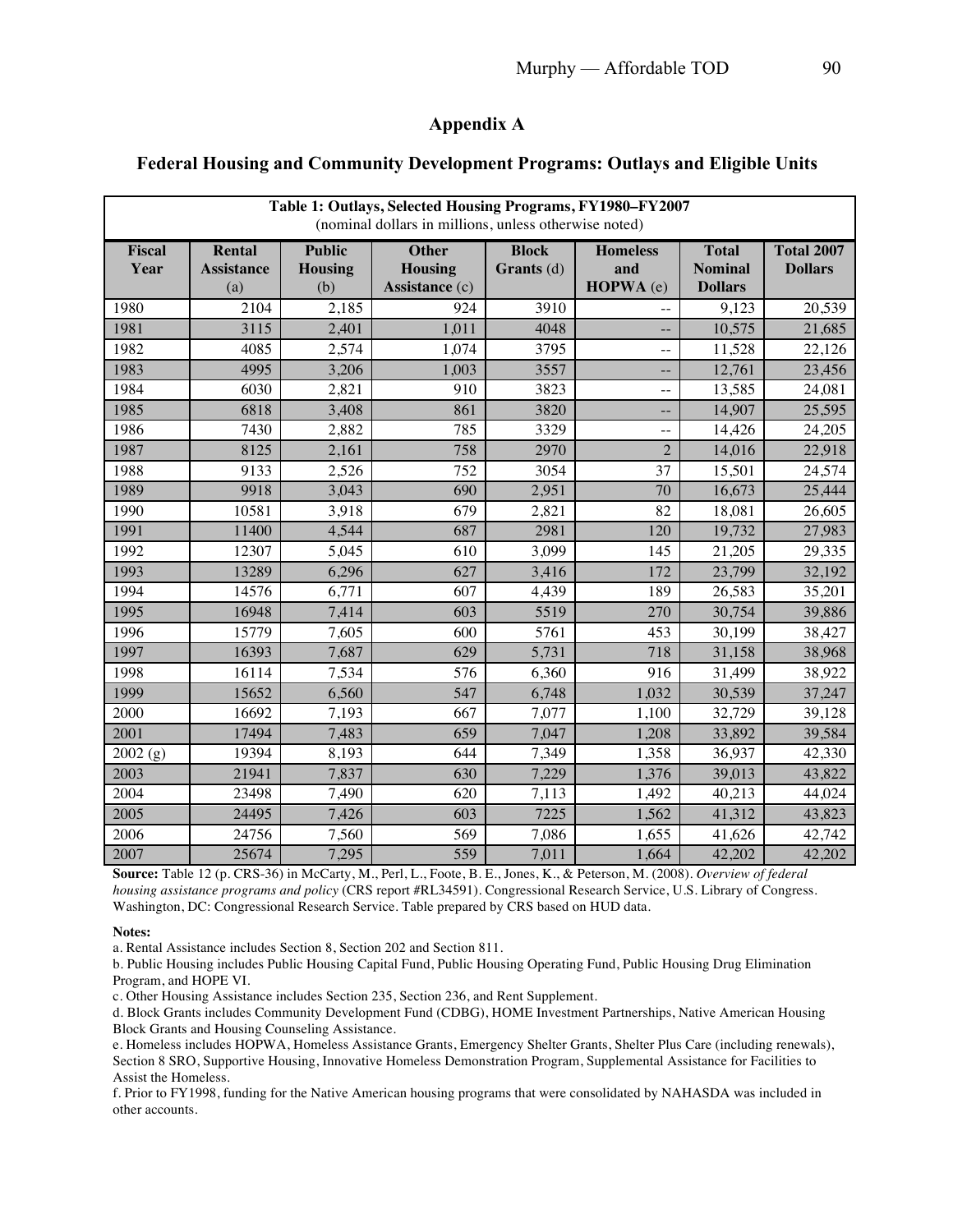g. Congress periodically provides emergency funding through the CDBG program following disasters, generally in amounts less than \$1 billion per year. However, Congress provided substantially more funding following the September 11, 2001 terrorist attacks (\$3 billion) and following the 2005 hurricanes (over \$16 billion). The amounts shown in Table 12 include spending of emergency funds, except for FY2002-FY2007, when spending of emergency CDBG funding was excluded.

| Table 2: Units Eligible for Payment, Selected Housing Programs, FY1980-FY2007 |                |               |                      |                     |  |  |  |
|-------------------------------------------------------------------------------|----------------|---------------|----------------------|---------------------|--|--|--|
| <b>Fiscal Year</b>                                                            | Rental         | <b>Public</b> | <b>Other Housing</b> | <b>Annual Total</b> |  |  |  |
|                                                                               | Assistance (a) | Housing       | Assistance (b,c)     |                     |  |  |  |
| 1980                                                                          | 1,153,311      | 1,192,000     | 761,759              | 3,107,070           |  |  |  |
| 1981                                                                          | 1,318,927      | 1,204,000     | 774,524              | 3,297,451           |  |  |  |
| 1982                                                                          | 1,526,683      | 1,224,000     | 757,213              | 3,507,896           |  |  |  |
| 1983                                                                          | 1,749,904      | 1,250,000     | 663,424              | 3,663,328           |  |  |  |
| 1984                                                                          | 1,909,812      | 1,331,908     | 617,956              | 3,859,676           |  |  |  |
| 1985                                                                          | 2,010,306      | 1,355,152     | 577,780              | 3,943,238           |  |  |  |
| 1986                                                                          | 2,143,339      | 1,379,679     | 553,765              | 4,076,783           |  |  |  |
| 1987 $(d)$                                                                    | 2,239,503      | 1,390,098     | 521,651              | 4, 151, 252         |  |  |  |
| 1988(d)                                                                       | 2,332,462      | 1,397,907     | 496,961              | 4,227,330           |  |  |  |
| $1989$ (d)                                                                    | 2,419,866      | 1,403,816     | 491,635              | 4,315,317           |  |  |  |
| 1990                                                                          | 2,500,462      | 1,404,870     | 481,033              | 4,386,365           |  |  |  |
| 1991                                                                          | 2,547,995      | 1,410,137     | 473,945              | 4,432,077           |  |  |  |
| 1992                                                                          | 2,796,613      | 1,409,191     | 428,986              | 4,634,790           |  |  |  |
| 1993                                                                          | 2,812,008      | 1,407,923     | 434,498              | 4,654,429           |  |  |  |
| 1994                                                                          | 2,925,959      | 1,409,455     | 413,999              | 4,749,413           |  |  |  |
| 1995                                                                          | 2,911,692      | 1,397,205     | 415,165              | 4,724,062           |  |  |  |
| 1996                                                                          | 2,958,162      | 1,388,746     | 404,498              | 4,751,406           |  |  |  |
| 1997                                                                          | 2,943,634      | 1,372,260     | 385,651              | 4,701,545           |  |  |  |
| 1998                                                                          | 3,000,935      | 1,295,437     | 359,884              | 4,656,256           |  |  |  |
| 1999 $(f)$                                                                    | 2,985,339      | 1,273,500     | 337,856              | 4,596,695           |  |  |  |
| 2000                                                                          | 3,196,225      | 1,266,980     | 302,898              | 4,766,103           |  |  |  |
| 2001                                                                          | 3,396,289      | 1,219,238     | 262,343              | 4,877,870           |  |  |  |
| 2002                                                                          | 3,420,669      | 1,208,730     | 233,736              | 4,863,135           |  |  |  |
| 2003                                                                          | 3,476,451      | 1,206,721     | 179,952              | 4,863,124           |  |  |  |
| 2004                                                                          | 3,508,091      | 1,188,649     | 155,289              | 4,852,029           |  |  |  |
| 2005                                                                          | 3,483,511      | 1,162,808     | 128,771              | 4,775,090           |  |  |  |
| 2006(g)                                                                       | 3,498,363      | 1,172,204     | 123,503              | 4,794,070           |  |  |  |
| 2007                                                                          | 3,532,079      | 1,155,377     | 100,595              | 4,788,051           |  |  |  |

**Source:** Table 13 (p. CRS-38) in McCarty, M., Perl, L., Foote, B. E., Jones, K., & Peterson, M. (2008). *Overview of federal housing assistance programs and policy* (CRS report #RL34591)*.* Congressional Research Service, U.S. Library of Congress. Washington, DC: Congressional Research Service. Table prepared by CRS based on HUD data.

#### **Notes:**

a. Rental Assistance includes Section 8, Section 202, Section 811.

b. Other Housing Assistance includes Section 235, Section 236, Rent Supplement.

c. Total is adjusted for units receiving multiple subsidies.

d. Voucher counts for FY1987-FY1989 reflect vouchers leased, rather than reserved (contracted) vouchers.

e. Prior to FY1998, Native American public housing units were included in the count of public housing units. Beginning in 1998, those units are not included in the public housing unit count.

f. The voucher count in FY1999 reflects obligated vouchers, rather than reserved (contracted) vouchers.

g. Beginning in FY2006, HUD reported the total number of "funded" vouchers, which is HUD's estimate of how many vouchers the amount of funding provided by Congress would sustain, given the distribution of that funding.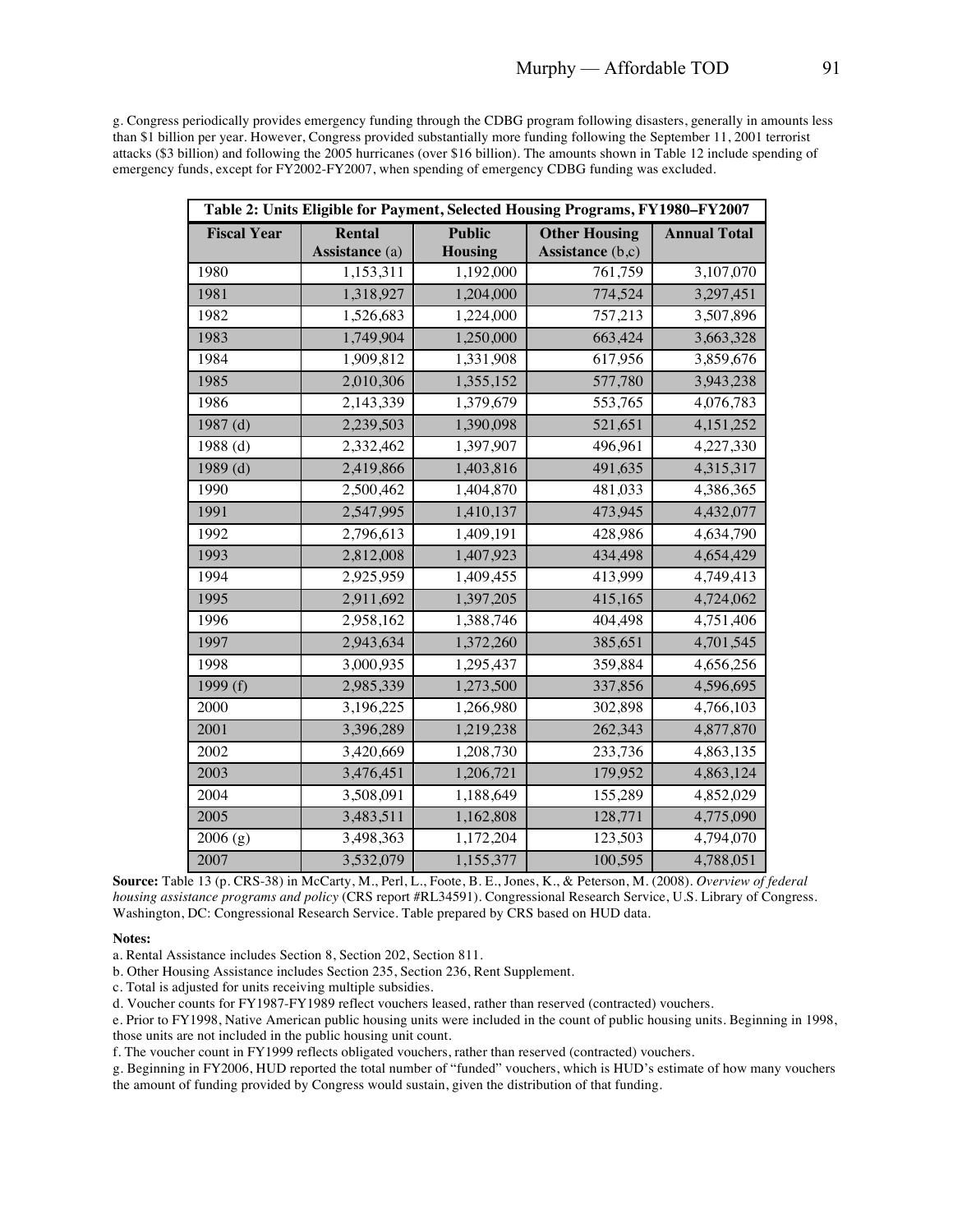## **Appendix B**

## **Typology of Transit-Oriented Places**

The Center for Transit-Oriented Development created a typology of eight distinct transitoriented place types, which encompasses most other definitions. The typology, drawn from the publication *Station Area Planning: How To Make Great Transit-Oriented Places* (CTOD 2008a), is summarized below.

All except the corridor type are based on a 1/2-mile radius centered on a transit station, with additional detail about the characteristics of the 1/4-mile radius closest to the station. The typology addresses residential affordability only obliquely, through its treatment of the housing mix and density (expressed in dwelling units per acre, or DU/acre) that CTOD recommends as viable and appropriate for each place type. Residential densities and minimum commercial floor–area ratios (FAR) in the descriptions refer to the level of development a place type can *potentially* support, not necessarily what is currently present.

*Regional center:* Downtown business and cultural districts in the largest U.S. cities, with business, retail, and cultural resources catering to regional or national markets. Richest mix of transit types, with peak-hour travel frequencies of less than 5 minutes. Highest land-use intensities in the region, with a diverse mix of commercial, employment, and civic/cultural uses. Housing is often poorly represented in the mix, and may be difficult to incorporate because of very high land values. Housing mix: mid-rise and high-rise apartments and condos; 75–300 DU/acre. Commercial FAR: 5.0. Examples include Chicago's Loop; Midtown Manhattan; Center City Philadelphia; downtown Boston, San Francisco, or Denver (CTOD, 2008a, pp. 4, 8, 10).

*Urban center:* Similarly heterogeneous downtown business districts in smaller cities,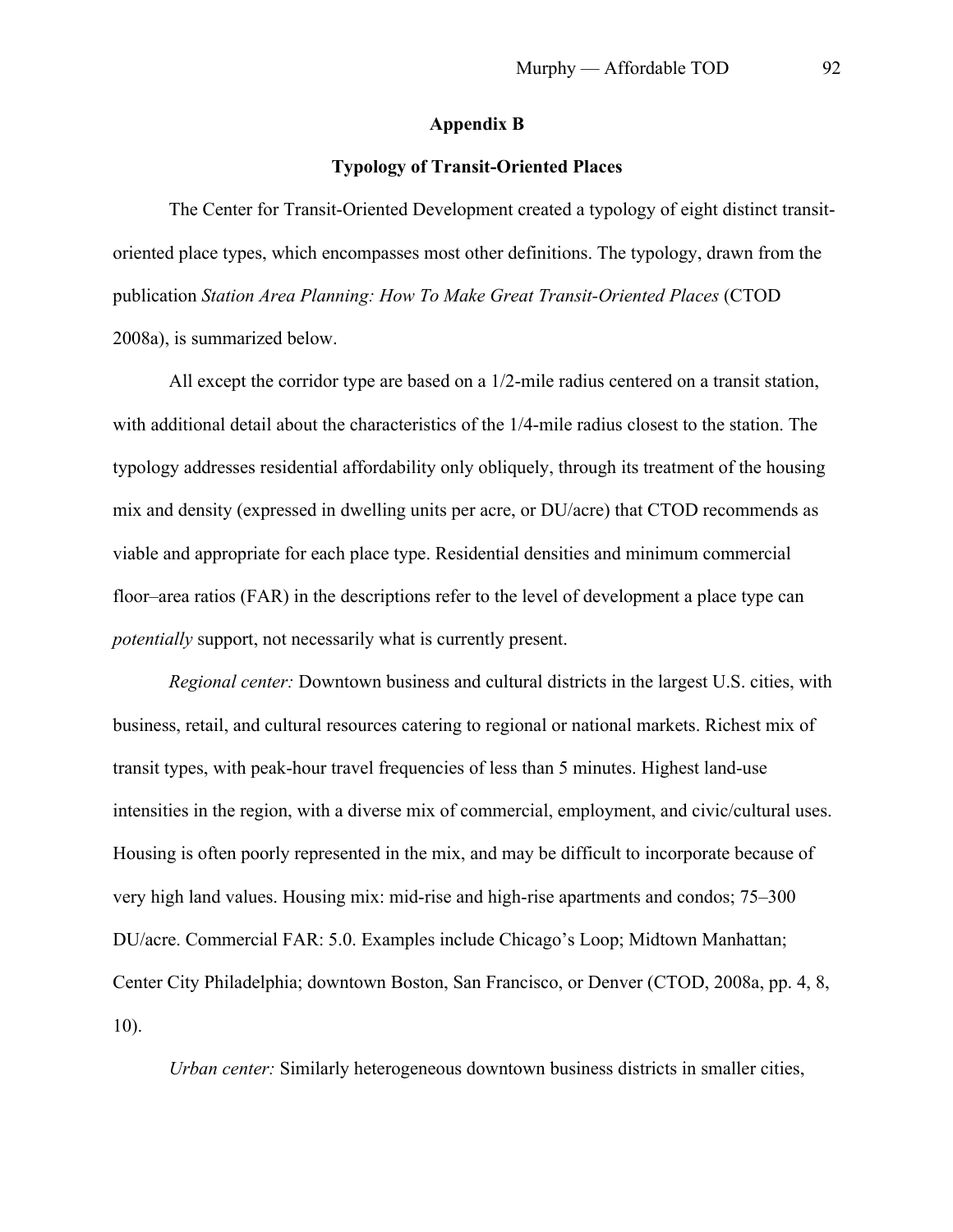with lower densities and intensities than regional centers. Often retain a historic character, with older buildings and narrower streets. Businesses and cultural resources generally cater to residents from throughout the city. As commuter hubs for their regions, multiple transit options are available, with peak frequencies on the order of 5–15 minutes. Housing mix: mid-rise, lowrise, some high-rise and townhomes; 50–150 DU/acre. Commercial FAR: 2.5. Examples: Rosslyn-Ballston corridor (DC region); downtown Seattle, Baltimore, Portland, Pasadena (CTOD, 2008a, pp. 4, 8, 10).

*Suburban center:* Satellite centers of activity outside the traditional downtown business district. Levels of density and intensity of land-use similar to that of urban centers. Heterogeneous mix of uses attracting users from throughout an urban region; both an origin and destination for commuters. Development is often more recent than in urban or regional centers, reflected in more contemporary building and circulation design (i.e. greater accommodation for car travel) and intensity of use in the 1/4-mile radius that is noticeably greater than in the wider 1/2-mile area. Typically located at key nodes in regional transit systems, with a mix of modes and low peak-hour headways (5–15 minutes). Housing mix: mid-rise, low-rise, some high-rise and townhomes; 35–100 DU/acre. Commercial FAR: 4.0. Examples: Evanston, IL; Silver Spring, MD (DC region); Denver Tech Center; Lindburgh City Center (Atlanta region) (CTOD, 2008a, pp. 5, 8, 10).

*Transit town center:* Smaller centers of activity catering mostly to a local market. Moderate densities and land-use intensities compared to urban or suburban centers, but retains a good mix of uses, and often a good mix of housing types. More likely an origin than a destination for commuters. Usually centered on a station area on primary transit line, perhaps with feeder transit service oriented to transfers to main line, and peak frequencies of 15–30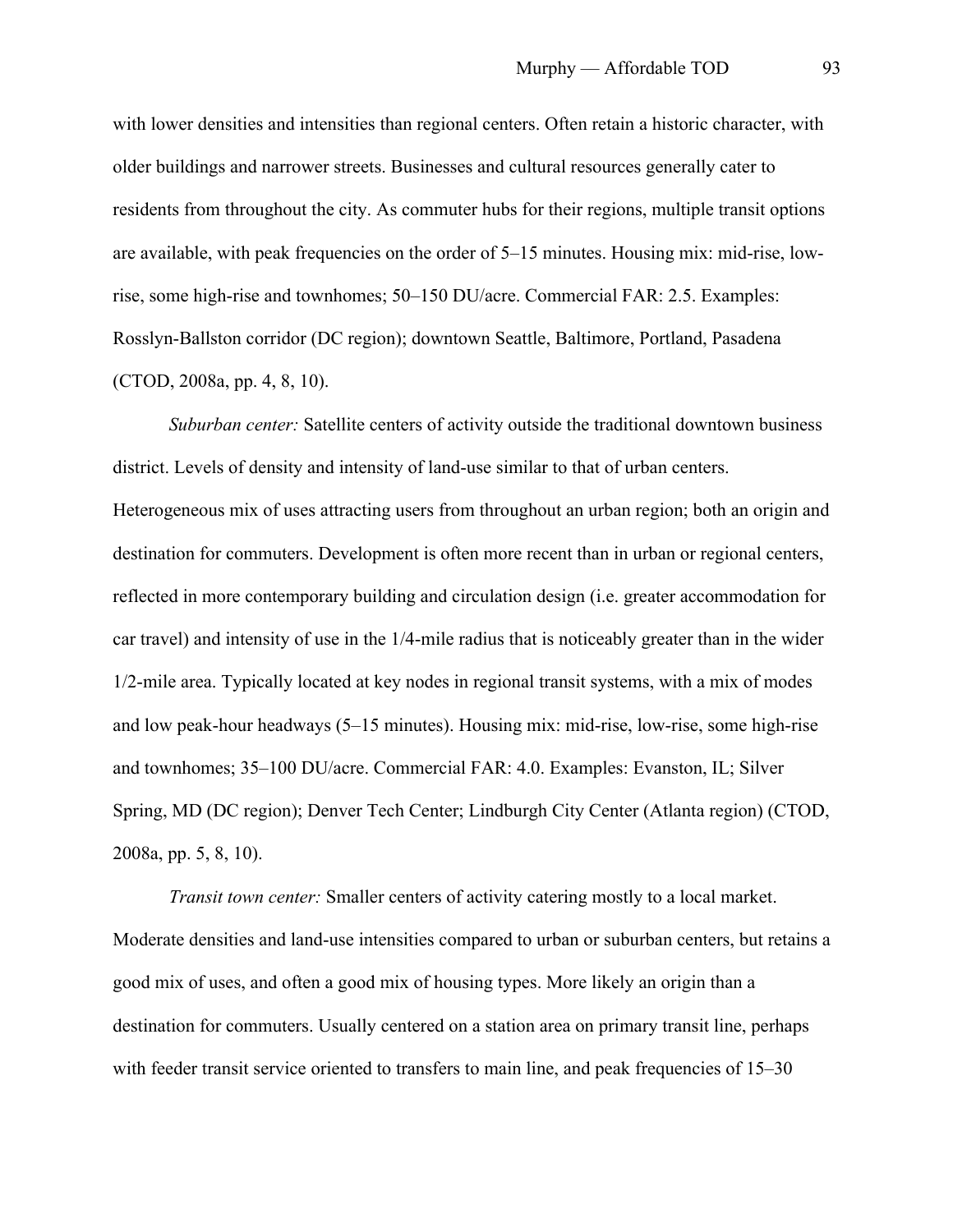minutes. Greatest densities in 1/4-mile radius of station. Housing mix: mid-rise, low-rise, townhomes, small-lot single family; 20–75 DU/acre. Commercial FAR: 2.0. Examples: Hillsboro, OR (Portland region); Naperville, IL (CTOD, 2008a, pp. 5, 8, 10).

*Urban neighborhood:* Moderate- to high-density residential areas with local-serving retail and limited commercial or light industrial uses. Development may be oriented to a highconnectivity street grid more than to transit. Well served by several modes of transit (5–15 minute peak frequencies), but activity is less focused on the immediate station area than in center place types, instead being spread at a fairly consistent density throughout the area. Typified by many pre-World War II neighborhoods or suburbs that initially grew with transit. Housing mix: mid-rise, low-rise, townhomes; 40–100 DU/acre. Commercial FAR: 1.0. Examples: many Manhattan and Brooklyn neighborhoods such as Greenwich Village, Harlem, Flatbush, Fort Greene; University City, Philadelphia; Pearl District, Portland; Chicago neighborhoods such as Albany Park, the South Loop, Lincoln Square (CTOD, 2008a, pp. 6, 9, 11).

*Transit neighborhood:* Low- to moderate-density residential areas served by rail or highfrequency bus service (15–30 minute peak frequencies). Limited commercial activity; insufficient density to support much more than local convenience retail. Intensity of activity is spread throughout the area rather than being concentrated next to stations, though retail may tend to be in nodes rather than uniformly distributed. Often found in older streetcar suburbs or postwar suburban neighborhoods along transit lines. Such neighborhoods are good candidates for more intense transit-oriented development, bringing a greater mix of uses and improved transit connectivity, as in urban neighborhoods. Housing mix: low-rise, townhomes, small-lot single family, some mid-rise; 20–50 DU/acre. Commercial FAR: 1.0. Examples: Plano, TX; Capitol Hill, Washington DC (CTOD, 2008a, pp. 6, 9, 11).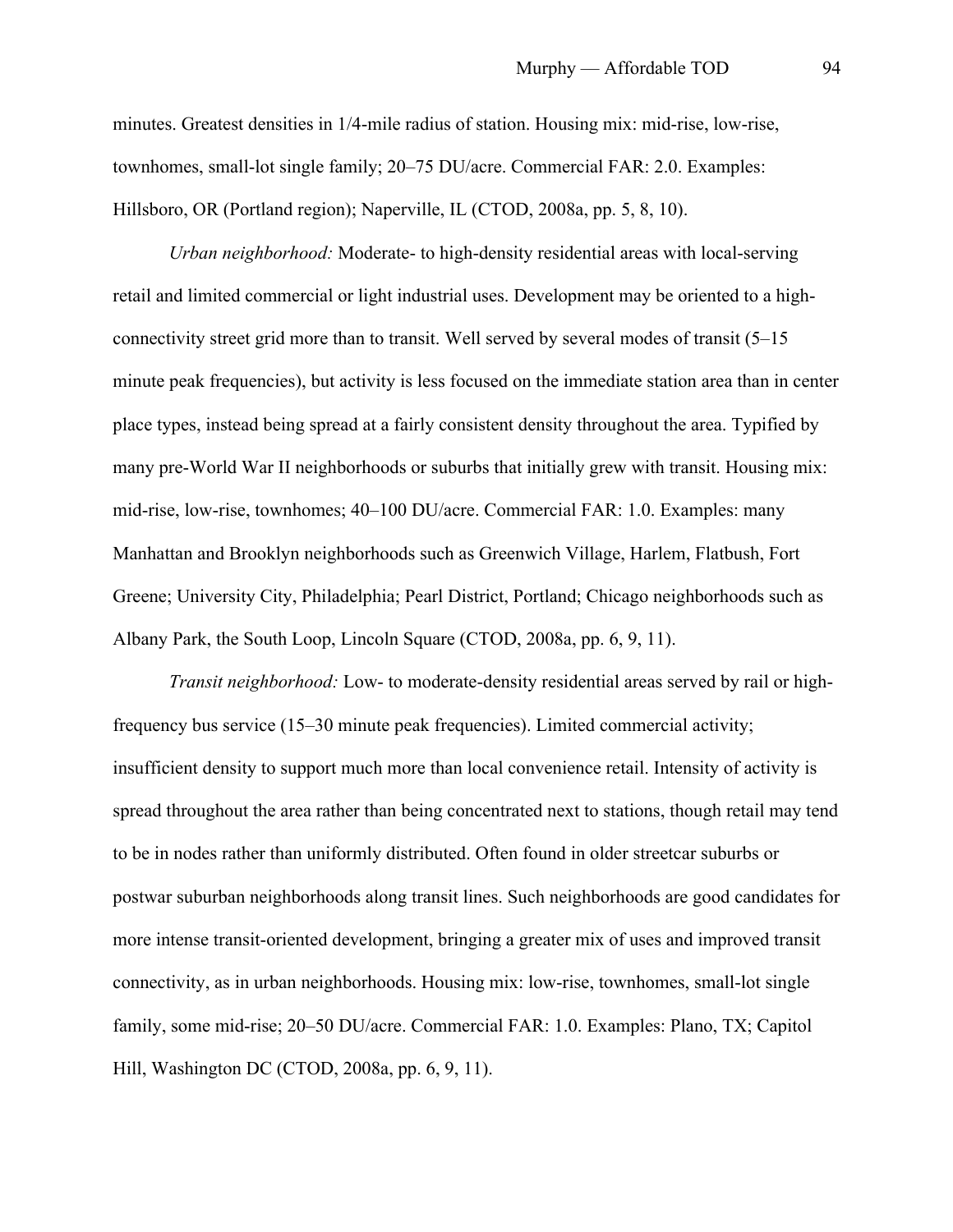*Special use/employment district:* Station areas which, because of a large institutional or civic presence such as a university or government center, or entertainment venues such as a sports stadium, are likely to remain largely focused on a single use. Transit service may be focused on accommodating high ridership for peak usage of central activity, with little service outside of peak times. Street grid may be poorly connected to surrounding areas. Residential development may make sense in areas with schools or employment centers, but will not be appropriate in many special-use districts. Housing mix: mid-rise and high-rise if appropriate; 50– 150 DU/acre. Commercial FAR: 2.5. Examples: Camden Yards, Baltimore; Illinois Medical District, Chicago (CTOD, 2008a, pp. 7, 9, 11).

*Mixed-use corridor:* Strips of activity well served by transit but without a distinct center. Intensity of uses is highest along the center of the corridor, with a dense mix of residential, commercial, and civic uses clustered along the main strip and lower density housing further back. Transit service is often a series of closely spaced bus or light rail stops with high frequency service (5–15 minute peak headways). Often developed along former streetcar or trolley lines, these corridors remain good candidates for redevelopment of those modes or new bus rapid transit service. Housing mix: mid-rise, low-rise, townhomes, small-lot single family in areas removed from corridor; 25–60 DU/acre. Commercial FAR: 2.0. Examples: International Blvd., Oakland; University Ave., St. Paul, MN (CTOD, 2008a, pp. 7, 9, 11).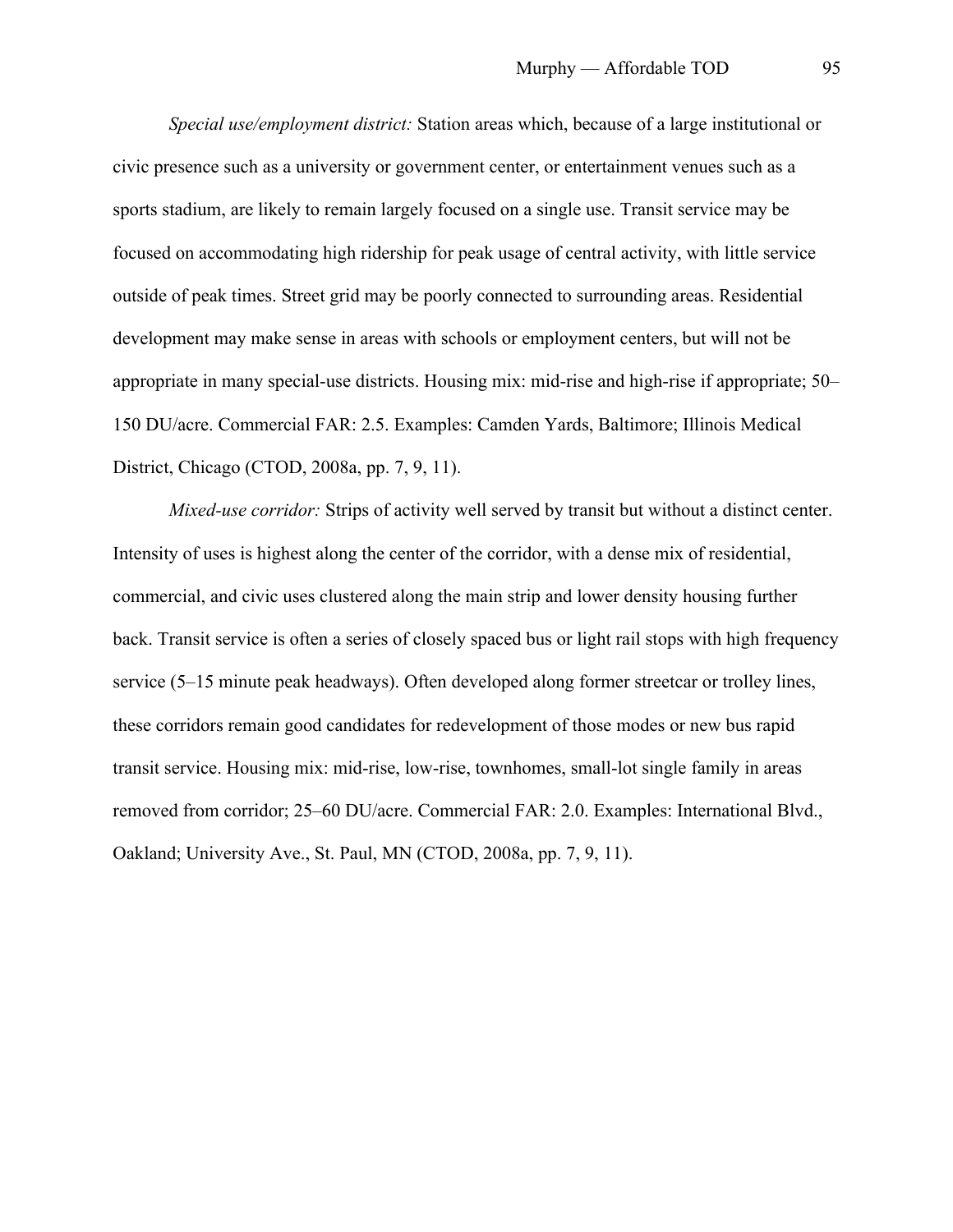## **Appendix C**

### **Case Study Data Summary**

| <b>Region</b> (Study<br>zone)                                             | Population;<br>households<br>Region<br>(Study zone) | Year of rail<br>service start:<br>system extent;<br>fixed-guideway<br>modes (Stations in<br>study zone) | Median<br>HH<br>income (\$)<br>Region<br>(Study<br>zone) | %HH<br>income<br>$<$ \$25 $K$<br>Region<br>(Study<br>zone) | Res. pop. density;<br>HH res. density<br>(pop/res. acre;<br>HH/res. acre) (a)<br>Region<br>(Study zone) | Housing<br>tenure $\frac{6}{6}$<br>owner<br>occd.)<br>Region<br>(Study)<br>zone) | Avg.<br>vehicles<br>per HH<br>Region<br>(Study<br>zone) |
|---------------------------------------------------------------------------|-----------------------------------------------------|---------------------------------------------------------------------------------------------------------|----------------------------------------------------------|------------------------------------------------------------|---------------------------------------------------------------------------------------------------------|----------------------------------------------------------------------------------|---------------------------------------------------------|
| <b>Boston</b><br>(Fairmount<br>Line $(b)$                                 | 4,595,442;<br>1,785,551<br>$(84, 031)$ ;<br>27,926) | 1855; extensive<br>legacy; rapid<br>transit, light and<br>commuter rail,<br>BRT, ferries (8)            | 51,728<br>(34, 150)                                      | 24.31<br>(38.38)                                           | 10.50; 4.28<br>(27.76; 9.37)                                                                            | 59.19<br>(34.33)                                                                 | 1.52<br>(0.99)                                          |
| Chicago (South<br>Suburban<br>Green TIME<br>Zone transit<br>corridor) (c) | 8,272,768;<br>2,971,690<br>(410, 501)<br>156,856)   | 1892; extensive<br>legacy; rapid<br>transit and<br>commuter rail.<br>planned BRT (42)                   | 51,680<br>(41, 563)                                      | 21.95<br>(33.03)                                           | 13.27; 4.84<br>(20.95; 8.00)                                                                            | 64.62<br>(48.07)                                                                 | 1.54<br>(1.15)                                          |
| Portland, OR<br>(Portland<br>Streetcar)                                   | 1,918,009;<br>742,381<br>(31,512;<br>19,841)        | 1986; new<br>expanding; light<br>rail, streetcar,<br>commuter rail (42)                                 | 47,061<br>(28, 586)                                      | 22.91<br>(50.04)                                           | 9.01; 3.58<br>(24.38; 16.39)                                                                            | 62.87<br>(14.91)                                                                 | 1.77<br>(0.78)                                          |
| Charlotte, NC<br>(Lynx Blue<br>Line South<br>Corridor)                    | 1,499,293;<br>575,510<br>(20, 807)<br>9,172)        | 1996; new<br>expanding; light<br>rail, trolley, BRT<br>(15)                                             | 46,120<br>(39, 303)                                      | 23.55<br>(31.32)                                           | 5.56; 2.24<br>(9.13; 4.36)                                                                              | 68.39<br>(34.91)                                                                 | 1.80<br>(1.39)                                          |
| Minneapolis/<br>St. Paul<br>(Hiawatha<br>Line)                            | 2,968,806;<br>1,137,313<br>$(43, 225)$ ;<br>19,122) | 2004; new<br>expanding; light<br>rail, planned<br>commuter rail and<br><b>BRT</b> (18)                  | 54,317<br>(30, 858)                                      | 18.43<br>(42.57)                                           | 8.01; 3.21<br>(19.71; 9.17)                                                                             | 72.43<br>(38.53)                                                                 | 1.77<br>(1.05)                                          |
| Denver (West<br>Corridor LRT)<br>(d)                                      | 2,400,570;<br>940,744<br>(33,357;<br>12,590)        | 1994; new<br>expanding; light<br>rail, planned<br>electric commuter<br>rail and BRT (10)                | 51,761<br>(33, 423)                                      | 19.79<br>(36.80)                                           | 10.63; 4.23<br>(14.16; 5.25)                                                                            | 66.28<br>(31.72)                                                                 | 1.80<br>(1.37)                                          |

**Sources:** Data aggregated to rail corridor station areas (1/2-mile radius) using the Center for Transit-Oriented Development's TOD Database, http://toddata.cnt.org/db\_tool.php.

*Population:* Census 2000 Summary File 1 p001001 aggregated from Census 2000 Blocks.

*Household counts:* Census 2000 Summary File 1 p001001 aggregated from Census 2000 Block Groups

*Regional rail service age, size, modes, station counts:* CTOD 2007, FTA 2010

*Median household income:* Census 2000 Summary File 3 p053001 weighted average from Census 2000 Block Groups

*Percentage of households with income under \$25,000:* Census 2000 Summary File 3 (p052002 + p052003 + p052004 + p052005) / (p052001) aggregated from Census 2000 block groups

*Population residential density:* Census 2000 Summary File 1 p001001 / arealand (in acres) aggregated from Census 2000 Blocks (for blocks with greater than 1 household per acre)

*Household residential density:* Census 2000 Summary File 1 p015001 / arealand (in acres) aggregated from Census 2000 Blocks (for blocks with greater than 1 household per acre)

*Housing tenure:* Census 2000 Summary File 3 (h026002) / (h026001) aggregated from Census 2000 block groups.

*Average vehicles per household:* Census 2000 Summary File 3 (h046001) / (h007001) aggregated from Census 2000 block groups

*Average housing burden:* Housing + Transportation Affordability Index Model ami\_h aggregated from Census 2000 Block Groups

*Average transportation burden:* Housing + Transportation Affordability Index Model ami\_t aggregated from Census 2000 Block Groups

#### **Notes:**

a. Due to the aggregation method, the measure of households/res.ac. is not directly comparable to the DU/res.ac. counts referenced in the TOD Typologies section; the HH/res.ac. counts in this column appear to show lower densities than the equivalent DU/res.ac. These counts are included here for purposes of comparison across regions and between regional and study zone densities.